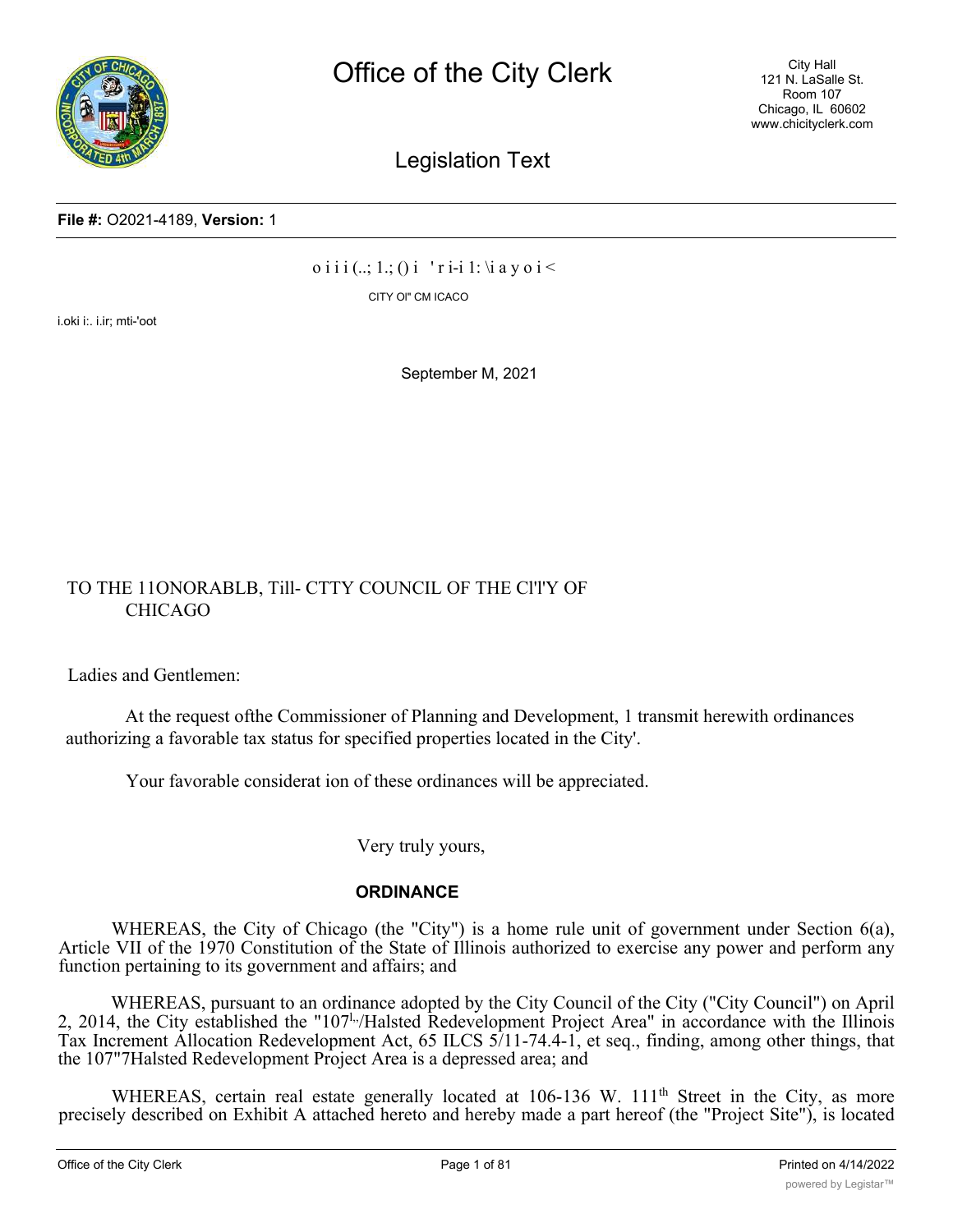#### **File #:** O2021-4189, **Version:** 1

within the boundaries 107<sup>th</sup>/Halsted Redevelopment Project Area; and

WHEREAS, Roseland Medical Center, LLC, an Illinois limited liability company ("Applicant"), has constructed an approximately 27,007 square foot commercial facility on the Project Site (the "Project"); and

WHEREAS, the redevelopment objective of the City in connection with the Project Site is to retain and encourage the expansion of existing viable businesses, increase employment opportunities, and increase economic activity in the area; and

WHEREAS, on June 28, 2006, the City Council of the City enacted an ordinance supporting and consenting to the Class 7b classification of the Subject Property by the Office of the Assessor of Cook County (the "Assessor"); and

WHEREAS, the Assessor granted the Class 7b tax incentive in connection with the Subject Property in 2009; and

WHEREAS, the Applicant has filed an application for renewal ofthe Class 7b classification with the Assessor pursuant to the County Ordinance; and

WHEREAS, the Applicant has applied to the Office of the Assessor of Cook County, Illinois (the "Assessor") for designation of the Project Site as a Class 7b classification eligible for certain real estate tax incentives; and

WHEREAS, Section 74-65(b) of the Cook County Tax Incentive Ordinance, Classification System for Assessment, as amended from time to time (the "County Ordinance"), provides that in connection with filing a renewal application with the Assessor, an applicant for Class 7b renewal classification must obtain an ordinance or resolution from the municipality in which the real estate is located expressly stating, among other things, that the municipality has determined that the commercial use of the property is necessary and beneficial to the local economy and that the municipality supports and consents to the renewal ofthe Class 7b classification; now therefore,

1

#### **BE IT ORDAINED BY THE CITY COUNCIL OF THE CITY OF CHICAGO:**

SECTION 1: The above recitals are hereby expressly incorporated as if fully set forth herein.

SECTION 2: The City hereby determines that the commercial use of the Project Site is necessary and beneficial to the local economy in which the Project Site is located.

SECTION 3: The City supports and consents to the renewal ofthe Class 7b classification with respect to the Project Site.

SECTION 4: The Economic Disclosure Statement, as defined in the County Ordinance, has been received and filed by the City.

SECTION 5: The Clerk of the City of Chicago is authorized to and shall send a certified copy of this ordinance to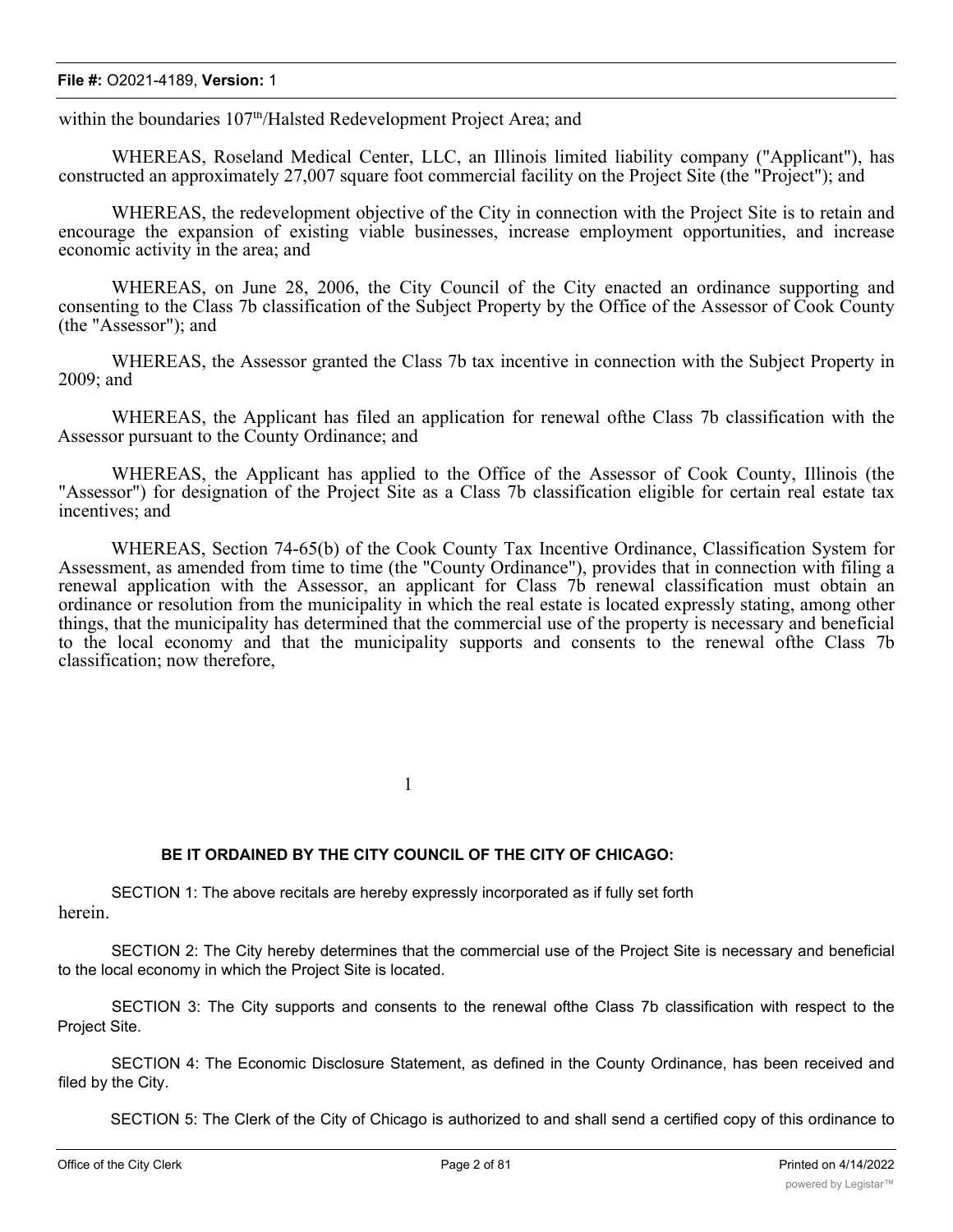the Assessor, and a certified copy of this ordinance may be included with the Class 7b renewal application filed with the Assessor by the Applicant, as applicant, in accordance with the County Ordinance.

SECTION 6: This ordinance shall be effective immediately upon its passage and approval.

2

#### **EXHIBIT A**

Legal Description of the Project Site:

LOTS 6 TO 16, INCLUSIVE (EXCEPT THE NORTH 8.00 FEET THEREOF TO BE OPENED FOR ALLEY) IN ALBERT VANDEBERGS'S SUBDIVISION OF THE SOUTH 165.00 FEET OF THE LOT 64 IN THE SCHOOL TRUSTEES' SUBDIVISION OF SECTION 16, TOWNSHIP 37 NORTH, RANGE 14, EAST OF THE THIRD PRINCIPAL MERIDIAN, IN COOK COUNTY, ILLINOIS.

Property Address of Real Estate: 100-136 W. 111<sup>,h</sup> Street Chicago, Illinois 60619

Permanent Tax Identification Numbers: 25-16-429-026-0000, 25-16-429-027-0000, 25-16-429-028-0000, 25-16-429-035- 0000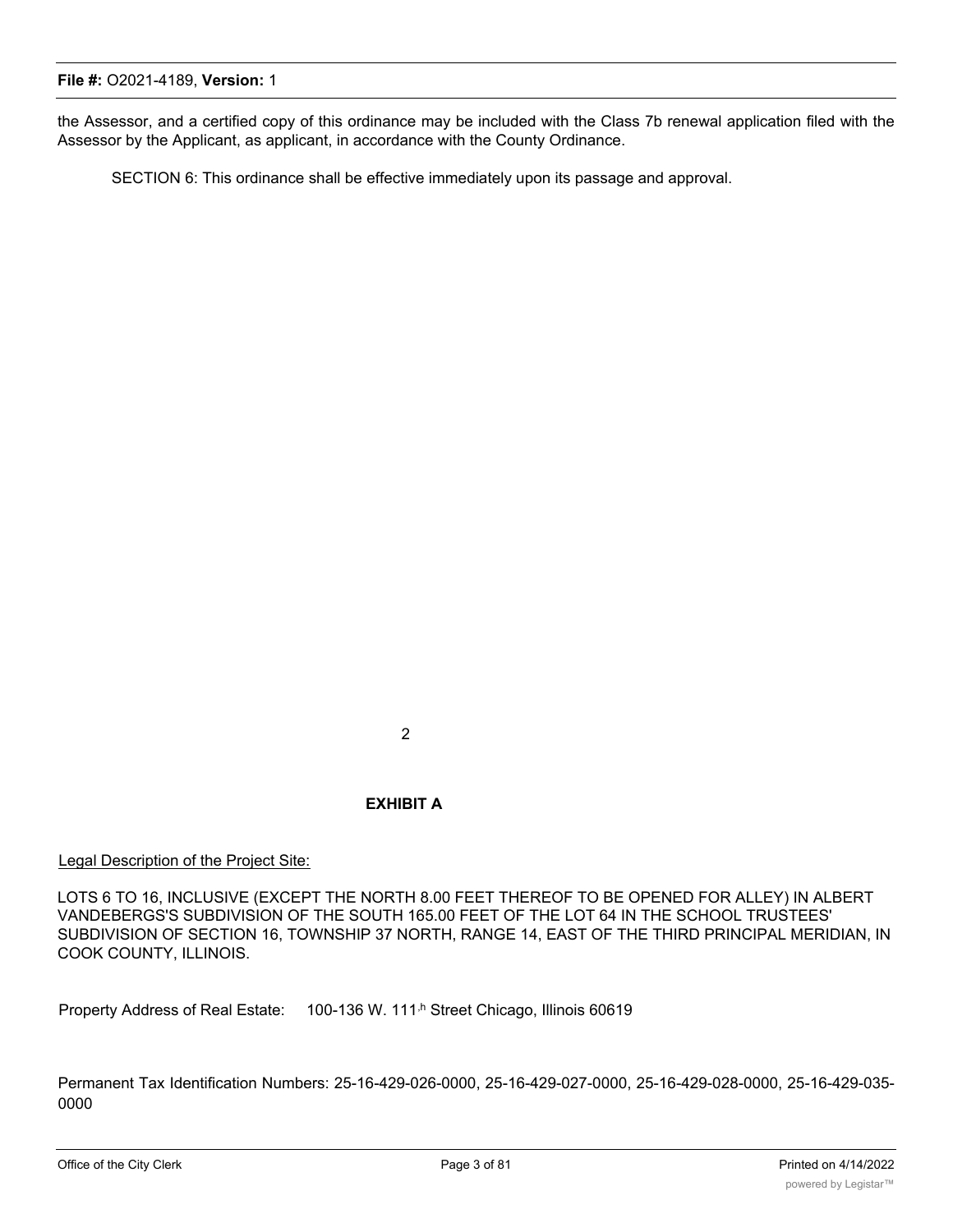3

### **CITY OK CHICAGO ECONOMIC DISCLOSURE STATEMENT AND AFFIDAVIT**

### **SECTION I -- GENERAL INFORMATION**

A. Legal name ofthe Disclosing Party submitting this EDS. Include d/b/a/ if applicable:

Roseland Medical Center, LLC

Check ONE of the following three boxes:

Indicate whether the Disclosing Party submitting this EDS is:

- 1.  $\lceil x \rceil$  the Applicant OR
- 2. [ ] a legal entity currently holding, or anticipated to hold within six months after City action on
- 2. the contract, transaction or other undertaking to which this EDS pertains (referred to below as the
- 2. "Matter"), a direct or indirect interest in excess of 7.5% in the Applicant. Stale the Applicant's legal
- 2. name: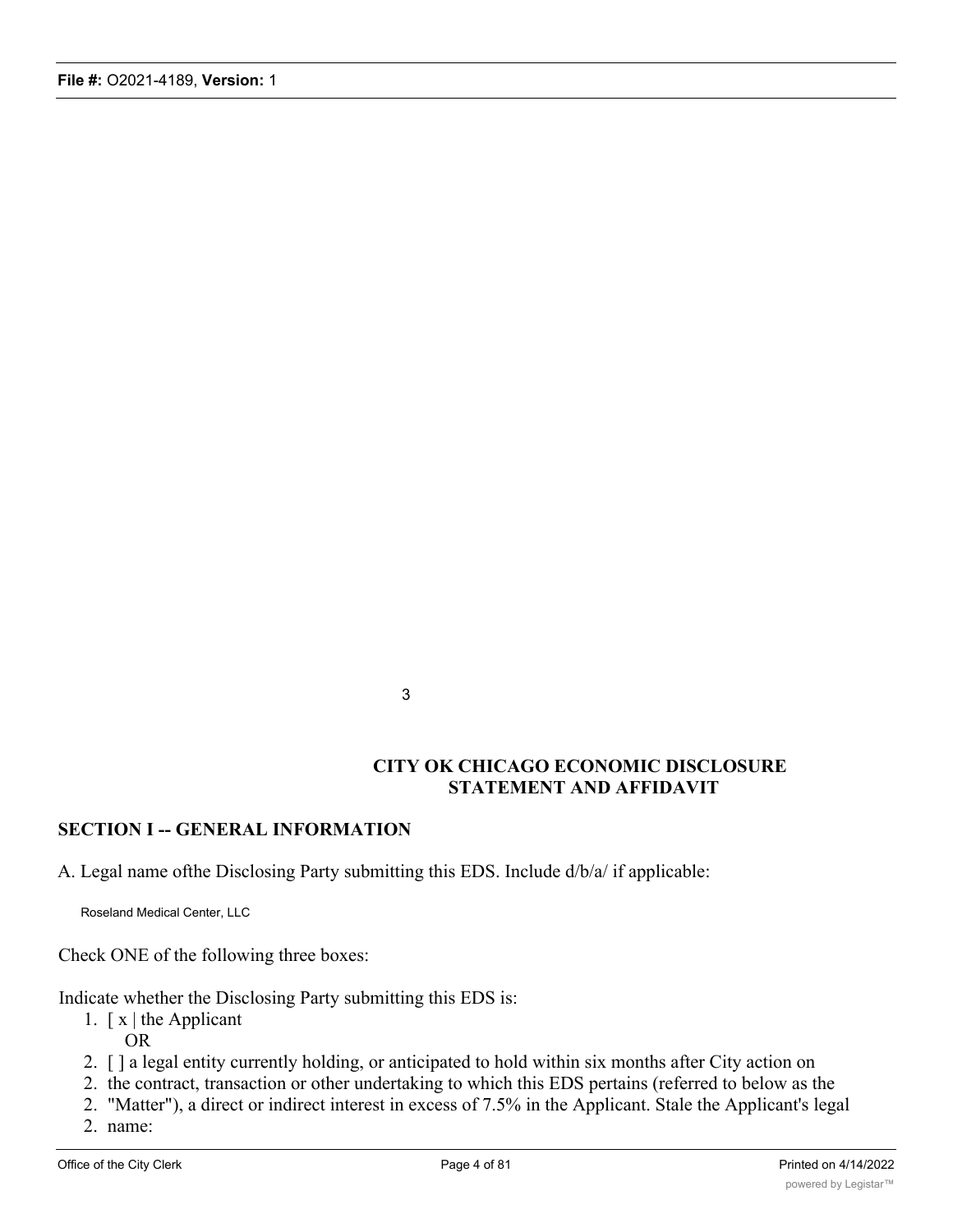OR

3. [ J a legal entity with a direct or indirect right of control ofthe Applicant (see Section 11(B) St(ii<))the legal name ofthe entity in which the Disclosing Parly holds a right of control:

B. Business address of the Disclosing Party: 77 w. Washington street, Suite 405

Chicago, IL 60602

C. Telephone: 773-721-3400 Fax: 773-721-3500 Email: Iwaiker@di3realty.com <mailto:Iwaiker@di3realty.com>

D. Name of contact person: Loon I. Walker, Esq.

E. Federal Employer Identification No. (ifyou have one):

F. Brief description ofthe Matter to which this EDS pertains. (Include project number and location of properly, if applicable):

Application for Class 7b Renewal Incentive for property located at 136 West 111 th Street

Planning & Development

G. Which City agency or department is requesting this EDS? \_

Ifthe Matter is a contract being handled by the City's Department of Procurement Services, please complete the following:

*Specification//\_\_ and Contract it*

**Page t ot" 15** 

### **SECTION II - DISCLOSURE OF OWNERSHIP INTERESTS**

#### A. NATURE OF THE DISCLOSING PARTY

I. Indicate the nature of the Disclosing Party:

| [ ] Person                               | [x] Limited liability company                            |
|------------------------------------------|----------------------------------------------------------|
| Publicly registered business corporation | [] Limited liability partnership                         |
| Privately held business corporation      | [ J Joint venture                                        |
| [] Sole proprietorship                   | [ <i>i</i> Not-for-profit corporation                    |
| [ J General partnership                  | (Is the not-for-profit corporation also a $501(c)(3)$ )? |
| [] Limited partnership                   | f j Yes<br>$\Box$ No                                     |
| $\Gamma$ Trust                           | [] Other (please specify)                                |
|                                          |                                                          |

2. For legal entities, the state (or foreign country) of incorporation or organization, if applicable:

Illinois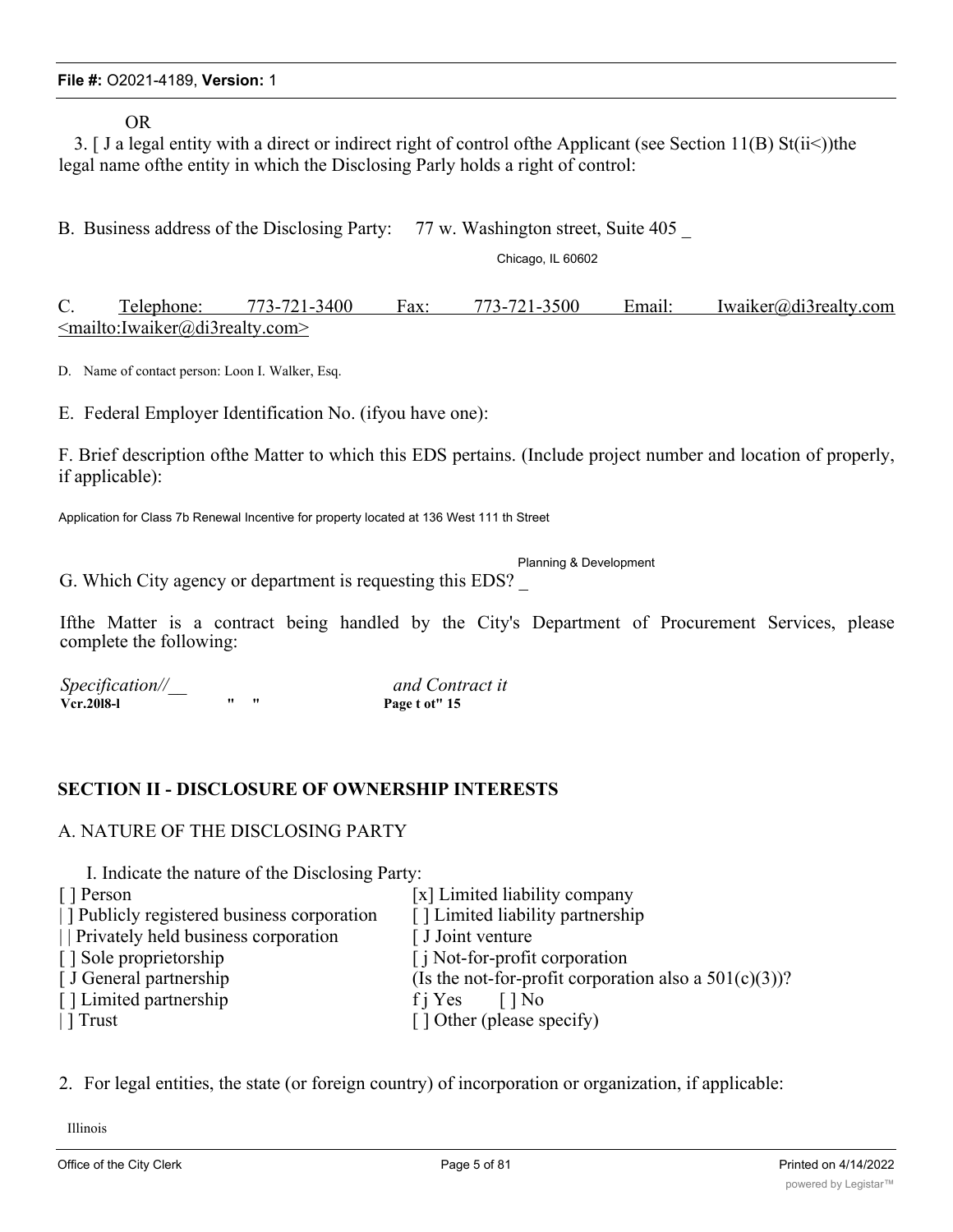3. For legal entities not organized in the State oflllinois: Has the organization registered to do business in the State oflllinois as a foreign entity?

[ J Yes f 1 No fx] Organized in Illinois

B. IF THE DISCLOSING PARTY IS A LEGAL ENTITY:

1. List below the full names and titles, if applicable, of: (i) all executive officers and all directors of the entity; (ii) for not-for-profit corporations, all members, if any, which are legal entities (if there are no such members, write "no members which are legal entities"); (iii) for trusts, estates or other similar entities, the trustee, executor, administrator, or similarly situated party; (iv) for general or limited partnerships, limited liability companies, limited liability partnerships or joint ventures, each general partner, managing member, manager or any other person or legal entity that directly or indirectly controls the day-to-day management ofthe Applicant.

NOTE: Each legal entity listed below must submit an EDS on its own behalf.

Name Title

Leon I. Walker Manager Manager Manager Manager Manager

2. Please provide the following information concerning each person or legal entity having a direct or indirect, current or prospective (i.e. within 6 months after City action) beneficial interest (including ownership) in excess of 7.5% ofthe Applicant. Examples ofsuch an interest include shares in a corporation, partnership interest in a partnership or joint venture, interest of a member or manager in a

rage 2 ol\15

limited liability company, or interest of a beneficiary of a trust, estate or other similar entity. If none, state "None."

NOTE: Each legal entity listed below may be required to submit an EDS on its own behalf.

| Name           | <b>Business Address</b>                              | Percentage Interest in the Applicant |
|----------------|------------------------------------------------------|--------------------------------------|
| DL3 Realty, LP | 77 W. Washington Street, Suite 405, Chicago IL 60602 | 50.5%                                |
| YARAH. LLC     | 10816 S. Scarlet Dr., Orland Park, IL 60467 49.5%    |                                      |

# **SECTION III - INCOME OR COMPENSATION TO, OR OWNERSHIP BY, CITY ELECTED OFFICIALS**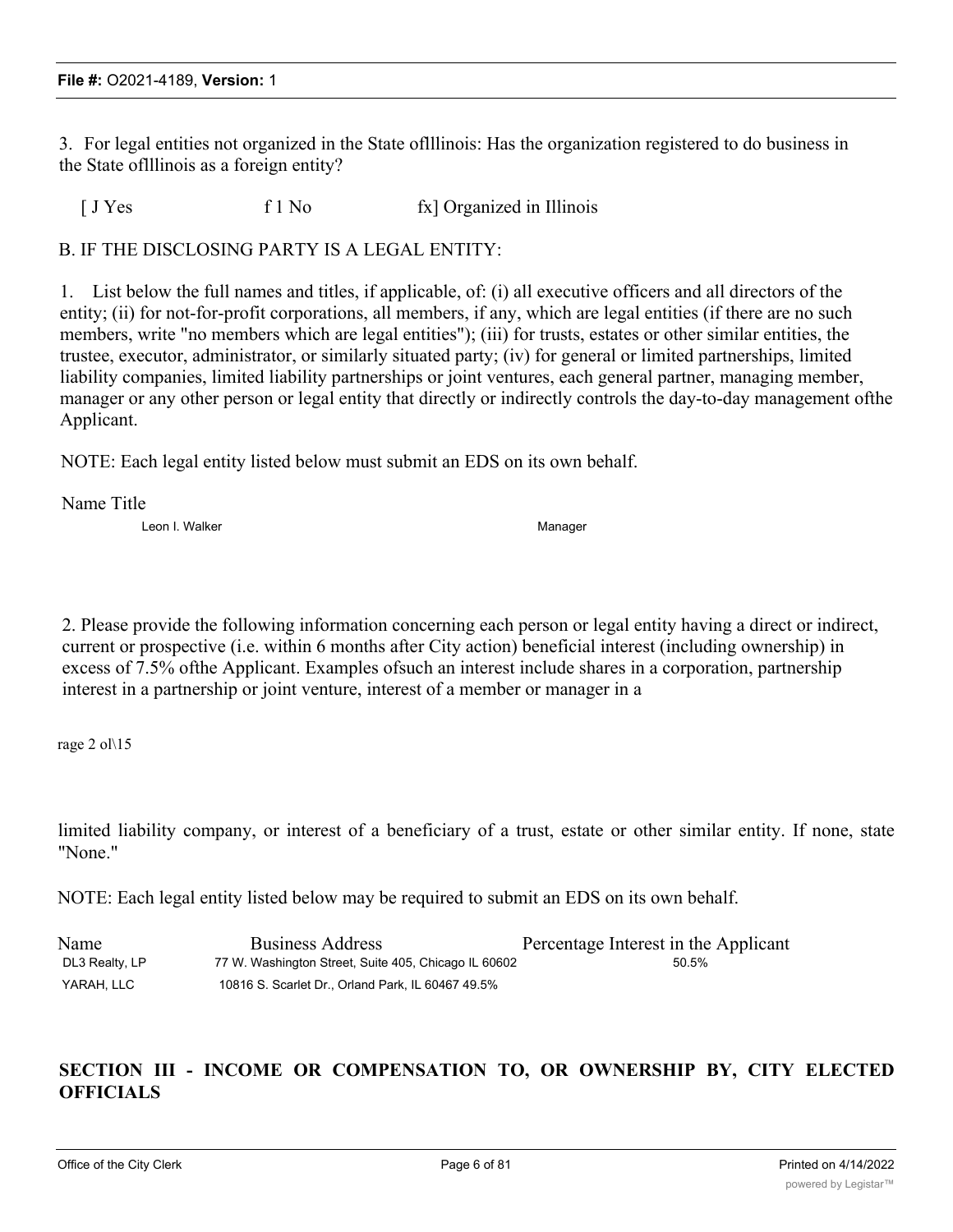#### **File #:** O2021-4189, **Version:** 1

Has the Disclosing Party provided any income or compensation to any City elected official during the 12-month period preceding the date of this EDS? | J Yes [x] No

Does the Disclosing Party reasonably expect to provide any income or compensation to any City elected official during the 12-month period following the date of this EDS?  $| \cdot |$  Yes [xj No

If "yes" to either ofthe above, please identify below (he name(s) ofsuch City elected official(s) and describe such income or compensation:

Does any City elected official or, to the best ofthe Disclosing Party's knowledge after reasonable inquiry, any City elected official's spouse or domestic partner, have a financial interest (as defined in Chapter 2-156 ofthe Municipal Code of Chicago ("MCC")) in the Disclosing Party?  $[ ] Yes$  |x] No

If "yes," please identify below the naine(s) ofsuch City elected official(s) and/or spousc(s)/domestic partner (s) and describe the financial interest(s).

### **SECTION IV - DISCLOSURE OF SUBCONTRACTORS AND OTHER RETAINED PARTIES**

The Disclosing Party must disclose the name and business address of each subcontractor, attorney, lobbyist (as defined in MCC Chapter 2-156), accountant, consultant and any other person or entity whom Ihe Disclosing Party has retained or expects to retain in connection with the Matter, as well as the nature ofthe relationship, and the total amount ofthe fees paid or estimated to be paid. The Disclosing Party is not required to disclose employees who are paid solely through the Disclosing Party's regular payroll. Ifthe Disclosing Party is uncertain whether a disclosure is requited under this Section, the Disclosing Parly must either ask the City whether disclosure is required or make the disclosure.

Page 3 of 15

**Name (indicate whether Business Relationship to Disclosing Party Fees (indicate whether retained or anticipated Address (subcontractor, attorney. paid or estimated.') NOTE:** to be retained) lobbyist, etc.) "hourly rate" or "t.b.d." is not an acceptable response.

Mayer Brown, LLC (retained) 71 S. Wacker Drive, Chicago, IL 60606 Attorney\$12,000 (estimated)

(Add sheets if necessary)

[ ] Check here il\*the Disclosing Parly has not retained, nor expects to retain, any such persons or entities.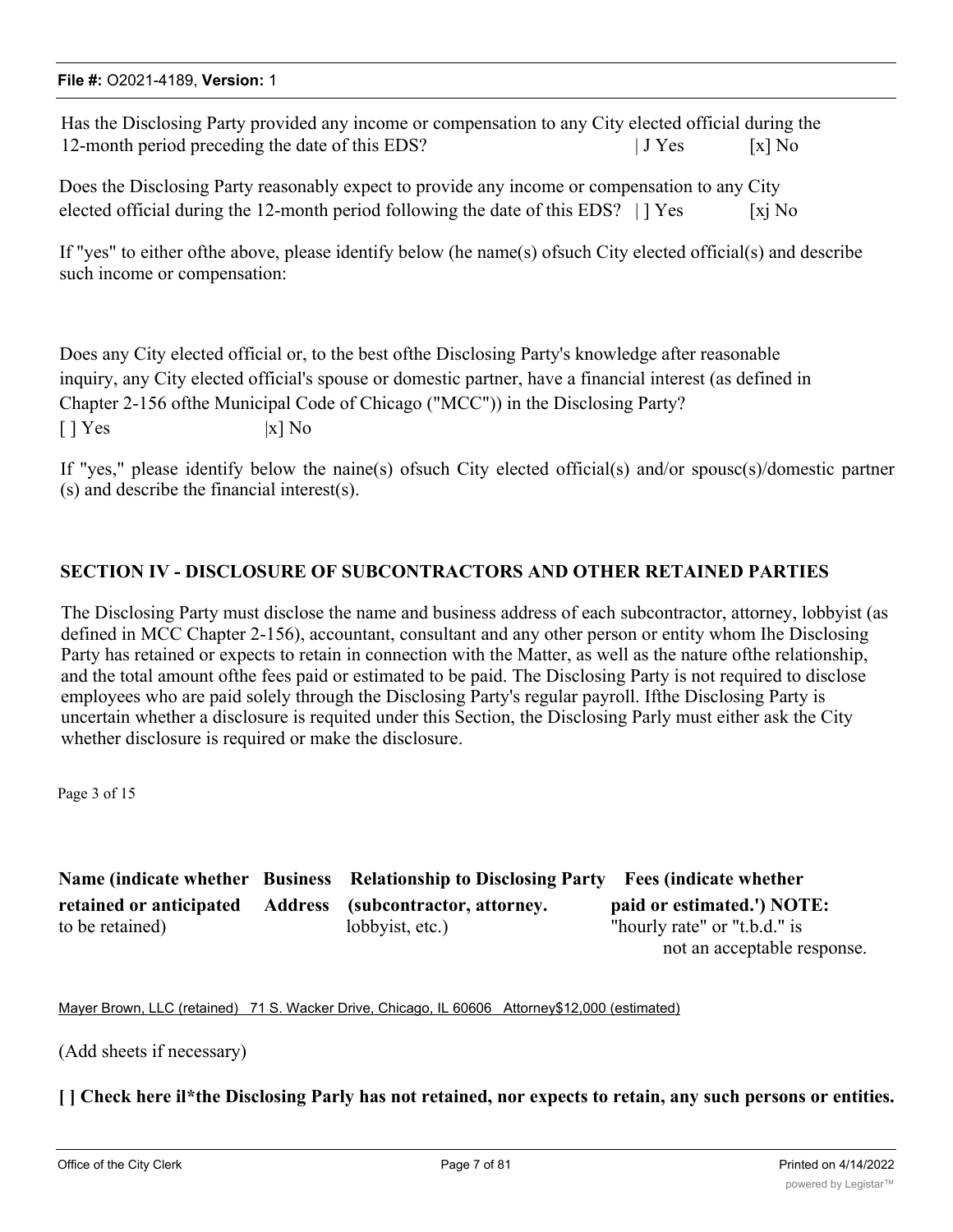# **SECTION V -- CERTIFICATIONS**

### A. COURT-ORDERED CHILD SUPPORT COMPLIANCE

Under MCC Section 2-92-415, substantial owners of business entities that contract with the City must remain in compliance with their child support obligations throughout the contract's term.

Has any person who directly or indirectly owns 10% or more ofthe Disclosing Party been declared in arrearage on any child support obligations by any Illinois court of competent jurisdiction?

 $[$  | Yes  $1_x$  No  $|$  | No person directly or indirectly owns 10% or more of the Disclosing Party.

If "Yes," has the person entered into a court-approved agreement for payment of all support owed and is the person in compliance with that agreement?

 $[$  | Yes  $[$  | No

### B. FURTHER CERTIFICATIONS

1. [This paragraph 1 applies only ifthe Matter is a contract being handled by the City's Department of Procurement Services. ) In the 5-year period preceding the date of this EDS, neither the Disclosing Parly nor any Affiliated Entity [see definition in (5) below] has engaged, in connection with the performance of any public contract, the services of an integrity monitor, independent private sector inspector general, or integrity compliance consultant (i.e., an individual or entity with legal, auditing, investigative, or other similar skills, designated by a public agency to help the agency monitor the activity of specified agency vendors as well as help the vendors reform their business practices so they can be considered for agency contracts in the future, or continue with a contract in progress).

2. The Disclosing Party and its Affiliated Entities are not delinquent in the payment of any fine, fee, tax or other source of indebtedness owed lo the City of Chicago, including, but not limited to, water and sewer charges, license fees, parking tickets, properly taxes and sales taxes, nor is the Disclosing Party delinquent in the payment of any tax administered by the Illinois Department of Revenue.

Page 4 of 15

3. The Disclosing Party and, ifthe Disclosing Party is a legal entity, all of those persons or entities identified in Section 11(D)(1) of this CDS:

a. are not presently debarred, suspended, proposed for debarment, declared ineligible or voluntarily excluded from any transactions by any federal, state or local unit of government;

b. have not. during the 5 years before the date of this EDS, been convicted of a criminal offense, adjudged guilty, or had a civil judgment rendered against them in connection with: obtaining, attempting to obtain, or performing a public (federal, slate or local) transaction or contract under a . public transaction; a violation of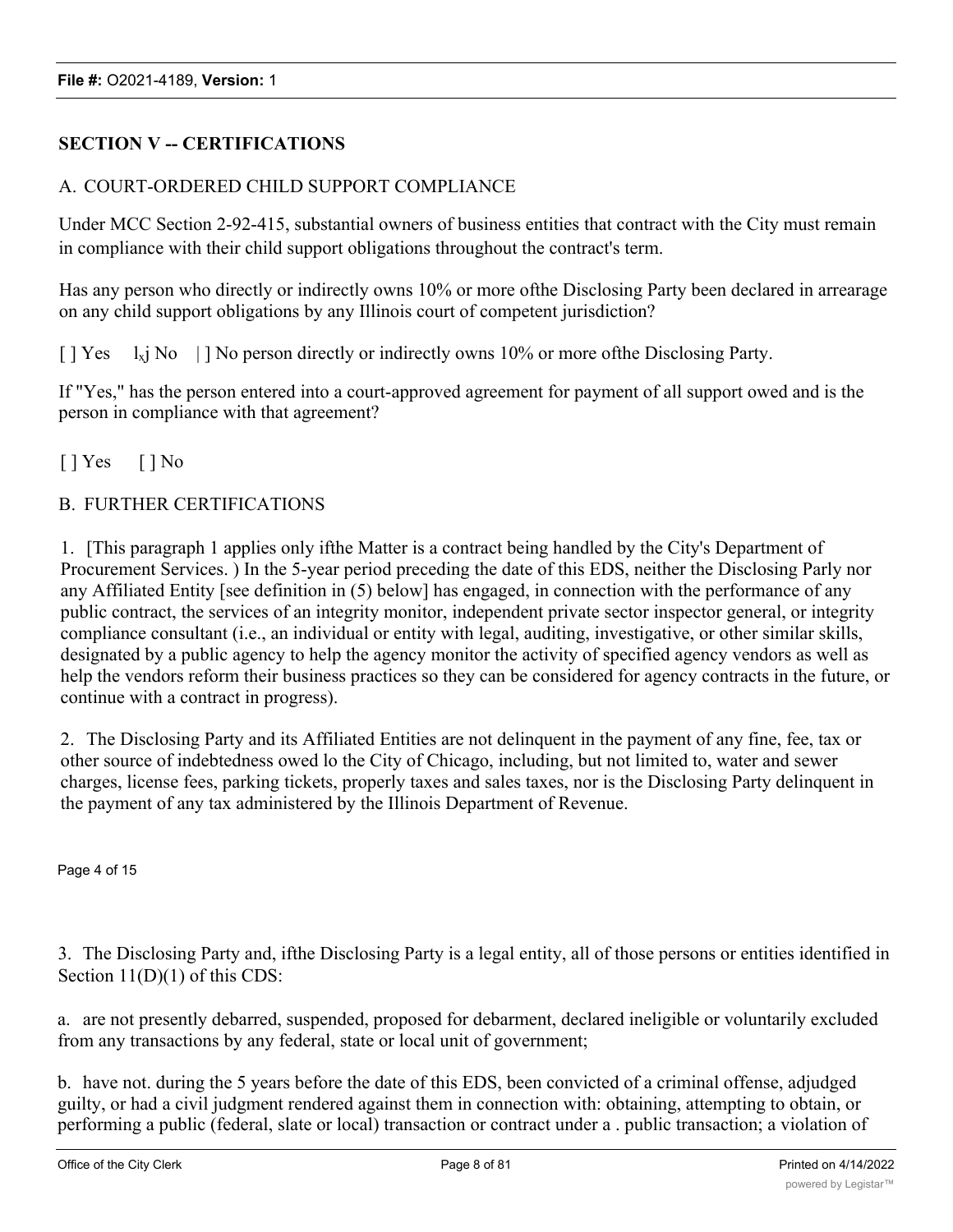federal or state antitrust statutes; fraud; embezzlement; theft; forgery; bribery; falsification or destruction of records; making false statements; or receiving stolen property;

c. are not presently indicted for, or criminally or civilly charged by, a governmental entity (federal, state or local) with committing any ofthe offenses set forth in subparagraph (b) above;

d. have not, during the 5 years before the date of this EDS, had one or more public transactions (federal, slate or local) terminated for cause or default; and

e. have not, during the 5 years before the date of this EDS, been convicted, adjudged guilty, or found liable in a civil proceeding, or in any criminal or civil action, including actions concerning environmental violations, instituted by the City or by the federal government, any state, or any other unit of local government.

4. The Disclosing Party understands and shall comply with the applicable requirements of MCC Chapters 2-56 (Inspector General) and 2-156 (Governmental Ethics).

5. Certifications (5), (6) and (7) concern:

• the Disclosing Party;

• any "Contractor" (meaning any contractor or subcontractor used by the Disclosing Party in connection with the Matter, including but not limited to all persons or legal entities disclosed under Section IV, "Disclosure of Subcontractors and Other Retained Parties");

· any "Affiliated Entity" (meaning a person or entity that, directly or indirectly: controls the DisclosingParty, is controlled by the DisclosingParty. or is, with the Disclosing Parly, under common control of another person or entity). Indicia of control include, without limitation: interlocking management or ownership; identity of interests among family members, shared facilities and equipment; common use of employees; or organization of a business entity following the ineligibility of a business entity lo do business with federal or stale or local government, including the City, using substantially the same management, ownership, or principals as the ineligible entity. With respect to Contractors, the term Affiliated Entity means a person or entity that directly or indirectly controls the Contractor, is controlled by it. or, with the Contractor, is under common control of another person or entity;

· any responsible official ofthe Disclosing Party, any Contractor or any Affiliated Entity or any other official, agent or employee ofthe Disclosing Party, any Contractor or any Affiliated Entity, acting pursuant to the direction or authorization of a responsible official ofthe Disclosing Party, any Contractor or any Affiliated Entity (collectively "Agents").

Page 5 of 15

Neither the Disclosing Party, nor any Contractor, nor any Affiliated Entity of either the Disclosing Party or any Contractor, nor any Agents have, during the 5 years before the date of this EDS, or, with respect to a Contractor, an Affiliated Entity, or an Affiliated Entity of a Contractor during the 5 years before the dale ofsuch Contractor's or Affiliated Entity's contract or engagement in connection with the Matter:

a. bribed or attempted to bribe, or been convicted or adjudged guilty of bribery or attempting to bribe, a public officer or employee ofthe City, the State oflllinois, or any agency ofthe federal government or of any state or local government in the United States of America, in that officer's or employee's official capacity;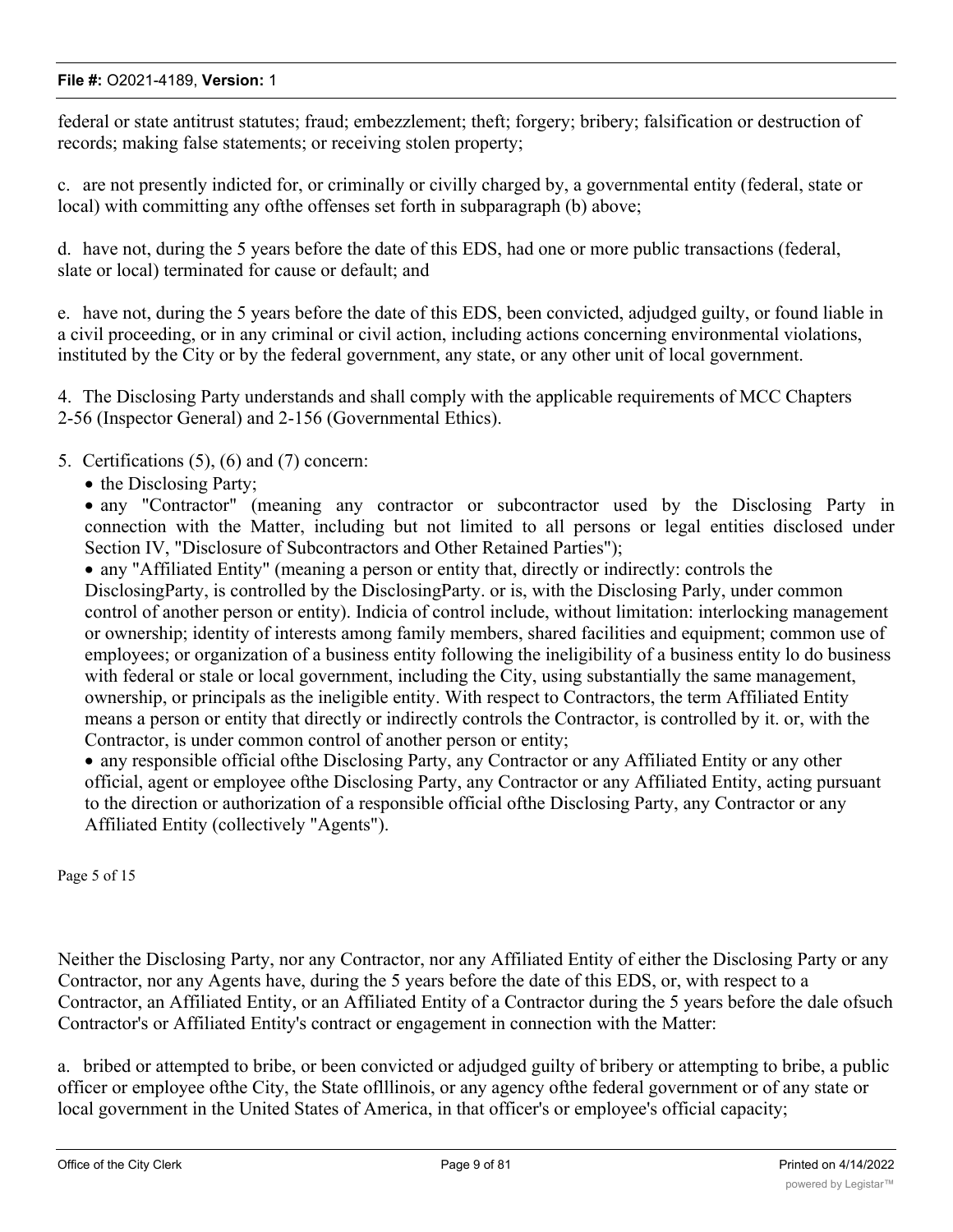b. agreed or colluded with other bidders or prospective bidders, or been a party to any such agreement, or been convicted or adjudged guilty of agreement or collusion among bidders or prospective bidders, in restraint of freedom of competition by agreement to bid a fixed price or otherwise; or

c. made an admission ofsuch conduct described in subparagraph (a) or (b) above thai is a matter of record, but have not been prosecuted for such conduct; or

d. violated the provisions referenced in MCC Subsection 2-92-320(a)(4)(Contracts Requiring a Base Wage); (a)(5)(Debarment Regulations); or (a)(6)(Minimum Wage Ordinance).

6. Neither the Disclosing Party, nor any Affiliated Entity or Contractor, or any of their employees, officials, agents or partners, is barred from contracting with any unit of state or local government as a result of engaging in or being convicted of (1) bid-rigging in violation of 720 ILCS 5/33E-3; (2) bid-rotating in violation of 720 ILCS 5/33E-4; or (3) any similar offense of any state or ofthe United States of America that contains the same elements as the offense of bid-rigging or bid-rotating.

7. Neither the Disclosing Party nor any Affiliated Entity is listed on a Sanctions List maintained by the United States Department of Commerce, State, or Treasury, or any successor federal agency.

8. [FOR APPLICANT ONLY] (i) Neither the Applicant nor any "controlling person" [see MCC Chapter 1-23, Article I for applicability and defined terms] ofthe Applicant is currently indicted or charged with, or has admitted guilt of. or has ever been convicted of. or placed under supervision for, any criminal offense involving actual, attempted, or conspiracy lo commit bribery, theft, fraud, forgery, perjury, dishonesty or deceit against an officer or employee ofthe City or any "sister agency"; and (ii) the Applicant understands and acknowledges that compliance with Article J is a continuing requirement for doing business with the City. NOTE: If MCC Chapter 1-23, Article I applies to the Applicant, that Article's permanent compliance timeframe supersedes 5-year compliance timeframes in this Section V.

9. [FOR APPLICANT' ONLY] The Applicant and its Affiliated Entities will not use, nor permit their subcontractor to use, any facility listed as having an active exclusion by the U.S. EPA on the federal System for Award Management ("SAM").

10. [FOR APPLICANT ONLY] The Applicant will obtain from any contractors/subcontractors hired or lo be hired in connection witli the Matter certifications equal in form and substance to those in Certifications (2) and (9) above and will not. without the prior written consent ofthe City, use any such

Ver.2018-1 l'agc6olT5

contractor/subcontractor that does not provide such certifications or that the Applicant has reason to believe has not provided or cannot provide truthful certifications.

11. Ifthe Disclosing Patty is unable to certify to any ofthe above statements in this Part B (Further Certifications), the Disclosing Parly must explain below: n/a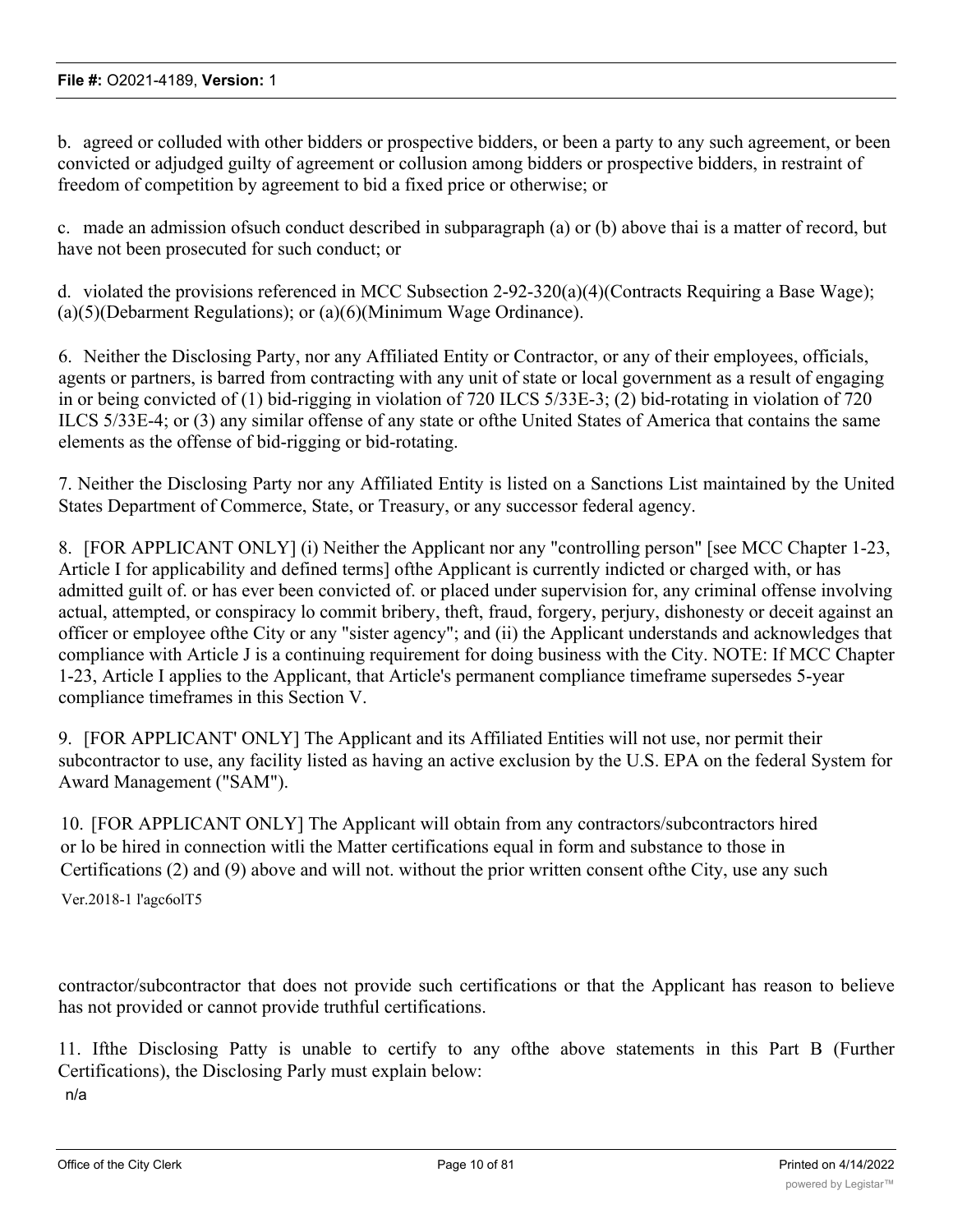Ifthe letters "NA," the word "None," or no response appears on the lines above, it will be conclusively presumed that the Disclosing Party certified lo the above statements.

12. To the best of the Disclosing Party's knowledge after reasonable inquiry, the following is a complete list of all current employees of the Disclosing Party who were, at any time during the 12-month period preceding the date of this EDS, an employee, or elected or appointed official, ofthe City of Chicago (if none, indicate with "N/A" or "none").

N/A

13. To the best of the Disclosing Party's knowledge after reasonable inquiry, the following is a complete list of all gifts that the Disclosing Party has given or caused lo be given, at any time during the 12-month period preceding the execution date of this EDS, to an employee, or elected or appointed official, ofthe City of Chicago. For purposes of this statement, a "gift" does not include: (i) anything made generally available to City employees or to the general public, or (ii) food or drink provided in the course of official City business and having a retail value of less than \$25 per recipient, or (iii) a political contribution otherwise duly reported as required by law (if none, indicate with "N/A" or "none"). As to any gift listed below, please also list the name ofthe City recipient.

N/A

# C. CERTIFICATION OF STATUS AS FINANCIAL INSTITUTION

1. The Disclosing Party certifies that the Disclosing Party (check one) I l is [x] is not

a "financial institution" as defined in MCC Section 2-32-455(b).

2. Ifthe Disclosing Parly IS a financial institution, then the Disclosing Party pledges:

"We arc not and will not become a predatory lender as defined in MCC Chapter 2-32. We further pledge that none of our affiliates is, and none of them will become, a predatory lender as defined in MCC Chapter 2-32. We understand that becoming a predatory lender or becoming an affiliate of a predatory lender may result in the loss ofthe privilege of doing business with the City."

Page 7 of 15

Ifthe Disclosing Party is unable to make this pledge because it or any of its affiliates (as defined in MCC Section 2-32-455(b)) is a predatory lender within the meaning of MCC Chapter 2-32, explain here (attach additional pages if necessary):

**N/A**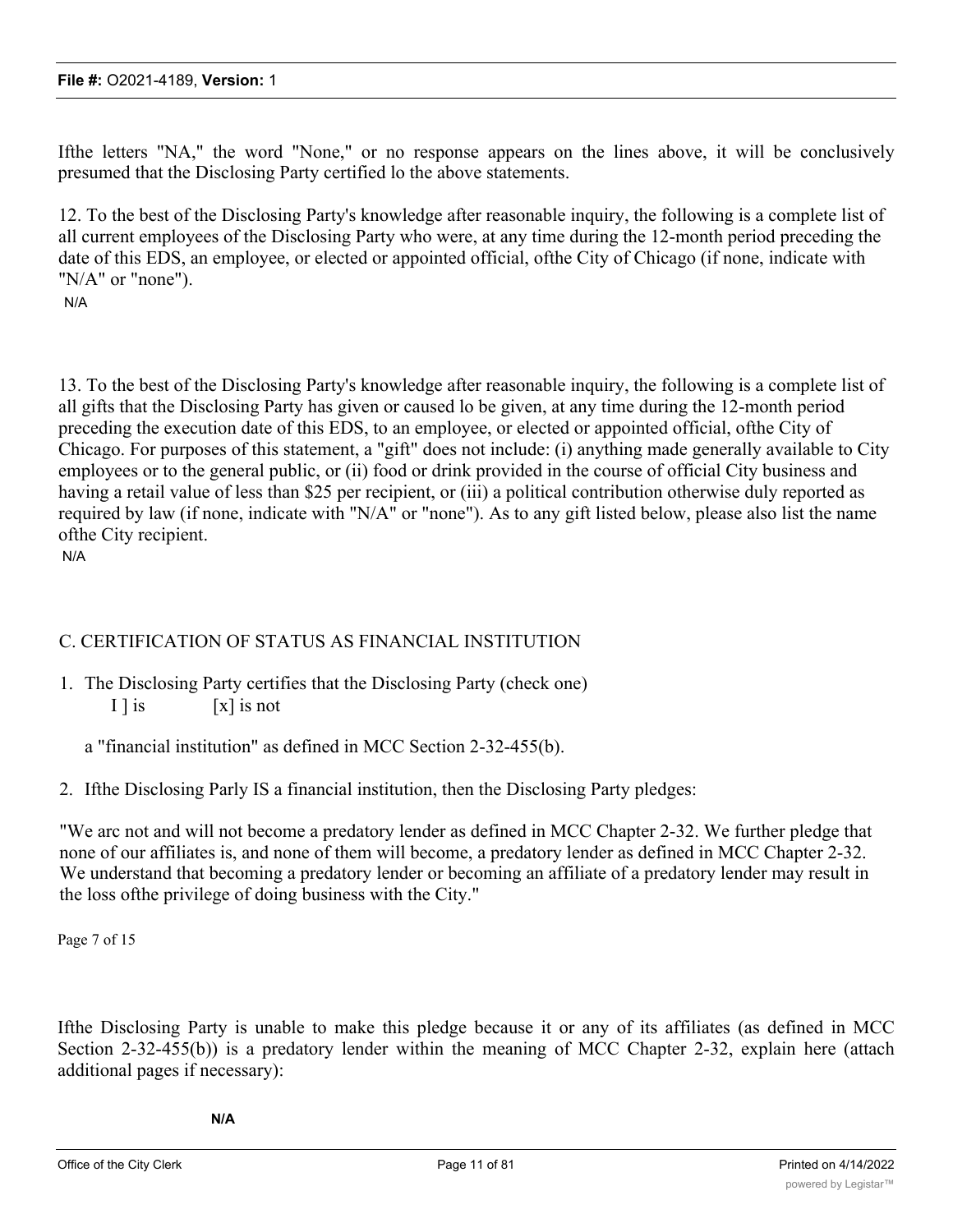Ifthe letters "NA," the word "None," or no response appears on the lines above, it will be conclusively presumed that the Disclosing Parly certified to the above statements.

### D. CERTIFICATION REGARDING FINANCIAL INTEREST IN CITY BUSINESS

Any words or terms defined in MCC Chapter 2-156 have the same meanings if used in this Part D.

1. In accordance with MCC Section 2-156-110: To the best ofthe Disclosing Party's knowledge after reasonable inquiry, does any official or employee ofthe City have a financial interest in his or her own name or in the name of any other person or entity in the Matter?

 $\lceil \cdot \rceil$  Yes fx  $\lceil \cdot \rceil$  No

NOTE: Ifyou checked "Yes" to Item D(l), proceed to Items D(2) and D(3). Ifyou checked "No" to Item D(l), skip Items  $D(2)$  and  $D(3)$  and proceed to Part E.

2. Unless sold pursuant to a process of competitive bidding, or otherwise permitted, no City elected official or employee shall have a financial interest in his or her own name or in the name of any other person or entity in the purchase of any property that (i) belongs to the City, or (ii) is sold for taxes or assessments, or (iii) is sold by virtue of legal process at the suit ofthe City (collectively, "City Property Sale"). Compensation for property taken pursuant to the City's eminent domain power docs not constitute a financial interest within the meaning of this Part D.

Does the Matter involve a Cily Property Sale?

f ]Yes f JNo

3. Ifyou checked "Yes" to Item D(l), provide the names and business addresses ofthe City officials or employees having such financial interest and identify the nature ofthe financial interest:

Name Business Address Nature of Financial Interest

4. I he Disclosing Party further certifies that no prohibited financial interest in the Matter will be acquired by any City official or employee.

Page 8 ofl.S

### E. CERTIFICATION REGARDING SLAVERY ERA BUSINESS

Please check either (1) or (2) below. Ifthe Disclosing Party checks (2), the Disclosing Party must disclose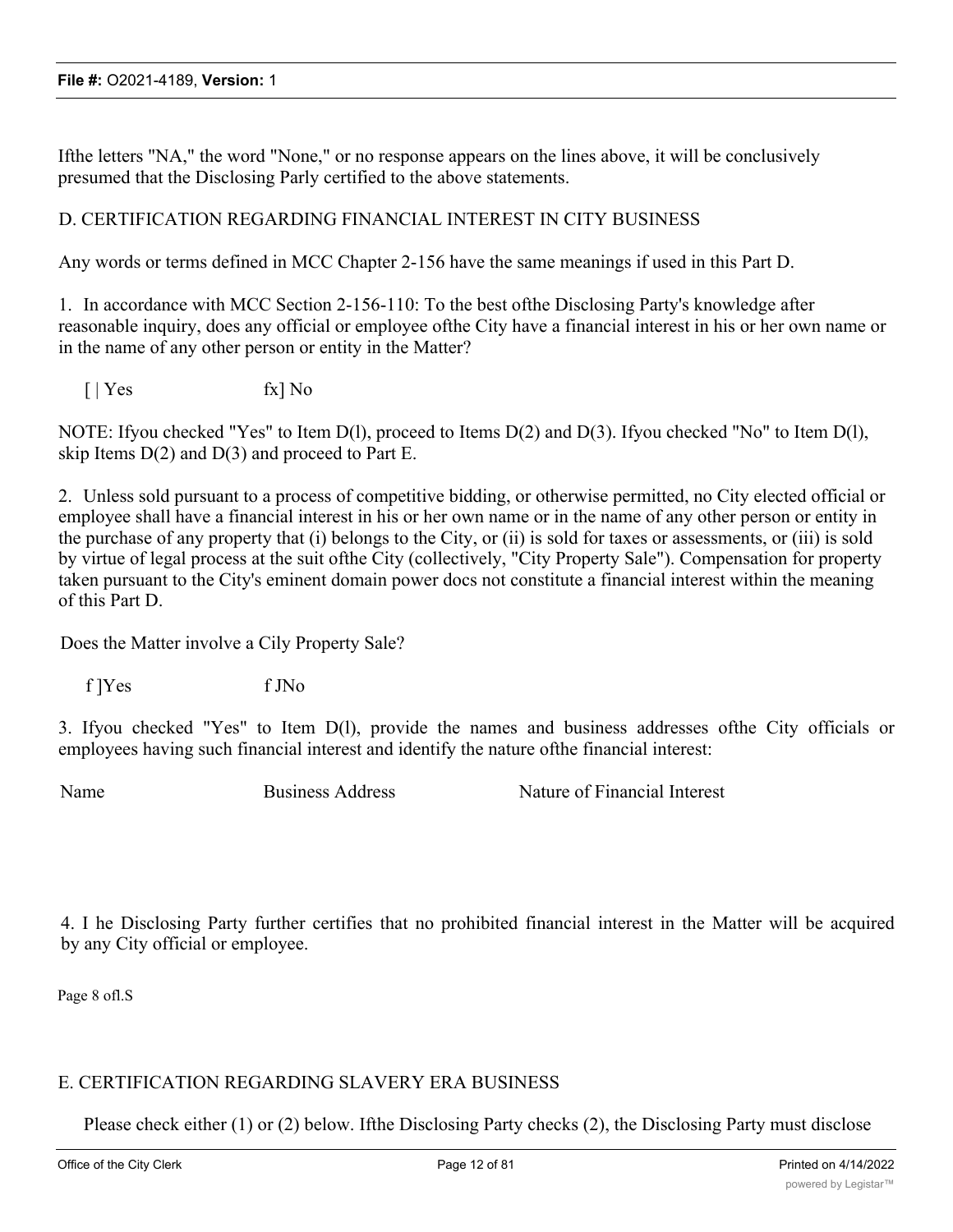below or in an attachment lo this EDS all information required by (2). Failure to comply with these disclosure requirements may make any contract entered into with the City in connection with the Matter voidable by the City.

\_x 1. The Disclosing Party verifies that the Disclosing Party has searched any and all records of the Disclosing Party and any and all predecessor entities regarding records of investments or profits from slavery or slaveholder insurance policies during the slavery era (including insurance policies issued to slaveholders that provided coverage for damage to or injury or death of their slaves), and the Disclosing Party has found no such records.

2. The Disclosing Parly verifies that, as a result of conducting the search in step (1) above, the Disclosing Party has found records of investments or profits from slavery or slaveholder insurance policies. The Disclosing Party verifies that the following constitutes full disclosure of all such records, including the names of any and all slaves or slaveholders described in those records:

# **SECTION VI CERTIFICATIONS FOR FEDERALLY FUNDED MATTERS**

NOTE: Ifthe Matter is federally funded, complete this Section VI. If the Matter is not federally funded, proceed to Section VII. For purposes of this Section VI, tax credits allocated by the City and proceeds of debt obligations ofthe City are not federal funding.

### A. CERTIFICATION REGARDING LOBBYING

1. List below the names of all persons or entities registered under the federal Lobbying Disclosure Act of 1995, as amended, who have made lobbying contacts on behalf of the Disclosing Party with respect to the A'latter: (Add sheets if necessary):

#### **N/A**

(If no explanation appears or begins on the lines above, or ifthe letters "NA" or ifthe word "None" appear, it will be conclusively presumed thai Ihe Disclosing Party means that NO persons or entities registered under the Lobbying Disclosure Act of 1995, as amended, have made lobbying contacts on behalf of the Disclosing Party with respect to the Mailer.)

2. The Disclosing Party has not spent and will not expend any federally appropriated funds to pay any person or entity listed in paragraph A(l) above for his or her lobbying activities or to pay any person or entity to influence or attempt to influence an officer or employee of any agency, as defined by applicable federal law, a member of Congress, an officer or employee of Congress, or an employee Vcr.2018-1 Page 9 of 15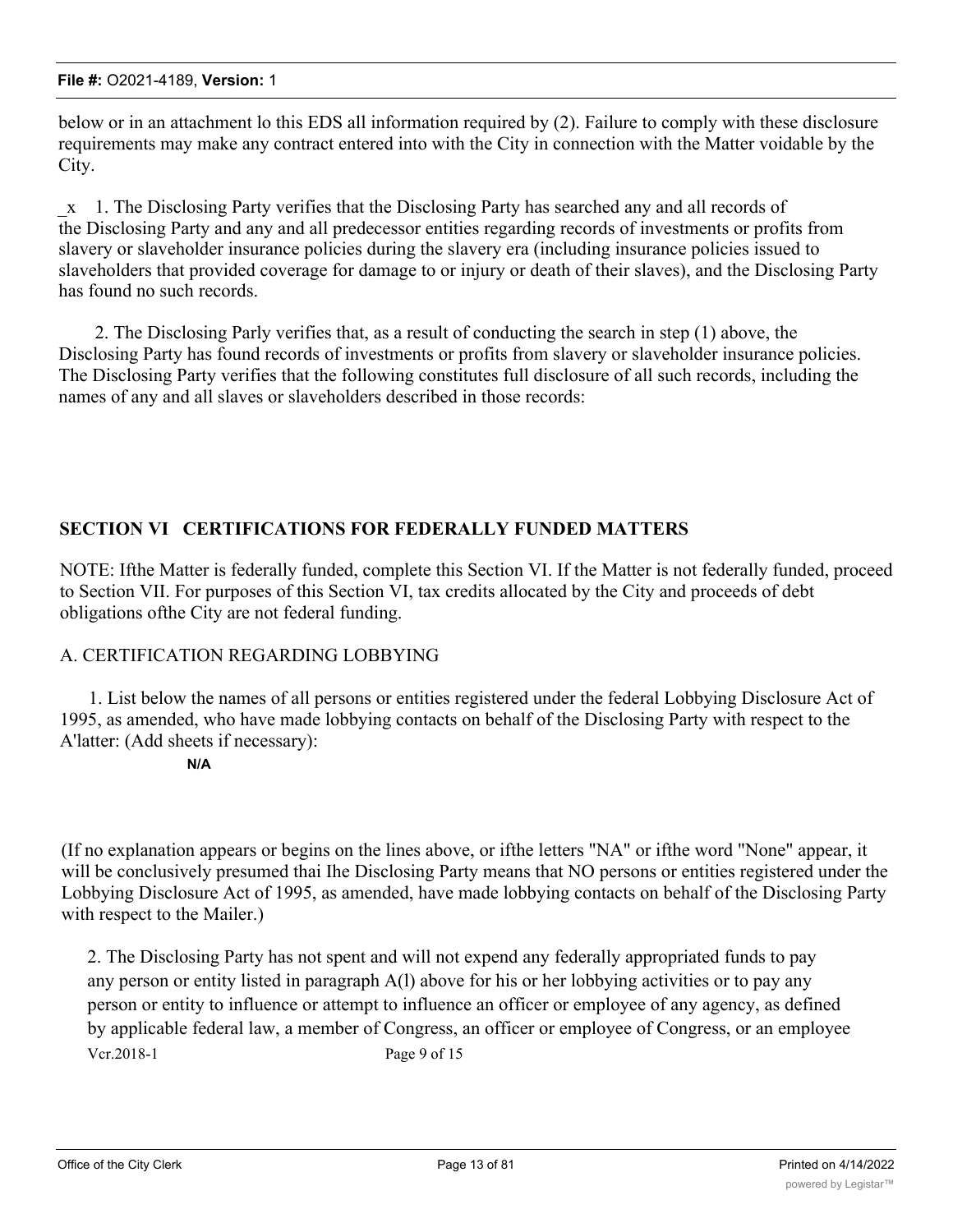of a member of Congress, in connection with the award of any federally funded contract, making any federally funded grant or loan, entering into any cooperative agreement, or to extend, continue, renew, amend, or modify any federally funded contract, grant, loan, or cooperative agreement.

3. The Disclosing Party will submit an updated certification at the end of each calendar quarter in which there occurs any event that materially affects the accuracy ofthe statements and information set forth in paragraphs  $A(1)$  and  $A(2)$  above.

4. The Disclosing Party certifies that either: (i) it is not an organization described in section  $501(c)(4)$  ofthe Internal Revenue Code of 1986; or (ii) il is an organization described in section  $501(c)(4)$  ofthe Internal Revenue ("ode of 1986 but has not engaged and will not engage in "Lobbying Activities," as that term is defined in the Lobbying Disclosure Act of 1995, as amended.

5. If the Disclosing Party is the Applicant, the Disclosing Parly must obtain certifications equal in form and substance to paragraphs A(J) through A(4) above from all subcontractors before it awards any subcontract and the Disclosing Parly must maintain all such subcontractors' certifications for the duration ofthe Matter and must make such certifications promptly available lo the City upon request.

### B. CERTIFICATION REGARDING EQUAL EMPLOYMENT OPPORTUNITY

Ifthe Matter is federally funded, federal regulations require the Applicant and all proposed subcontractors to submit Ihe following information with their bids or in writing at the outset of negotiations.

Is the Disclosing Party the Applicant?  $||$   $\text{Yes}$  "  $||$   $\text{No}$ 

If "Yes," answer the three questions below:

1. Have you developed and do you have on file affirmative action programs pursuant to applicable federal regulations? (See 41 CFR Part 60-2.)

 $|$  J Yes  $|$   $|$  No

2. Have you filed with the Joint Reporting Committee, the Director ofthe Office of Federal Contract Compliance Programs, or the Equal Employment Opportunity Commission all reports due under the applicable filing requirements?

f | Yes [ ] No [ ] Reports not required

3. Have you participated in any previous contracts or subcontracts subject to the equal opportunity clause?

 $[$  | Yes  $\qquad$  | J No

Ifyou checked "No" to question (!) or (2) above, please provide an explanation:

*(* Page 10 of 15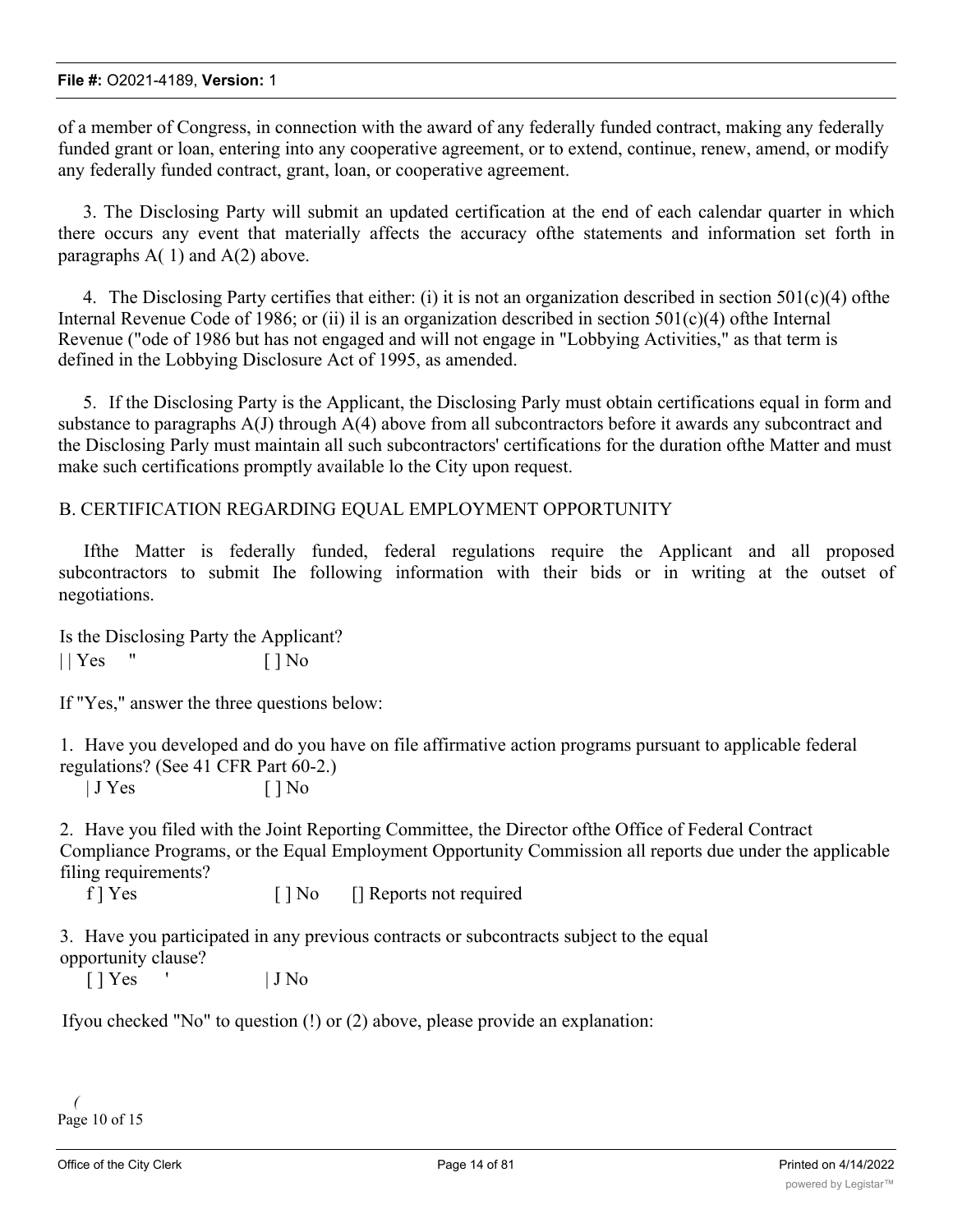### **SECTION VII -- FURTHER ACKNOWLEDGMENTS AND CERTIFICATION**

The Disclosing Party understands and agrees that:

A. The certifications, disclosures, and acknowledgments contained in this EDS will become part of any contract or other agreement between the Applicant and the City in connection with the Matter, whether procurement, City assistance, or other City action, and are material inducements to the City's execution of any contract or taking other action with respect to the Matter. The Disclosing Pat ty understands that it must comply with all statutes, ordinances, and regulations on which this EDS is based.

D. The City's Governmental Ethics Ordinance, MCC Chapter 2-156, imposes certain duties and obligations on persons or entities seeking City contracts, work, business, or transactions. The full text of this ordinance and a training program is available on line at www.citvofchicago.org/Ethics <http://www.citvofchicago.org/Ethics>, and may also be obtained from the City's Board of Ethics, 740 N. Sedgwick St., Suite 500, Chicago, IL 606 JO, (312) 744-9660. The Disclosing Party must comply fully with this ordinance.

C. Ifthe City determines that any information provided in this EDS is false, incomplete or inaccurate, any contract or other agreement in connection with which il is submitted may be rescinded or be void or voidable, and the City may pursue any remedies under the contract or agreement (if not rescinded or void), at law, or in equity, including terminating the Disclosing Party's participation in the Matter and/or declining to allow the Disclosing Party to participate in other City transactions. Remedies at law for a false statement of material fact may include incarceration and an award to the City of treble damages.

D. It is the City's policy to make this document available to the public on its Internet site and/or upon request. Some or all ofthe information provided in, and appended to, this EDS may be made publicly available on the Internet, in response to a Freedom of Information Act request, or otherwise. By completing and signing this EDS, the Disclosing Party waives and releases any possible rights or claims which it may have against the City in connection with the public release of information contained in this EDS and also authorizes the City lo verify the accuracy of any information submitted in this EDS.

Ei. The information provided in this EDS must be kept current. In the event of changes, the Disclosing Party must supplement this EDS up to the time the City takes action on the Matter. Ifthe Matter is a contract being handled by the City's Department of Procurement Services, the Disclosing Party must update this EDS as the contract requires. NOTE: With respect to Matters subject to MCC Chapter .1-23, Article I (imposing PERMANENT INELIGIBILITY for certain specified offenses), the information provided herein regarding eligibility must be kept current for a longer period, as required by MCC Chapter 1-23 and Section 2-154-020.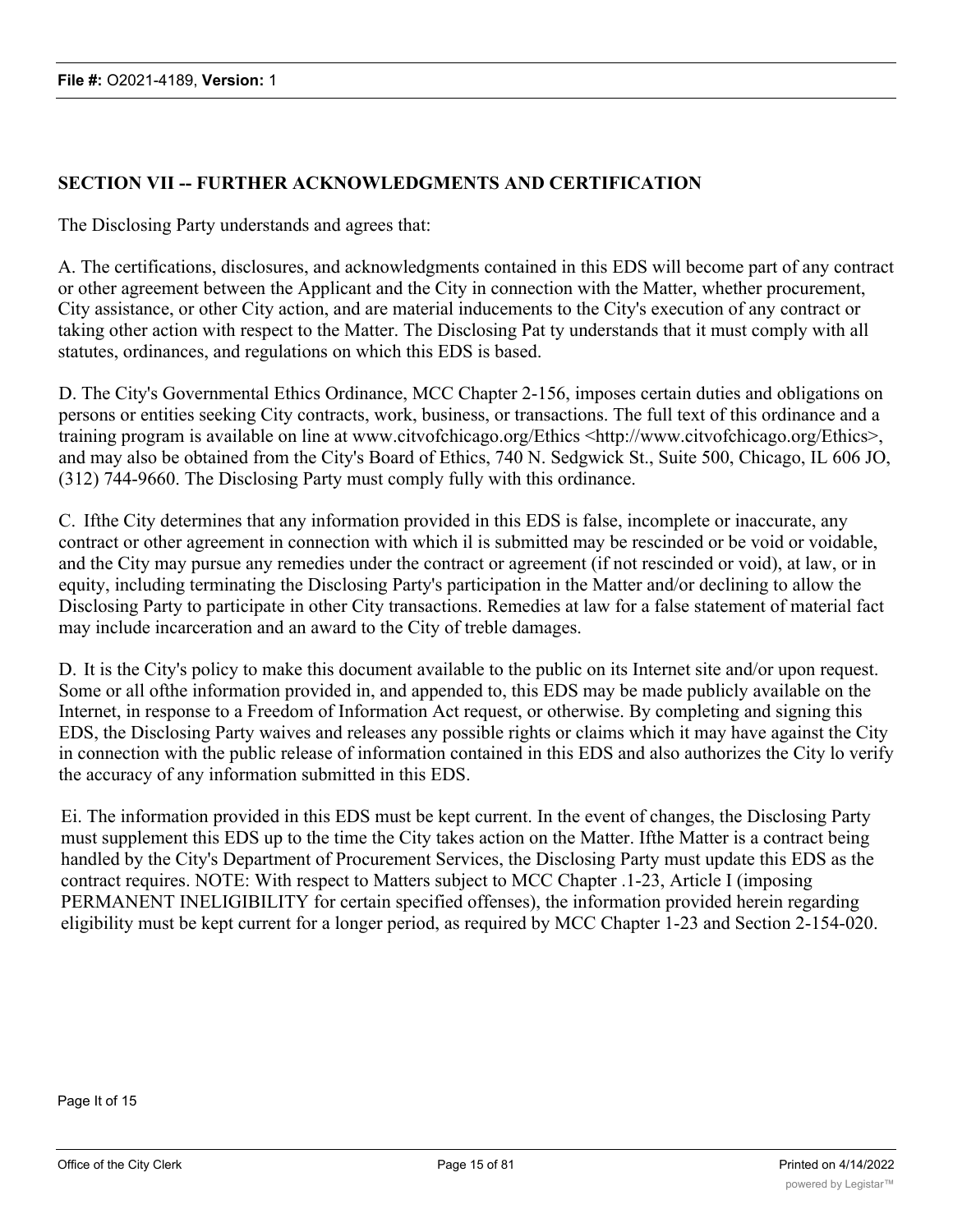### CERTIFICATION

Under penalty of perjury, the person signing below: (1) warrants that he/she is authorized to execute this EDS, and Appendices A and B (if applicable), on behalf ofthe Disclosing Party, and (2) warrants that all certifications and statements contained in this EDS, and Appendices A and B (if applicable), are true, accurate and complete as of the date furnished to the City.

Roseland Medical Center, LLC

Leon I. Walker, Esq. (Print or type name of person signing)

Manager

(Print or type title of person signing)

| Signed and sworn to before me on (date) $A/jv/s+ I *j_t 17^\wedge$ , at GooIl County, ///wis (state). |  |  |  |  |
|-------------------------------------------------------------------------------------------------------|--|--|--|--|
|                                                                                                       |  |  |  |  |

Commission expires: vAmg- $/(?$  "2^2-5~~

Page 12 of 15

### **CITY OF CHICAGO ECONOMIC DISCLOSURE STATEMENT AND AFFIDAVIT APPENDIX A**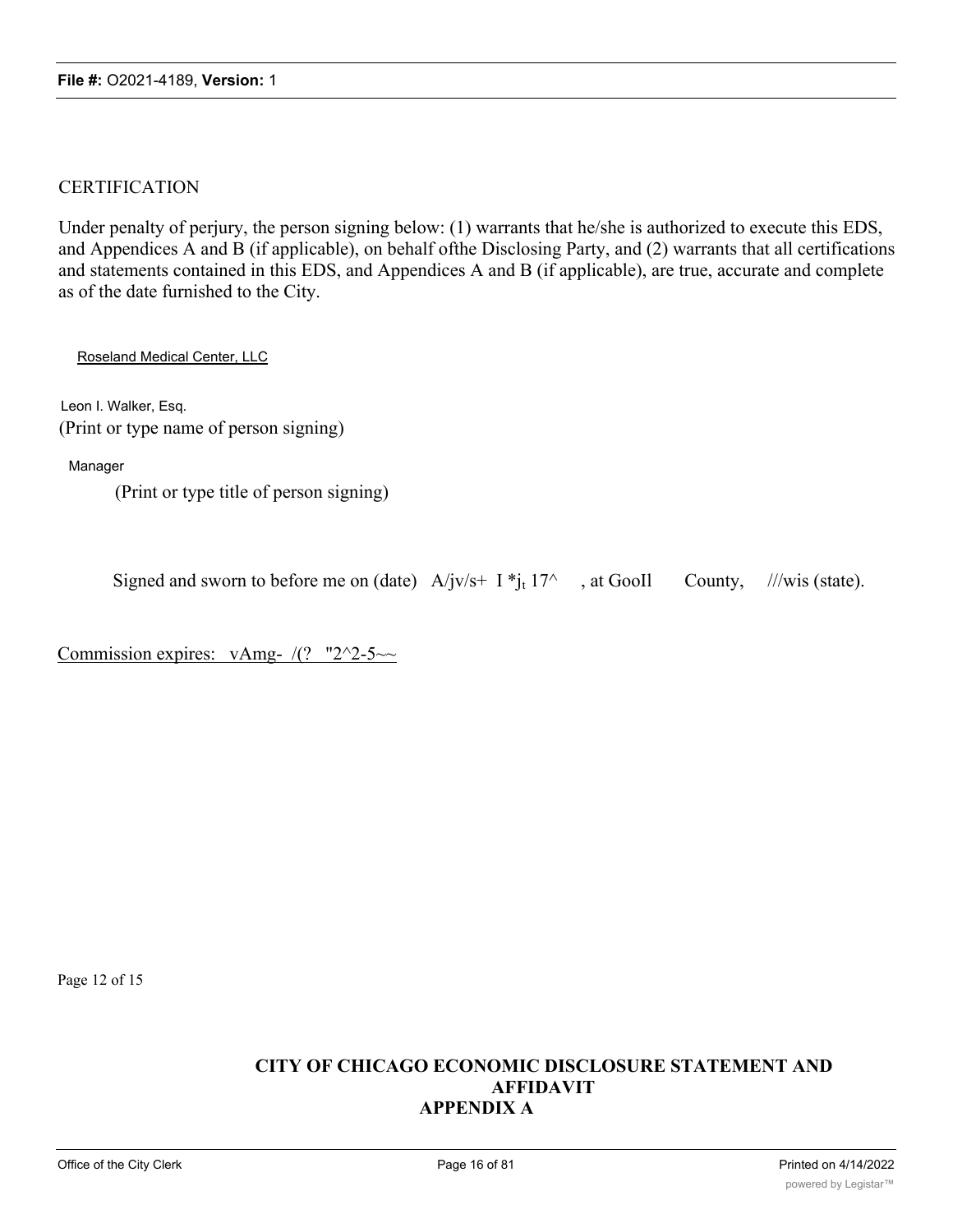# **FAMILIAL RELATIONSHIPS WITH ELECTED CITY OFFICIALS AND DEPARTMENT HEADS**

### **This Appendix is to be completed only by (a) (he Applieant, and (b) any legal entity which has a direct ownership interest in the Applicant exceeding 7.5%. It is not to be completed by any legal entity which lias only an indirect ownership interest in the Applicant.**

Under MCC Section 2-154-015, the Disclosing Party must disclose whether such Disclosing Party or any "Applicable Party" or any Spouse or Domestic Partner thereof currently has a "familial relationship" with any elected cily official or department head. A "familial relationship" exists if, as of the date this EDS is signed, the Disclosing Party or any "Applicable Party" or any Spouse or Domestic Partner thereof is related to the mayor, any alderman, the city clerk, the cily treasurer or any city department head as spouse or domestic partner or as any ofthe following, whether by blood or adoption: parent, child, brother or sister, aunt or uncle, niece or nephew, grandparent, grandchild, father-in-law, mother-in-law, son-in-law, daughter-in-law, stepfather or stepmother, stepson or slepdaughter, stepbrother or stepsister or half-brother or half-sister.

"Applicable Party" means (1) all executive officers ofthe Disclosing Party listed in Section II.B.l.a., ifthe Disclosing Party is a corporation; all partners of the Disclosing Party, ifthe Disclosing Patty is a general partnership: all general partners and limited partners ofthe Disclosing Party, ifthe Disclosing Party is a limited partnership; all managers, managing members and members ofthe Disclosing Party, ifthe Disclosing Party is a limited liability company; (2) all principal officers ofthe Disclosing Party; and (3) any person having more than a 7.5% ownership interest in the Disclosing Party. "Principal officers" means the president, chief operating officer, executive director, chief financial officer, treasurer or secretary of a legal entity or any person exercising similar authority.

Does the Disclosing Party or any "Applicable Party" or any Spouse or Domestic Partner thereof currently have a "familial relationship" with an elected city official or department head?

 $[ ] Yes$   $[ x ] No$ 

If yes, please identify below (1) the name and title ofsuch person, (2) the name ofthe legal entity to which such person is connected; (3) the name and title ofthe elected cily official or department head lo whom such person has a familial relationship, and (4) the'precise nature ofsuch familial relationship.

Page 13 of 15

# **CITY OF CHICAGO ECONOMIC DISCLOSURE STATEMENT AND AFFIDAVIT**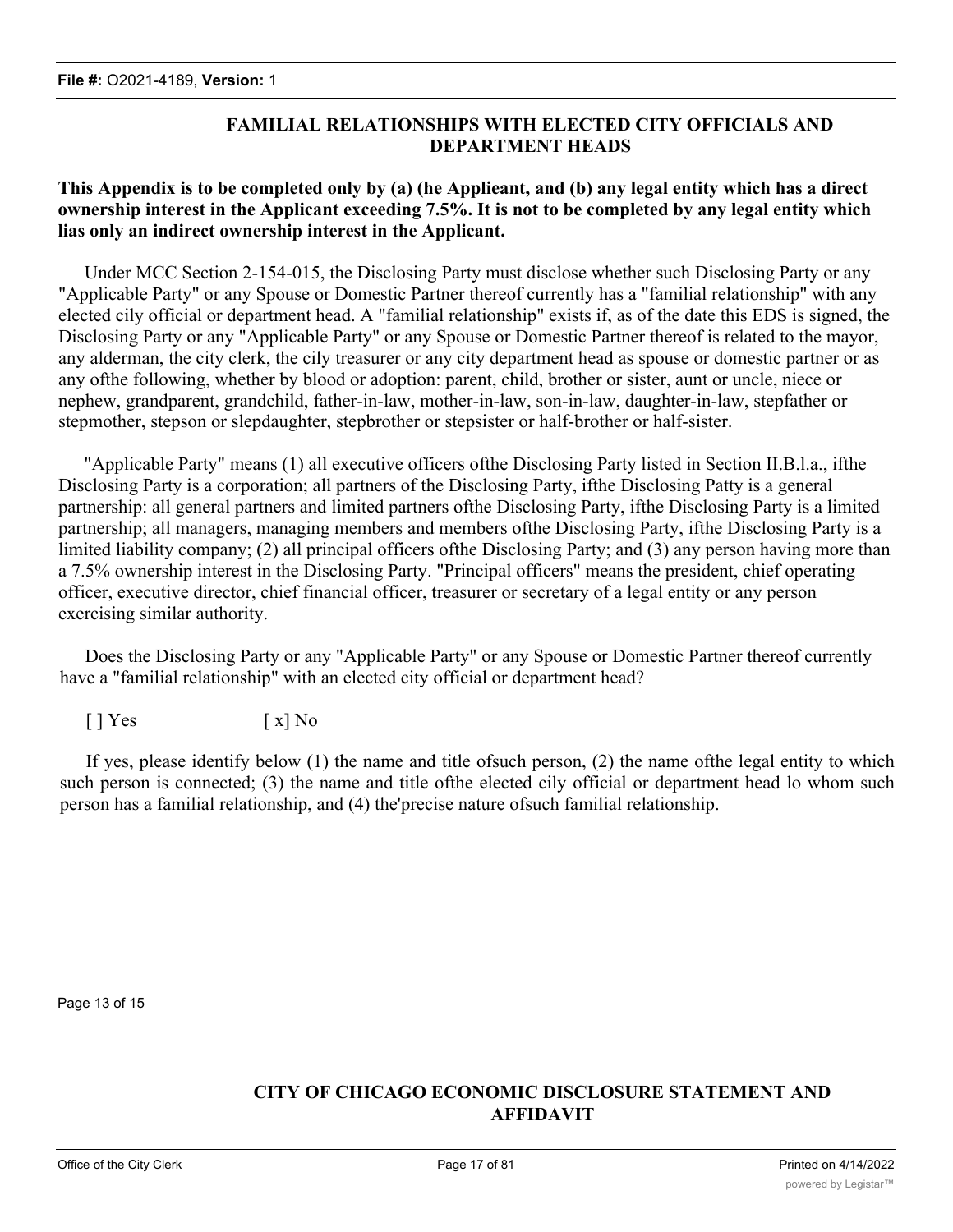### **APPENDIX B**

#### **BUILDING CODE SCOFFLAW/PROBLEM LANDLORD CERTIFICATION**

This Appendix is to be completed only by (a) the Applicant, and (b) any legal entity which has a direct ownership interest in the Applicant exceeding 7.5% (an "Owner"). If is not to be completed by any legal entity which has only an indirect ownership interest in the Applicant.

1. Pursuant to MCC Section 2-154-010, is the Applicant or any Owner identified as a building code scofllaw or problem landlord pursuant to MCC Section 2-92-416?

f ]Yes [x]No

2. If the Applicant is a legal entity publicly traded on any exchange, is any officer or director of the Applicant identified as a building code scofllaw or problem landlord pursuant lo MCC Section 2-92-416?

[ ] Yes [ JNo [ xj The Applicant is not publicly traded on any exchange.

3. If yes to (1) or (2) above, please identify below the name of each person or legal entity identified as a building code scofflaw or problem landlord and the address of each building or buildings to which the pertinent code violations apply.

**N/A**

Page 14 of IS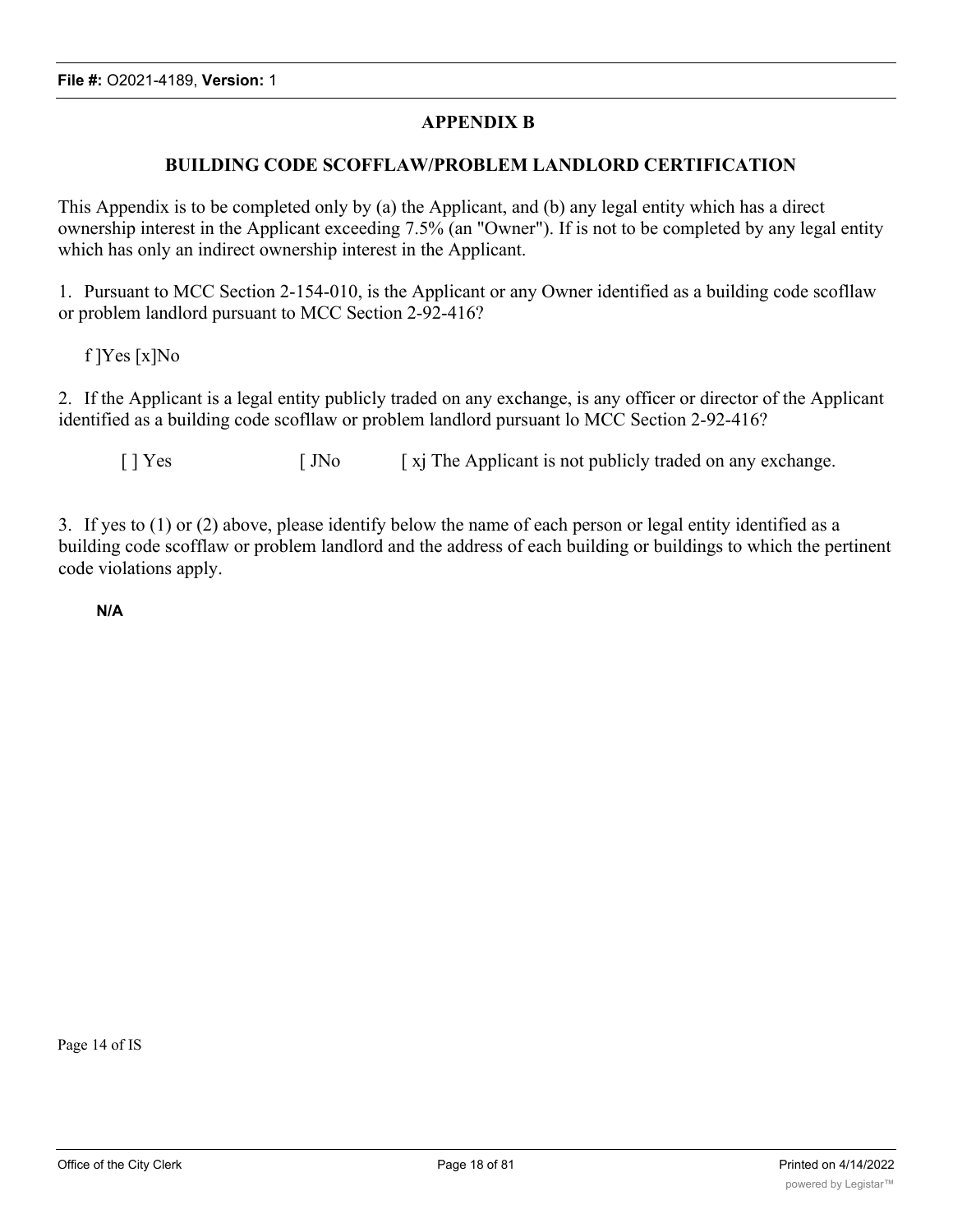### **CITY OF CHICAGO ECONOMIC DISCLOSURE STATEMENT AND AFFIDAVIT APPENDIX C**

#### **PROHIBITION ON WAGE & SALARY HISTORY SCREENING - CERTIFICATION**

This Appendix is lo be completed only by an Applicant that is completing this EDS as a "contractor" as defined in MCC Section 2-92-385. That section, which should be consulted (www.ainleeal.com <http://www.ainleeal.com>), generally covers a party to any agreement pursuant to which they: (i) receive City of Chicago funds in consideration for services, work or goods provided (including for legal or other professional services), or (ii) pay the City money for a license, grant or concession allowing them to conduct a business on City premises.

On behalf of an Applicant that is a contractor pursuant to MCC Section 2-92-385,1 hereby certify that Ihe Applicant is in compliance with MCC Section 2-92-385(b)(l) and (2), which prohibit: (i) screening job applicants based on their wage or salary history, or (ii) seeking job applicants' wage or salary history from current or former employers. 1 also certify that the Applicant has adopted a policy that includes those prohibitions.

[ ] Yes f ]No

[x] N/A -1 am not an Applicant that is a "contractor"' as defined in MCC Section 2-92-385. This

certification shall serve as the affidavit required by MCC Section 2-92-385(c)(l). Ifyou checked "no"

to the above, please explain.

hifcc 15 of 15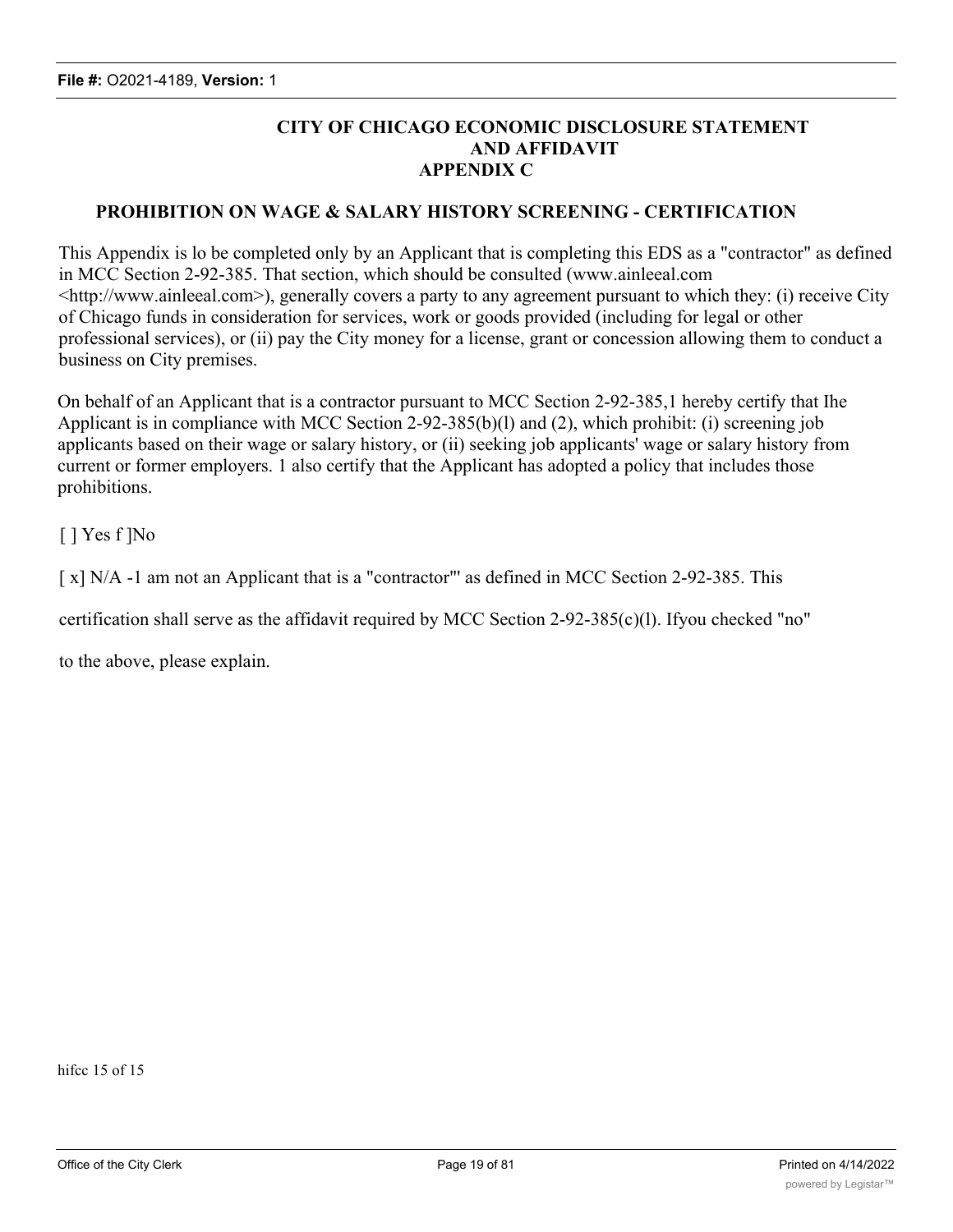### **CITY OF CHICAGO ECONOMIC DISCLOSURE STATEMENT AND AFFIDAVIT**

#### **SECTION I -- GENERAL INFORMATION**

A. Legal name ofthe Disclosing Party submitting this EDS. Include d/b/a/ if applicable:

DL3 Realty. LP

#### **Check ONE of the following three boxes:**

Indicate whether the Disclosing Party submitting this EDS is: 1. I" ] the Applicant OR

- 2. [X] a legal entity currently holding, or anticipated to hold within six months after City action on
- 2. the contract, transaction or other undertaking to which this EDS pertains (referred to below as the
- 2. "Matter"), a direct or indirect interest in excess of 7.5% in the Applicant. Slate (he Applicant's legal
- 2. name: Roseland Medical Center, LLC OR

3. | ] a legal entity with a direct or indirect right of control of the Applicant (see Section 11(B) St(iI0)the legal name ofthe entity in which the Disclosing Party holds a right of control:

B. Business address of Ihe Disclosing Party: n w. Washington street, Suite 405

Chicago, IL 60602

C. Telephone: 773-721-3400 Fax: 773-721-3500 Email: Iwalker@dl3rcalty.com <mailto:Iwalker@dl3rcalty.com>

D. Name of contact person; Leon l. walker, Esq.

E. Federal Employer Identification No. (ifyou have one)

F. Brief description ofthe Matter lo which this EDS pertains. (Include project number and location of property, i f appl icable):

Application for Class 7b Renewal Incentive for property located at 136 West 111 th Street

G. Which City agency or department is requesting this EDS? Planning & Development

Ifthe Mailer is a contract being handled by the City's Department of Procurement Services, please complete the following:

Yet.2018-1 . ., Page I of! 15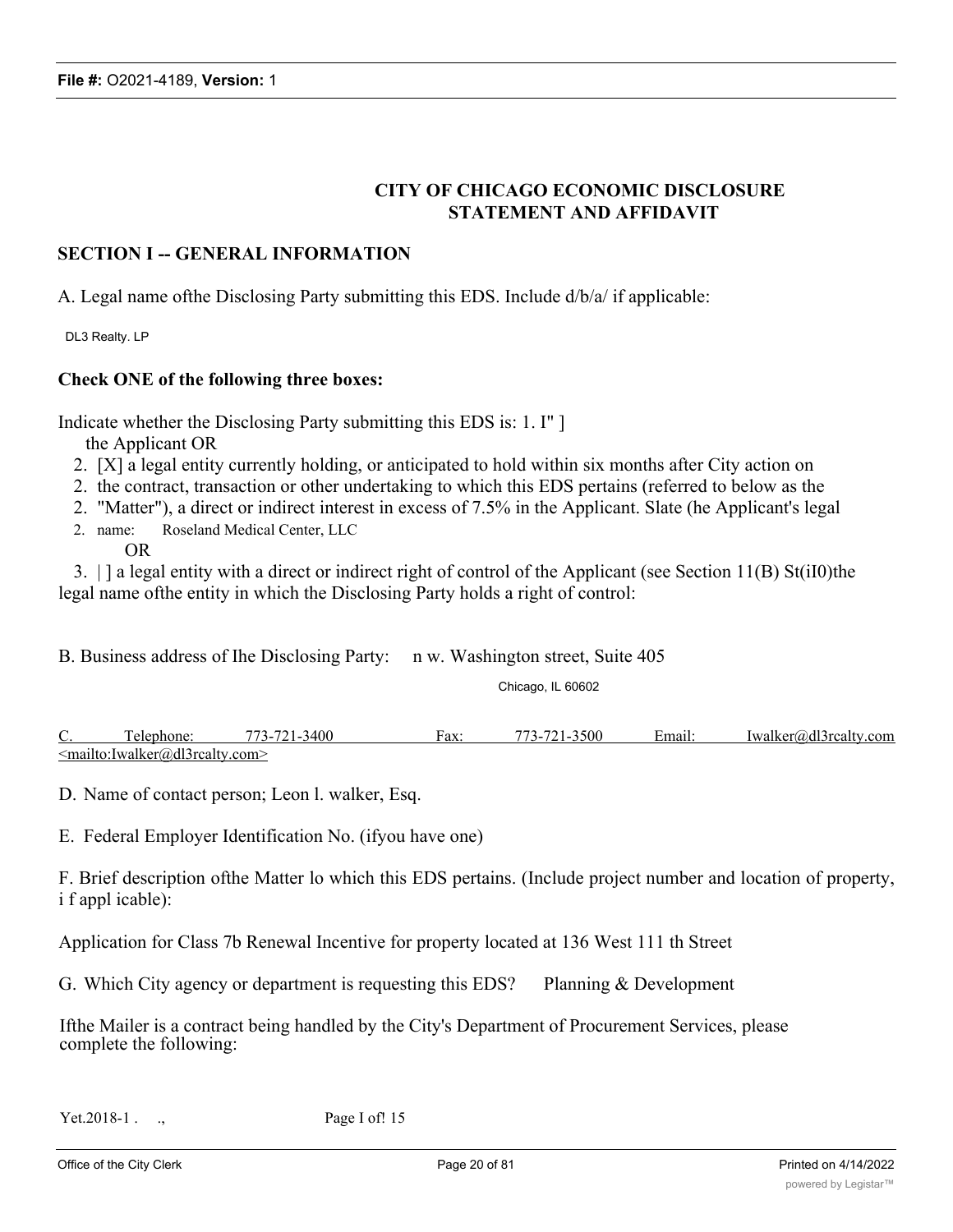Specification // and Contract #

### **SECTION II -- DISCLOSURE OF OWNERSHIP INTERESTS**

#### A. NATURE OF THE DISCLOSING PARTY

 $\cdot$  [ ] Person [ | Publicly registered business corporation [] Privately held business coiporation [ ] Sole proprietorship [ ] General partnership fx J Limited partnership [ ] Trust [ ] Limited liability company I j Limited liability partnership [ ] Joint venture [ J Not-for-profit corporation (Is the not-for-profit corporation also a  $501(c)(3)$ )? [ ] Yes f ] No [ ] Other (please specify)

2. For legal entities, the state (or foreign country) of incorporation or organization, if applicable:

Illinois

3. For legal entities not organized in the State oflllinois: Has the organization registered to do business in the State oflllinois as a foreign entity?

| | Yes []No fx] Organized in Illinois

#### B. IF THE DISCLOSING PARTY IS A LEGAL ENTITY:

1. List below the full names and titles, if applicable, of: (i) all executive officers and all directors of the entity; (ii) for not-for-profit corporations, all members, if any, which are legal entities (if there are no such members, write "no members which are legal entities"); (iii) for trusts, estates or other similar entities, the trustee, executor, administrator, or similarly situated party; (iv) for general or limited partnerships, limited liability companies, limited liability partnerships or joint ventures, each general partner, managing member, manager or any other person or legal entity that directly or indirectly controls the day-to-day management of the Applicant.

NOTE: Each legal entity listed below must submit an EDS on its own behalf.

Title Limited Partner

W?IkeL a<sup>m</sup>j'y.I[ ! t Limited Partner

Leon I. Walker Manager of the General Partner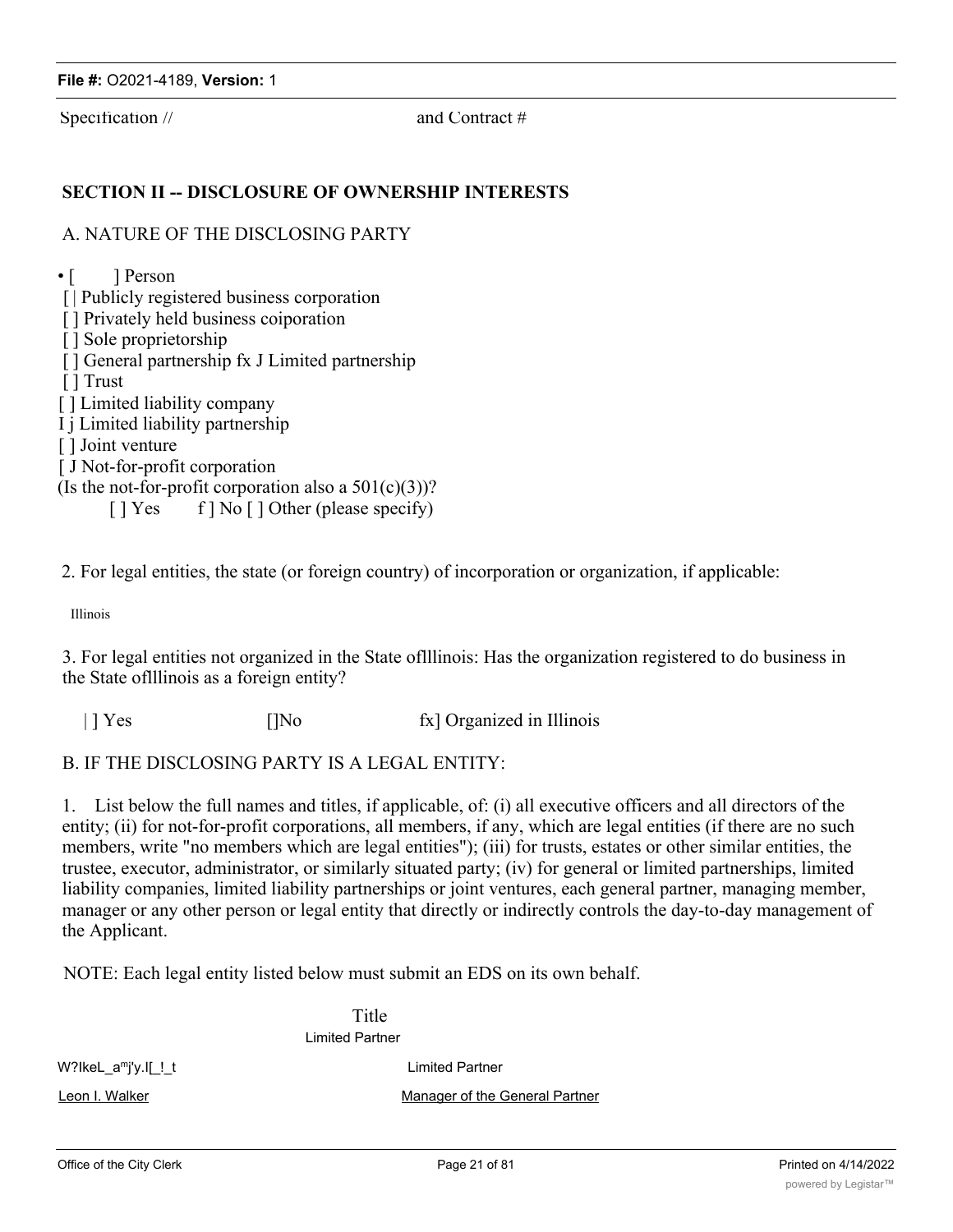### **File #:** O2021-4189, **Version:** 1

DL3 Capital Development. LLC General Partner

2. Please provide the following information concerning each person or legal entity having a direct or

indirect, cm rent or prospective (i.e. within 6 months after City action) beneficial interest (including

ownership) in excess of 7.5% ofthe Applicant. Examples ofsuch an interest include shares in a

corporation, partnership interest in a partnership or joint venture, interest of a member or manager in a

Vcr.2018-1 Page 2 of 15

limited liability company, or interest of a beneficiary of a trust, estate or other similar entity. If none, state "None."

NOTE: Each legal entity listed below may be required lo submit an EDS on its own behalf.

| Name                | Business Address                                     | Percentage Interest in the Applicant |
|---------------------|------------------------------------------------------|--------------------------------------|
| Walker Family Trust | 77 W. Washington Street. Suite 405. Chicago IL 60602 |                                      |
| Diane Walker Trust  | 77 W. Washington Street, Suite 405, Chicago IL 60602 |                                      |

# **SECTION III - INCOME OR COMPENSA TION TO, OR OWNERSHIP BY, CITY ELECTED OFFICIALS**

Has the Disclosing Party provided any income or compensation to any City elected official during the 12-month period preceding the date of this EDS? [ ] Yes fx] No

Does the Disclosing Party reasonably expect to provide any income or compensation to any City elected official during the 12-month period following the date of this EDS?  $| \cdot |$  Yes  $|x|$  No

If "yes" lo either ofthe above, please identify below the name(s) ofsuch City elected official(s) and describe such income or compensation:

Docs any City elected official or, to the best of the Disclosing Party's knowledge after reasonable inquiry, any City elected official's spouse or domestic partner, have a financial interest (as defined in Chapter 2-156 of the Municipal Code of Chicago ("MCC")) in the Disclosing Party?  $\lceil$  | Yes  $\lceil$  | Yes  $\lceil$  | No

If "yes," please identify below the name(s) ofsuch Cily elected official(s) and/or spouse(s)/domestic partner (s) and describe the financial intcrest(s).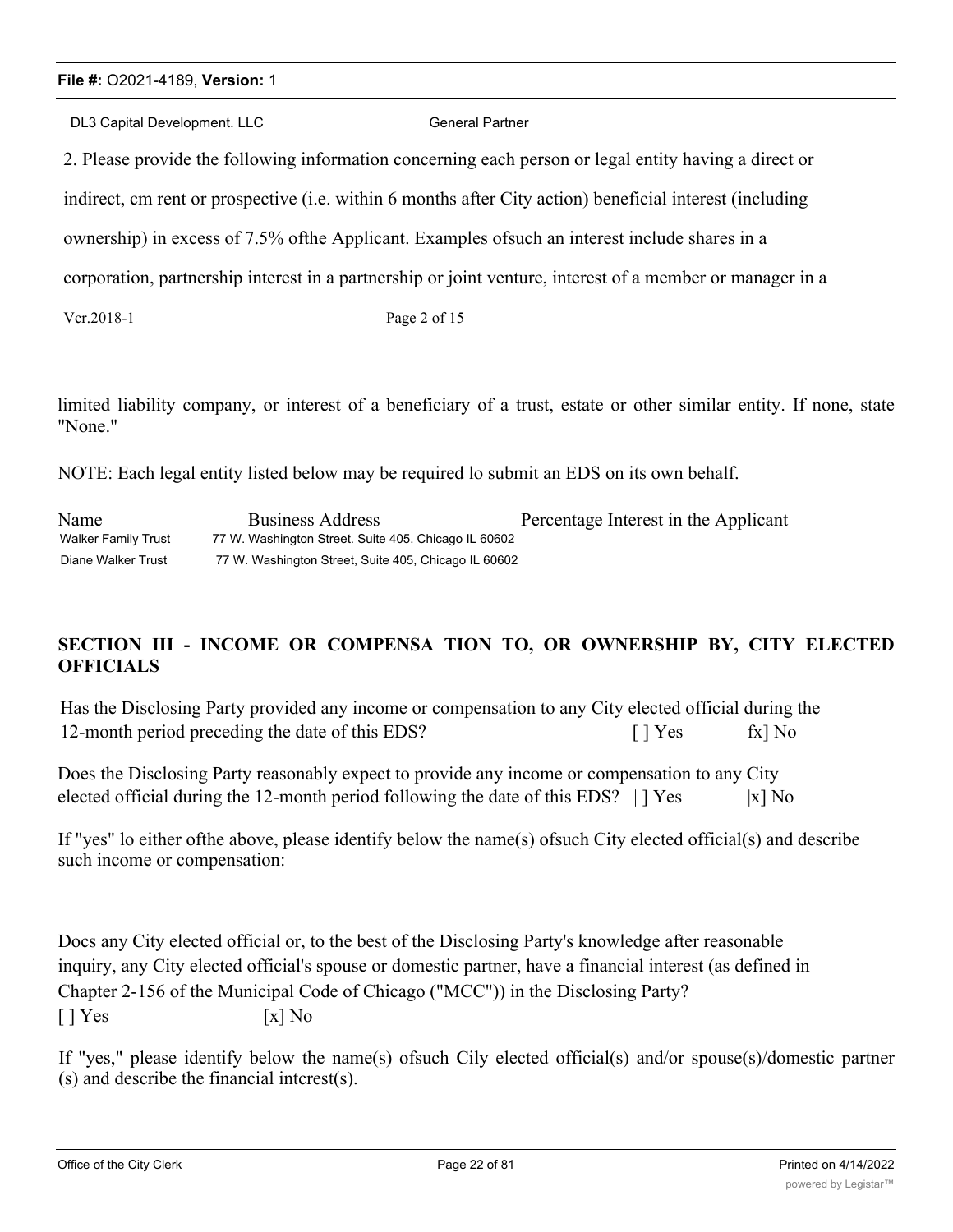### **SECTION IV -- DISCLOSURE OF SUBCONTRACTORS AND OTHER RETAINED PARTIES**

The Disclosing Parly must disclose the name and business address of each subcontractor, attorney, lobbyist (as defined in MCC Chapter 2-156), accountant, consultant and any other person or entity whom the Disclosing Party has retained or expects to retain in connection with the Matter, as well as the nature ofthe relationship, and the total amount ofthe fees paid or estimated to be paid. The Disclosing Party is not required to disclose employees who are paid solely through the Disclosing Party's regular payroll. Ifthe Disclosing Party is uncertain whether a disclosure is required under this Section, the Disclosing Pat ty must cither ask Ihe City whether disclosure is required or make the disclosure.

Page 3 of 15

|                 | Name (indicate whether Business Relationship lo Disclosing Party Fees (indicate whether |                              |
|-----------------|-----------------------------------------------------------------------------------------|------------------------------|
|                 | retained or anticipated Address (subcontractor, attorney,                               | paid or estimated.) NOTE:    |
| to be retained) | lobbyist, etc.)                                                                         | "hourly rate" or "t.b.d." is |
|                 |                                                                                         | not an acceptable response.  |

(Add sheets if necessary)

### fx] Check here if the Disclosing Party has not retained, nor expects to retain, any such persons or entities.

### **SECTION V -- CERTIFICATIONS**

### A. COURT-ORDERED CHILD SUPPORT COMPLIANCE

Under iMCC Section 2-92-415, substantial owners of business entities that contract with the Cily must remain in compliance with their child support obligations throughout the contract's term.

Has any person who directly or indirectly owns 10% or more of the Disclosing Party been declared in arrearage on any child support obligations by any Illinois court of competent jurisdiction?

f | Yes fx] No [ ] No person directly or indirectly owns 10% or more ofthe Disclosing Party.

If "Yes," has the person entered into a court-approved agreement for payment of all support owed and is the person in compliance with that agreement?

f 1 Yes f ] No

### B. FURTHER CERTIFICATIONS

1. This paragraph 1 applies only ifthe Mattel is a contract being handled by the City's Department of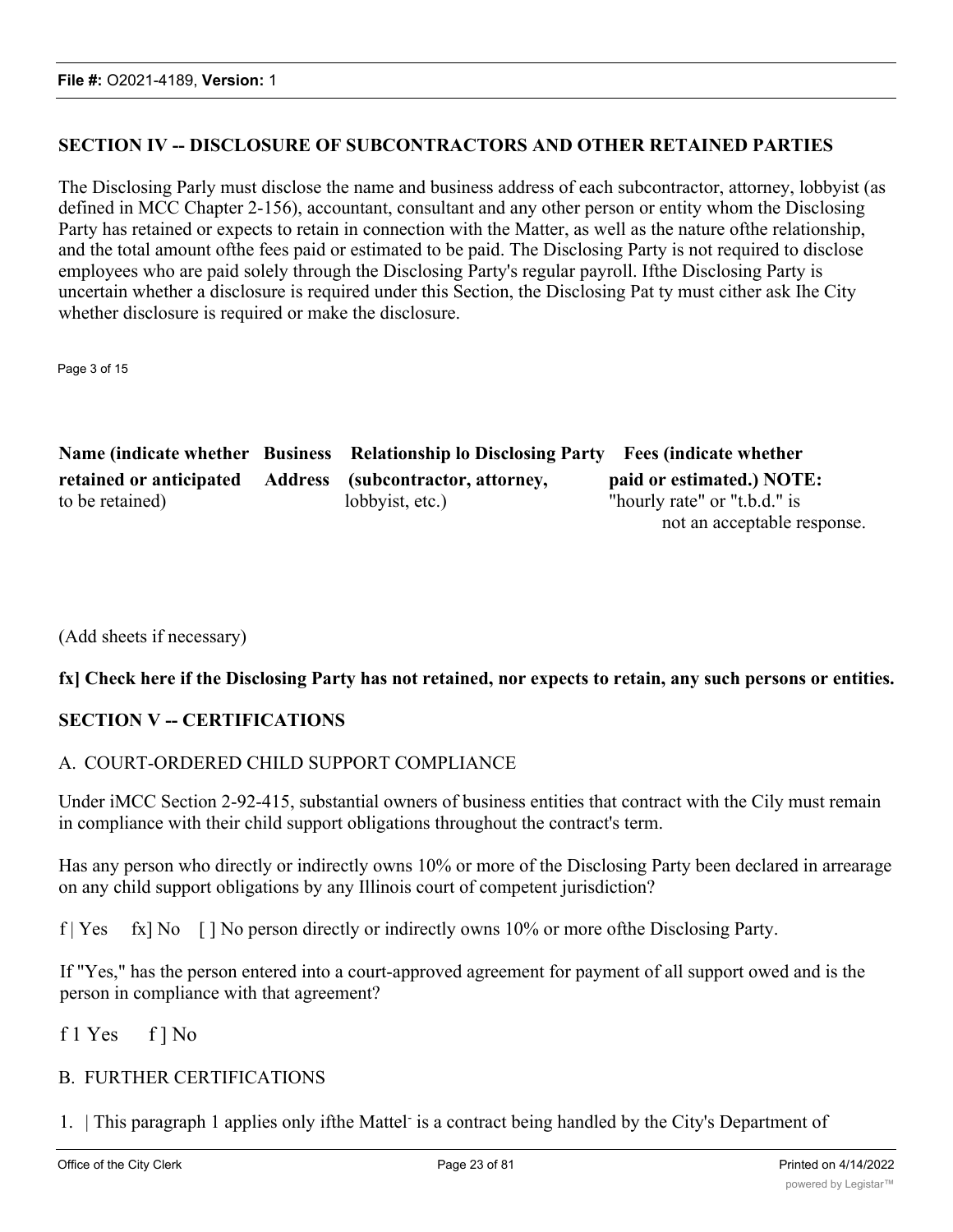Procurement Services.] In Ihe 5-year period preceding the date of this EDS, neither the Disclosing Party nor any Affiliated Entity fs.ee <http://fs.ee> definition in (5) below] has engaged, in connection with the performance of any public contract, (he services of an integrity monitor, independent private sector inspector general, or integrity compliance consultant (i.e., an individual or entity with legal, auditing, investigative, or other similar skills, designated by a public agency to help the agency monitor the activity of specified agency vendors as well as help the vendors reform their business practices so they can lie considered for agency contracts in the future, or continue with a contract in progress).

2. The Disclosing Party and its Affiliated Entities are not delinquent in the payment of any fine, fee, tax or other source of indebtedness owed to the Cily of Chicago, including, but not limited to, water and sewer charges, license fees, parking tickets, property taxes and sales taxes, nor is the Disclosing Party delinquent in the payment of any tax administered by the Illinois Department of Revenue.

Page 4 ofl5

3. The Disclosing Parly and, ifthe Disclosing Party is a legal entity, all of those persons or entities identified in Section  $11(B)(1)$  of this EDS:

a. arc not presently debarred, suspended, proposed for debarment, declared ineligible or voluntarily excluded from any transactions by any federal, state or local unit of government;

b. have not, during ihe 5 years before ihe date of this EDS, been convicted of a criminal offense, adjudged guilty, or had a civil judgment rendered against them in connection with: obtaining, attempting to obtain, or performing a public (federal, state or local) transaction or contract under a public transaction; a violation of federal or state antitrust statutes; fraud; embezzlement: theft; forgery; bribery; falsification or destruction of records; making false statements; or receiving stolen property;

c. are not presently indicted for, or criminally or civilly charged by, a governmental entity (federal, state or local) with committing any of the offenses set forth in subparagraph (b) above;

d. have not, during the 5 years before the date of this EDS, had one or more public transactions (federal, stale or local) terminated for cause or default; and

e. have not, during the 5 years before the date of this EDS, been convicted, adjudged guilty, or found liable in a civil proceeding, or in any criminal or civil action, including actions concerning environmental violations, instituted by the City or by the federal government, any state, or any other unit of local government.

4. The Disclosing Party understands and shall comply with the applicable requirements of MCC Chapters 2-56 (Inspector General) and 2-156 (Governmental Ethics).

- 5. Certifications (5), (6) and (7) concern:
	- the Disclosing Party;

· any "Contractor" (meaning any contractor or subcontractor used by the Disclosing Party in connection with the Matter, including but not limited to all persons or legal entities disclosed under Section IV, "Disclosure of Subcontractors and Other Retained Parties");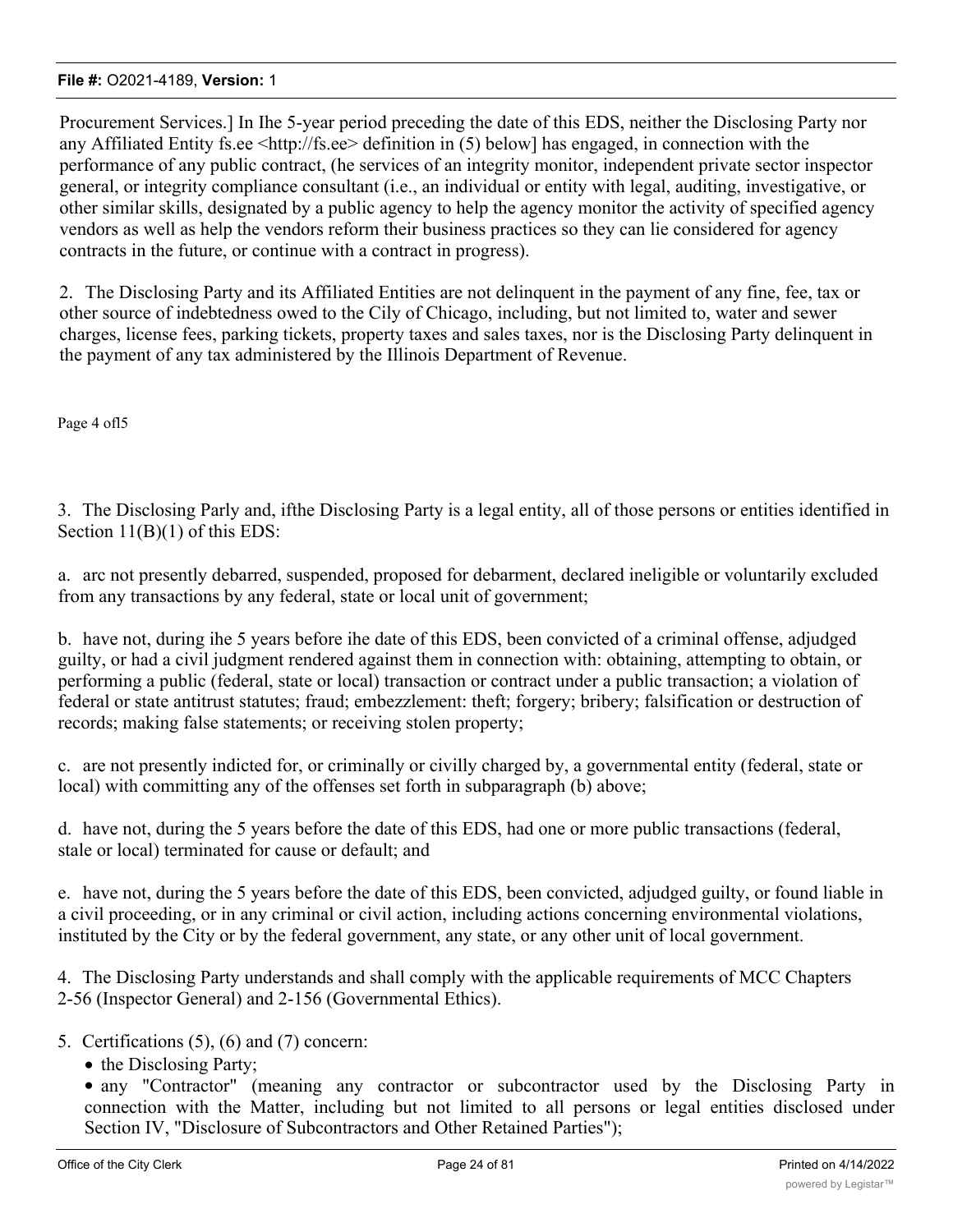· any "Affiliated Entity" (meaning a person or entity that, directly or indirectly: controls the Disclosing Party, is controlled by the Disclosing Party, or is, with the Disclosing Party, under common control of another person or entity). Indicia of control include, without limitation: interlocking management or ownership; identity of interests among family members, shared facilities and equipment; common use of employees; or organization of a business entity following the ineligibility of a business entity to do business with federal or slate or local government, including the City, using substantially the same management, ownership, or principals as the ineligible entity. With respect to Contractors, the term Affiliated Entity means a person or entity that directly or indirectly controls the Contractor, is controlled by it, or, with the Contractor, is under common control of another person or entity;

· any responsible official ofthe Disclosing Party, any Contractor or any Affiliated Entity or any oilier official, agent or employee of the Disclosing Party, any Contractor or any Affiliated Entity, acting pursuant to the direction or authorization of a responsible official of Ihe Disclosing Party, any Contractor or any Affiliated Entity (collectively "Agents").

Page 5 of 15

Neither the Disclosing Party, nor any Contractor, nor any Affiliated Entity of either the Disclosing Party or any Contractor, nor any Agents have, during the 5 years before the date of this EDS, or, with respect to a Contractor, an Affiliated Entity, or an Affiliated Entity of a Contractor during the 5 years before the date ofsuch Contractor's or Affiliated Entity's contract or engagement in connection with the Matter:

a. bribed or attempted to bribe, or been convicted or adjudged guilty of bribery or attempting to bribe, a public officer or employee ofthe City, the State oflllinois, or any agency ofthe federal government or of any state or local government in the United States of America, in that officer's or employee's official capacity;

b. agreed or colluded with other bidders or prospective bidders, or been a party to any such agreement, or been convicted or adjudged guilty of agreement or collusion among bidders or prospective bidders, in restraint of freedom of competition by agreement to bid a fixed price or otherwise; or

c. made an admission ofsuch conduct described in subparagraph (a) or (b) above that is a matter of record, but have not been prosecuted for such conduct; or

d. violated the provisions referenced in MCC Subsection 2-92-320(a)(4)(Contracts Requiring a Base Wage); (a)(5)(Debarment Regulations); or (a)(6)(Minimum Wage Ordinance).

6. Neither the Disclosing Party, nor any Affiliated Entity or Contractor, or any of their employees, officials, agents or partners, is barred from contracting with any unit of state or local government as a result of engaging in or being convicted of (1) bid-rigging in violation of 720 ILCS 5/33E-3; (2) bid-rotating in violation of 720 ILCS 5/33E-4; or (3) any similar offense of any state or ofthe United States of America that contains the same elements as the offense of bid-rigging or bid-rotating.

7. Neither the Disclosing Party nor any Affiliated Entity is listed on a Sanctions List maintained by the United States Department of Commerce, Stale, or Treasury, orany successor federal agency.

8. [FOR APPLICANT ONLYJ (i) Neither the Applicant nor any "controlling person" [see MCC Chapter 1-23, Article 1 for applicability and defined terms] ofthe Applicant is currently indicted or charged with, or has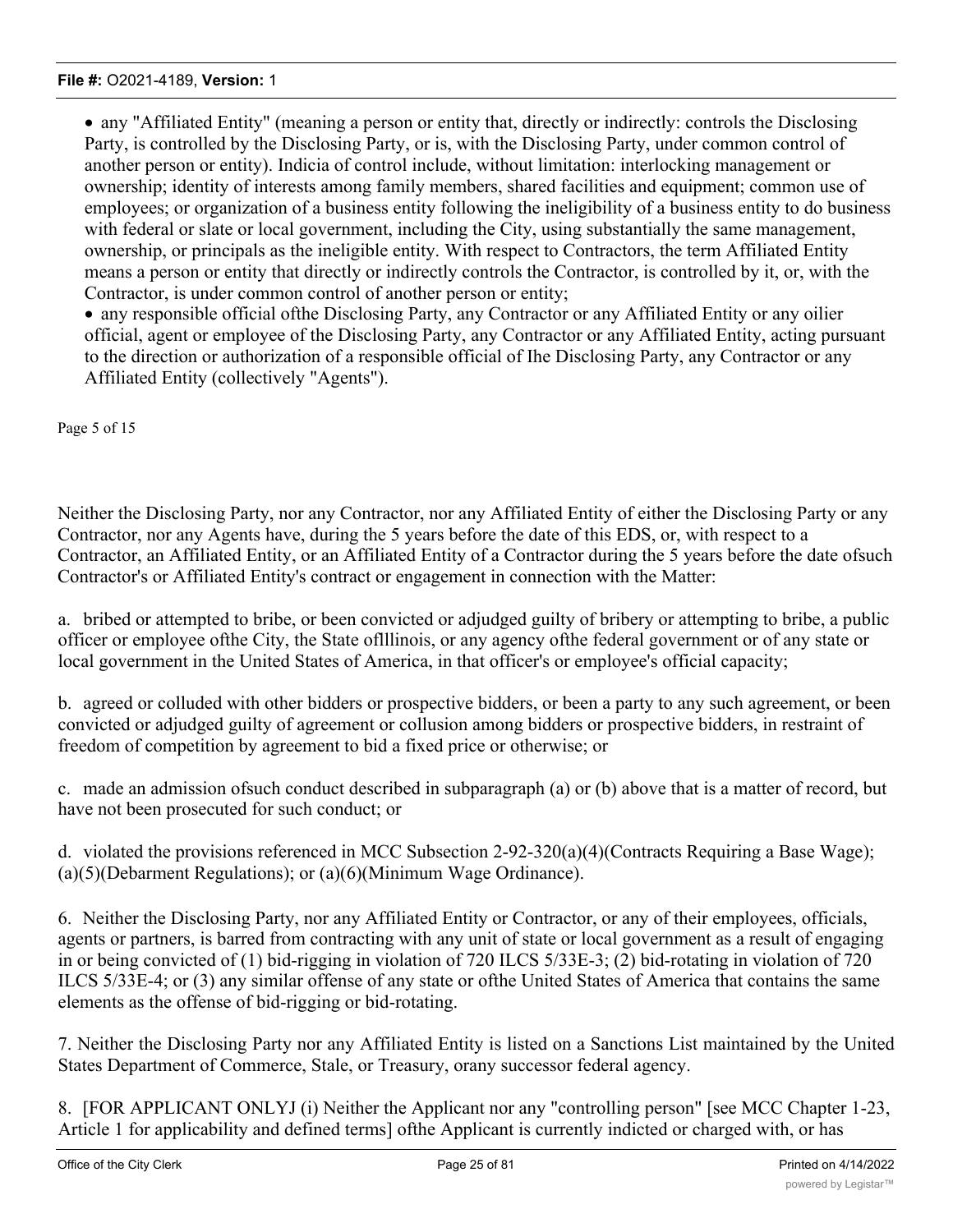admitted guilt of, or has ever been convicted of, or placed under supervision for, any criminal offense involving actual, attempted, or conspiracy to commit bribery, theft, fraud, forgery, perjury, dishonesty or deceit against an officer or employee of the City or any "sister agency"; and (ii) the Applicant understands and acknowledges that compliance with Article I is a continuing requirement for doing business with the City. NOTE: If MCC Chapter I -23, Article I applies to the Applicant, that Article's permanent compliance timeframe supersedes 5 year compliance timeframes in this Section V.

9. [FOR APPLICANT ONLY] The Applicant and its Affiliated Entities will not use, nor permit their subcontractors to use, any facility listed as having an active exclusion by the U.S. EPA on the federal System for Award Management ("SAM").

10. [FOR APPLICANT ONLY] The Applicant will obtain from any contractors/subcontractors hired or to be hired in connection with the Matter certifications equal in form and substance to those in Certifications (2) and (9) above and will not. without the prior written consent ofthe City, use any such

Ver.2018-1 Page 6 of 15

contractor/subcontractor that does not provide such certifications or that the Applicant has reason to believe has not provided or cannot provide truthful certifications.

11. Ifthe Disclosing Party is unable to certify to any ofthe above statements in this Part B (Further Certifications), the Disclosing Party must explain below: n/a

Ifthe letters "NA," the word "None," or no response appears on the lines above, it will be conclusively presumed that the Disclosing Party certified to the above statements.

12. To the best ofthe Disclosing Party's knowledge after reasonable inquiry, the following is a complete list of all current employees ofthe Disclosing Party who were, at any time during the 12-month period preceding the dale of this EDS, an employee, or elected or appointed official, ofthe City of Chicago (if none, indicate with "N/A" or "none").

N/A

13. To the best ofthe Disclosing Party's knowledge after reasonable inquiry, the following is a complete list of all gifts that the Disclosing Party has given or caused to be given, at any time during the 12-month period preceding the execution date of this EDS, to an employee, or elected or appointed official, of the City of Chicago. For purposes of this statement, a "gift" does not include: (i) anything made generally available lo City employees or to the general public, or (ii) food or drink provided in the course of official Cily business and having a retail value of less than \$25 per recipient, or (iii) a political contribution otherwise duly reported as required by law (if none, indicate with "N/A" or "none"). As to any gift listed below, please also list the name of the City recipient.

N/A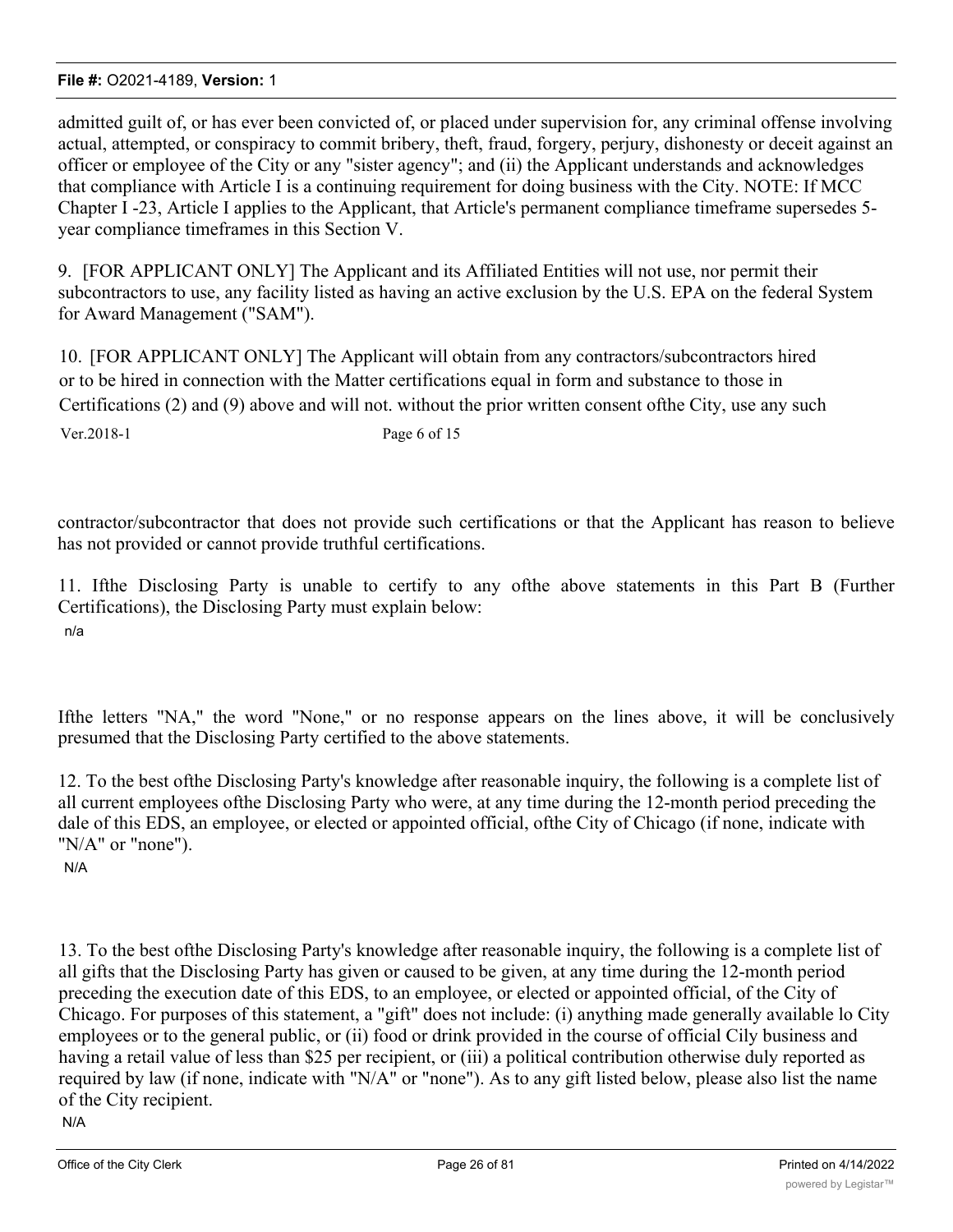### C. CERTIFICATION OF STATUS AS FINANCIAL INSTITUTION

1. The Disclosing Party certifies that the Disclosing Party (check one) f I is fx! is not

a "financial institution" as defined in MCC Section 2-32-455(b).

2. Ifthe Disclosing Party IS a financial institution, then the Disclosing Party pledges:

"We are not and will not become a predatory lender as defined in MCC Chapter 2-32. We further pledge that none of our affiliates is. and none of them will become, a predatory lender as defined in MCC Chapter 2-32. We understand that becoming a predatory lender or becoming an affiliate of a predatory lender may result in the loss ofthe privilege of doing business with the City."

Page 7 of 15

Ifthe Disclosing Party is unable to make this pledge because it or any of its afiiliates (as defined in MCC Section 2-32-455(b)) is a predatory lender within the meaning of MCC Chapter 2-32, explain here (attach additional pages if necessary):

Ifthe letters "NA," the word "None," or no response appears on the lines above, it will be conclusively presumed that the Disclosing Party certified to the above statements.

### D. CERTIFICATION REGARDING FINANCIAL INTEREST IN CITY BUSINESS

Any words or terms defined in MCC Chapter 2-156 have the same meanings if used in this Part D.

1. In accordance with MCC Section 2-156-110: To the best of the Disclosing Party's knowledge after reasonable inquiry, does any official or employee ofthe City have a financial interest in his or her own name or in the name of any other person or entity in the Matter?

[ ] Yes I x] No

NOTE: Ifyou checked "Yes" to Item D(l), proceed to Items D(2) and D(3). Ifyou checked "No" to Item D( I), skip Items  $D(2)$  and  $D(3)$  and proceed to Part E.

2. Unless sold pursuant to a process of competitive bidding, or otherwise permitted, no City elected official or employee shall have a financial interest in his or her own name or in the name of any other person or entity in the purchase of any property that (i) belongs to the City, or (ii) is sold for taxes or assessments, or (iii) is sold by virtue of legal process at the suit ofthe City (collectively, "City Property Sale"). Compensation for property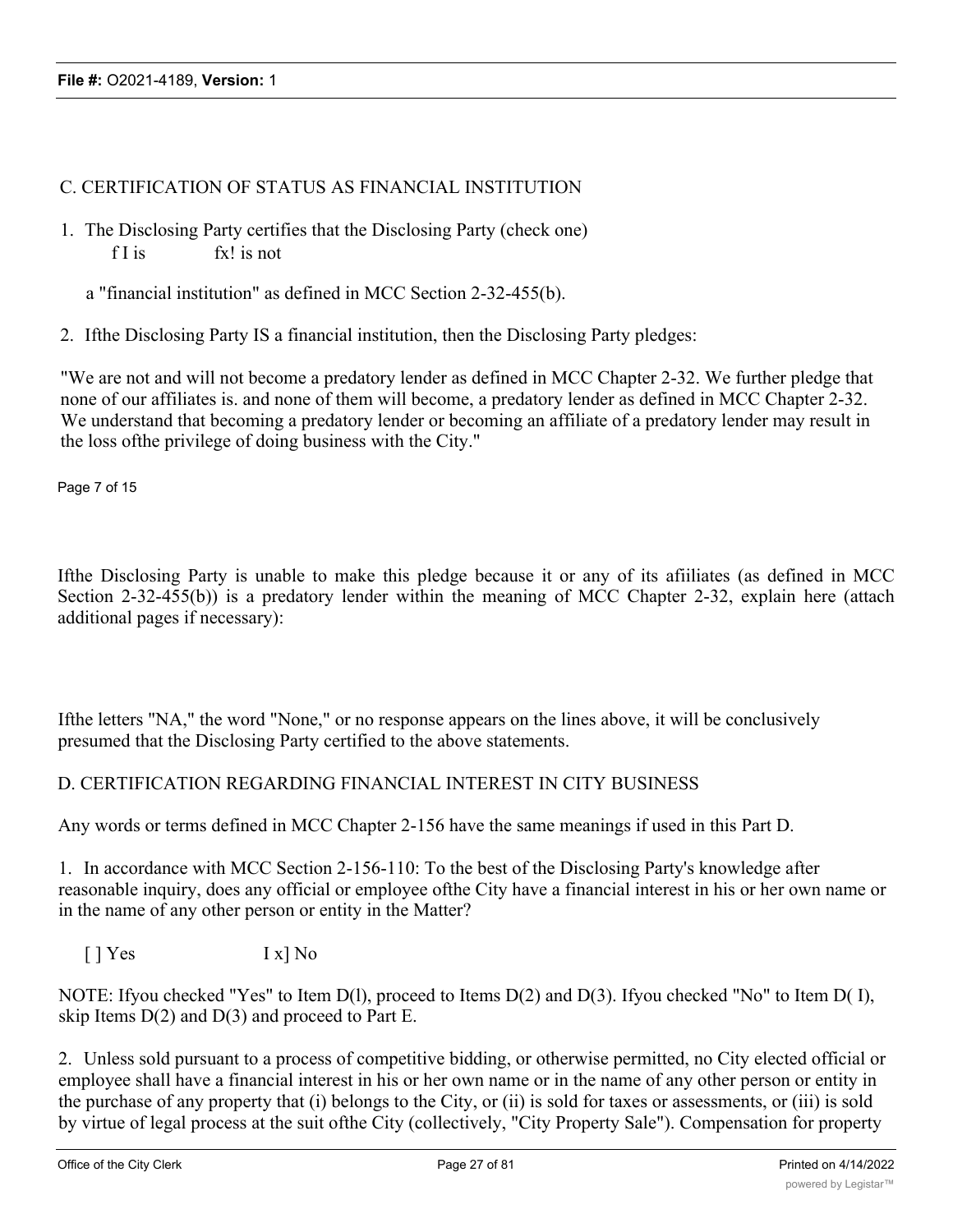taken pursuant to the City's eminent domain power docs not constitute a financial interest within the meaning of this Part D.

Does the Matter involve a City Property Sale?

 $||$  Yes  $I$  j No

3. Ifyou checked "Yes" to Item D(l), provide the names and business addresses of the Cily officials or employees having such financial interest and identify the nature ofthe financial interest:

Name Business Address Nature of Financial Interest

4. The Disclosing Party further certifies that no prohibited financial interest in the Matter will be acquired by any City official or employee.

Page 8 of 15

### E. CERTIFICATION REGARDING SLAVERY ERA BUSINESS

Please check either (1) or (2) below. Ifthe Disclosing Party checks (2), the Disclosing Party must disclose below or in an attachment to this EDS all information required by (2). Failure to comply with these disclosure requirements may make any contract entered into with the Cily in connection with the Matter voidable by the City.

x 1. The Disclosing Parly verifies that the Disclosing Party has searched any and all records of the Disclosing Party and any and all predecessor entities regarding records of investments or profits from slavery or slaveholder insurance policies during the slavery era (including insurance policies issued to slaveholders that provided coverage for damage to or injury or death of their slaves), and the Disclosing Party has found no such records.

2. The Disclosing Party verifies that, as a result of conducting the search in step (1) above, the Disclosing Party has found records of investments or profits from slavery or slaveholder insurance policies. The Disclosing Party verifies that the following constitutes full disclosure of all such records, including the names of any and all slaves or slaveholders described in those records:

### **SECTION VI -- CERTIFICATIONS EOR FEDERALLY FUNDED MATTERS**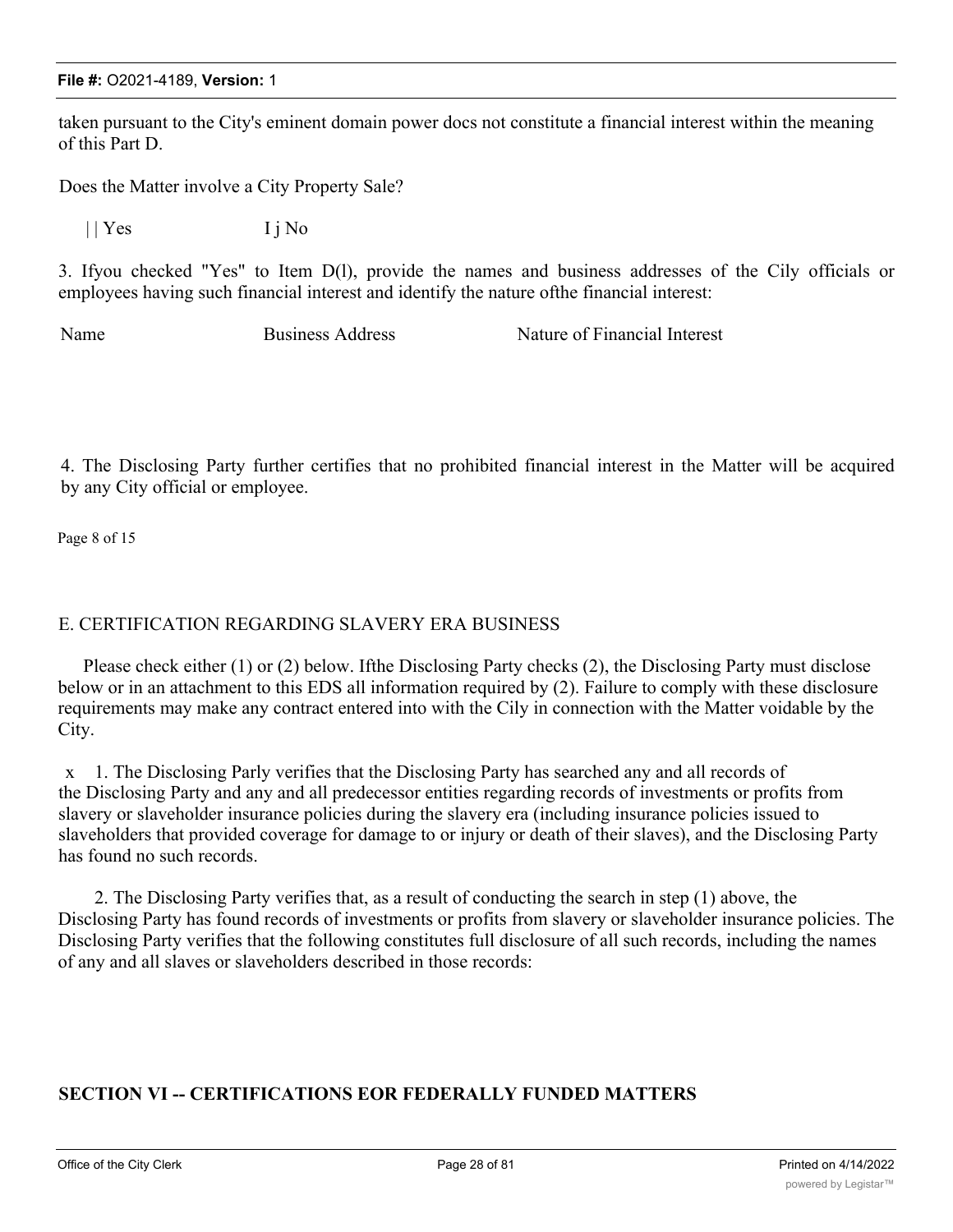#### **File #:** O2021-4189, **Version:** 1

NOTE: If the Matter is federally funded, complete this Section VI. Ifthe Matter is not federally funded, proceed to Section VII. For purposes of this Section VI, tax credits allocated by the City and proceeds of debt obligations ofthe City are not federal funding.

### A. CERTIFICATION REGARDING LOBBYING

1. List below the names of all persons or entities registered under Ihe federal Lobbying Disclosure Act of 1995, as amended, who have made lobbying contacts on behalf of the Disclosing Party with respect to the Matter: (Add sheets if necessary):

(If no explanation appears or begins on the lines above, or ifthe letters "NA" or ifthe word "None" appear, it will be conclusively presumed that the Disclosing Party means that NO persons or entities registered under the Lobbying Disclosure Act of 1995, as amended, have made lobbying contacts on behalf of the Disclosing Party with respect to the Matter.)

2. The Disclosing Party has not spent and will not expend any federally appropriated funds to pay any person or entity listed in paragraph A(l) above for his or her lobbying activities or to pay any person or entity to influence or attempt to influence an officer or employee of any agency, as defined by applicable federal law, a member of Congress, an officer or employee of Congress, or an employee Ver.2018-1 Page 9 of 15

of a member of Congress, in connection with the award of any federally funded contract, making any federally funded grant or loan, entering into any cooperative agreement, or to extend, continue, renew, amend, or modify any federally funded contract, grant, loan, or cooperative agreement.

3. The Disclosing Party will submit an updated certification at the end of each calendar quarter in which there occurs any event that materially affects the accuracy ofthe statements and information set forth in paragraphs  $A(1)$  and  $A(2)$  above.

4. The Disclosing Party certifies that either: (i) it is not an organization described in section 501 (c)(4) ofthe Internal Revenue Code of 1986; or (ii) it is an organization described in section  $501(c)(4)$  ofthe Internal Revenue Code of 1986 but has not engaged and will not engage in "Lobbying Activities," as that term is defined in the Lobbying Disclosure Act of 1995, as amended.

5. Ifthe Disclosing Party is the Applicant, the Disclosing Party must obtain certifications equal in form and substance to paragraphs A(l) through A(4) above from all subcontractors before it awards any subcontract and the Disclosing Party must maintain all such subcontractors' certifications for the duration ofthe Matter and must make such certifications promptly available to the City upon request.

### B. CERTIFICATION REGARDING EQUAL EMPLOYMENT OPPORTUNITY

If the Matter is federally funded, federal regulations require the Applicant and all proposed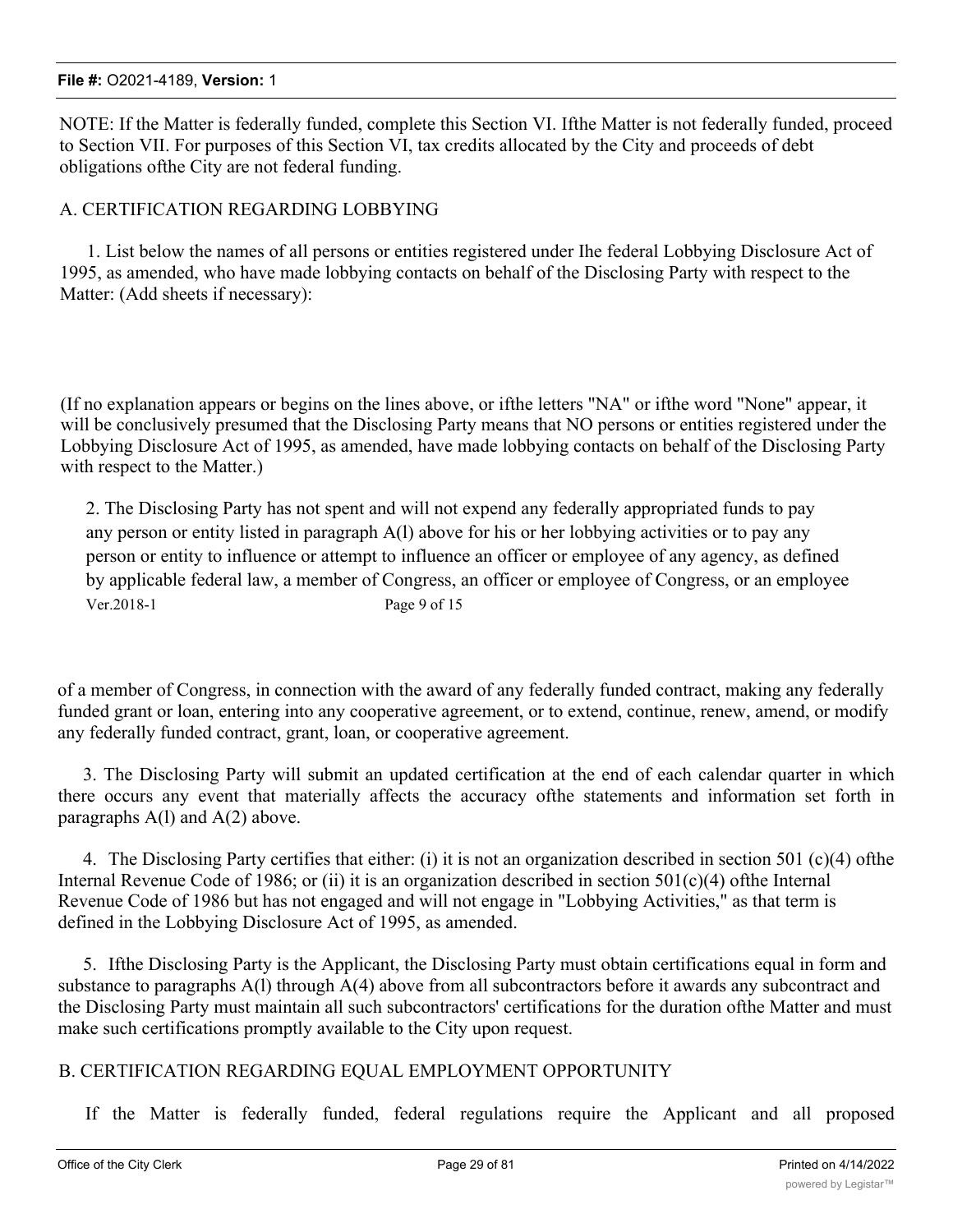#### **File #:** O2021-4189, **Version:** 1

subcontractors to submit the following information with their bids or in writing at the outset of negotiations.

Is the Disclosing Party the Applicant?  $[ ]$  Yes  $[ ]$  No

If "Yes," answer the three questions below:

1. Have you developed and do you have on file affirmative action programs pursuant to applicable federal regulations? (See 41 CFR Part 60-2.)

 $[ | Yes \t\t | ] No$ 

2. I lave you filed with the Joint Reporting Committee, the Director of the Office of Federal Contract Compliance Programs, or the Equal Employment Opportunity Commission all reports due under the applicable filing requirements?

[ | Yes | | No | J Reports not required

3. Have you participated in any previous contracts or subcontracts subject to the equal opportunity clause?

| | **Yes** ' | | **No** 

Ifyou checked "No" to question (1) or (2) above, please provide an explanation:

Page 10 of 15

### **SECT ION VII -- FURTHER ACKNOWLEDGMENTS AND CERTIFICATION**

The Disclosing Parly understands and agrees that:

A. The certifications, disclosures, and acknowledgments contained in this EDS will become part of any contract or other agreement between the Applicant and the City in connection with the Matter, whether procurement, City assistance, or other City action, and are material inducements to the City's execution of any contract or taking other action with respect to the Matter. The Disclosing Party understands that it must comply with all statutes, ordinances, and regulations on which this EDS is based.

B. The City's Governmental Ethics Ordinance, MCC Chapter 2-156, imposes certain duties and obligations on persons or entities seeking City contracts, work, business, or transactions. The full text of this ordinance and a training program is available on line at www.cityofchicago.oiR/Ethics <http://www.cityofchicago.oiR/Ethics>, and may also be obtained from the City's Board of Ethics, 740 N. Sedgwick St., Suite 500, Chicago, IL 60610, (312) 744-9660. The Disclosing Party must comply fully with this ordinance.

C. Ifthe Cily determines that any information provided in this EDS is false, incomplete or inaccurate, any contract or other agreement in connection with which it is submitted may be rescinded or be void or voidable, and the City may pursue any remedies under the contract or agreement (if not rescinded or void), at law, or in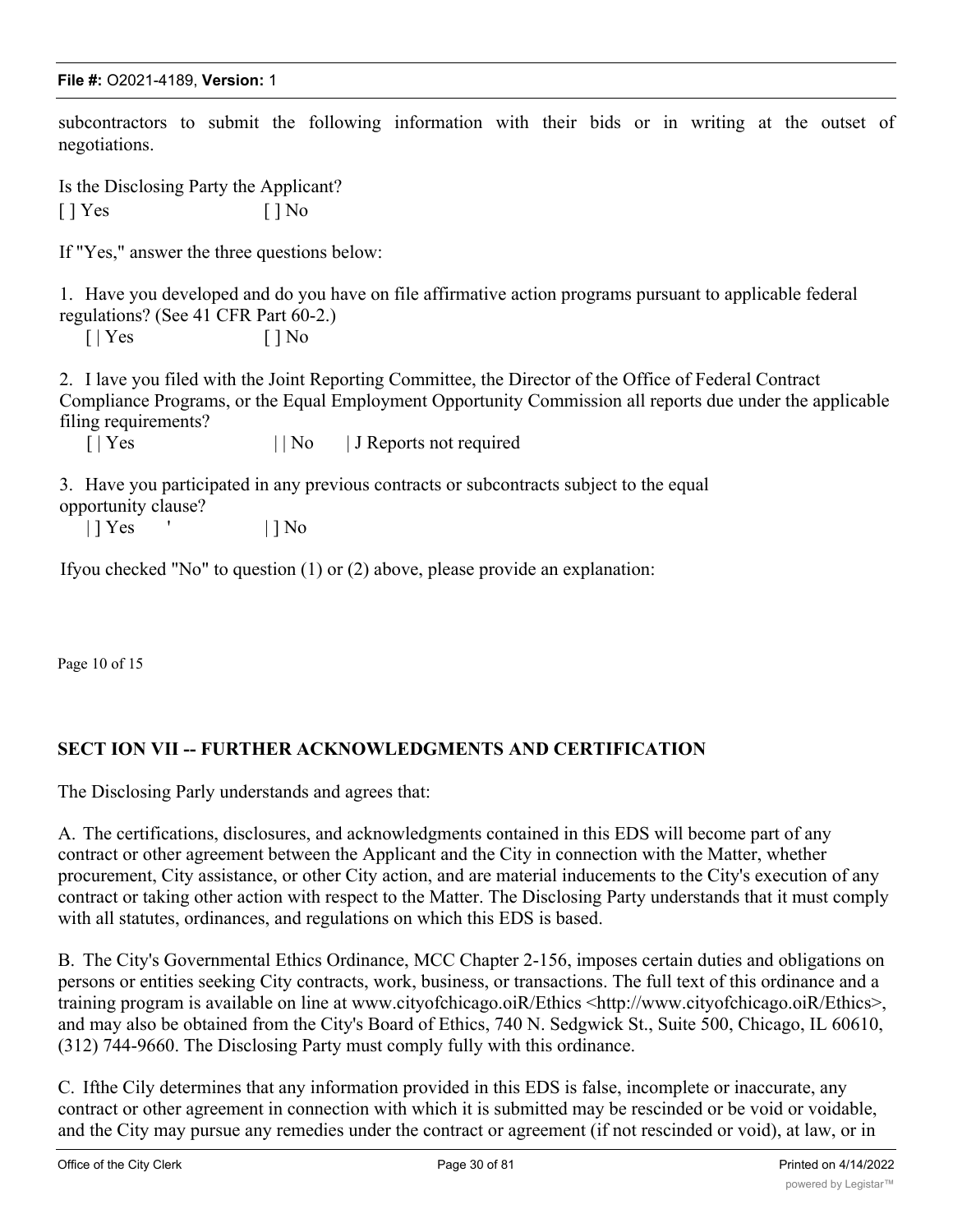equity, including terminating the Disclosing Party's participation in the Matter and/or declining to allow the Disclosing Party to participate in other City transactions. Remedies at law for a false statement of material fact may include incarceration and an award to the City of treble damages.

D. It is the City's policy to make this document available to the public on its Internet site and/or upon request. Some or all ofthe information provided in, and appended to, this EDS may be made publicly available on the Internet, in response to a Freedom of Information Act request, or otherwise. By completing and signing this EDS, the Disclosing Party waives and releases any possible rights or claims which it may have against the City in connection with the public release of information contained in this EDS and also authorizes the City to verify the accuracy of any information submitted in this EDS.

E. The information provided in this EDS must be kept current. In the event of changes, the Disclosing Parly must supplement this EDS up to the time Ihe City takes action on the Matter. If the Matter is a contract being handled by the City's Department of Procurement Services, the Disclosing Party must update this EDS as Ihe contract requires. NOTE: With respect to Matters subject to MCC Chapter 1-23, Article 1 (imposing PERMANENT INELIGIBILITY for certain specified offenses), the information provided herein regarding eligibility must be kept current for a longer period, as required by MCC Chapter 1-23 and Section 2-154-020.

Page 11 of .15 CERTIFICATION

Under penalty of perjury, the person signing below: (1) warrants that he/she is authorized to execute this EDS, and Appendices A and B (if applicable), on behalf of the Disclosing Party, and (2) warrants that all certifications and statements contained in this EDS, and Appendices A and B (if applicable), are true, accurate and complete as ofthe date furnished to the City.

Dl.3 Realty, LP (Print or type exact legal name of Disclosing Party)

U#ign here)

Loon I. Walker, Esq. (Print or type name of person signing)

Manager of General Partner (Print or type title of person signing)

Signed and sworn to before me on (date)  $Ay^*j^0S^2 \sim I 1_I IP^{1-\alpha}$ ,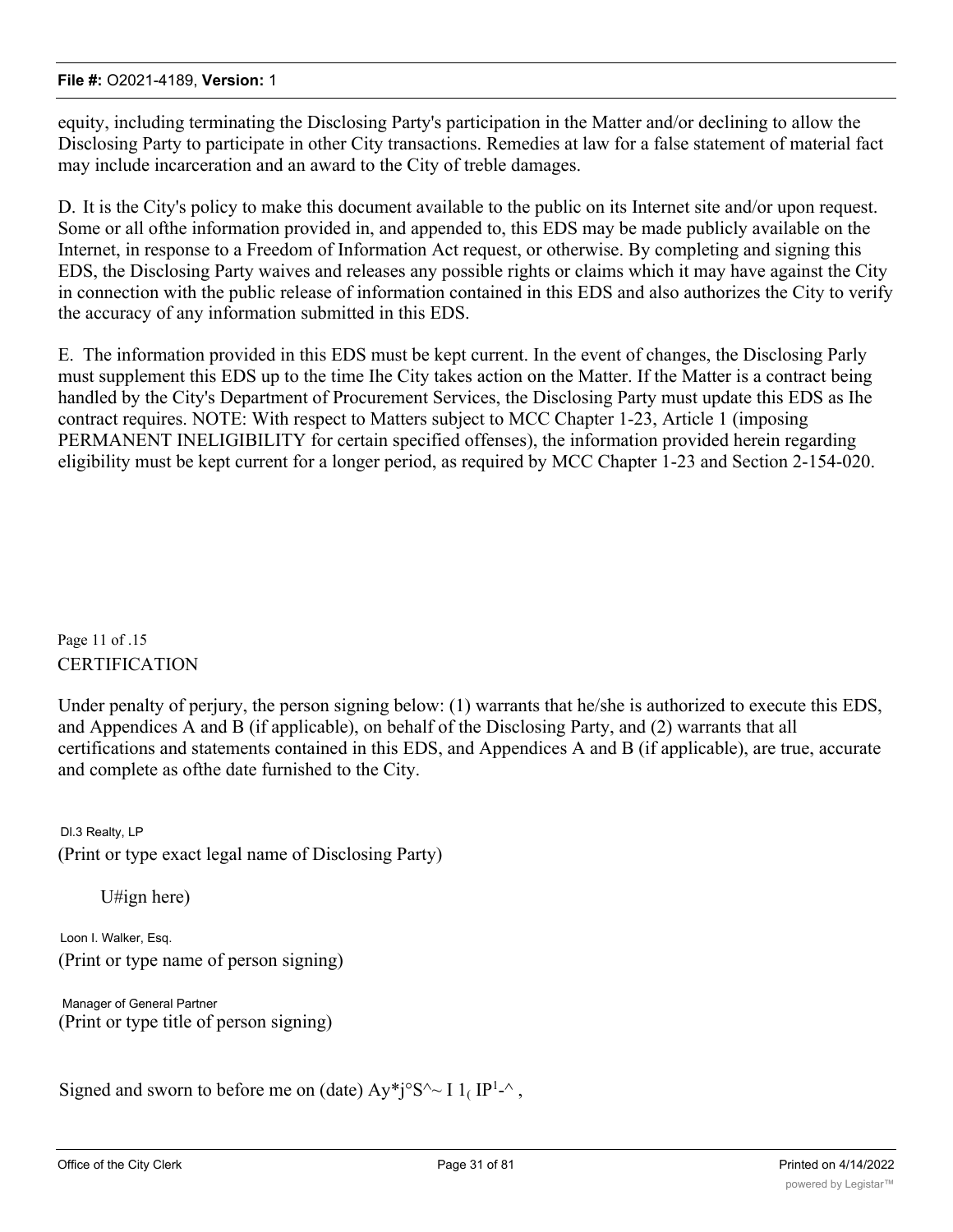al  $Coq^{\wedge}$  County,  $/ \frac{1}{iv\infty}$  (state).

Page 12 of 15

### **CITY OK CHICAGO ECONOMIC DISCLOSURE STATEMENT AND AFFIDAVIT APPENDIX A**

### **FAMILIAL RELATIONSHIPS WITH ELECTED CITY OFFICIALS AND DEPARTMENT HEADS**

### **This Appendix is to be completed only by (a) the Applicant, and (b) any legal entity which has a direct ownership interest in the Applicant exceeding 7.5%. It is not to be completed by any legal entity which has only an indirect ownership interest in the Applicant.**

Under MCC Section 2-154-015, the Disclosing Party must disclose whether such Disclosing Party or any "Applicable Party" or any Spouse or Domestic Partner thereof currently has a "familial relationship" with any elected city official or department head. A "familial relationship" exists if, as of the date this EDS is signed, the Disclosing Party or any "Applicable Party" or any Spouse or Domestic Partner thereof is related to the mayor, any alderman, the city clerk, the city treasurer or any city department head as spouse or domestic partner or as any ofthe following, whether by blood or adoption: parent, child, brother or sister, aunt or uncle, niece or nephew, grandparent, grandchild, father-in-law, mother-in-law, son-in-law, daughter-in-law, stepfather or stepmother, stepson or stepdaughter, stepbrother or stepsister or half-brother or half-sister.

"Applicable Party" means (1) all executive officers ofthe Disclosing Party listed in Section II.B.l.a., ifthe Disclosing Parly is a corporation; all partners ofthe Disclosing Party, if the Disclosing Party is a general partnership; all general partners and limited partners ofthe Disclosing Party, ifthe Disclosing Party is a limited partnership; all managers, managing members and members ofthe Disclosing Party, ifthe Disclosing Party is a limited liability company; (2) all principal officers of the Disclosing Party; and (3) any person having more than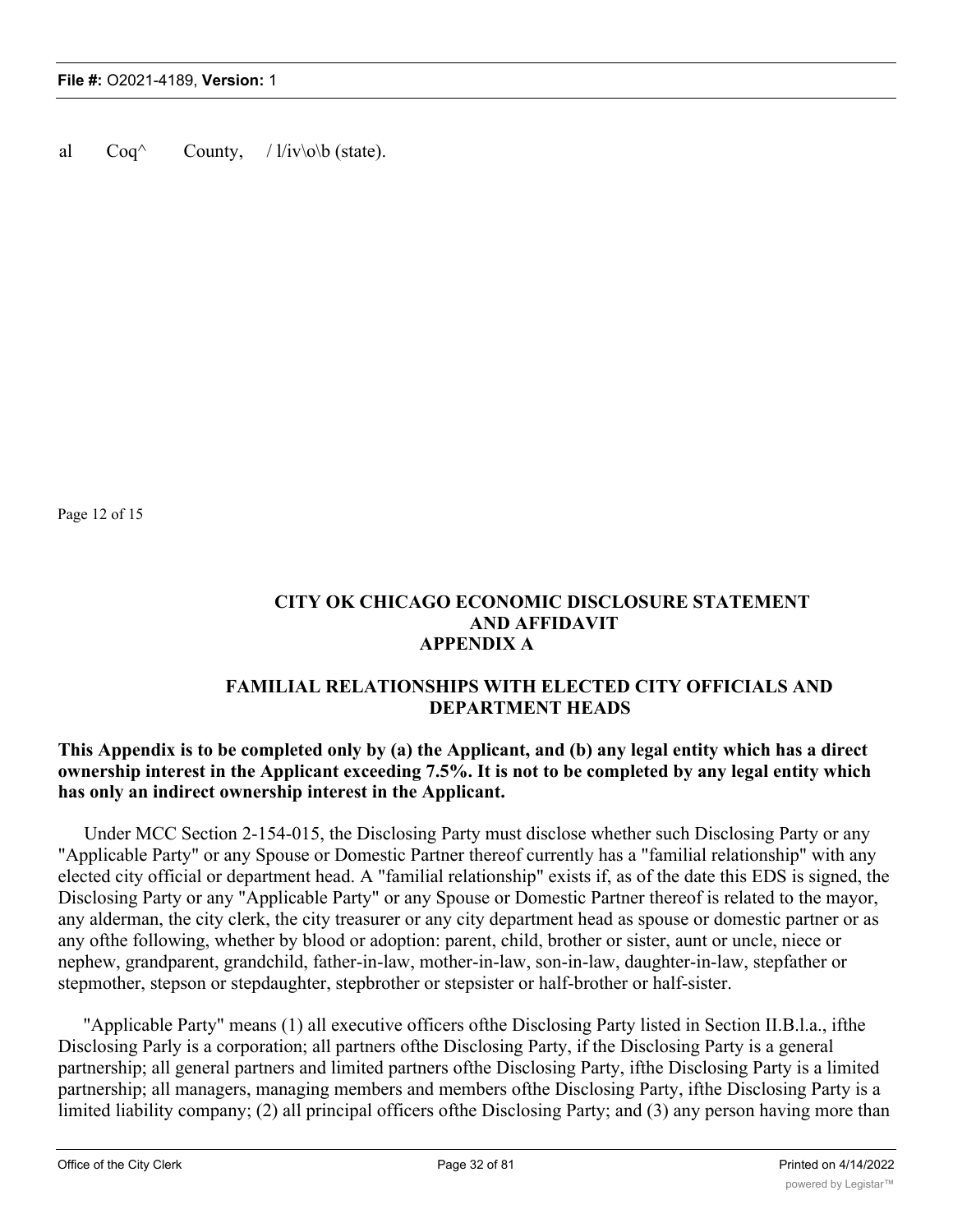a 7.5% ownership interest in the Disclosing Party. "Principal officers" means the president, chief operating officer, executive director, chief financial officer, treasurer or secretary of a legal entity or any person exercising similar authority.

Docs the Disclosing Party or any "Applicable Party" or any Spouse or Domestic Partner thereof currently have a "familial relationship" with an elected city official or department head?

 $[ ] Yes$   $|X | No$ 

If yes, please identify below (1) the name and title ofsuch person, (2) the name ofthe legal entity to which such person is connected: (3) the name and title ofthe elected city official or department head to whom such person has a familial relationship, and (4) the precise nature ofsuch familial relationship.

Page 13 of 15

### **CITY OF CHICAGO ECONOMIC DISCLOSURE STATEMENT AND AFFIDAVIT APPENDIX B**

### **BUILDING CODE SCO M< LAW/PROBLEM LANDLORD CERTIFICATION**

This Appendix is to be completed only by (a) the Applicant, and (b) any legal entity which has a direct ownership interest in the Applicant exceeding 7.5% (an "Owner"). It is not to be completed by any legal entity which has only an indirect ownership interest in the Applicant.

1. Pursuant to MCC Section 2-154-010, is the Applicant or any Owner identified as a building code scofflaw or problem landlord pursuant to MCC Section 2-92-416?

 $[ ]$  Yes  $[ X ]$  No

2. Ifthe Applicant is a legal entity publicly traded on any exchange, is any officer or director of the Applicant identified as a building code scofflaw or problem landlord pursuant to MCC Section 2-92-416?

 $\begin{bmatrix} | \ \end{bmatrix}$  Yes  $\begin{bmatrix} j \end{bmatrix}$  No  $\begin{bmatrix} x \\ \end{bmatrix}$  The Applicant is not publicly traded on any exchange.

3. If yes to (1) or (2) above, please identify below the name of each person or legal entity identified as a building code scofllaw or problem landlord and (he address of each building or buildings to which the pertinent code violations apply.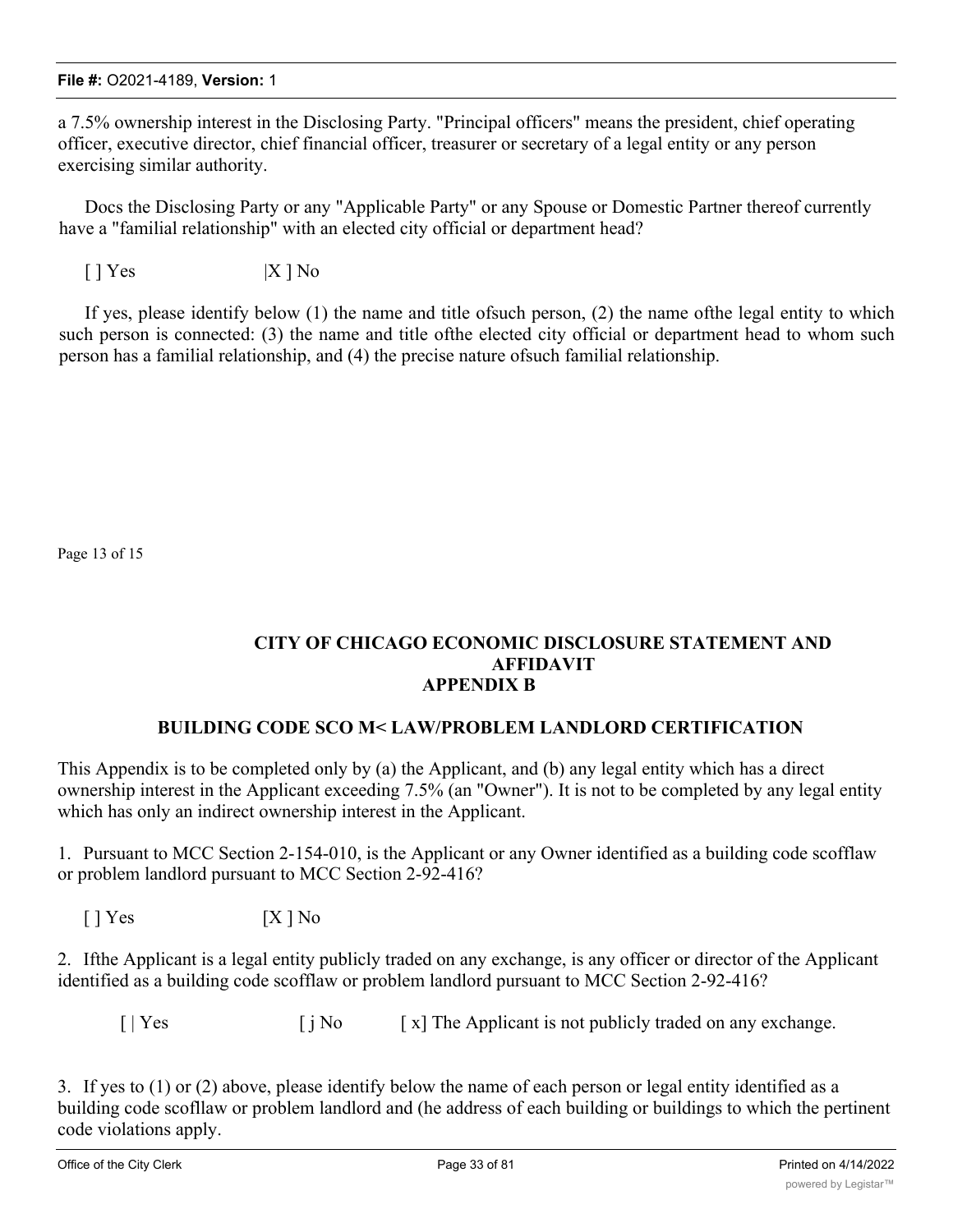**N/A**

Page 14 ot'15

### CITY OF CHICAGO ECONOMIC DISCLOSURE STATEMENT AND AFFIDAVIT APPENDIX C

### PROHIBITION ON WAGE & SALARY HISTORY SCREENING - CERTIFICATION

This Appendix is lo be completed only by an Applicant that is completing this EDS as a ''contractor" as defined in MCC Section 2-92-385. That section, which should be consulted (w w w.a m 1 eg al .com), generally covers a party to any agreement pursuant to which they: (i) receive.City of Chicago funds in consideration for services, work or goods provided (including for legal or other professional services), or (ii) pay the City money for a license, grant or concession allowing them to conduct a business on City premises.

On behalf of an Applicant that is a contractor pursuant to MCC Section 2-92-385,1 hereby certify that the Applicant is in compliance with MCC Section 2-92-385(b)(1) and (2), which prohibit: (i) screening job applicants based on their wage or salary history, or (ii) seeking'job applicants' wage or salary history from current or former employers. I also certify that the Applicant has adopted a policy that includes those prohibitions.

 $\lceil$  | Yes

 $[ ]$  No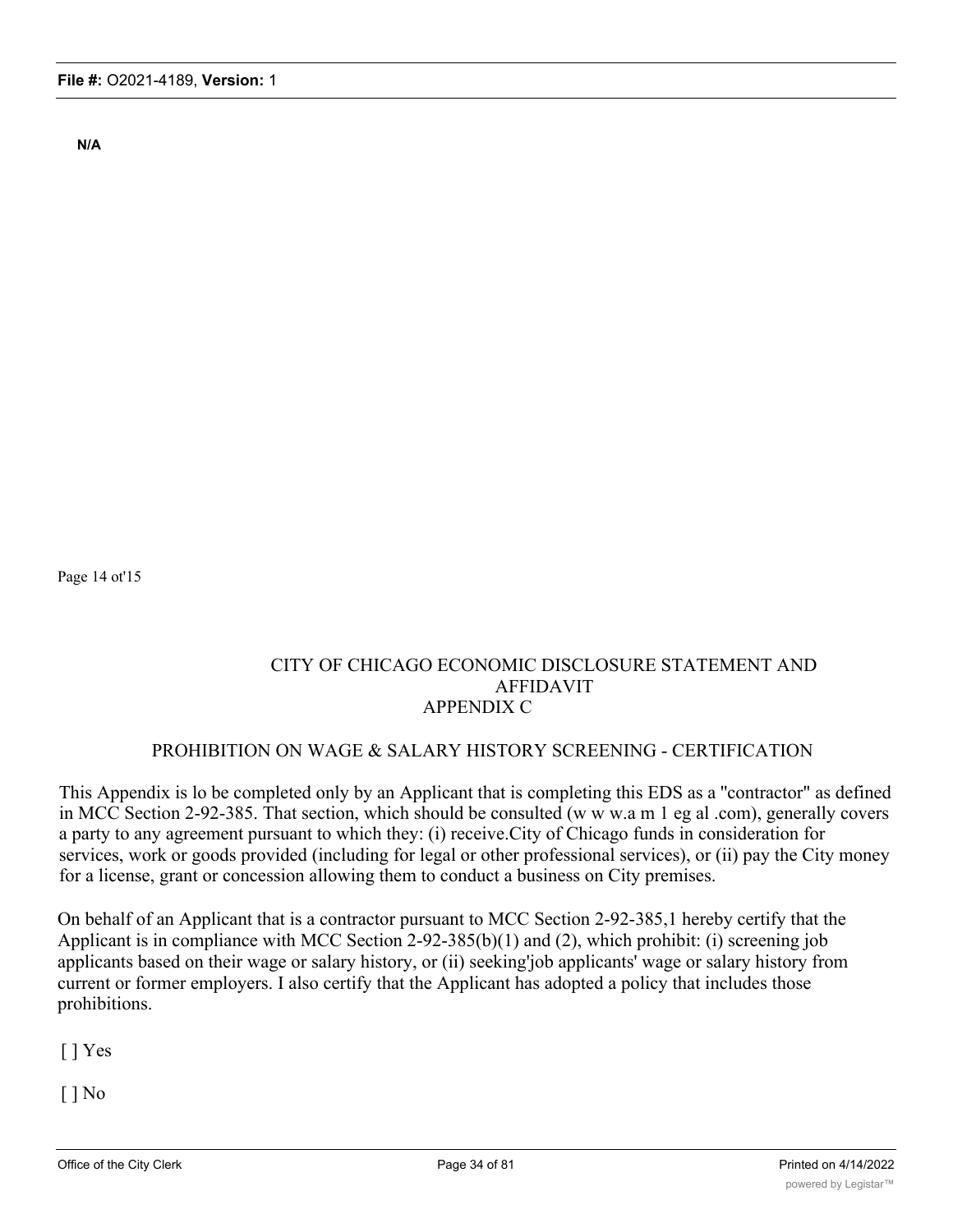[ X ] N/A - I am not an Applicant that is a "contractor" as defined in MCC Section 2-92-385. This certification shall serve as the affidavit required by MCC Section 2-92-385(c)(l). Ifyou checked "no" to the above, please explain.

Page 15 of 15

### **CITY OF CHICAGO ECONOMIC DISCLOSURE STATEMENT AND AFFIDAVIT**

### **SECTION 1 -- GENERAL INFORMATION**

A. Legal name ofthe Disclosing Party submitting this EDS. Include d/b/a/ if applicable: Walker

Family Trust

Check ONE of the following three boxes:

Indicate whether the Disclosing Party submitting this EDS is: 1. [ ]

the Applicant OR

- 2. [ X] a legal entity currently holding, or anticipated to hold within six months after City action
- 2. thoHontract, transaction or other undertaking to which this EDS pertains (referred to below as the
- 2. "Matter"), a direct or indirect interest in excess of 7.5% in the Applicant. State the Applicant's legal
- 2. name: Roseland Medical Center, LLC OR

3. [ ] a legal entity with a direct or indirect right of control of the Applicant (see Section 11(B) St(il^)the legal name ofthe entity in which the Disclosing Party holds a right of control: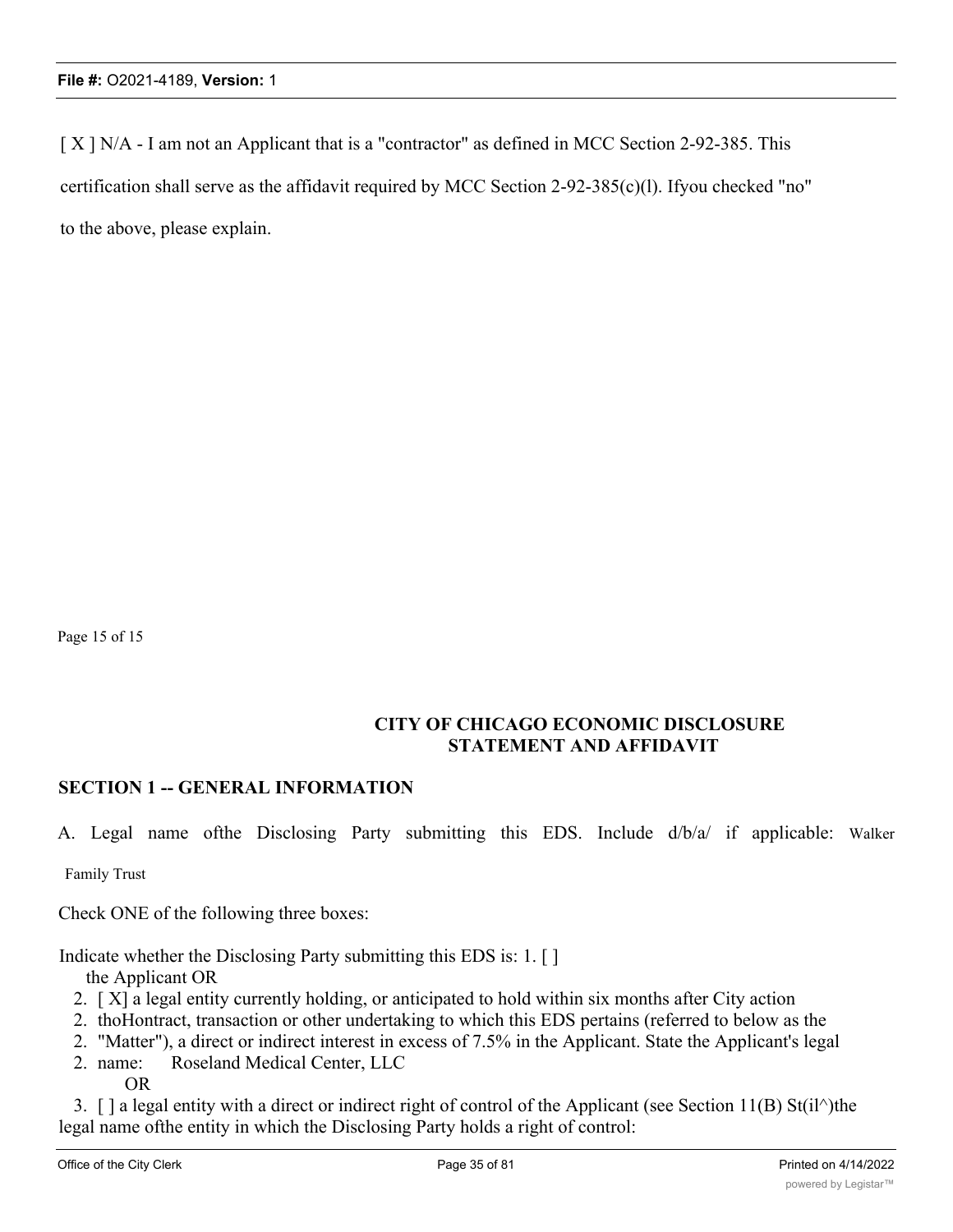#### B. Business address of the Disclosing Party: 77 w. Washington street, suite 405

Chicago, IL 60602

C. Telephone: 773-721-3400 fax: 773-721-3500 Email: lwalker@dl3realty.corn <mailto:lwalker@dl3realty.corn>

D. Name of contact person: Leon i. walker, Esq.

E. Federal Employer Identification No. (ifyou have one):

F. Brief description ofthe Matter to which this EDS pertains. (Include project number and location of property, if applicable):

Application for Class 7b Renewal Incentive for property located at 136 West 111th Street

G. Which City agency or department is requesting this EDS'? Planning & Development

Ifthe Matter is a contract being handled by the City's Department of Procurement Services, please complete the following:

Specification // and Contract //

Ver. 2018-1 Paget of 15

### **SECTION II - DISCLOSURE OE OWNERSHIP INTERESTS**

#### A. NATURE OF THE DISCLOSING PARTY

| 1. Indicate the nature of the Disclosing Party: |                                                        |
|-------------------------------------------------|--------------------------------------------------------|
| $\int$ i Person                                 | [ <i>i</i> Limited liability company                   |
| Publicly registered business corporation        | Limited liability partnership                          |
| [] Privately held business corporation          | [] Joint venture                                       |
| [] Sole proprietorship                          | [] Not-for-profit corporation                          |
| [] General partnership                          | (Is the not-for-profit corporation also a 501 (c)(3))? |
| [] Limited partnership                          | 1 J Yes<br>11No                                        |
| $ x $ Trust                                     | [] Other (please specify)                              |

2. For legal entities, the state (or foreign country) of incorporation or organization, if applicable:

Illinois

3. For legal entities not organized in the State oflllinois: Has the organization registered to do business in the State oflllinois as a foreign entity?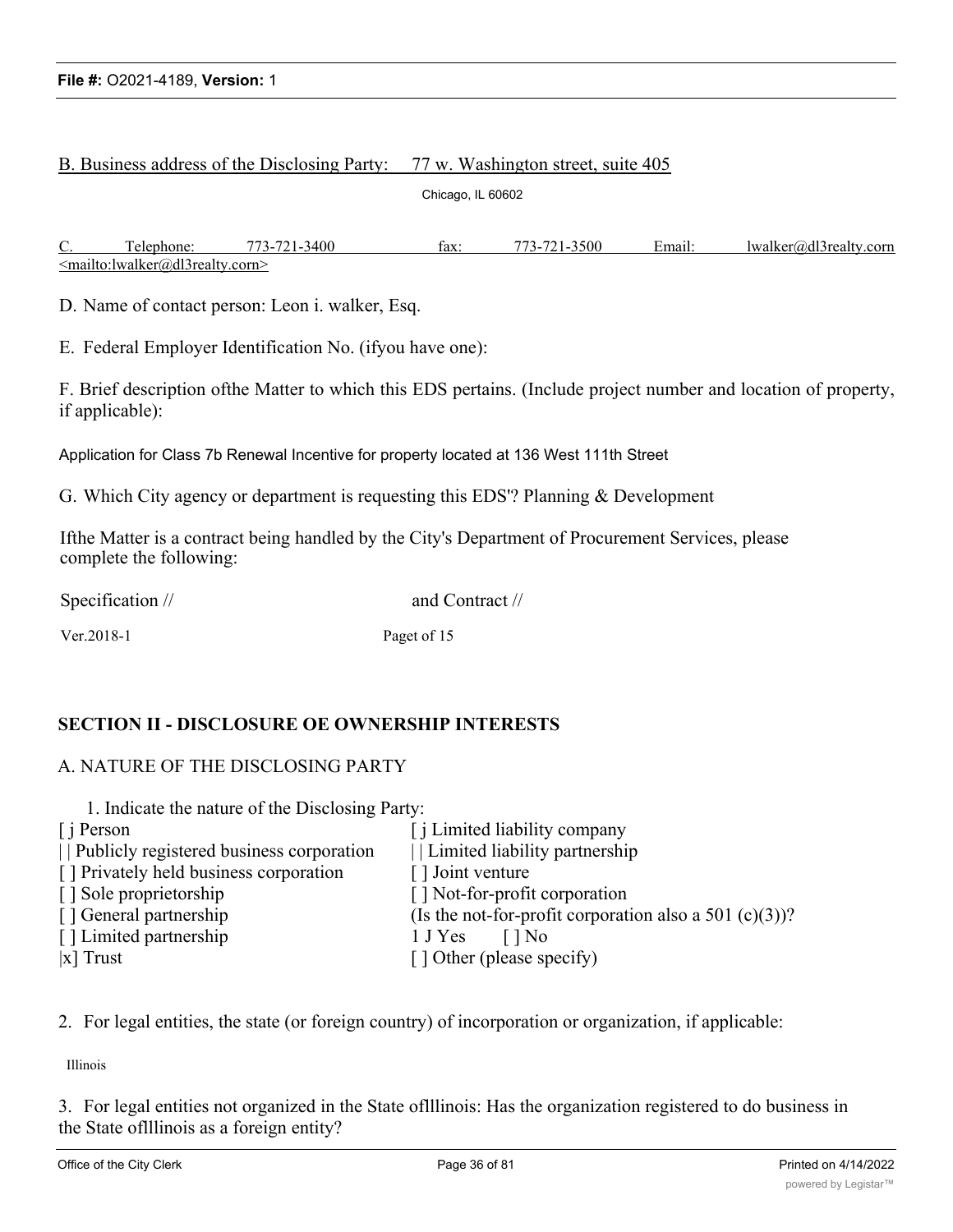$f$  ] Yes  $[J N<sub>0</sub>$  [x] Organized in Illinois

## B. IF THE DISCLOSING PARTY IS A LEGAL ENTITY:

1. List below the full names and titles, if applicable, of: (i) all executive officers and all directors of the entity; (ii) for not-for-profit corporations, all members, if any, which are legal entities (if there are no such members, write "no members which are legal entities"); (iii) for trusts, estates or other similar entities, the trustee, executor, administrator, or similarly situated party; (iv) for general or limited partnerships, limited liability companies, limited liability partnerships or joint ventures, each general partner, managing member, manager or any other person or legal entity that directly or indirectly controls the day-to-day management ofthe Applicant.

NOTE: Each legal entity listed below must submit an EDS on its own behalf.

Name Title Leon I. Walker, Esq. Trustee

2. Please provide the following information concerning each person or legal entity having a direct or indirect, current or prospective (i.e. within 6 months after Cily action) beneficial interest (including ownership) in excess of 7.5% ofthe Applicant. Examples ofsuch an interest include shares in a corporation, partnership interest in a partnership or joint venture, interest of a member or manager in a

Page 2 oft5

limited liability company, or interest of a beneficiary of a trust, estate or other similar entity. If none, state "iNone."

NOTE: Each legal entity listed below may be required to submit an EDS on its own behalf.

Name Business Address **Percentage Interest in the An** I<sup>I</sup>U'---it *Diane Walker \_\_ Tl W. Washington Street, Suite 405, Chicago, IL 60602 '*

## **SECTION 111 -- INCOME OR COMPENSATION TO, OR OWNERSHIP BY, CITY ELECTED OFFICIALS**

Has the Disclosing Party provided any income or compensation to any Cily elected official during the 12-monlh period preceding the date of this EDS? f J Yes fx No

Does the Disclosing Party reasonably expect to provide any income or compensation to any City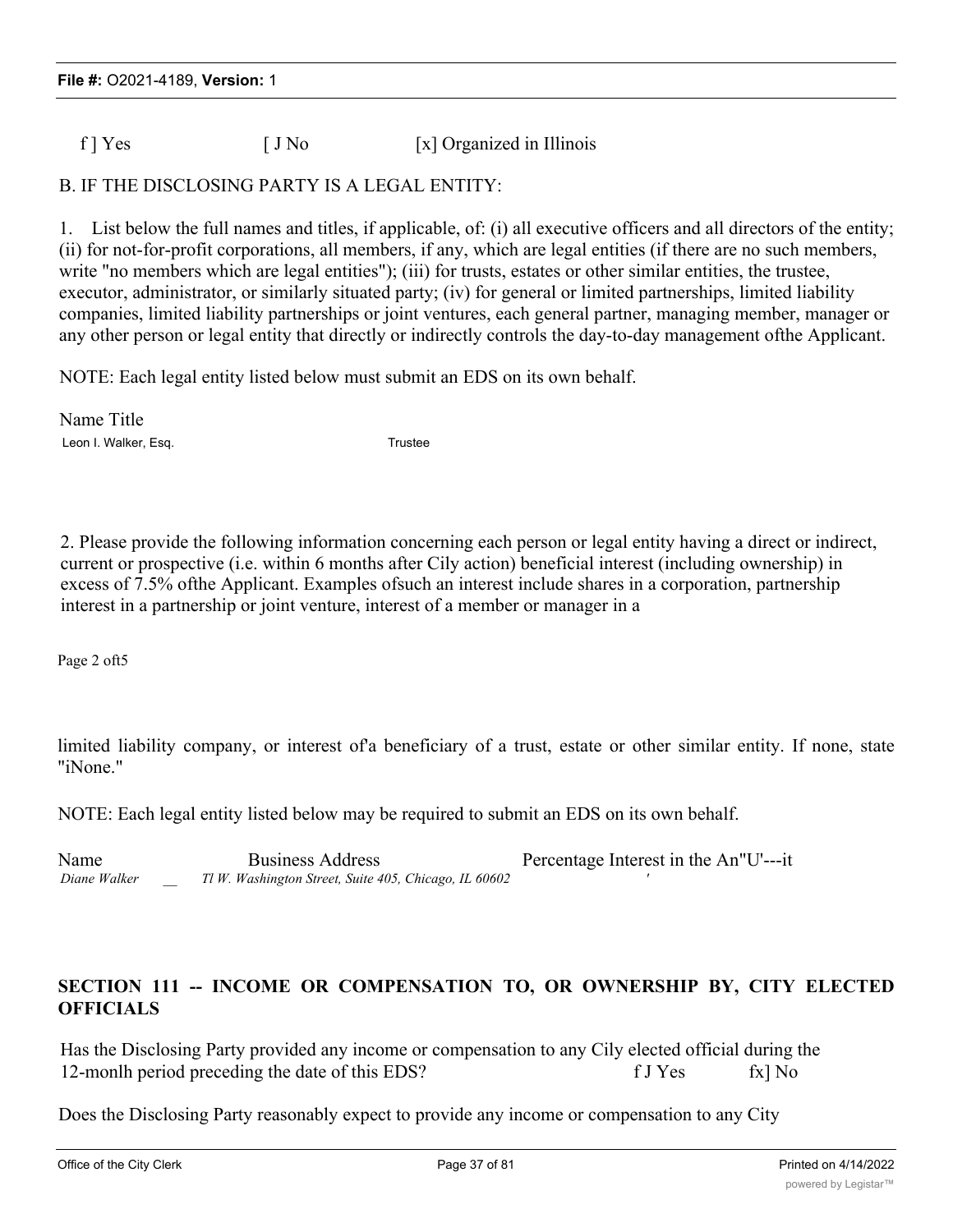elected official during the 12-month period following the date of this EDS?  $\lceil \cdot \rceil$  Yes fx  $\lceil \cdot \rceil$  No

If "yes" to either ofthe above, please identify below the name(s) of such City elected official(s) and describe such income or compensation:

Does any City elected official or, to the best ofthe Disclosing Party's knowledge after reasonable inquiry, any City elected official's spouse or domestic partner, have a financial interest (as defined in Chapter 2-156 ofthe Municipal Code of Chicago ("MCC")) in the Disclosing Party?  $\lceil \cdot \rceil$  Yes  $\lceil x \rceil$  No

If "yes," please identify below the name(s) ofsuch City elected official(s) and/or spouse(s)/domeslic partner (s) and describe the financial interest(s).

## **SECTION IV - DISCLOSURE OF SUBCONTRACTORS AND OTHER RETAINED PARTIES**

The Disclosing Party must disclose the name and business address of each subcontractor, attorney, lobbyist (as defined in MCC Chapter 2-156), accountant, consultant and any other person or entity whom the Disclosing Party has retained or expects to retain in connection with the Matter, as well as the nature ofthe relationship, and the total amount ofthe fees paid or estimated to be paid. The Disclosing Party is not required to disclose employees who are paid solely through the Disclosing Parly's regular payroll. Ifthe Disclosing Party is uncertain whether a disclosure is required under this Section, the Disclosing Party must either ask the City whether disclosure is required or make the disclosure.

Page 3of 15

Name (indicate whether Business retained or anticipated Address to be retained) Relationship to Disclosing Party (subcontractor, attorney, lobbyist, etc.) Fees (indicate whether paid or estimated.) NOTE: "hourly rate" or "t.b.d." is not an acceptable response.

(Add sheets if necessary)

[xl Check here ifthe Disclosing Party has not retained, nor expects to retain, any such persons or entities.

# **SECTION V -- CERTIFICATIONS**

## A. COURT-ORDERED CHILD SUPPORT COMPLIANCE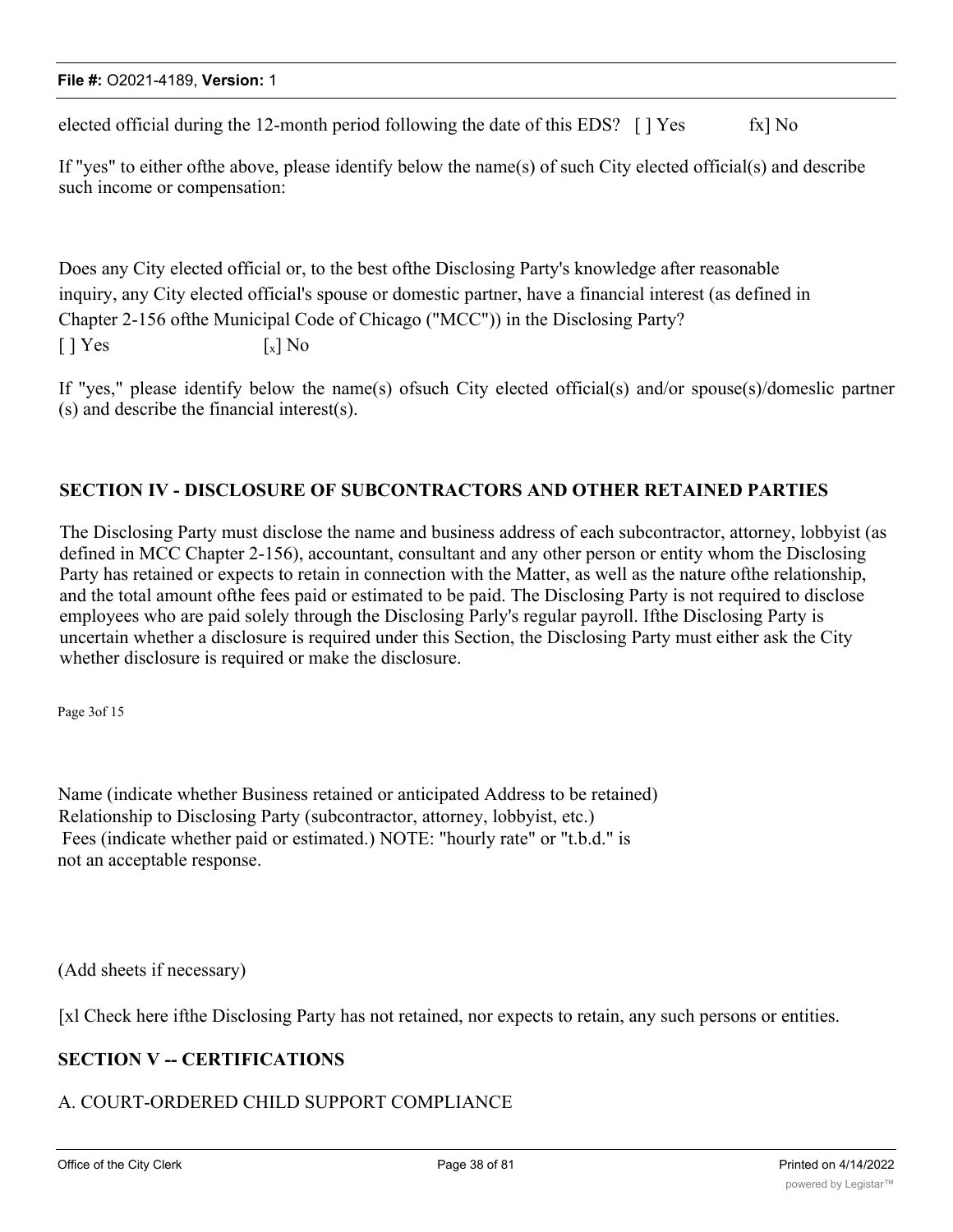Under MCC Section 2-92-415, substantial owners of business entities that contract with the City must remain in compliance with their child support obligations tlrroughout the contract's term.

Has any person who directly or indirectly owns 10% or more ofthe Disclosing Party been declared in arrearage on any child support obligations by any Illinois court of competent jurisdiction?

[ ] Yes [xj No [ ] No person directly or indirectly owns 10% or more ofthe Disclosing Parly.

If "Yes," has the person entered into a court-approved agreement for payment of all support owed and is the person in compliance with that agreement?

 $[ ]$   $Yes$   $[ ]$   $No$ 

## B. FURTHER CERTIFICATIONS

1. [This paragraph I applies only ifthe Matter is a contract being handled by the City's Department of Procurement Services.] In the 5-year period preceding the date of this EDS, neither the Disclosing Party nor any Affiliated Entity [see definition in (5) below] has engaged, in connection with the performance of any public contract, the services of an integrity monitor, independent private sector inspector general, or integrity compliance consultant (i.e., an individual or entity with legal, auditing, investigative, or other similar skills, designated by a public agency to help the agency monitor the activity of specified agency vendors as well as help the vendors reform their business practices so they can be considered for agency contracts in the future, or continue with a contract in progress).

2. The Disclosing Party and its Affiliated Entities are not delinquent in the payment of any fine, fee, lax or other source of indebtedness owed lo the City of Chicago, including, but not limited to, water and sewer charges, license fees, parking tickets, property taxes and sales taxes, nor is the Disclosing Parly delinquent in the payment of any tax administered by the Illinois Department of Revenue.

Page 4 of 15

3. The Disclosing Party and, ifthe Disclosing Party is a legal entity, all of those persons or entities identified in Section 11(B)(1) of this EDS:

a. are not presently debarred, suspended, proposed for debarment, declared ineligible or voluntarily excluded from any transactions by any federal, state or local unit of government;

b. have not, during the 5 years before the date of this EDS, been convicted of a criminal offense, adjudged guilty, or had a civil judgment rendered against them in connection with: obtaining, attempting to obtain, or performing a public (federal, slate or local) transaction or contract under a public transaction: a violation of federal or state antitrust statutes; fraud; embezzlement; theft; forgery; bribery; falsification or destruction of records; making false statements; or receiving stolen property;

c. are not presently indicted for, or criminally or civilly charged by, a governmental entity (federal, slate or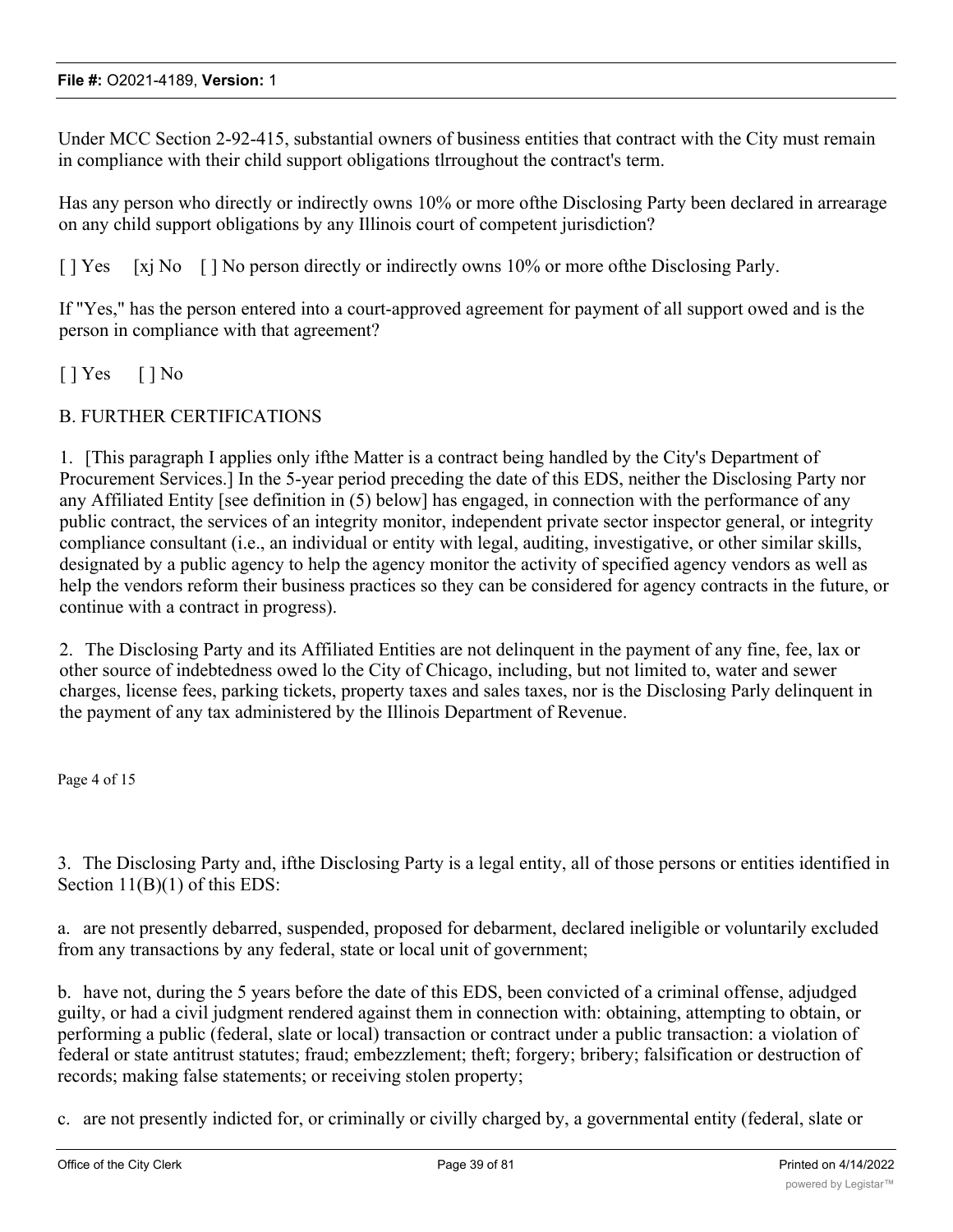local) with committing any ofthe offenses set forth in subparagraph (b) above;

cl. have not, during the 5 years before the date of this EDS, had one or more public transactions (federal, state or local) terminated for cause or default; and

e. have not, during the 5 years before the date of this EDS, been convicted, adjudged guilty, or found liable in a civil proceeding, or in any criminal or civil action, including actions concerning environmental violations, instituted by the City or by the federal government, any state, or any other unit.of local government.

4. The Disclosing Party understands and shall comply with the applicable requirements of MCC' Chapters 2-56 (Inspector General) and 2-156 (Governmental Ethics).

- 5. Certifications (5), (6) and (7) concern:
	- the Disclosing Party;

· any "Contractor" (meaning any contractor or subcontractor used by the Disclosing Party in connection with the Matter, including but not limited to all persons or legal entities disclosed under Section IV, "Disclosure of Subcontractors and Other Retained Parlies");

· any "Affiliated Entity" (meaning a person or entity that, directly or indirectly: controls the Disclosing Party, is controlled by the Disclosing Party, or is, with the Disclosing Party, under common control of another person or entity). Indicia of control include, without limitation: interlocking management or ownership; identity of interests among family members, shared facilities and equipment; common use of employees; or organization of a business entity following the ineligibility of a business entity to do business with federal or state or local government, including Ihe City, using substantially Ihe same management, ownership, or principals as the ineligible entity. With respect to Contractors, the term Affiliated Entity means a person or entity that directly or indirectly controls the Contractor, is controlled by it, or, with the Contractor, is under common control of another person or entity;

· any responsible official ofthe Disclosing Party, any Contractor or any Affiliated Entity or any other official, agent or employee ofthe Disclosing Party, any Contractor or any Affiliated Entity, acting pursuant lo the direction or authorization of a responsible official ofthe Disclosing Party, any Contractor or any Affiliated Entity (collectively "Agents").

Page 5 of 15

Neither the Disclosing Party, nor any Contractor, nor any Affiliated Entity of either the Disclosing Party or any Contractor, nor any Agents have, during the 5 years before the date of this EDS, or, with respect to a Contractor, an Affiliated Entity, or an Affiliated Entity of a Contractor during the 5 years before the date ofsuch Contractor's or Affiliated Entity's contract or engagement in connection with the Matter:

a. bribed or attempted lo bribe, or been convicted or adjudged guilty of bribery or attempting to bribe, a public officer or employee ofthe City, the State oflllinois, or any agency of the federal government or of any state or local government in the United States of America, in that officer's or employee's official capacity;

b. agreed or colluded with other bidders or prospective bidders, or been a party to any such agreement, or been convicted or adjudged guilty of agreement or collusion among bidders or prospective bidders, in restraint of freedom of competition by agreement to bid a fixed price or otherwise; or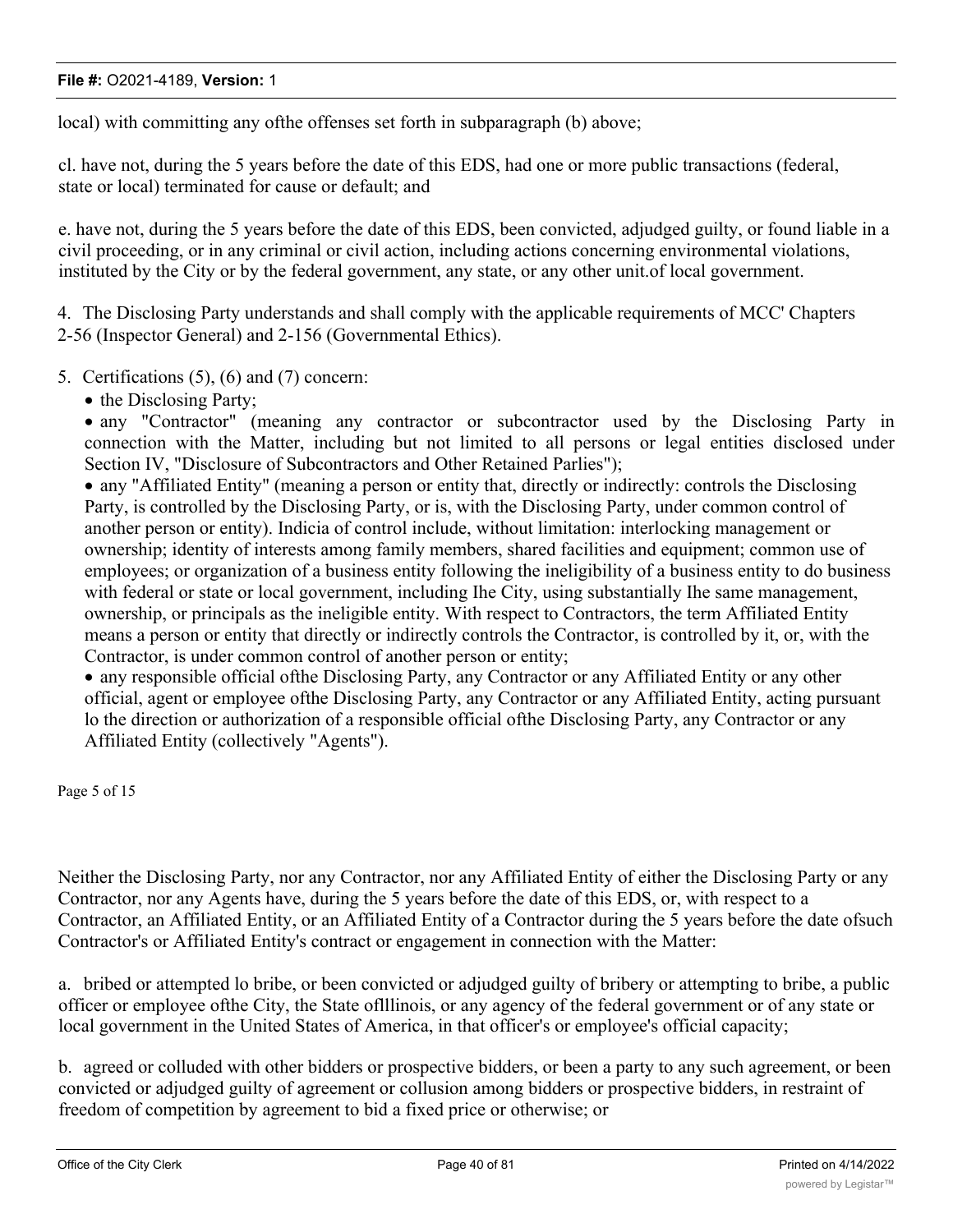c. made an admission ofsuch conduct described in subparagraph (a) or (b) above that is a matter of record, but have not been prosecuted for such conduct; or

d. violated the provisions referenced in MCC Subsection 2-92-320(a)(4)(Contracts Requiring a Base Wage); (a)(5)(Debarment Regulations); or (a)(6)(Minimum Wage Ordinance).

6. Neither the Disclosing Party, nor any Affiliated Entity or Contractor, or any of their employees, officials, agents or partners, is barred from contracting with any unit of slate or local government as a result of engaging in or being convicted of (1) bid-rigging in violation of 720 JLCS 5/33E-3; (2) bid-rotating in violation of 720 ILCS 5/33E-4; or (3) any similar offense of any state or ofthe United States of America that contains the same elements as the offense of bid-rigging or bid-rotating.

7. Neither the Disclosing Parly nor any Affiliated Entity is listed on a Sanctions List maintained by Ihe United States Department of Commerce, State, or Treasury, or any successor federal agency.

8. [FOR APPLICANT ONLY] (i) Neither the Applicant nor any "controlling person" [see MCC Chapter 1-23. Article I for applicability and defined terms] ofthe Applicant is currently indicted or charged with, or has admitted guilt of, or has ever been convicted of, or placed under supervision for, any criminal offense involving actual, attempted, or conspiracy to commit bribery, theft, fraud, forgery, perjury, dishonesty or deceit against an officer or employee of Ihe City or any "sister agency"; and (ii) the Applicant understands and acknowledges that compliance with Article I is a continuing requirement for doing business with the City. NOTE: If MCC Chapter 1 -23, Article I applies to Ihe Applicant, that Article's permanent compliance timeframe supersedes 5 ycar compliance timeframes in this Section V.

9. [FOR APPLICANT ONLY] The Applicant and its Affiliated Entities will not use, nor permit their subcontractors to use, any facility listed as having an active exclusion by the U.S. EPA on the federal System for Award Management ("SAM").

10. [FOR APPLICANT ONLY] The Applicant will obtain from any contractors/subcontractors hired or to be hired in connection with the Matter certifications equal in form anil substance to those in Certifications (2) and (9) above and will not, without the prior written consent of Ihe City, use any such

Ver.2018-1 Page (, of 15

contractor/subcontractor that does not provide such certifications or that the Applicant has reason to believe has not provided or cannot provide truthful certifications.

11. Ifthe Disclosing Party is unable to certify to any ofthe above statements in this Part B (Further Certifications), the Disclosing Party must explain below: n/a

If the letters "NA," the word "None," or no response appears on the lines above, it will be conclusively presumed that the Disclosing Party certified to the above statements.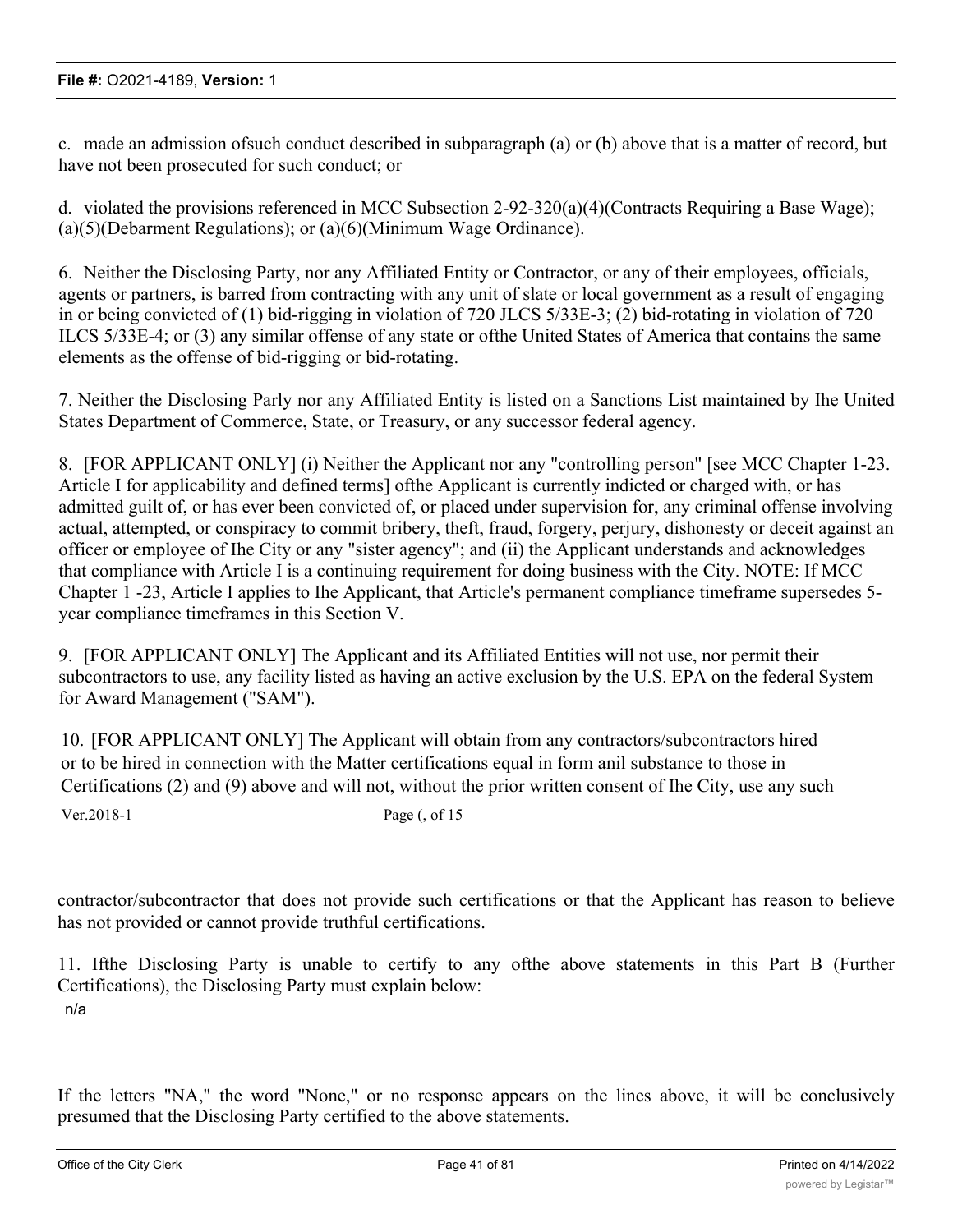12. To the best ofthe Disclosing Party's knowledge after reasonable inquiry, the following is a complete list of all current employees ofthe Disclosing Party who were, at any time during the 12-month period preceding the date of this HDS, an employee, or elected or appointed official, ofthe Cily of Chicago (if none, indicate with "N/A" or "none").

n/a

13. To the best ofthe Disclosing Party's knowledge after reasonable inquiry, the following is a complete list of all gifts that the Disclosing Parly has given or caused to be given, at any time during the 12-month period preceding the execution date of this EDS, to an employee, or elected or appointed official, ofthe City of Chicago. For purposes of this statement, a "gift" does not include: (i) anything made generally available to City employees or to the general public, or (ii) food or drink provided in the course of official City business and having a retail value of less than \$25 per recipient, or (iii) a political contribution otherwise duly reported as required by law (if none, indicate with "N/A" or "none"). As to any gift listed below, please also list the name ofthe City recipient. N/A

# C. CERTIFICATION OF STATUS AS FINANCIAL INSTITUTION

1. The Disclosing Party certifies that the Disclosing Party (check one)

 $f''$ I is  $[x]$  is not

a "financial institution" as defined in MCC Section 2-32-455(b).

2. Ifthe Disclosing Party IS a financial institution, then the Disclosing Parly pledges:

"We are not and will not become a predatory lender as defined in MCC Chapter 2-32. We further pledge that none of our affiliates is, and none of them will become, a predatory lender as defined in MCC Chapter 2-32. We understand that becoming a predatory lender or becoming an affiliate of a predatory lender may result in the loss ofthe privilege of doing business with the City."

#### Pago 7 of 15

Ifthe Disclosing Party is unable to make this pledge because it or any of its affiliates (as defined in MCC Section 2-32-455(b)) is a predatory lender within the meaning of MCC Chapter 2-32, explain here (attach additional pages if necessary):

Ifthe letters "NA," the word "None," or no response appears on the lines above, it will be conclusively presumed that the Disclosing Party certified to the above statements.

## D. CERTIFICATION REGARDING FINANCIAL INTEREST FN CITY BUSINESS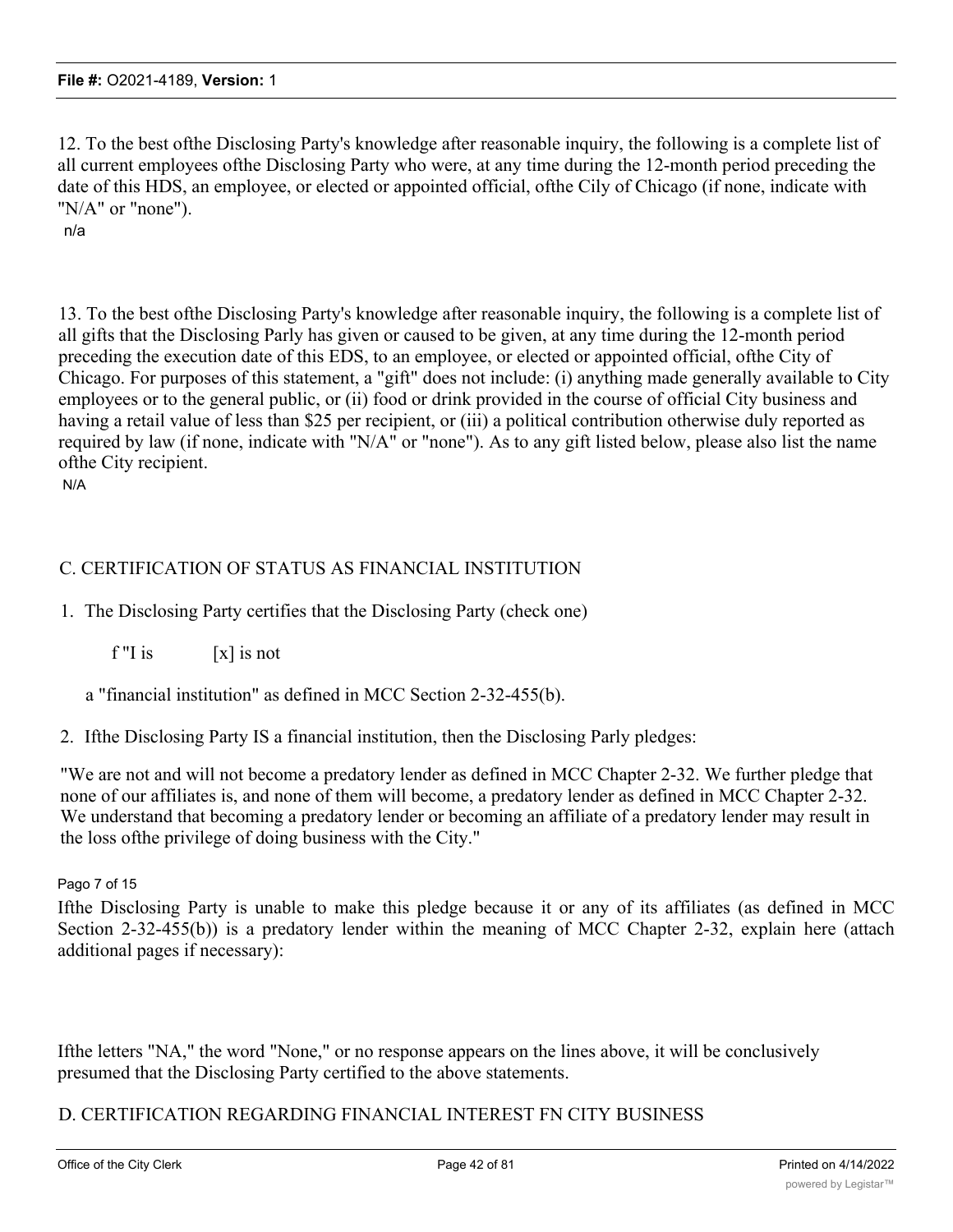Any words or terms defined in MCC Chapter 2-156 have the same meanings if used in this Part D.

1. In accordance with MCC Section 2-156-110: To the best of the Disclosing Party's knowledge after reasonable inquiry, docs any official or employee ofthe City have a financial interest in his or her own name or in the name of any other person or entity in the Matter?

[ ] Yes

NOTE: Ifyou checked "Yes" to Item D(l), proceed to Items D(2) and D(3). Ifyou checked "No" to Item D(l), skip Items  $D(2)$  and  $D(3)$  and proceed to Part E.

2. Unless sold pursuant to a process of competitive bidding, or otherwise permitted, no City elected official or employee shall have a financial interest in his or her own name or in the name of any other person or entity in the purchase of any property that (i) belongs to the City, or (ii) is sold for taxes or assessments, or (iii) is sold by virtue of legal process at the suit ofthe City (collectively, "City Property Sale"). Compensation for property taken pursuant to the City's eminent domain power does not constitute a financial interest within the meaning of this Part D.

Does the Matter involve a City Property Sale?

[ ] Yes

3. Ifyou checked "Yes" to Item D(l), provide the names and business addresses ofthe City officials or employees having such financial interest and identify the nature ofthe financial interest:

Nature of Financial Interest

4. The Disclosing Party further certifies that no prohibited financial interest in the Matter will be acquired by any City official or employee.

Page 8 of 15

# E. CERTIFICATION REGARDING SLAVERY ERA BUSINESS

Please check either (1) or (2) below. If (he Disclosing Party checks (2), the Disclosing Party must disclose below or in an attachment to this EDS all information required by (2). Failure to comply with these disclosure requirements may make any contract entered into with the City in connection with the Matter voidable by the City.

x 1. The Disclosing Party verifies that the Disclosing Parly has searched any and all records of the Disclosing Party and any and all predecessor entities regarding records of investments or profits from slavery or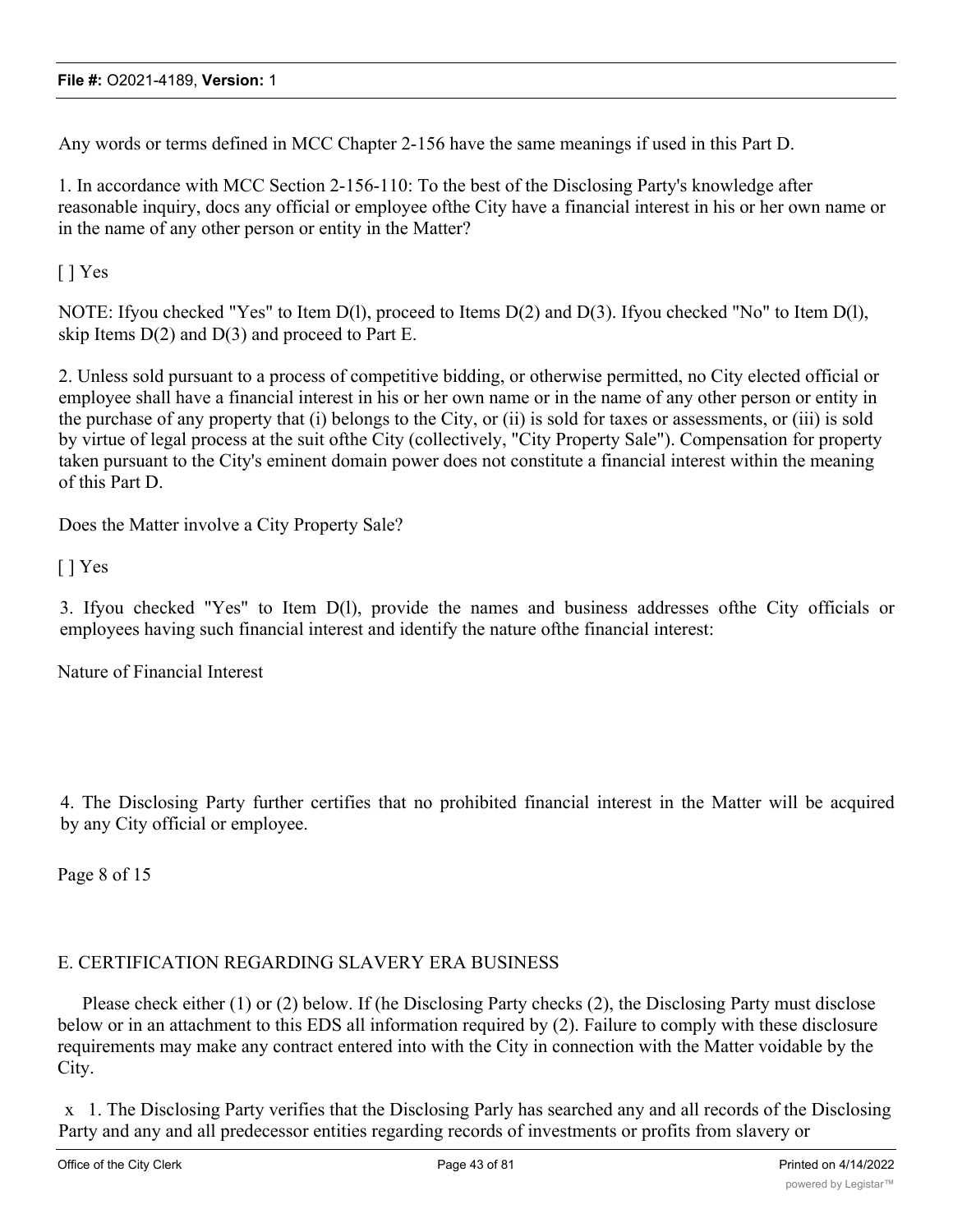slaveholder insurance policies during the slavery era (including insurance policies issued to slaveholders that provided coverage for damage to or injury or death of their slaves), and the Disclosing Party has found no such records.

2. The Disclosing Party verifies that, as a result of conducting the search in step (1) above, the Disclosing Party has found records of investments or profits from slavery or slaveholder insurance policies. The Disclosing Party verifies that the following constitutes full disclosure of all such records, including the names of any and all slaves or slaveholders described in those records:

# **SECTION VI - CERTIFICATIONS FOR FEDERALLY FUNDED MATTERS**

NOTE: Ifthe Matter is federally funded, complete this Section VI. If the Matter is not federally funded, proceed to Section VII. For purposes of this Section VI, tax credits allocated by the City and proceeds of debt obligations ofthe City are not federal funding.

# A. CERTIFICATION REGARDING LOBBYING

1. List below the names of all persons or entities registered under the federal Lobbying Disclosure Act of 1995. as amended, who have made lobbying contacts on behalf of the Disclosing Party with respect to the Matter: (Add sheets if necessary):

(If no explanation appears or begins on the lines above, or ifthe letters "NA" or ifthe word "None" appear, it will be conclusively presumed that the Disclosing Party means that NO persons or entities registered under the Lobbying Disclosure Act of 1995, as amended, have made lobbying contacts on behalf of the Disclosing Party with respect to the Matter.)

2. The Disclosing Party has not spent and will not expend any federally appropriated funds to pay any person or entity listed in paragraph A(l) above for his or her lobbying activities or to pay any person or entity to influence or attempt to influence an officer or employee of any agency, as defined by applicable federal law, a member of Congress, an officer or employee of Congress, or an employee Ver.2018-1 Page 9 of) 5

of a member of Congress, in connection with the award of any federally funded contract, making any federally funded grant or loan, entering into any cooperative agreement, or to extend, continue, renew, amend, or modify any federally funded contract, grant, loan, or cooperative agreement.

3. The Disclosing Party will submit an updated certification at the end of each calendar quarter in which there occurs any event that materially affects the accuracy ofthe statements and information set forth in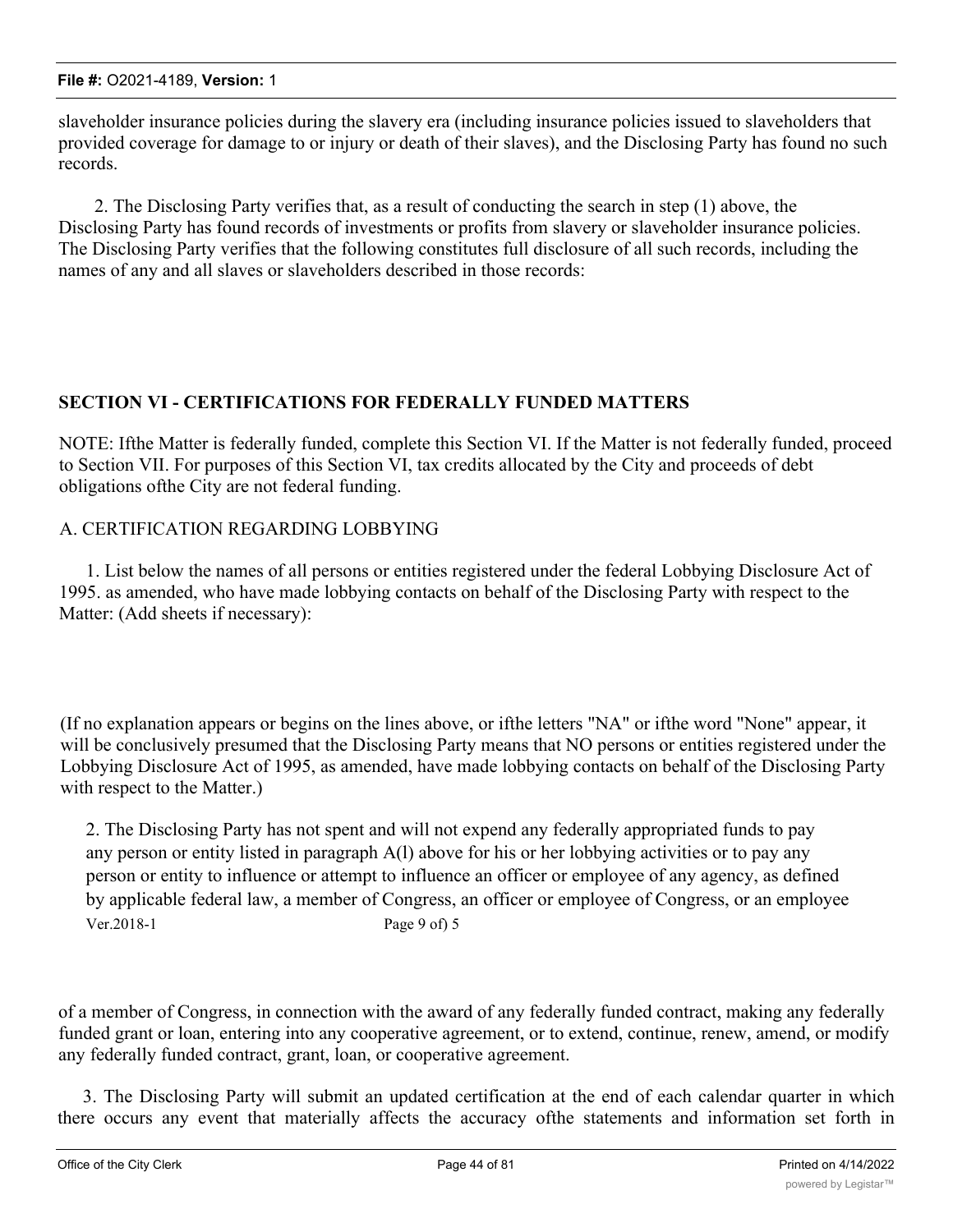paragraphs A(l) and A(2) above.

4. The Disclosing Party certifies that either: (i) it is not an organization described in section  $501(c)(4)$  ofthe Internal Revenue Code of 1986; or (ii) it is an organization described in section  $501(c)(4)$  ofthe Internal Revenue Code of 1986 but has not engaged and will not engage in "Lobbying Activities," as that term is defined in the Lobbying Disclosure Act of 1995, as amended.

5. Ifthe Disclosing Party is the Applicant, the Disclosing Party must obtain certifications equal in form and substance to paragraphs A(l) through A(4) above from all subcontractors before it awards any subcontract and the Disclosing Party must maintain all such subcontractors' certifications for the duration ofthe Matter and must make such certifications promptly available to the City upon request.

## B. CERTIFICATION REGARDING EQUAL EMPLOYMENT OPPORTUNITY

Ifthe Matter is federally funded, federal regulations require the Applicant and all proposed subcontractors to submit the following information with their bids or in writing at the outset of negotiations.

Is the Disclosing Party the Applicant?  $[ ]$  Yes  $[ ]$  No

If "Yes," answer the three questions below:

1. Have you developed and do you have on file affirmative action programs pursuant lo applicable federal regulations? (See 41 CFR Part 60-2.)

[.1 Yes I ] No

2. Have you filed with the Joint Reporting Committee, the Director of the Office of Federal Contract Compliance Programs, or the Equal Employment Opportunity Commission all reports due under the applicable filing requirements?

[ ] Yes [ ] No [ | Reports not required

3. Flave you participated in any previous contracts or subcontracts subject to the equal opportunity clause?

 $\lceil \cdot \rceil$  Yes  $\lceil \cdot \rceil$  I No

Ifyou checked "No" to question (1) or (2) above, please provide an explanation:

Page 10 of t 5

# **SECTION VII - FURTHER ACKNOWLEDGMENTS AND CERTIFICATION**

The Disclosing Parly understands and agrees thai: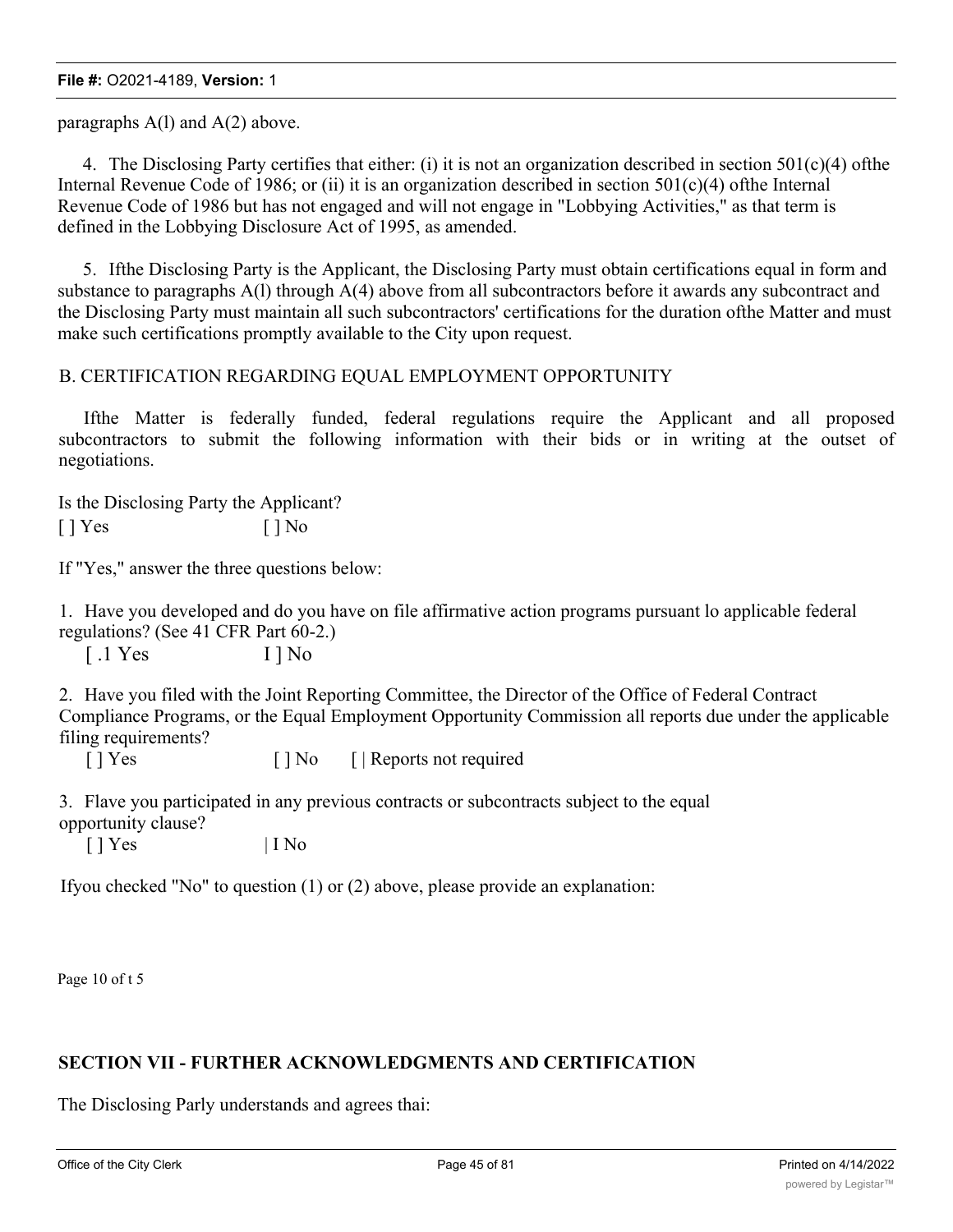A. The certifications, disclosures, and acknowledgments contained in this EDS will become part of any contract or other agreement between the Applicant and Ihe City in connection with the Matter, whether procurement, City assistance, or other City action, and are material inducements to the City's execution of any contract or taking other action with respect to the Matter. 'I he Disclosing Party understands that il must comply with all statutes, ordinances, and regulations on which this EDS is based.

B. The City's Governmental Ethics Ordinance, MCC Chapter 2-156, imposes certain duties and obligations on persons or entities seeking City contracts, work, business, or transactions. The full text of this ordinance and a training program is available on line at www.cityofchicaRO.org/Ethics <http://www.cityofchicaRO.org/Ethics>, and may also be obtained from the City's Board of Ethics, 740 N. Sedgwick St., Suitc .500, Chicago, IL 60610, (312) 744-9660. The Disclosing Party must comply fully with this ordinance.

C. Ifthe City determines that any information provided in this EDS is false, incomplete or inaccurate, any contract or other agreement in connection with which it is submitted may be rescinded or be void or voidable, and the City may pursue any remedies under the contract or agreement (if not rescinded or void), at law, or in equity, including terminating the Disclosing Parly's participation in the Matter and/or declining to allow the Disclosing Parly to participate in other City transactions. Remedies at law for a false statement of material fact may include incarceration and an award to the City of treble damages.

D. It is the City's policy to make this document available to the public on its Internet site and/or upon request. Some or all of the information provided in, and appended to, this EDS may be made publicly available on the Internet, in response to a Freedom of Information Act request, or otherwise. By completing and signing this EDS, the Disclosing Parly waives and releases any possible rights or claims which it may have against the City in connection with the public release of information contained in this EDS and also authorizes the City to verify the accuracy of any information submitted in this EDS.

E. The information provided in this EDS must be kept current. In the event of changes, the Disclosing Party must supplement this EDS up to the lime the City takes action on Ihe Matter. Ifthe Matter is a contract being handled by the City's Department of Procurement Services, the Disclosing Party must update this EDS as the contract requires. NOTE: With respect to Matters subject to MCC Chapter 1-23, Article I (imposing PERMANENT INELIGIBILITY for certain specified offenses), the information provided herein regarding eligibility must be kept current for a longer period, as required by MCC Chapter 1-23 and Section 2-154-020. "

Pace 11 of 15 **CERTIFICATION**

Under penalty of perjury, the person signing below: (1) warrants that he/she is authorized to execute this EDS, and Appendices A and B (if applicable), on behalf of the Disclosing Party, and (2) warrants that all certifications and statements contained in this EDS, and Appendices A and B (if applicable), are true, accurate and complete as ofthe date furnished to the City.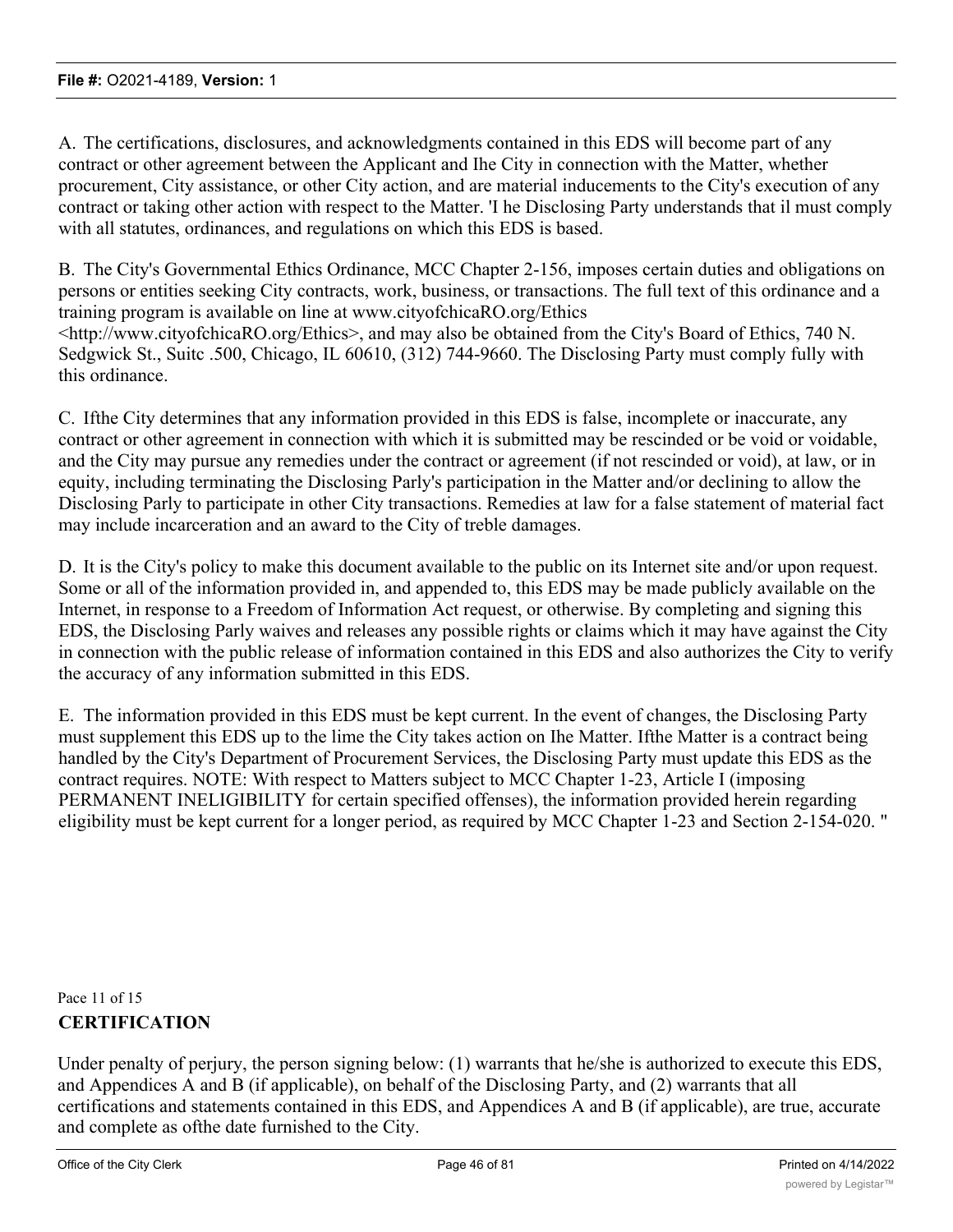Walker Family Trust

(Print or type exact legal name of Disclosing Party)

By: Leon I. Walker, EsqV (Print or type name of person signing)

Trustee (Print or type title of person signing)

*Signed and sworn to before me on (date) ^\*^\jjJ f \\*\*

County, ///;m>H

<, .iffrimrfflt i«TThirfffi i-^--">-- ■» <m i ' 'ALEXANDER J SPARHAWK<sup>1</sup>

(**Chritial Seal**<br>i Notary Public • State o Notary Public • State of IllInoli

Page 12 of 15

## **CITY OF CHICAGO ECONOMIC DISCLOSURE STATEMENT AND AFFIDAVIT APPENDIX A**

## **FAMILIAL RELATIONSHIPS WITH ELECTED CITY OFFICIALS AND DEPARTMENT HEADS**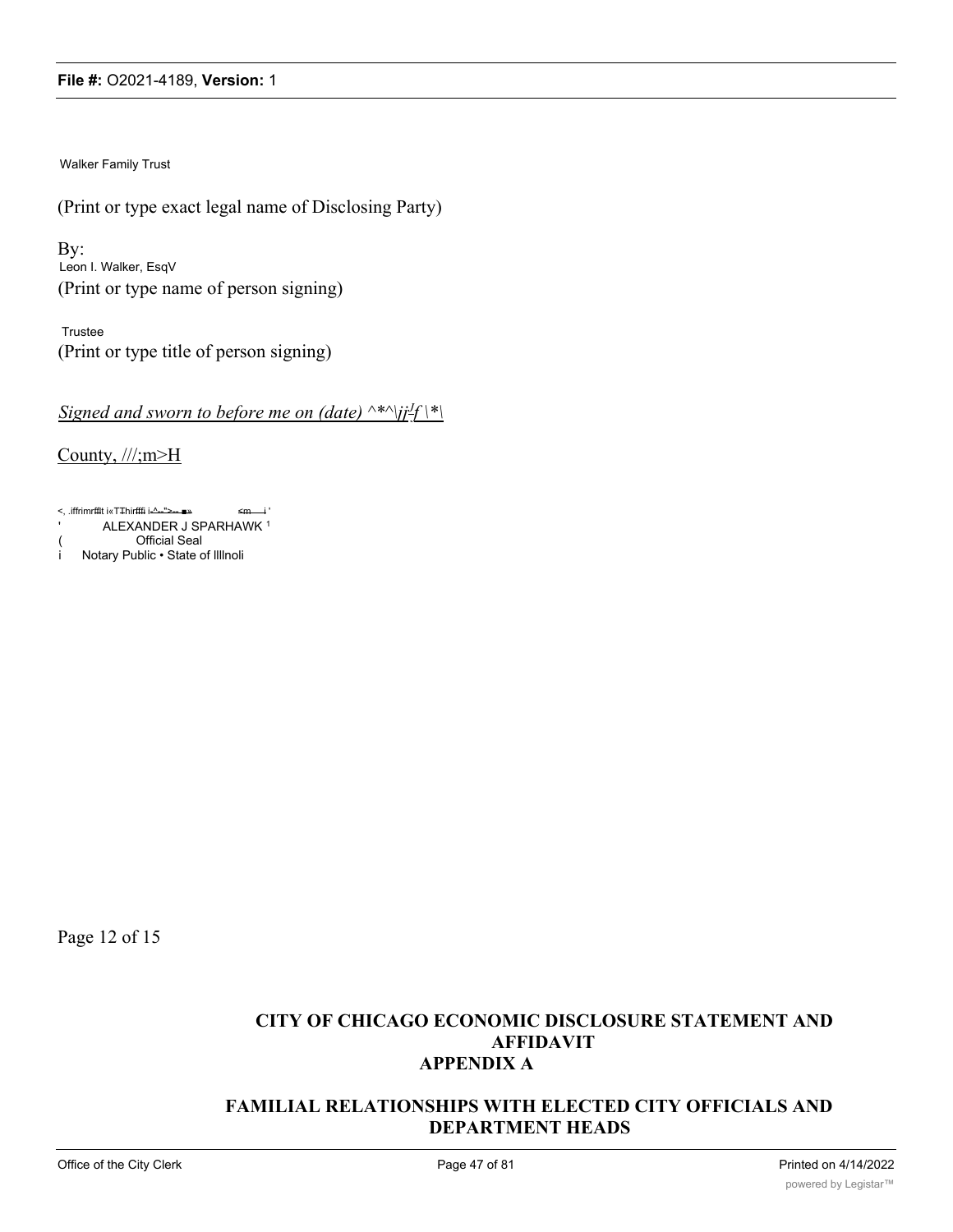## **This Appendix is to be completed only by (a) the Applicant, and (b) any legal entity which has a direct ownership interest in the Applicant exceeding 7.5%. It is not to be completed by any legal entity which has only an indirect ownership interest in the Applicant.**

Under MCC Section 2-154-015, the Disclosing Parly must disclose whether such Disclosing Party or any "Applicable Party" or any Spouse or Domestic Partner thereof currently has a "familial relationship" with any elected cily official or department head. A "familial relationship" exists if, as of the date this EDS is signed, the Disclosing Party or any "Applicable Party" or any Spouse or Domestic Partner thereof is related to the mayor, any alderman, the city clerk, the city treasurer or any city department head as spouse or domestic partner or as any ofthe following, whether by blood or adoption: parent, child, brother or sister, aunt or uncle, niece or nephew, grandparent, grandchild, father-in-law, mother-in-law, son-in-law, daughter-in-law, stepfather or stepmother, stepson or stepdaughter, stepbrother or stepsister or half-brother or half-sister.

"Applicable Party" means (1) all executive officers ofthe Disclosing Party listed in Section II.B.l.a., if the Disclosing Party is a corporation; all partners of (he Disclosing Party, if the Disclosing Party is a general partnership; all general partners and limited partners ofthe Disclosing Parly, if the Disclosing Party is a limited partnership; all managers, managing members and members ofthe Disclosing Party, ifthe Disclosing Party is a limited liability company; (2) all principal officers ofthe Disclosing Party; and (3) any person having more than a 7.5% ownership interest in the Disclosing Party. "Principal officers" means (he president, chief operating officer, executive director, chief financial officer, treasurer or secretary of a legal entity or any person exercising similar authority.

Does the Disclosing Party or any "Applicable Party" or any Spouse or Domestic Partner thereof currently have a "familial relationship" with an elected city official or department head?

t ] Yes [ XJ No

if yes, please identify below (1) the name and title ofsuch person, (2) Ihe name of Ihe legal entity to which such person is connected; (3) the name and title ofthe elected city official or department head to whom such person has a familial relationship, and (4) the precise nature ofsuch familial relationship.

Page 13oflS

## **CITY OF CHICAGO ECONOMIC DISCLOSURE STATEMENT AND AFFIDAVIT APPENDIX li**

## **BUILDING CODE SCOFFLAW/PROBLEM LANDLORD CERTIFICATION**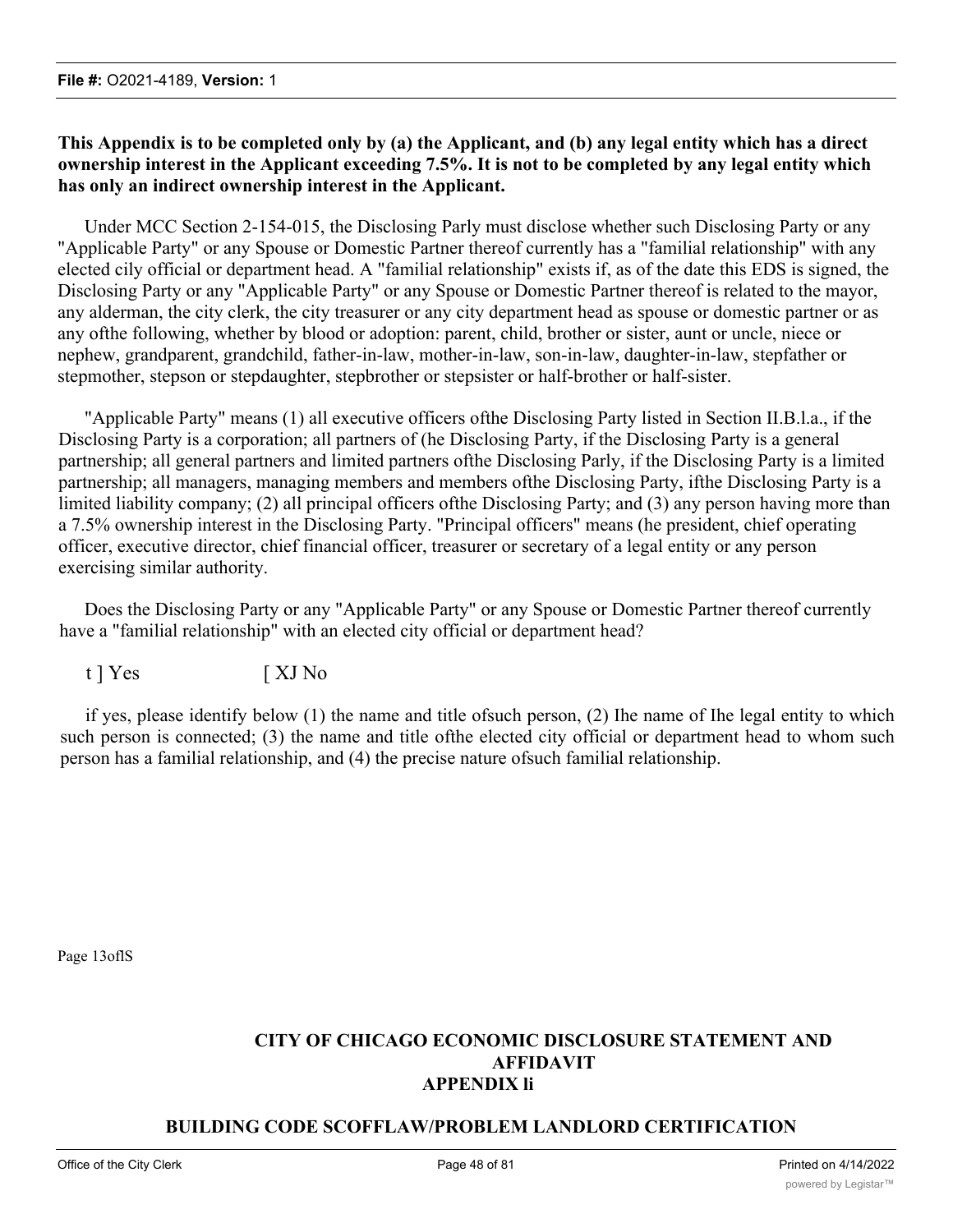This Appendix is to be completed only by (a) the Applicant, and (b) any legal entity which has a direct ownership interest in the Applicant exceeding 7.5% (an "Owner"). It is not to be completed by any legal entity which has only an indirect ownership interest in the Applicant.

1. Pursuant to MCC Section 2-154-010, is the Applicant or any Owner identified as a building code scofflaw or problem landlord pursuant to MCC Section 2-92-416?

 $[JYes$   $[ ]No$ 

2. Ifthe Applicant is a legal entity publicly traded on any exchange, is any officer or director of the Applicant identified as a building code scofflaw or problem landlord pursuant to MCC Section 2-92-416?

 $[ ]$  Yes  $[ ]$  No  $[ x ]$  The Applicant is not publicly traded on any exchange.

3. If yes to (1) or (2) above, please identify below the name of each person or legal entity identified as a building code scofflaw or problem landlord and the address of each building oj- buildings to which the pertinent code violations apply.

**N/A**

Page 14 of 15

## CITY OF CHICAGO ECONOMIC DISCLOSURE STATEMENT AND AFFIDAVIT APPENDIX C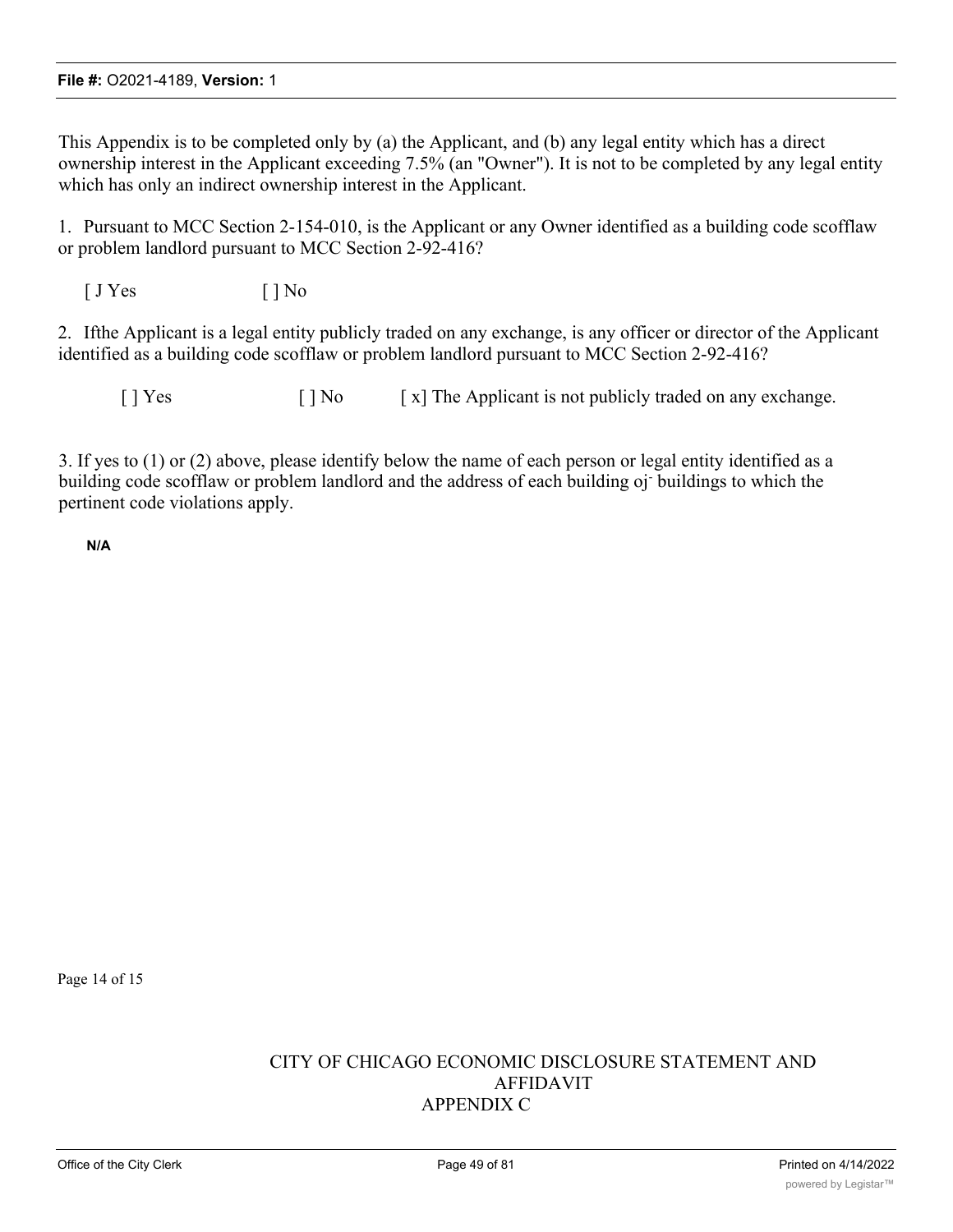## PROHIBITION ON WAGE & SALARY HISTORY SCREENING - CERTIFICATION

This Appendix is to be completed only by an Applicant that is completing this EDS as a "contractor" as defined in MCC Section 2-92-385. That section, which should be consulted (www.amleE.al.com <http://www.amleE.al.com>), generally covers a party to any agreement pursuant to which they: (i) receive City of Chicago funds in consideration for services, work or goods provided (including for legal or other professional services), or (ii) pay the City money for a license, grant or concession allowing them to conduct a business on City premises.

On behalf of an Applicant that is a contractor pursuant to MCC Section 2-92-385,1 hereby certify that the Applicant is in compliance with MCC Section 2-92-385(b)(l) and (2), which prohibit: (i) screening job applicants based on their wage or salary history, or (ii) seeking job applicants' wage or salary history from current or former employers. I also certify that the Applicant has adopted a policy that includes those prohibitions.

[ J Yes

[ ]No

[ X ] N/A -1 am not an Applicant that is a "contractor" as defined in MCC Section 2-92-385. This

certification shall serve as the affidavit required by MCC Section 2-92-385(c)(l). Ifyou checked "no"

lo the above, please explain.

Page 15 oft 5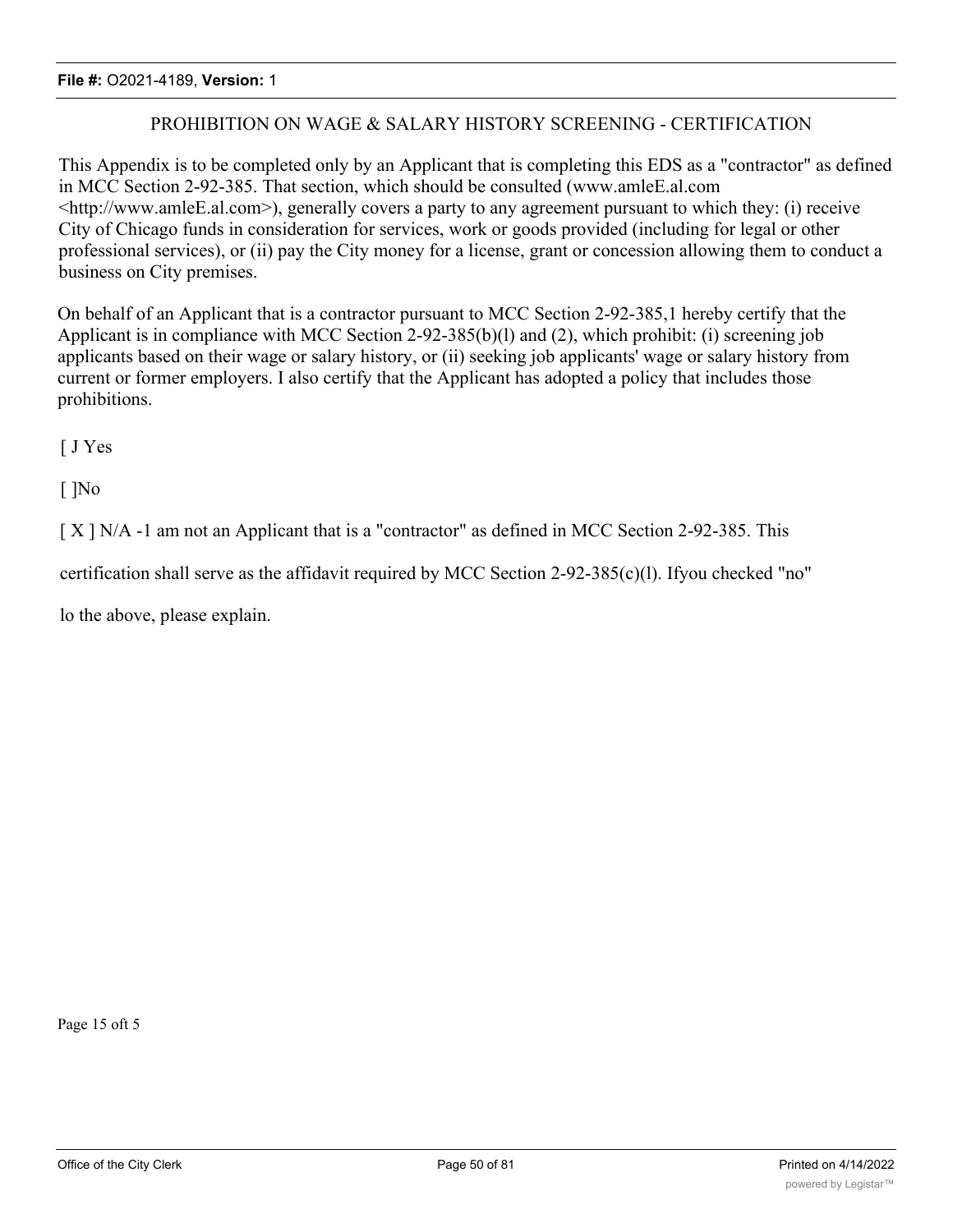# **CITY OF CHICAGO ECONOMIC DISCLOSIJ RE STATE MEN T AND AFFIDAVIT**

## **SECT ION I - GENERAL INFORMATION**

A. Legal name of the Disclosing Party submitting this EDS. Include d/b/a/ if applicable:

Diane Walker Trust

Check ONE of the following three boxes:

Indicate whether the Disclosing Party submitting this EDS is: 1. [ ]

the Applicant OR

- 2. [ X ] a legal entity currently holding, or anticipated to hold within six months after City action
- 2. thoKtontract, transaction or other undertaking to which this EDS pertains (referred to below as the
- 2. "Matter"), a direct or indirect interest in excess of 7.5% in the Applicant. State the Applicant's legal
- 2. name: Roseland Medical Center, LLC
	- OR

3. [ ] a legal entity with a direct or indirect right of control ofthe Applicant (see Section 11(B) St(il())tbe legal name ofthe entity in which the Disclosing Party holds a right of control:

| B. Business address of the Disclosing Party: 77 w. Washington street, Suite 405 |                   |  |
|---------------------------------------------------------------------------------|-------------------|--|
|                                                                                 | Chicago. IL 60602 |  |

C. Telephone: 773-721-3400 Fax: 773-721-3500 \_ Email: Iwaiker@di3reaity.com

<mailto:Iwaiker@di3reaity.com>

D. Name of contact person: Leon I. Walter, Esq.

E. Federal Employer Identification No. (if you have one):

F. Brief description ofthe Matter to which this EDS pertains. (Include project number and location of property, if applicable):

Application for Class 7b Renewal Incentive for property located at 136 West 111th Street

G. Which City agency or department is requesting this EDS? Planning & Development

Ifthe Matter is a contract being handled by ihe City's Department of Procurement Services, please complete the following: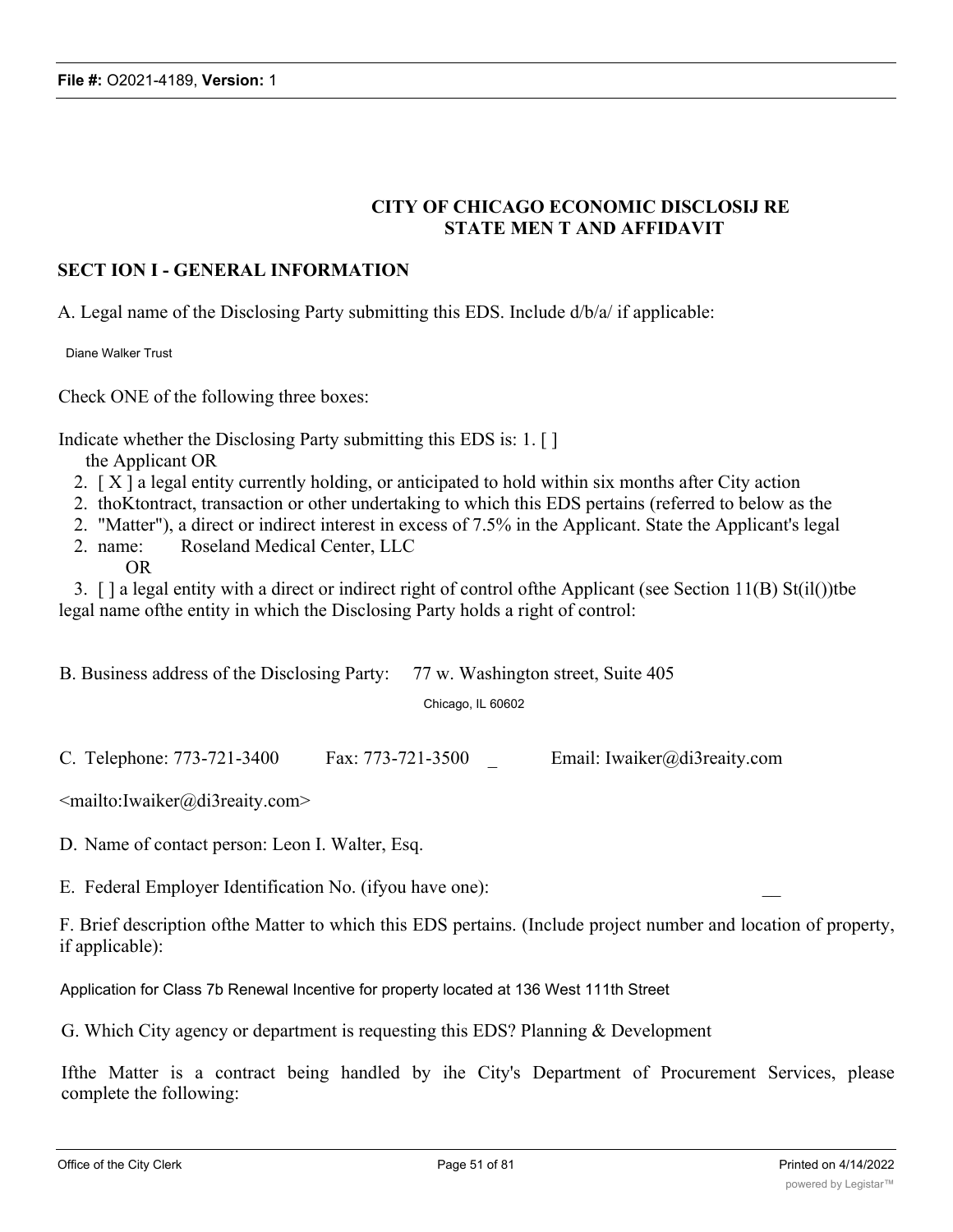Specification # and Contract//

**Ver.20l8-I Page I of 15**

## **SECTION II -- DISCLOSURE OF OWNERSHIP INTERESTS**

## A. NATURE OF THE DISCLOSING PARTY

| 1. Indicate the nature of the Disclosing Party: |                                                          |
|-------------------------------------------------|----------------------------------------------------------|
| [ ] Person                                      | Limited liability company                                |
| [] Publicly registered business corporation     | [ J Limited liability partnership                        |
| [] Privately held business corporation          | [] Joint venture                                         |
| [] Sole proprietorship                          | f Mot-for-profit corporation                             |
| General partnership                             | (Is the not-for-profit corporation also a $501(c)(3)$ )? |
| f   Limited partnership                         | $\lceil  \text{No} \rceil$<br>$\lceil \cdot \rceil$ Yes  |
| $[x]$ Trust                                     | $\vert$ Other (please specify)                           |

2. For legal entities, the state (or foreign country) of incorporation or organization, if applicable:

Illinois

3. For legal entities not organized in the State oflllinois: Has the organization registered to do business in the State oflllinois as a foreign entity?

[ ] Yes [ ] No [x] Organized in Illinois

## B. IF THE DISCLOSING PARTY IS A LEGAL ENTITY:

1. List below the full names and titles, if applicable, of: (i) all executive officers and all directors of the entity; (ii) for not-for-profit corporations, all members, if any, which arc legal entities (if there are no such members, write "no members which arc legal entities"); (iii) for trusts, estates or other similar entities, the trustee, executor, administrator, or similarly situated party; (iv) for general or limited partnerships, limited liability companies, limited liability partnerships or joint ventures, each general partner, managing member, manager or any other person or legal entity that directly or indirectly controls the day-to-day management ofthe Applicant.

NOTE: Each legal entity listed below must submit an EDS on its own behalf.

Name Title Leon I. Walker, Esq. Trustee

2. Please provide the following information concerning each person or legal entity having a direct or indirect,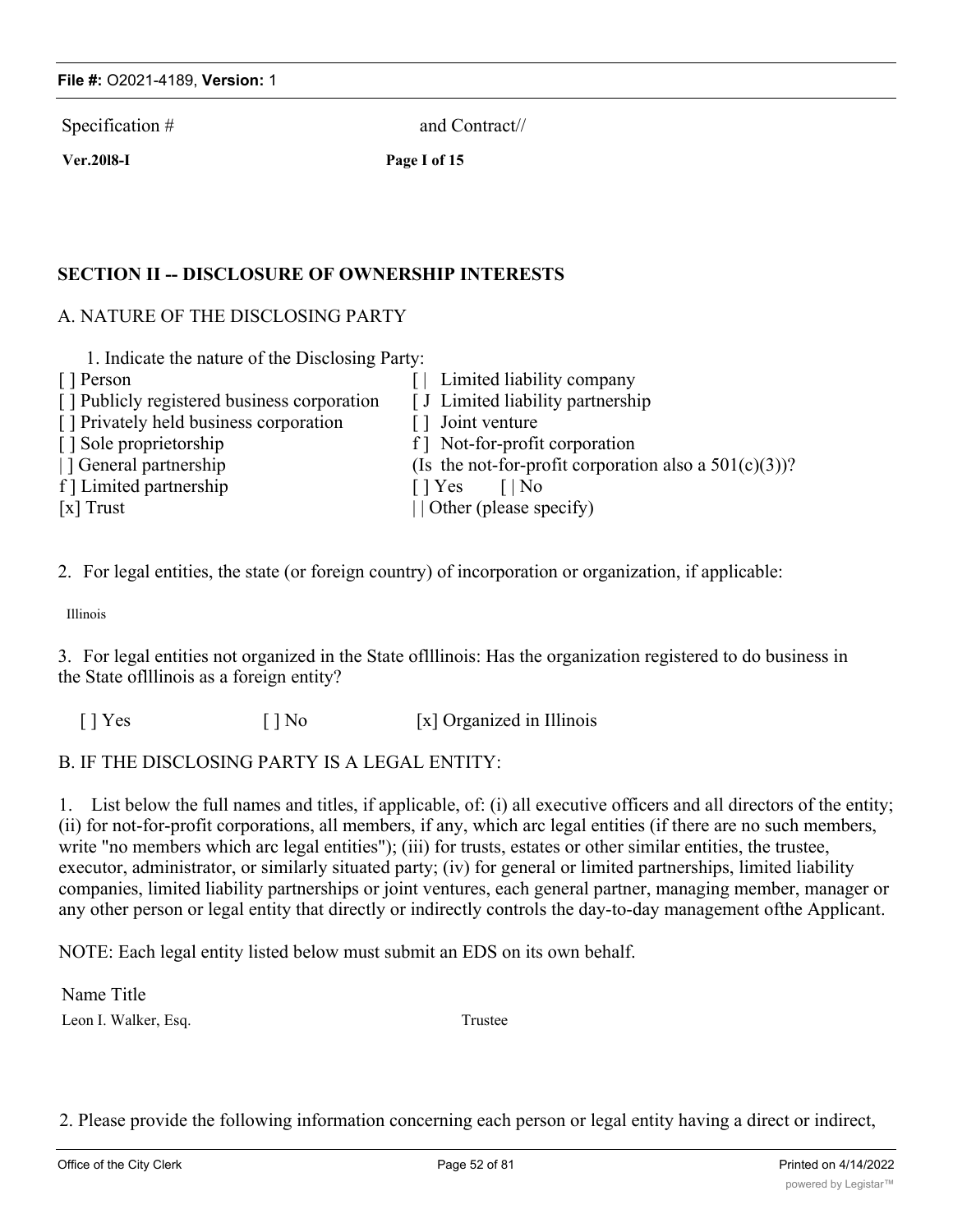current or prospective (i.e. within G months after City action) beneficial interest (including ownership) in excess of 7.5% ofthe Applicant. Examples ofsuch an interest include shares in a corporation, partnership interest in a partnership or joint venture, interest of a member or manager in a

Page 2 of'J5

limited liability company, or interest of a beneficiary of a trust, estate or other similar entity. If none, state "None."

NOTE: Each legal entity listed below may be required to submit an EDS on its own behalf.

Name Business Address Percentage Interest in the Applicant Diane Walker 77 W. Washington Street, Suite 405, Chicano IL 60602

## **SECTION III -- INCOME OR COMPENSATION TO, OR OWNERSHIP BY, CTTY ELECTED OFFICIALS**

| Has the Disclosing Party provided any income or compensation to any City elected official during the |                           |          |
|------------------------------------------------------------------------------------------------------|---------------------------|----------|
| 12-month period preceding the date of this EDS?                                                      | $\lceil \cdot \rceil$ Yes | $[x]$ No |

Does the Disclosing Party reasonably expect to provide any income or compensation to any City elected official during the 12-month period following the date of this EDS? [ ] Yes [x] No

If "yes" to cither ofthe above, please identify below the name(s) ofsuch City elected official(s) and describe such income or compensation:

Does any City elected official or, to the best ofthe Disclosing Party's knowledge after reasonable inquiry, any City elected official's spouse or domestic partner, have a financial interest (as defined in Chapter 2-156 ofthe Municipal Code of Chicago ("MCC")) in the Disclosing Party?  $[ ]$  Yes  $[x]$  No

If "yes," please identify below the name(s) ofsuch Cily elected oftlcial(s) and/or spouse(s)/domestic partner(s) and describe the financial inlcrest(s).

#### **SECTION IV - DISCLOSURE OF SUBCONTRACTORS AND OTHER RETAINED PARTIES**

The Disclosing Party must disclose the name and business address of each subcontractor, attorney, lobbyist (as defined in MCC Chapter 2-156), accountant, consultant and any other person or entity whom the Disclosing Parly has retained or expects to retain in connection with the Matter, as well as the nature ofthe relationship, and the total amount ofthe fees paid or estimated to be paid. The Disclosing Party is not required to disclose employees who are paid solely through the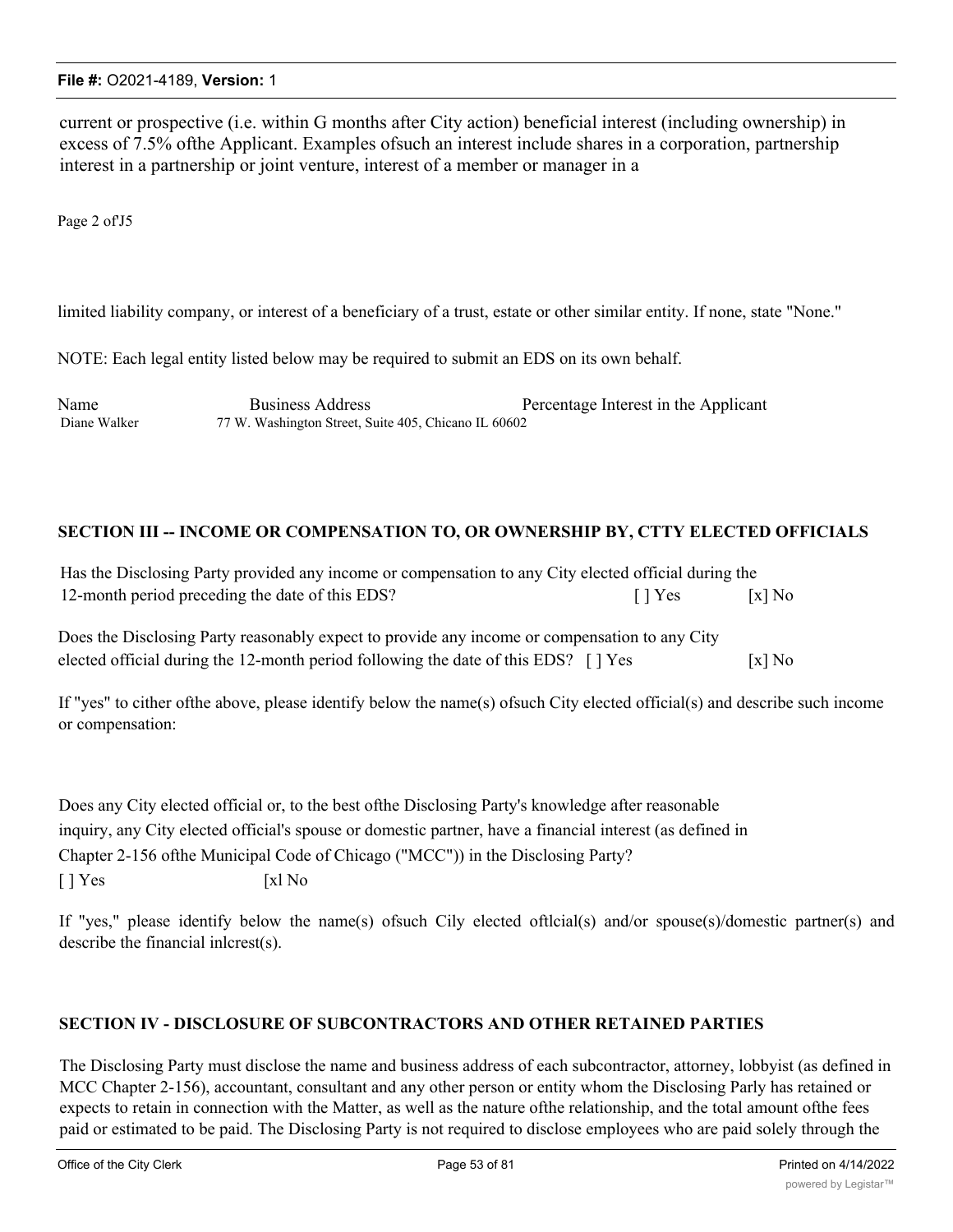Disclosing Party's regular payroll. Ifthe Disclosing Party is uncertain whether a disclosure is required under this Section, the Disclosing Party must either ask the City whether disclosure is required or make the disclosure.

PageJ of 14

|                         | Name (indicate whether Business Relationship to Disclosing Party Tees (indicate whether |                              |
|-------------------------|-----------------------------------------------------------------------------------------|------------------------------|
| retained or anticipated | Address (subcontractor, attorney,                                                       | paid or estimated.) NOTE:    |
| to be retained)         | lobbyist, etc.)                                                                         | "hourly rale" or "t.b.d." is |
|                         |                                                                                         | not an acceptable response.  |

(Add sheets if necessary)

#### fx] Check here ifthe Disclosing Party has not retained, nor expects to retain, any such persons or entities.

## **SECTION V -- CERTIFICATIONS**

#### A. COURT-ORDERED CHILD SUPPOR T COMPLIANCE

Under MCC Section 2-92-415, substantial owners of business entities that contract with the City must remain in compliance with their child support obligations throughout the contract's term.

Has any person who directly or indirectly owns 10% or more ofthe Disclosing Parly been declared in arrearage on any child support obligations by any Illinois court of competent jurisdiction?

[ ] Yes fx] No [ | No person directly or indirectly owns 10% or more of the Disclosing Party.

If "Yes," has the person entered into a court-approved agreement for payment of all support owed and is the person in compliance with that agreement?

f  $] Yes$  [  $] No$ 

## B. FURTHER CERTIFICATIONS

1. (This paragraph 1 applies only if the Matter is a contract being handled by the City's Department of Procurement Services.] In the 5-year period preceding the dale oflhis EDS, neither the Disclosing Party nor any Affiliated Entity [sec definition in (5) below] has engaged, in connection with the performance of any public contract, the services of an integrity monitor, independent private sector inspector general, or integrity compliance consultant (i.e., an individual or entity with legal, auditing, investigative, or other similar skills, designated by a public agency to help the agency monitor the activity of speci fied agency vendors as well as help the vendors reform their business practices so they can be considered for agency contracts in the future, or continue with a contract in progress).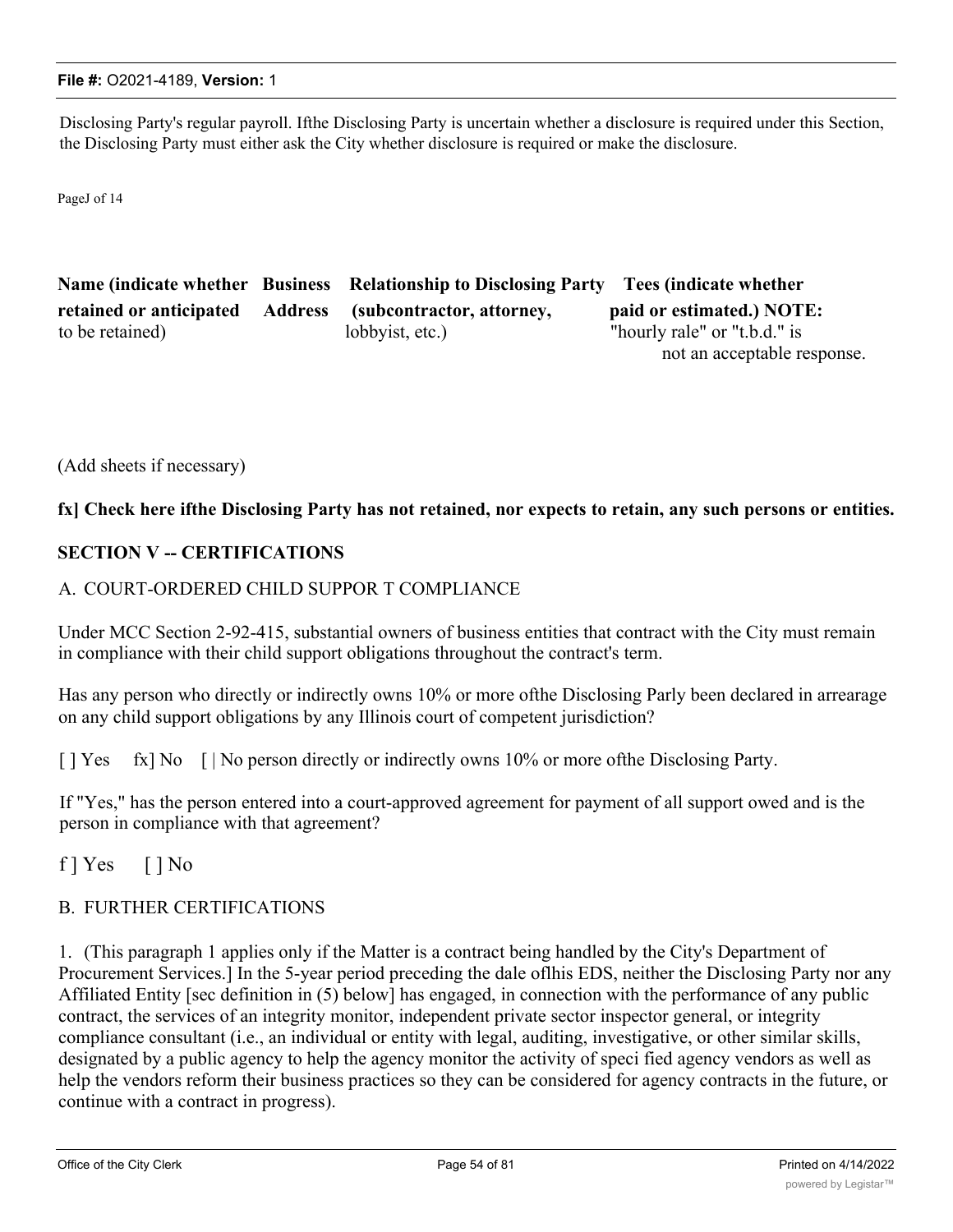2. The Disclosing Party and its Affiliated Entities are not delinquent in the payment of any fine, fee, tax or other source of indebtedness owed to the City of Chicago, including, but not limited to, water and sewer charges, license fees, parking tickets, property taxes and sales taxes, nor is the Disclosing Party delinquent in the payment of any tax administered by the Illinois Department of Revenue.

Page 4 o IT 5

3. The Disclosing Party and, if the Disclosing Party is a legal entity, all of those persons or entities identified in Section 11(B)(1) of this EDS:

a. are not presently debarred, suspended, proposed for debarment, declared ineligible or voluntarily excluded from any transactions by any federal, state or local unit of government;

b. have not, during the 5 years before the date of this EDS, been convicted of a criminal offense, adjudged guilty, or had a civil judgment rendered against them in connection with: obtaining, attempting to obtain, or performing a public (federal, state or local) transaction or contract under a public transaction; a violation of federal or state antitrust statutes; fraud; embezzlement; theft; forgery; bribery; falsification or destruction of records; making false statements; or receiving stolen property;

c. are not presently indicted for, or criminally or civilly charged by, a governmental entity (federal, state or local) with committing any ofthe offenses set forth in subparagraph (b) above;

d. have not, during the 5 years before the date of this EDS, had one or more public transactions (federal, state or local) terminated for cause or default; and

e. have not, during the 5 years before the date of this EDS, been convicted, adjudged guilty, or found liable in a civil proceeding, or in any criminal or civil action, including actions concerning environmental violations, instituted by the City or by the federal government, any state, or any other unit of local government.

4. The Disclosing Parly understands and shall comply with the applicable requirements of MCC Chapters 2-56 (Inspector General) and 2-156 (Governmental EUhics).

- 5. Certifications (5), (6) and (7) concern: '
	- the Disclosing Party;

· any "Contractor" (meaning any contractor or subcontractor used by the Disclosing Party in connection with the Matter, including but not limited to all persons or legal entities disclosed under Section IV, "Disclosure of Subcontractors and Other Retained Parties");

« any "Affiliated Entity" (meaning a person or entity that, directly or indirectly: controls the Disclosing Party, is controlled by the Disclosing Party, or is, with the Disclosing Party, under common control of another person or entity). Indicia of control include, without limitation: interlocking management or ownership; identity of interests among family members, shared facilities and equipment; common use of employees; or organization of a business entity following . the ineligibility of a business entity to do business with federal or state or local government, including the City, using substantially the same management, ownership, or principals as the ineligible entity. With respect to Contractors, the term Affiliated Entity means a person or entity that directly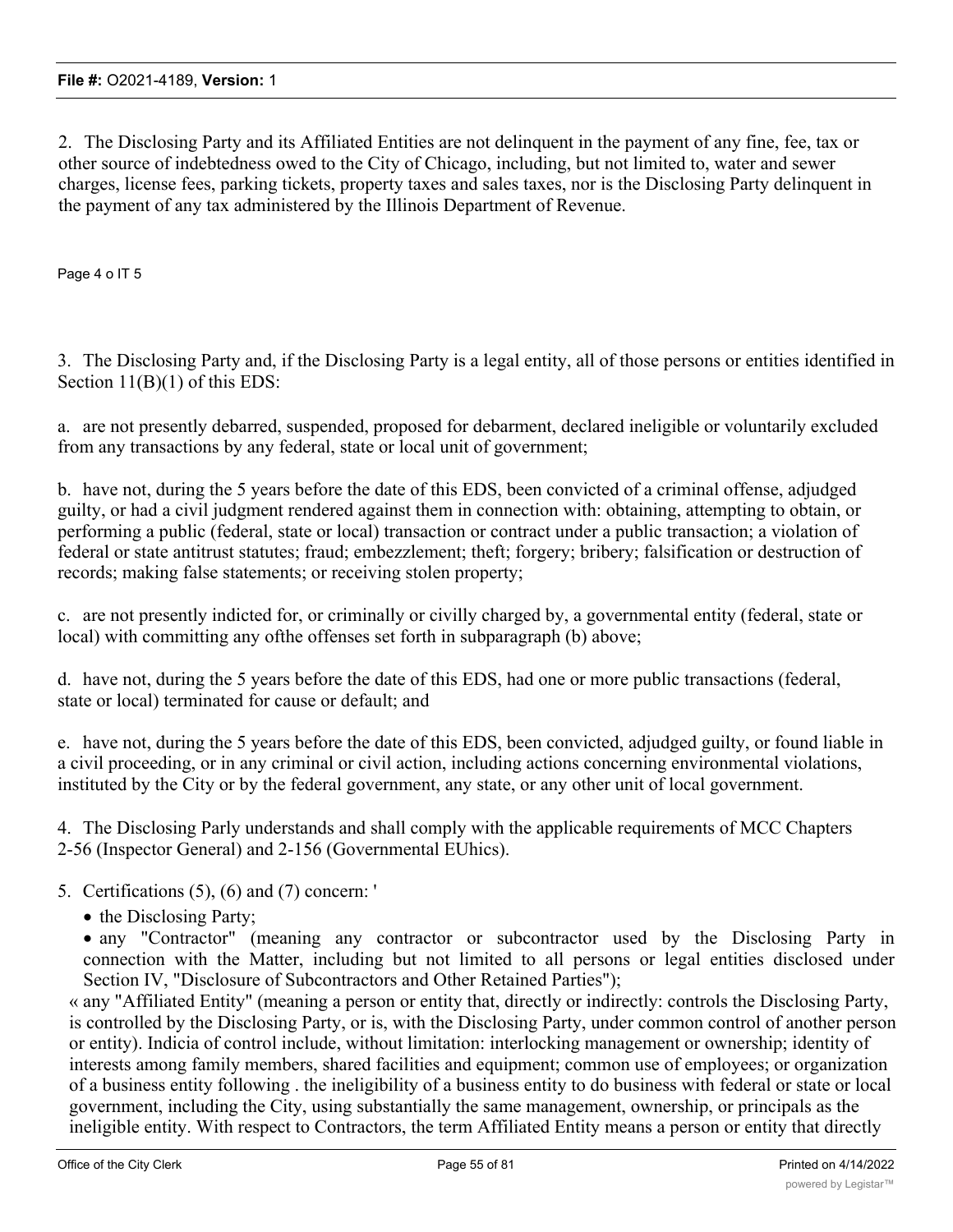or indirectly controls the Contractor, is controlled by it, or, with the Contractor, is under common control of another person or entity;

· any responsible official ofthe Disclosing Party, any Contractor or any Affiliated Entity or any other official, agent or employee ofthe Disclosing Party, any Contractor or any Affiliated Entity, acting pursuant to the direction or authorization of a responsible official ofthe Disclosing Party, any Contractor or any Affiliated Entity (collectively "Agents").

Page 5 olT5

Neither the Disclosing Party, nor any Contractor, nor any Affiliated Entity of either the Disclosing Party or any Contractor, nor any Agents have, during the 5 years before the dale of this EDS, or, with respect to a Contractor, an Affiliated Entity, or an Affiliated Ent ity of a Contractor during the 5 years before the dale ofsuch Contractor's or Affiliated Entity's contract or engagement in connection with the Matter:

a. bribed or attempted to bribe, or been convicted or adjudged guilty of bribery or attempting to bribe, a public officer or employee ofthe City, the State oflllinois, or any agency ofthe federal government or of any stale or local government in the United States of America, in that officer's or employee's official capacity;

b. agreed or colluded with other bidders or prospective bidders, or been a party to any such agreement, or been convicted or adjudged guilty of agreement or collusion among bidders or prospective bidders, in restraint of freedom of competition by agreement to bid a fixed price or otherwise; or

c. made an admission ofsuch conduct described in subparagraph (a) or (b) above that is a matter of record, but have not been prosecuted for such conduct: or

d. violated the provisions referenced in MCC Subsection 2-92-32fl(a)(4)(Contracts Requiring a Base Wage); (a)(5) (Debarment Regulations); or (a)(6)(Minimum Wage Ordinance).

6. Neither the Disclosing Party, nor any Affiliated Entity or Contractor, or any of their employees, officials, agents or partners, is barred from contracting with any unit of state or local government as a result of engaging in or being convicted of (1) bid-rigging in violation of 720 ILCS 5/33E-3; (2) bid-rotating in violation of 720 ILCS 5/33E-4; or (3) any similar offense of any stale or ofthe United Stales of America that contains the same elements as the offense of bidrigging or bid-rotating.

7. Neither the Disclosing Party nor any Affiliated Entity is listed on a Sanctions List maintained by the United States Department of Commerce, State, or Treasury, or any successor federal agency.

8. [LOR APPLICANT' ONLY] (i) Neither the Applicant nor any "controlling person" [see MCC Chapter 1-23, Article I for applicability and defined terms] ofthe Applicant is currently indicted or charged with, or has admitted guilt of, or has ever been convicted of, or placed under supervision for, any criminal offense involving actual, attempted, or conspiracy to commit bribery, theft, fraud, forgery, perjury, dishonesty or deceit against an officer or employee ofthe City or any "sister agency"; and (ii) the Applicant understands and acknowledges that compliance with Article I is a continuing requirement for doing business with the City. NOTE: If MCC Chapter 1-23, Article I applies to the Applicant, that Article's permanent compliance timeframe supersedes 5-year compliance timeframes in this Section V.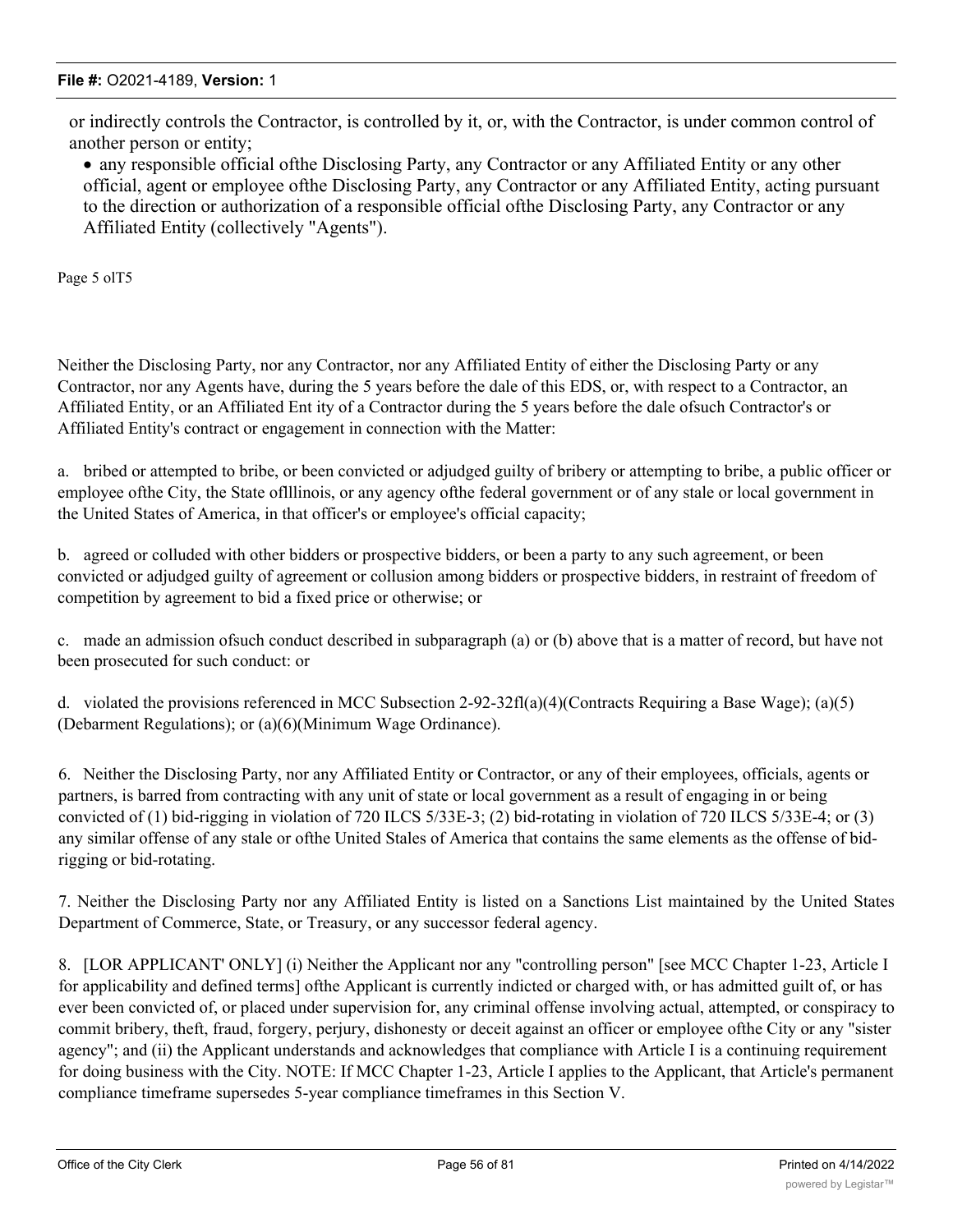9. (FOR APPLICANT ONLY] The Applicant and its Affiliated Entities will not use, nor permit their subcontractors to use, any facility listed as having an active exclusion by the U.S. EPA on the federal System for Award Management ("SAM").

10. [TOR APPLICANT' ONLY) The Applicant will obtain from any contractors/subcontractors hired orto be hired in connection with the Matter certifications equal in form and substance to those in Certifications (2) and (9) above and will not. without the prior written consent ofthe City, use any such Vcr.2018-1 Page 6 of 15

conlractor/subcontraclor thai docs not provide such certifications or that the Applicant has reason lo believe has not provided or cannot provide truthful certifications.

11. Ifthe Disclosing Party is unable to certify to any ofthe above statements in this Part B (Further Certifications), the Disclosing Party must explain below: **. N/A**

If the letters "NA," the word "None," or no response appears on the lines above, it will be conclusively presumed that the Disclosing Party certified to the above statements.

12. To the best ofthe Disclosing Party's knowledge after reasonable inquiry, the following is a complete list of all current employees of the Disclosing Parly who were, at any time during Ihe 12-month period preceding the date of this EDS, an employee, or elected or appointed official, ofthe City of Chicago (if none, indicate with "N/A" or "none").

**N/A**

13. To the best ofthe Disclosing Party's knowledge after reasonable inquiry, the following is a complete list of all gifts that the Disclosing Party has given or caused to be given, at any time during the 12-month period preceding the execution date of this EDS, to an employee, or elected or appointed official, ofthe City of Chicago. For purposes of this statement, a "gift" does not include: (i) anything made generally available to Cily employees or to the general public, or (ii) food or drink provided in the course of official City business and having a retail value of less than \$25 per recipient, or (iii) a political contribution otherwise duly reported as required by law (if none, indicate with "N/A" or "none"). As to any gift listed below, please also list the name ofthe City recipient.

**N/A**

## C. CERTIFICATION OF STATUS AS FINANCIAL INSTITUTION

1. T he Disclosing Party certifies that the Disclosing Party (check one)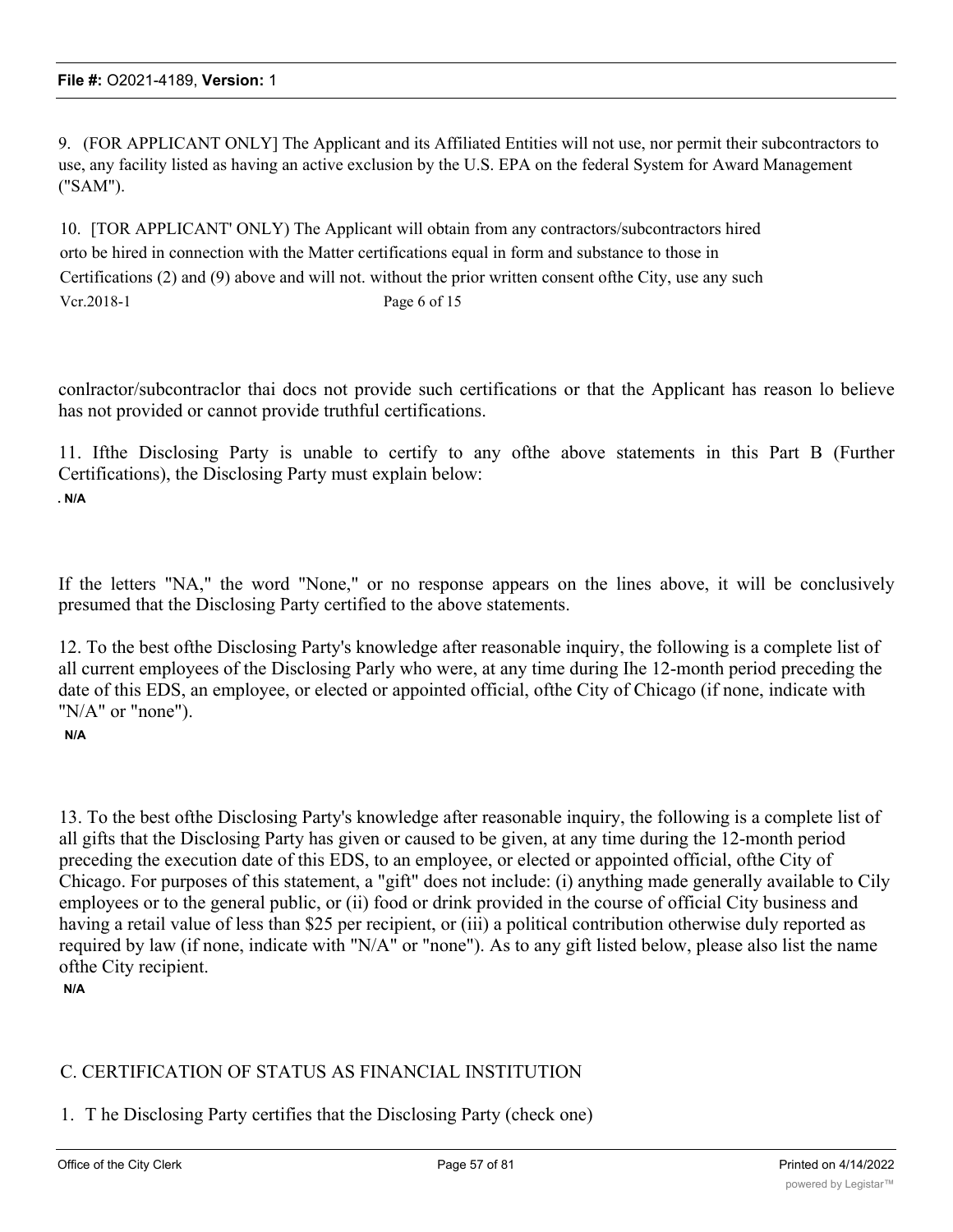$\lceil \cdot \rceil$  is  $\lceil x \rceil$  is not

a "financial institution" as defined in MCC Section 2-32-455(b).

2. If the Disclosing Party IS a financial institution, then the Disclosing Party pledges:

"We arc not and will not become a predatory lender as defined in MCC Chapter 2-32. We further pledge that none of our affiliates is, and none of them will become, a predatory lender as defined in MCC Chapter 2-32. We understand that becoming a predatory lender or becoming an affiliate of a predatory lender may result in the loss ofthe privilege of doing business with the City."

Page 7 of 15

Ifthe Disclosing Party is unable to make this pledge because it or any of its affiliates (as defined in MCC Section 2-32-455(b)) is a predatory lender within the meaning of MCC Chapter 2-32, explain here (attach additional pages if necessary):

If the letters "NA," the word "None," or no response appears on the lines above, it will be conclusively presumed that the Disclosing Party certified lo the above statements.

## D. CERTIFICATION REGARDING FINANCIAL INTEREST IN CIT Y BUSINESS

Any words or terms defined in MCC Chapter 2-156 have the same meanings if used in this Part D.

1. In accordance with MCC Section 2-156-110: To the best ofthe Disclosing Party's knowledge after reasonable inquiry, does any official or employee ofthe City have a financial interest in his or her own name or in the name of any other person or entity in the Matter?

 $|$  ] Yes [x]No

NOTE: Ifyou checked "Yes" to Item D(l), proceed lo Items D(2) and D(3). Ifyou checked "No" to Item D(l), skip Items  $D(2)$  and  $D(3)$  and proceed to Part E.

2. Unless sold pursuant to a process of competitive bidding, or otherwise permitted, no City elected official or employee shall have a financial interest in his or her own name or in the name of any other person or entity in the purchase of any property thai (i) belongs to the City, or (ii) is sold for taxes or assessments, or (iii) is sold by virtue of legal process at the suit ofthe City (collectively, "City Property Sale"). Compensation for property taken pursuant to the City's eminent domain power does not constitute a financial interest within the meaning of this Part D.

Docs the Matter involve a City Property Sale?

 $[$  | Yes  $[$  | No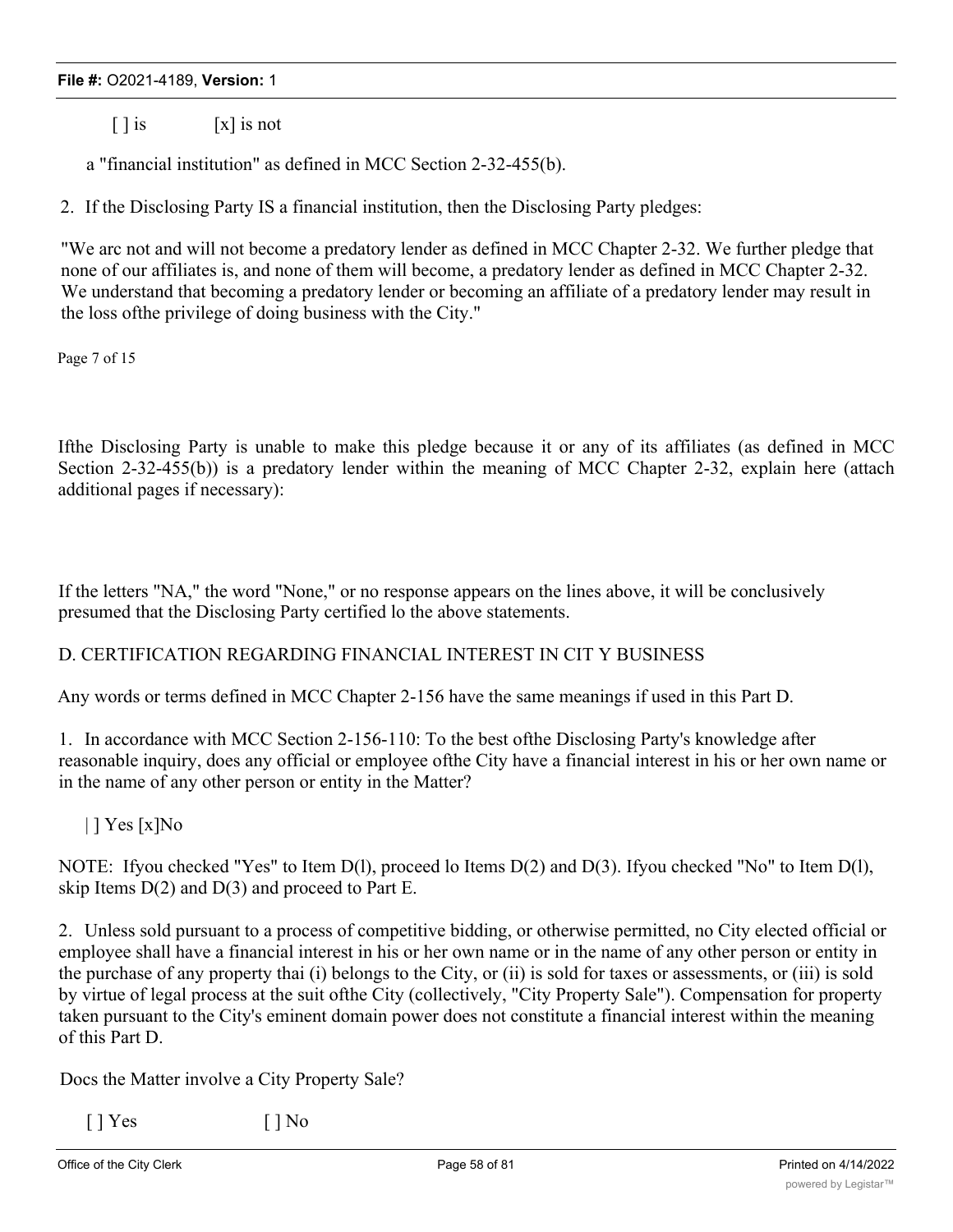3. Ifyou checked "Yes" to Item D(l), provide the names and business addresses ofthe Cily officials or employees having such financial interest and identify the nature of the financial interest:

Name Business Address Nature of Financial Interest

4. T'he Disclosing Parly further certifies that no prohibited financial interest in the Matter will be acquired by any City official or employee.

Page 8 of 15

## H. CERTIFICATION REGARDING SLAVERY ERA BUSINESS

Please cheek either (1) or (2) below. Ifthe Disclosing Party checks (2), the Disclosing Party must disclose below or in an attachment to this EDS all information required by (2). Failure lo comply with these disclosure requirements may make any contract entered into with the City in connection with the Matter voidable by ihe City.

\_x 1. The Disclosing Party verifies that Ihe Disclosing Party has searched any and all records of the Disclosing Party and any and all predecessor entities regarding records of investments or profits from slavery or slaveholder insurance policies during the slavery era (including insurance policies issued to slaveholders that provided coverage for damage to or injury or death of their slaves), and the Disclosing Party has found no such records.

2. I he Disclosing Party verifies that, as a result of conducting t he search in step (1) above, the Disclosing Party has found records of investments or profits from slavery or slaveholder insurance policies. The Disclosing Party verifies that the following constitutes full disclosure of all such records, including the names of any and all slaves or slaveholders described in those records:

## **SECTION VI -- CERTIFICATIONS FOR FEDERALLY FUNDED MATTERS**

NOTE: II the Matter is federally funded, complete this Section VI. If the Matter is not federally funded, proceed to Section VII. For purposes of this Section VI, tax credits allocated by the City and proceeds of debt obligations ofthe City are not federal funding.

## A. CERTIFICATION REGARDING LOBBYING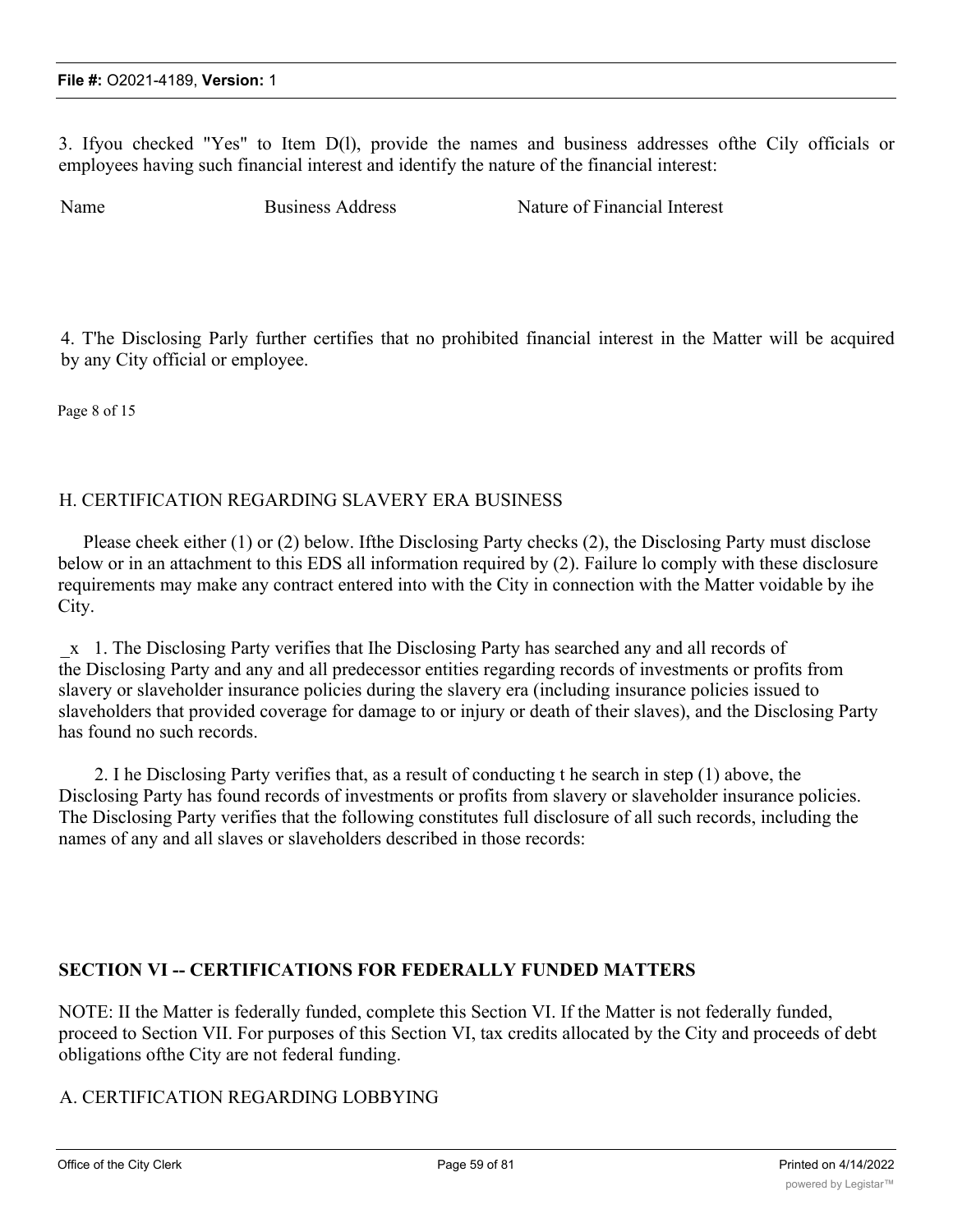1. List below the names of all persons or entities registered under the federal Lobbying Disclosure Act of 1995, as amended, who have made lobbying contacts on behalf of the Disclosing Party with respect to the Matter: (Add sheets if necessary):

(If no explanation appears or begins on the lines above, or ifthe letters "NA" or ifthe word "None" appear, it will be conclusively presumed that the Disclosing Party means that NO persons or entities registered under the Lobbying Disclosure Act of 1995, as amended, have made lobbying contacts on behalf of the Disclosing Party with respect to the Matter.)

2. The Disclosing Party has not spent and will not expend any federally appropriated funds to pay any person or entity listed in paragraph A(T) above for his or her lobbying activities or to pay any person or entity to influence or attempt to influence an officer or employee of any agency, as defined by applicable federal law, a member of Congress, an officer or employee of Congress, or an employee Ver.2018-1 Page 9 of 15

of a member of" Congress, in connection with the award of" any federally funded contract, making any federally funded grant or loan, entering into any cooperative agreement, or to extend, continue, renew, amend, or modify any federally funded contract, grant, loan, or cooperative agreement.

3. The Disclosing Parly will submit an updated certification at the end of each calendar quarter in which there occurs any event that materially affects the accuracy ofthe statements and information set forth in paragraphs  $A(1)$  and  $A(2)$  above.

4. The Disclosing Parly certifies that either: (i) it is not an organization described in section  $501(c)(4)$  ofthe Internal Revenue Code of 1986; or (ii) it is an organization described in section 501(c)(4) ofthe Internal Revenue Code of 1986 but has not engaged and will not engage in "Lobbying Activities," as that term is defined in the Lobbying Disclosure Act of 1995, as amended.

5. Ifthe Disclosing Party is the Applicant, the Disclosing Party must obtain certifications equal in form and substance to paragraphs A(l) through A(4) above from all subcontractors before it awards any subcontract and the Disclosing Party must maintain all such subcontractors' certifications for the duration ofthe Matter and must make such certifications promptly available to the City upon request.

## 13. CERTIFICATION REGARDING EQUAL EMPLOYMENT OPPORTUNITY

Ifthe Matter is federally funded, federal regulations require the Applicant and all proposed subcontractors to submit the following information with their bids or in writing at the outset of negotiations.

Is the Disclosing Party the Applicant?  $[$   $]$ Yes  $[$   $]$ No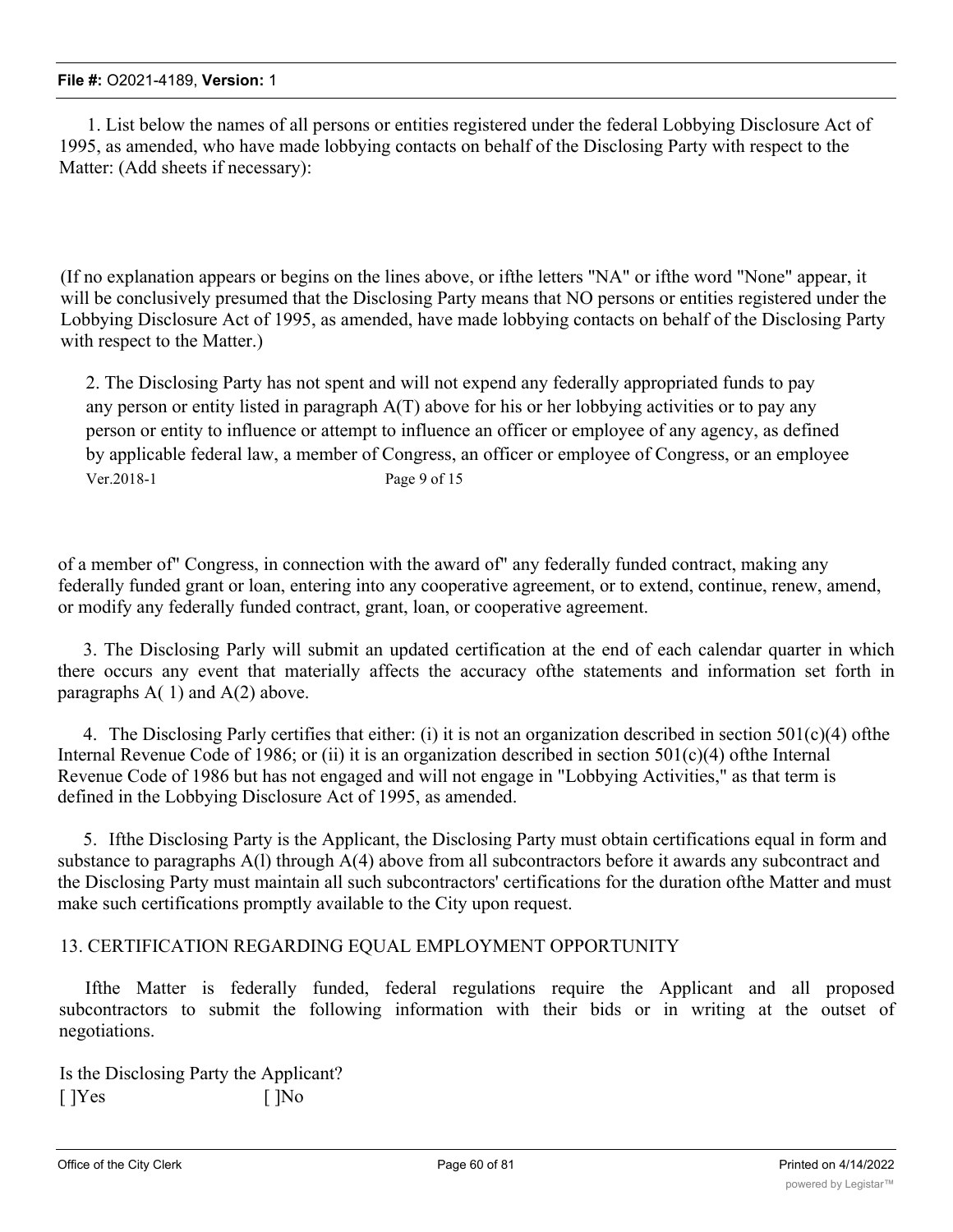If "Yes," answer the three questions below:

1. Have you developed and do you have on file affirmative action programs pursuant to applicable federal regulations? (See 41 CFR Part 60-2.)

 $[ ]$  Yes  $[ ]$  No

2. Have you filed with the Joint Reporting Committee, the Director of the Office of Federal Contract Compliance Programs, or the Equal Employment Opportunity Commission all reports due under the applicable filing requirements?

[ ] Yes  $| 1 No |$  Reports not required

3. Have you participated in any previous contracts or subcontracts subject to the equal opportunity clause?

 $\begin{bmatrix} J \space \end{bmatrix}$  Yes  $\begin{bmatrix} | \space \end{bmatrix}$ 

Ifyou checked "No" to question (1) or (2) above, please provide an explanation:

Page 10 of 15

## **SECTION VII - FURTHER ACKNOWLEDGMENTS AND CERTIFICATION**

The Disclosing Party understands and agrees that:

A. The certifications, disclosures, and acknowledgments contained in this EDS will become part of any contract or other agreement between the Applicant and the City in connection with the Matter, whether procurement, City assistance, or other Cily action, and are material inducements to the City's execution of any contract or taking other action with respect to the Matter. The Disclosing Party understands that it must comply with all statutes, ordinances, and regulations on which this EDS is based.

B. The City's Governmental Ethics Ordinance, MCC Chapter 2-156, imposes certain duties and obligations on persons or entities seeking City contracts, work, business, or transactions. The full text of this ordinance and a training program is available on line at www.citvofchicaRO.org/Ethics <http://www.citvofchicaRO.org/Ethics>, and may also be obtained from the City's Board of Ethics, 740 N. Sedgwick St., Suite 500, Chicago, IL 60610, (312) 744-9660. The Disclosing Parly must comply fully with this ordinance.

C. Ifthe City determines that any information provided in this EDS is false, incomplete or inaccurate, any contract or other agreement in connection with which it is submitted may be rescinded or be void or voidable, and the City may pursue any remedies under the contract or agreement (if not rescinded or void), at law, or in equity, including terminating the Disclosing Parly's participation in the Matter and/or declining to allow the Disclosing Party to participate in other City transactions. Remedies at law for a false statement of material fact may include incarceration and an award to the City of treble damages.

D. It is the City's policy to make this document available to the public on its Internet site and/or upon request. Some or all ofthe information provided in, and appended to, this EDS may be made publicly available on the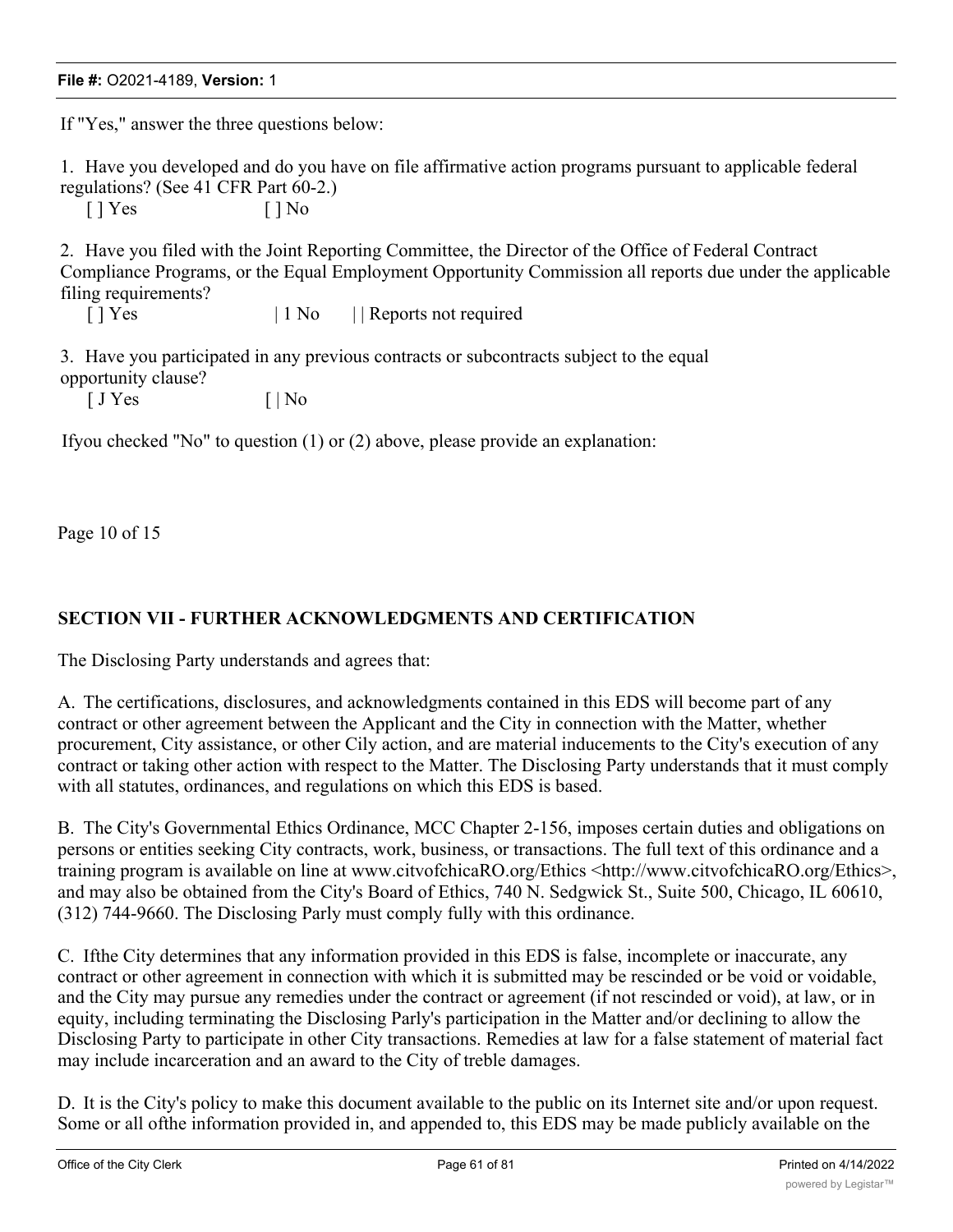Internet, in response to a Freedom of Information Act request, or otherwise. By completing and signing this EDS, the Disclosing Party waives and releases any possible rights or claims which it may have against the City in connection with the public release of information contained in this EDS and also authorizes the City to verify the accuracy of any information submitted in this EDS.

li The information provided in this EDS must be kept current. In the event of changes, the Disclosing Party must supplement this EDS up to the time the City takes action on the Matter. Ifthe Matter is a contract being handled by the City's Department of Procurement Services, the Disclosing Party must update this EDS as the contract requires. NOTE: With respect to Matters subject to MCC Chapter 1-23, Article 1 (imposing PERMANENT INELIGIBILITY for certain specified offenses), the information provided herein regarding eligibility must be kept current for a longer period, as required by MCC Chapter 1-23 and Section 2-154-020.

Page 11 of 15

# **CERTIFICATION**

Under penalty of perjury, the person signing below: (1) warrants that he/she is authorized to execute this EDS, and Appendices A and B (if applicable), on behalf of the Disclosing Pat ty, and (2) warrants that all certifications and statements contained in this EDS, and Appendices A and B (if applicable), are true, accurate and complete as ofthe date furnished to the City.

Diane Walker Trust (Print or type exa#4egal name of Disclosing Party)

By:

Leon I. Walker, Esq. (Print or type name of person signing)

Trustee (Print or type title of person signing)

Signed and sworn to before me on (date) t- I f i^q-m

at Coo Ic County,  $(\frac{1}{\text{iv}}) \circ \text{v}$  (stale).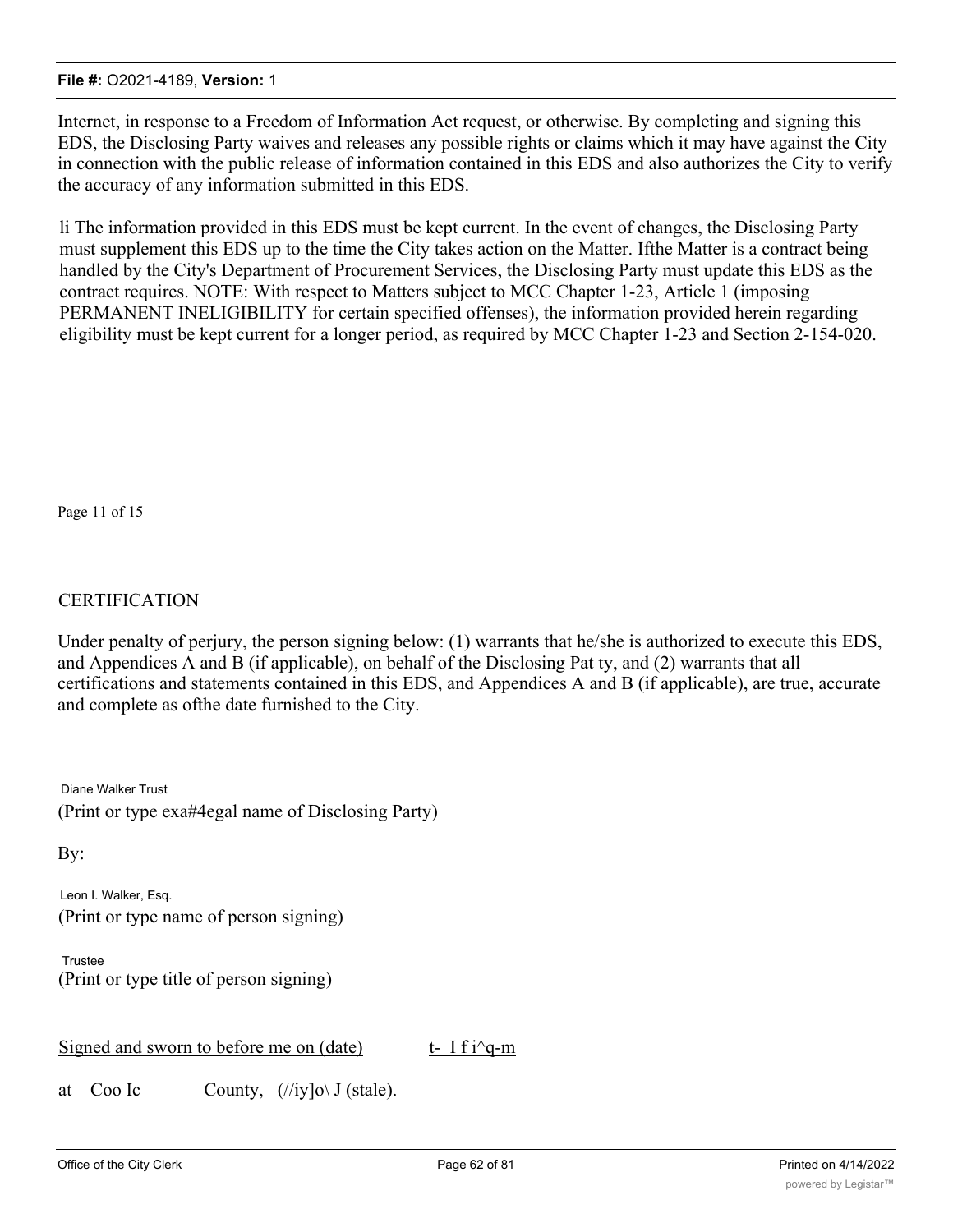|  | File #: 02021-4189, Version: 1 |  |  |
|--|--------------------------------|--|--|
|--|--------------------------------|--|--|

at  $\angle$  bok county,  $\frac{1}{\ln o}$  (state).

Page 12 of 15

## **CITY OF CHICAGO ECONOMIC DISCLOSURE STATEMENT AND AFFIDAVIT APPENDIX A**

## **FAMILIAL RELATIONSHIPS WITH ELECTED CTTY OFFICIALS AND DEPARTMENT HEADS**

# **This Appendix is to be completed only by (a) the Applicant, and (b) any legal entity which has a direct ownership interest in the Applicant exceeding 7.5%. It is not to be completed by any legal entity which has only an indirect ownership interest in the Applicant.**

Under MCC Section 2-154-015, the Disclosing Party must disclose whether such Disclosing Party or any "Applicable Party" or any Spouse or Domestic Partner thereof currently has a "familial relationship" with any elected city official or department head. A "familial relationship" exists if, as of the date this EDS is signed, the Disclosing Party or any "Applicable Party" or any Spouse or Domestic Partner thereof is related to the mayor, any alderman, the city clerk, the city treasurer or any city department head as spouse or domestic partner or as any ofthe following, whether by blood or adoption: parent, child, brother or sister, aunt or uncle, niece or nephew, grandparent, grandchild, father-in-law, mother-in-law, son-in-law, daughter-in-law, stepfather or stepmother, stepson or stepdaughter, stepbrother or stepsister or hall-brother or half-sister.

"Applicable Party" means (1) all executive officers ofthe Disclosing Party listed in Section Il.B.l.a., ifthe Disclosing Parly is a corporation; all partners ofthe Disclosing Party, ifthe Disclosing Party is a general partnership; all general partners and limited partners ofthe Disclosing Party, ifthe Disclosing Party is a limited partnership; all managers, managing members and members ofthe Disclosing Party, if the Disclosing Party is a limited liability company; (2) all principal officers ofthe Disclosing Party; and (3) any person having more than a 7.5% ownership interest in the Disclosing Party. "Principal officers" means the president, chief operating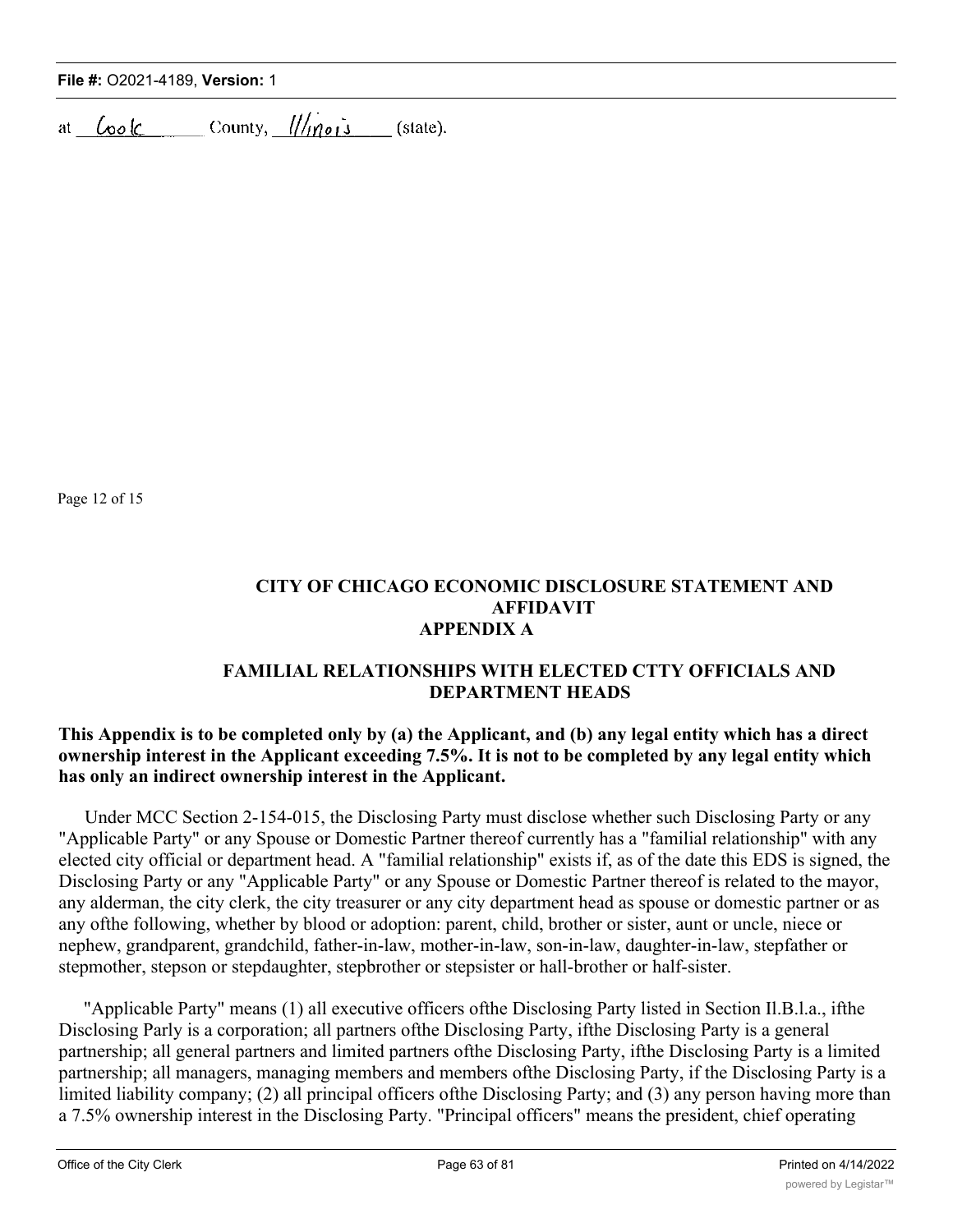officer, executive director, chief financial officer, treasurer or secretary of a legal entity or any person exercising similar authority.

Does the Disclosing Party or any "Applicable Party" or any Spouse or Domestic Partner thereof currently have a "familial relationship" with an elected cily official or department head?

 $[ ] Yes$   $[ X ] No$ 

If yes, please identify below (1) the name and tille ofsuch person, (2) the name ofthe legal entity to which such person is connected; (3) the name and tille ofthe elected city official or department head to whom such person has a familial relationship, and (4) the precise nature ofsuch familial relationship.

Page 13 of 15

## **CTTY OF CHICAGO ECONOMIC DISCLOSURE STATEMENT AND AFFIDAVIT APPENDIX B**

## **BUILDING CODE SCOFFLAW/PROBLEM LANDLORD CERTIFICATION**

This Appendix is lo be completed only by (a) the Applicant, and (b) any legal entity which has a direct ownership interest in the Applicant exceeding 7.5% (an "Owner"). It is not lo be completed by any legal entity which has only an indirect ownership interest in the Applicant.

1. Pursuant to MCC Section 2-154-010, is the Applicant or any Owner identified as a building code scofllaw or problem landlord pursuant to MCC Section 2-92-416?

[ ] Yes L J No

2. Ifthe Applicant is a legal entity publicly traded on any exchange, is any officer or director of the Applicant identified as a building code scofflaw or problem landlord pursuant to MCC Section 2-92-416?

 $[ |$  Yes  $[ |$  No  $[ x ]$  The Applicant is not publicly traded on any exchange.

3. If yes to (1) or (2) above, please identify below the name of each person or legal entity identified as a building code scofllaw or problem landlord and the address of each building or buildings to which the pertinent code violations apply.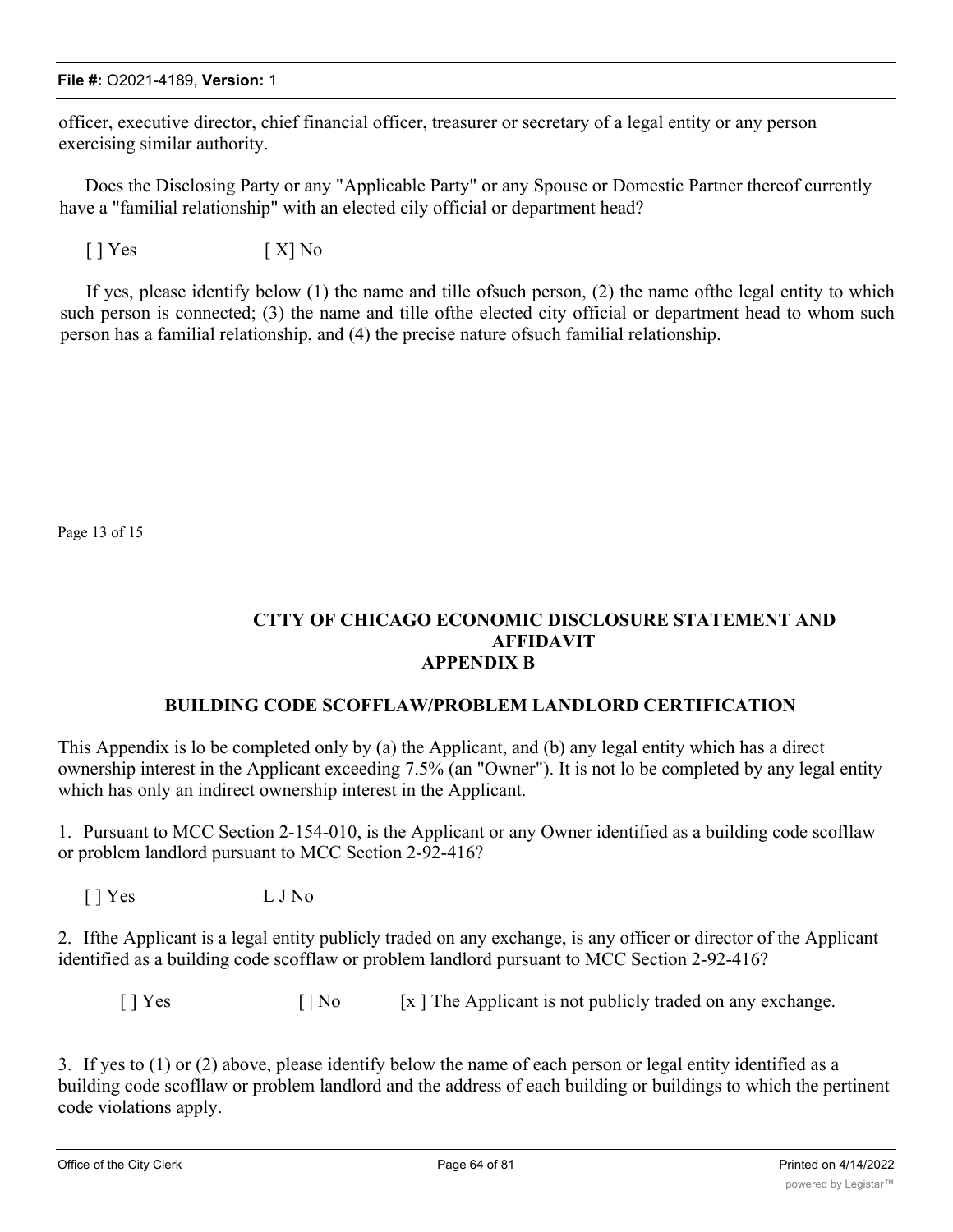**N/A**

Page 14 of 15

**1**

## CITY OF CHICAGO ECONOMIC DISCLOSURE STATEMENT AND AFFIDAVIT APPENDIX C

# PROHIBITION ON WAGE & SALARY HISTORY SCREENING - CERTIFICATION

This Appendix is to be completed only by an Applicant that is completing this EDS as a "contractor" as defined in MCC Section 2-92-385. That section, which should be consulted (www.amleaal.com <http://www.amleaal.com>), generally covers a party to any agreement pursuant to which they: (i) receive City of Chicago funds in consideration for services, work or goods provided (including for legal or other professional services), or (ii) pay the City money for a license, grant or concession allowing them to conduct a business on City premises.

On behalf of an Applicant that is a contractor pursuant to MCC Section 2-92-385,1 hereby certify that the Applicant is in compliance with MCC Section 2-92-385(b)(l) and (2), which prohibit: (i) screening job applicants based on their wage or salary history, or (ii) seeking job applicants' wage or salary history from current or former employers. 1 also certify that the Applicant has adopted a policy that includes those prohibitions.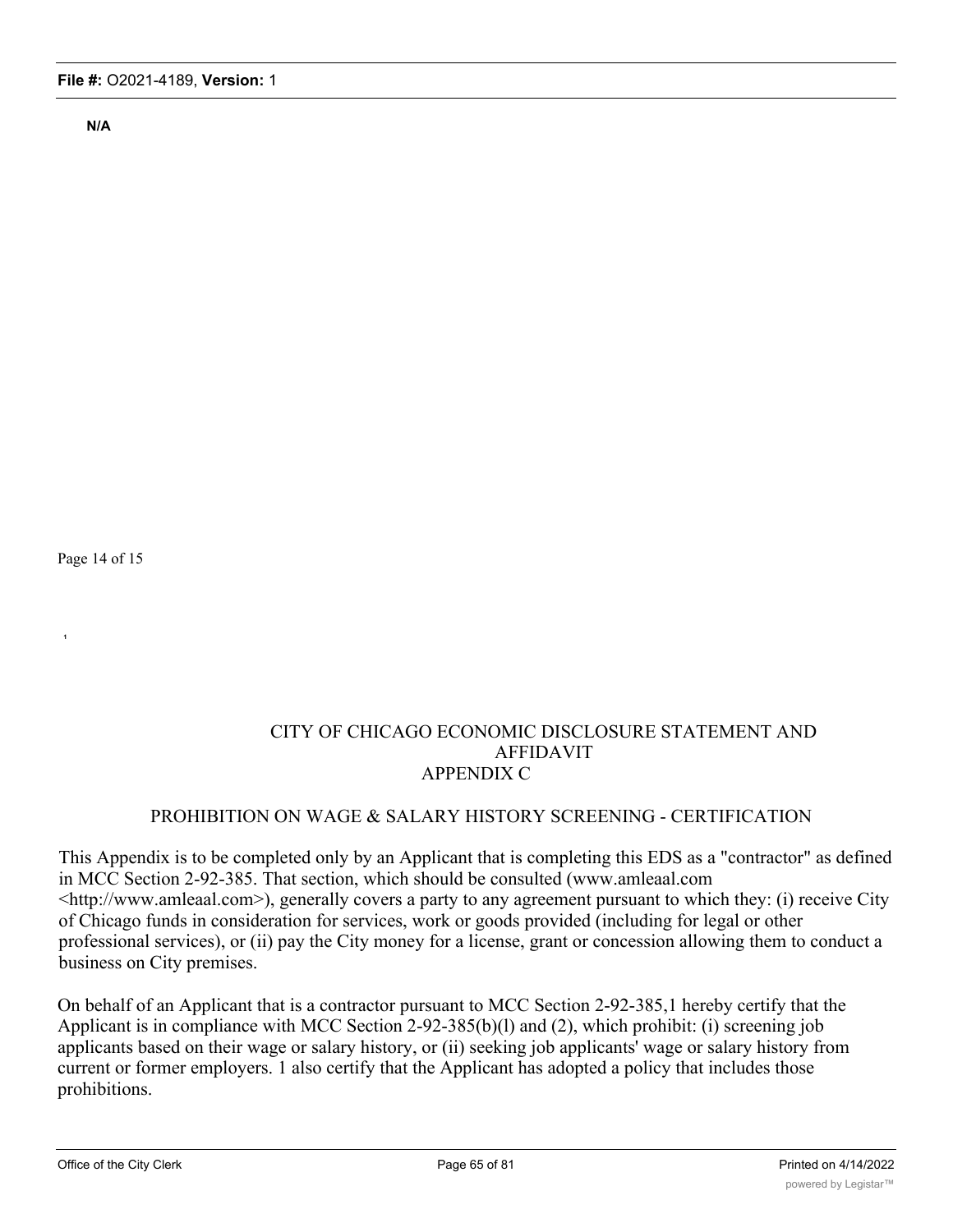[ ] Yes

[ ]No

[ X ] N/A - I am not an Applicant that is a "contractor" as defined in MCC Section 2-92-385. This certification shall serve as the affidavit required by MCC Section 2-92-385(c)(l). If you checked "no" to the above, please explain.

Page 15 of 15

## **CITY OF CHICAGO ECONOMIC DISCLOSURE STATEMENT AND AFFIDAVIT**

## **SECTION I -- GENERAL INFORMATION**

A. Legal name of the Disclosing Party submitting this EDS. Include d/b/a/ if applicable:

YARAH LLC

## **Check ONE of the following three boxes:**

Indicate whether the Disclosing Party submitting this EDS is:

- 1. [ ] the Applicant
	- OR

2. [Xj a legal entity currently holding, or anticipated to hold within six months after City action

2. the asmtract, transaction or other undertaking to which this EDS pertains (referred to below as the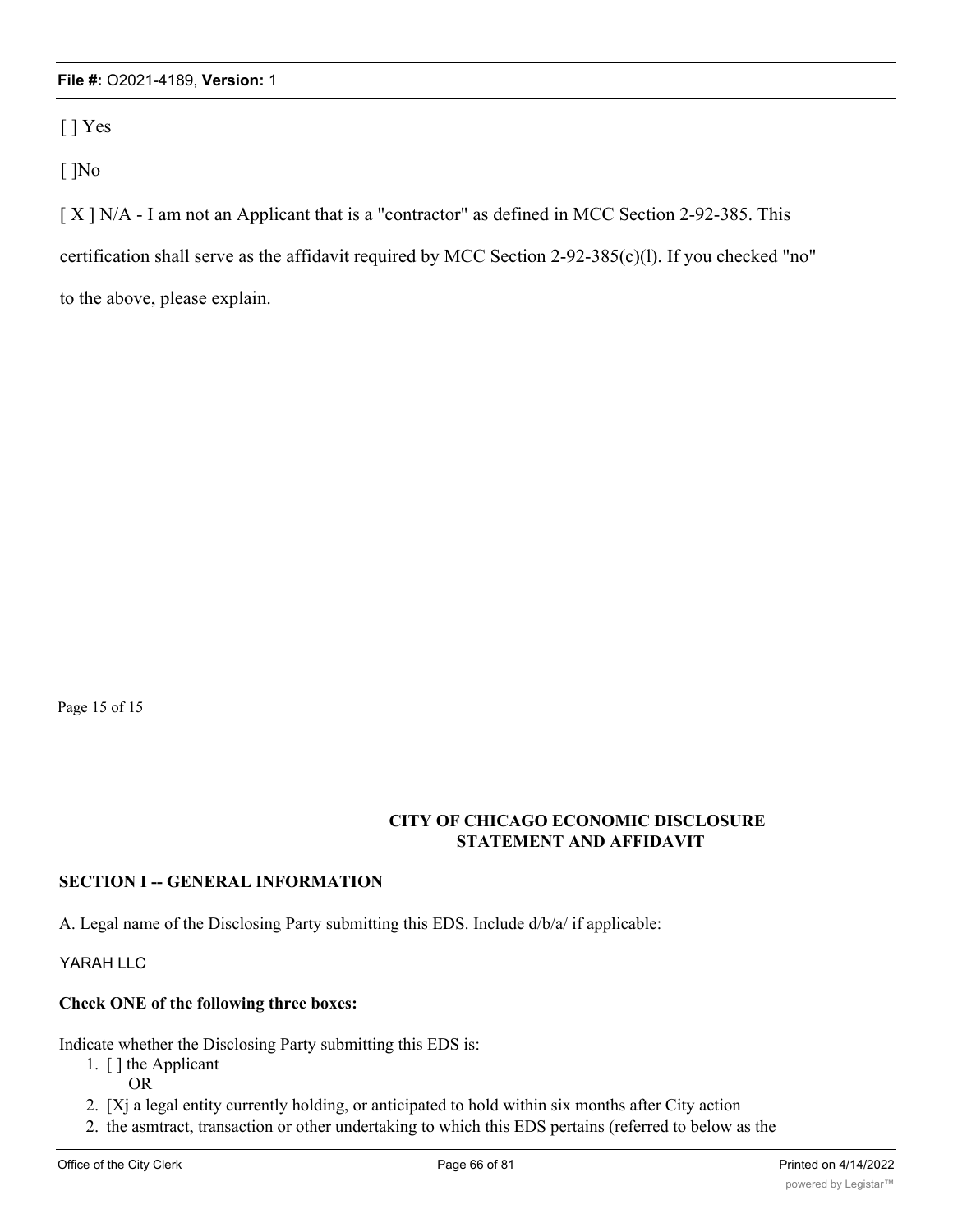- 2. "Matter"), a direct or indirect interest in excess of 7.5% in the Applicant. State the Applicant's legal
- 2. name: Roseland Medical Center, LLC
- $\sim$ OR

3. [ ] a legal entity with a direct or indirect right of control of the Applicant (see Section II(B)( 1)) State the legal name of the entity in which the Disclosing Party holds a right of control:

B. Business address of the Disclosing Party: 10816 Scarlet Drive

Orland Park, IL 60467

C. Telephone: 708-307-7839 Fax: Email: evergreen.pharmacy@yahoo com

D. Name of contact person: Hani Abdullah

E. Federal Employer Identification No. (if you have one): i

F. Brief description ofthe Matter to which this EDS pertains. (Include project number and location of property, if applicable):

Application for Class 7b Renewal Incentive for property located at 136 West 111th Street

G. Which City agency or department is requesting this EDS?Planning & Development

If the Matter is a contract being handled by the City's Department of Procurement Services, please complete the following:

*Specification it and Contract it*

**Ver.2()lS-l Paget of 15**

## **SECTION II - DISCLOSURE OF OWNERSHIP INTERESTS**

#### A. NATURE OF THE DISCLOSING PARTY

[ ] Person

- [] Publicly registered business corporation
- [ ] Privately held business corporation
- [ ] Sole proprietorship
- [ J General partnership
- [ ] Limited partnership
- [ ] Trust

1. Indicate the nature of the Disclosing Par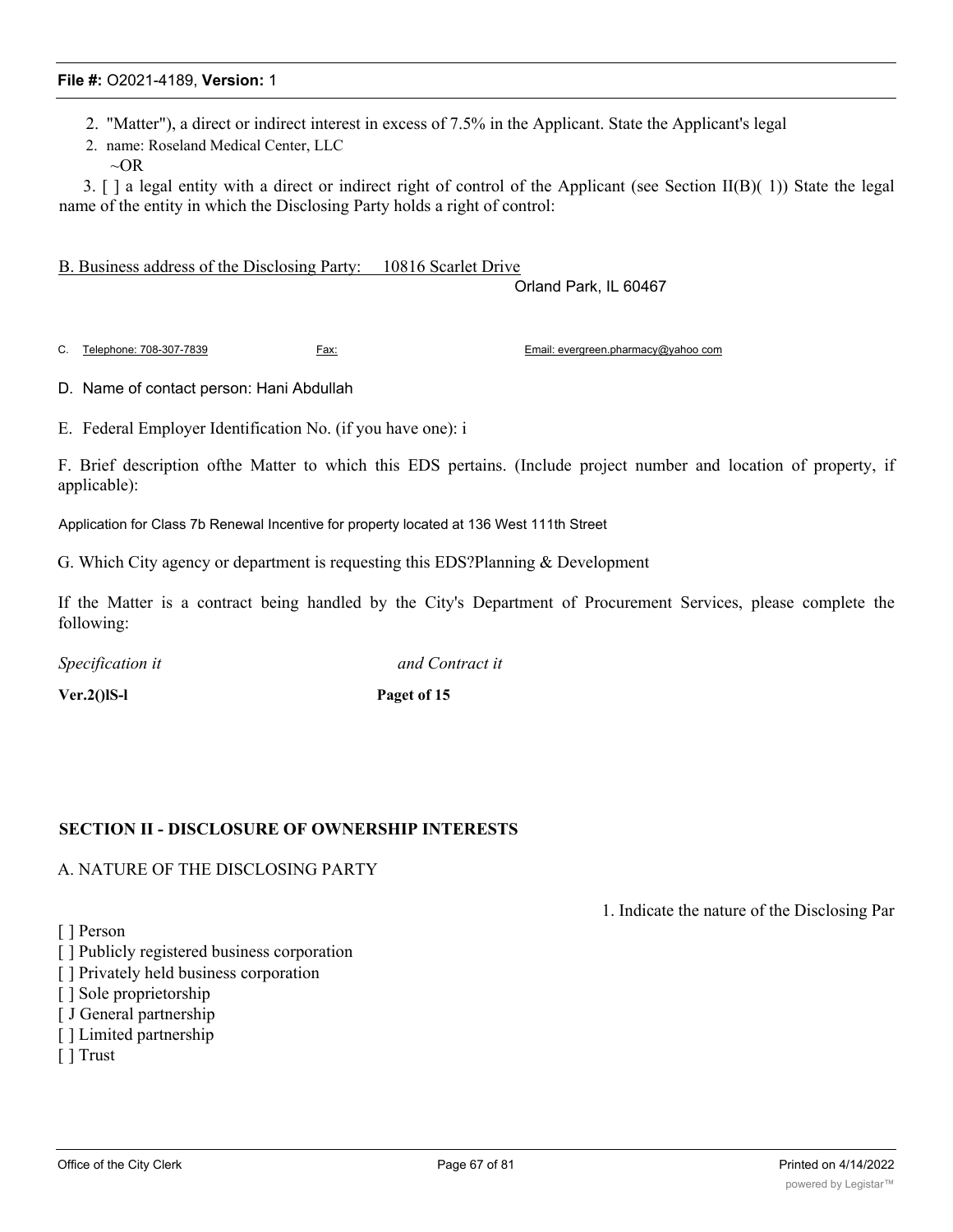[X] Limited liability company [] Limited liability partnership [ J Joint venture [ J Not-for-profit corporation (Is the not-for-profit corporation also a  $501(c)(3)$ )'?  $[$  ]Yes  $[$  ]No  $[$  ] Other (please specify)

2. For legal entities, the state (or foreign country) of incorporation or organization, if applicable: Illinois

3. For legal entities not organized in the State of Illinois: Has the organization registered to do business in the State oflllinois as a foreign entity?

[ ] Yes [ ] No [X] Organized in Illinois

B. IF THE DISCLOSING PARTY IS A LEGAL ENTITY:

1. List below the full names and titles, if applicable, of: (i) all executive officers and all directors of the entity; (ii) for not-for-profit corporations, all members, if any, which are legal entities (if there are no such members, write "no members which are legal entities"); (iii) for trusts, estates or other similar entities, the trustee, executor, administrator, or similarly situated party; (iv) for general or limited partnerships, limited liability companies, limited liability partnerships or joint ventures, each general partner, managing member, manager or any other person or legal entity that directly or indirectly controls the day-to-day management of the Applicant.

NOTE: Each legal entity listed below must submit an EDS on its own behalf.

| Name Title             |         |
|------------------------|---------|
| Abdullah, Suha Alghawi | Manager |
| Abdullah, Hani         | Manager |
| Aloman, Ayman          | Manager |
| Rabi, Jawad            | Manager |

2. Please provide the following information concerning each person or legal entity having a direct or indirect, current or prospective (i.e. within 6 months after City action) beneficial interest (including ownership) in excess of 7.5% ofthe Applicant. Examples ofsuch an interest include shares in a corporation, partnership interest in a partnership or joint venture, interest of a member or manager in a

Page 2 otT 5

limited liability company, or interest of a beneficiary of a trust, estate or other similar entity. If none, state "None."

NOTE: Each legal entity listed below may be required to submit an EDS on its own behalf.

| Name                   | Business AdHrpsc | Percentage Int <sup><math>\land</math></sup> st in the Applicant |
|------------------------|------------------|------------------------------------------------------------------|
| Abdullah, Suha Alghawi |                  |                                                                  |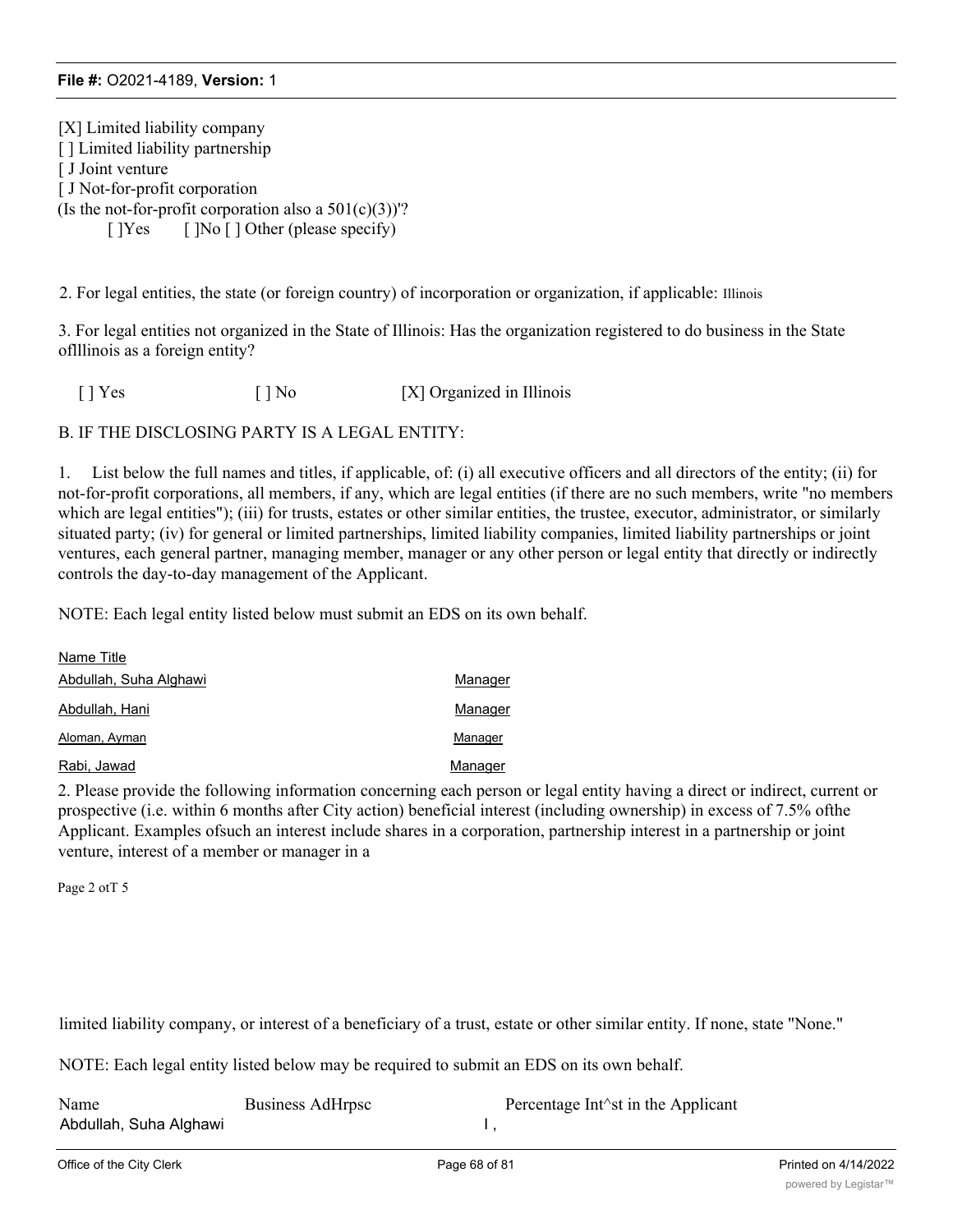Abdullah, Hani in a shekarar 1999, shekarar 1999, shekarar 1999, shekarar 1999, shekarar 1999, shekarar 1999,

Aiomari, Ayman Rabi, Jawad

#### **SECTION III - INCOME OR COMPENSATION TO, OR OWNERSHIP BY, CITY ELECTED OFFICIALS**

Has the Disclosing Party provided any income or compensation to any City elected official during

the 12-month period preceding the date of this EDS? [ ] Yes [X] No

Does the Disclosing Party reasonably expect to provide any income or compensation to any City elected official during the 12-month period following the date of this EDS?  $\lceil$  | Yes  $\lceil$  | X | No

If "yes" to either ofthe above, please identify below the name(s) ofsuch City elected official(s) and describe such income or compensation:

Does any City elected official or, to the best of the Disclosing Party's knowledge after reasonable inquiry, any City elected official's spouse or domestic partner, have a financial interest (as defined in Chapter 2-156 of the Municipal Code of Chicago ("MCC")) in the Disclosing Party? [ ]Yes [X'JNo

If "yes," please identify below the name(s) ofsuch City elected official(s) and/or spouse(s)/domestic partner(s) and describe the financial interest(s).

#### **SECTION IV - DISCLOSURE OF SUBCONTRACTORS AND OTHER RETAINED PARTIES**

The Disclosing Party must disclose the name and business address of each subcontractor, attorney, lobbyist (as defined in MCC Chapter 2-156), accountant, consultant and any other person or entity whom the Disclosing Party has retained or expects to retain in connection with the Matter, as well as the nature of the relationship, and the total amount ofthe fees paid or estimated to be paid. The Disclosing Party is not required to disclose employees who are paid solely through the Disclosing Party's regular payroll. If the Disclosing Party is uncertain whether a disclosure is required under this Section, the Disclosing Party must either ask the City whether disclosure is required or make the disclosure.

Page 3 of 15

|                 | Name (indicate whether Business Relationship to Disclosing Party Fees (indicate whether |                              |
|-----------------|-----------------------------------------------------------------------------------------|------------------------------|
|                 | retained or anticipated Address (subcontractor, attorney,                               | paid or estimated.) NOTE:    |
| to be retained) | lobbyist, etc.)                                                                         | "hourly rate" or "t.b.d." is |
|                 |                                                                                         | not an acceptable response.  |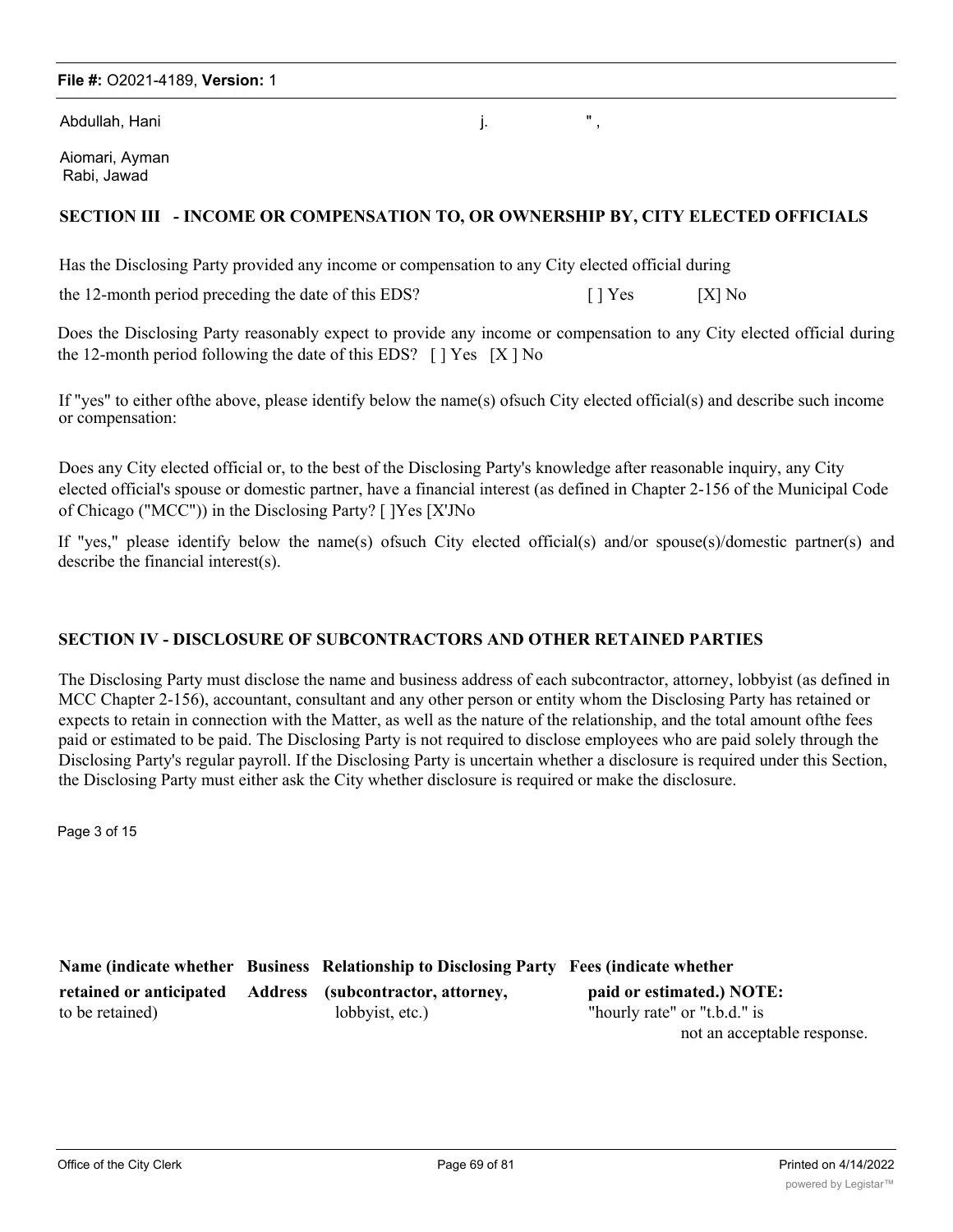(Add sheets if necessary)

#### [X] Check here ifthe Disclosing Party has not retained, nor expects to retain, any such persons or entities.

#### **SECTION V - CERTIFICATIONS**

#### A. COURT-ORDERED CHILD SUPPORT COMPLIANCE

Under MCC Section 2-92-415, substantial owners of business entities that contract with the City must remain in compliance with their child support obligations throughout the contract's term.

Has any person who directly or indirectly owns 10% or more of the Disclosing Party been declared in arrearage on any child support obligations by any Illinois court of competent jurisdiction?

[ ] Yes [X] No [ ] No person directly or indirectly owns 10% or more of the Disclosing Party.

If "Yes," has the person entered into a court-approved agreement for payment of all support owed and is the person in compliance with that agreement?

 $[ ]$  Yes  $[ ]$  No

#### B. FURTHER CERTIFICATIONS

1. [This paragraph 1 applies only if the Matter is a contract being handled by the City's Department of Procurement Services.] In the 5-year period preceding the date of this EDS, neither the Disclosing Party nor any Affiliated Entity [see definition in (5) below] has engaged, in connection with the performance of any public contract, the services of an integrity monitor, independent private sector inspector general, or integrity compliance consultant (i.e., an individual or entity with legal, auditing, investigative, or other similar skills, designated by a public agency to help the agency monitor the activity of specified agency vendors as well as help the vendors reform their business practices so they can be considered for agency contracts in the future, or continue with a contract in progress).

2. The Disclosing Party and its Affiliated Entities are not delinquent in the payment of any fine, fee, tax or other source of indebtedness owed to the City of Chicago, including, but not limited to, water and sewer charges, license fees, parking tickets, property taxes and sales taxes, nor is the Disclosing Party delinquent in the payment of any tax administered by the Illinois Department of Revenue.

Page 4 of 15

3. The Disclosing Party and, ifthe Disclosing Party is a legal entity, all of those persons or entities identified in Section  $11(B)(1)$  of this EDS:

a. are not presently debarred, suspended, proposed for debarment, declared ineligible or voluntarily excluded from any transactions by any federal, state or local unit of government;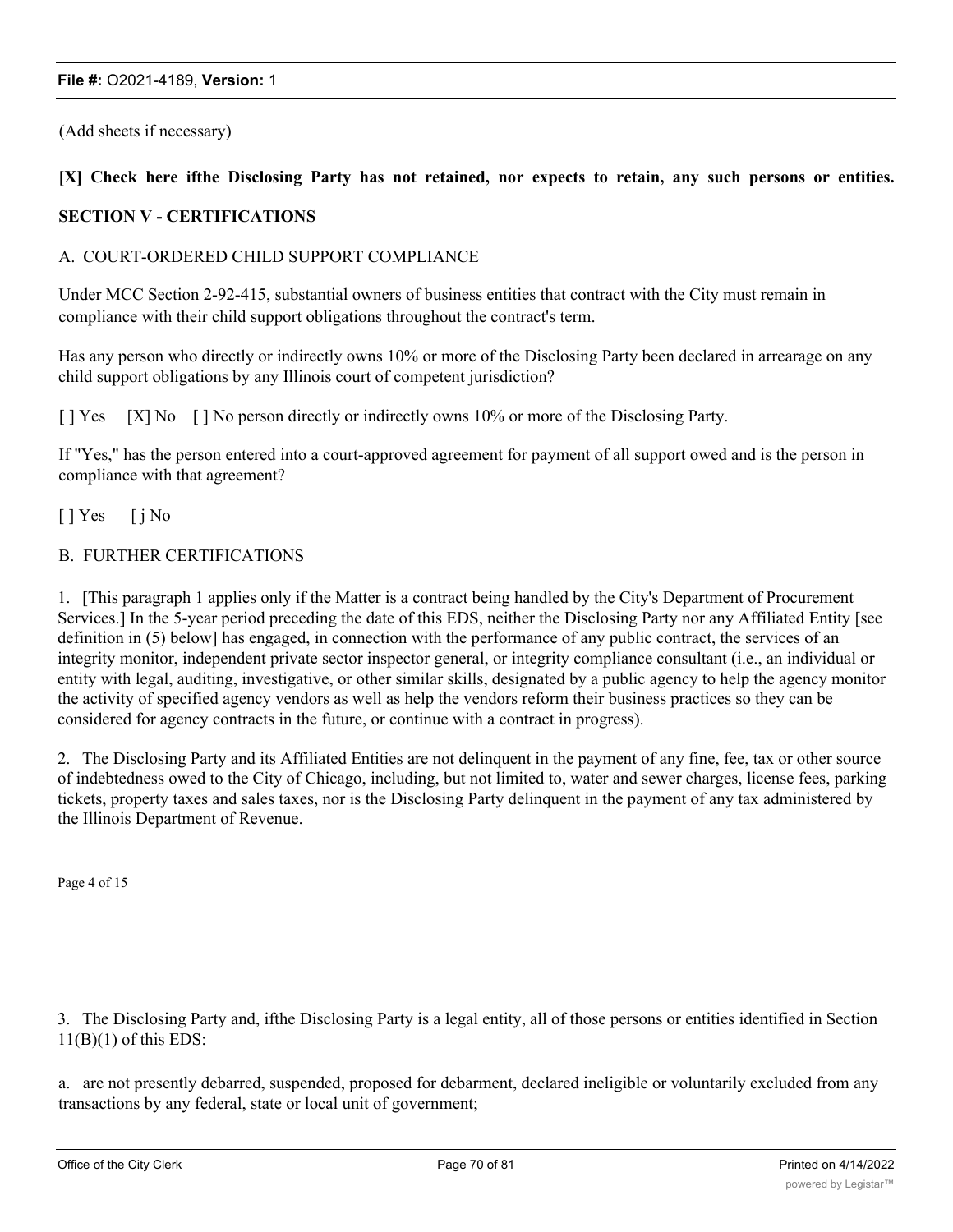b. have not, during the 5 years before the date of this EDS, been convicted of a criminal offense, adjudged guilty, or had a civil judgment rendered against them in connection with: obtaining, attempting to obtain, or performing a public (federal, state or local) transaction or contract under a public transaction; a violation of federal or state antitrust statutes; fraud; embezzlement; theft; forgery; bribery; falsification or destruction of records; making false statements; or receiving stolen property:

c. are not presently indicted for, or criminally or civilly charged by, a governmental entity (federal, state or local) with committing any of the offenses set forth in subparagraph (b) above;

d. have not, during the 5 years before the date of this EDS, had one or more public transactions (federal, state or local) terminated for cause or default; and

c. have not, during the 5 years before the date of this EDS, been convicted, adjudged guilty, or found liable in a civil proceeding, or in any criminal or civil action, including actions concerning environmental violations, instituted by the City or by the federal government, any state, or any other unit of local government.

4. The Disclosing Party understands and shall comply with the applicable requirements of MCC Chapters 2-56 (Inspector General) and 2-156 (Governmental Ethics).

#### 5. Certifications (5), (6) and (7) concern:

• the Disclosing Party;

· any "Contractor" (meaning any contractor or subcontractor used by the Disclosing Party in connection with the Matter, including but not limited to all persons or legal entities disclosed under Section IV, "Disclosure of Subcontractors and Other Retained Parties");

· any "Affiliated Entity" (meaning a person or entity that, directly or indirectly: controls the Disclosing Party, is controlled by the Disclosing Party, or is, with the Disclosing Party, under common control of another person or entity). Indicia of control include, without limitation: interlocking management or ownership; identity of interests among family members, shared facilities and equipment; common use of employees; or organization of a business entity following the ineligibility of a business entity to do business with federal or state or local government, including the City, using substantially the same management, ownership, or principals as the ineligible entity. With respect to Contractors, the term Affiliated Entity means a person or entity that directly or indirectly controls the Contractor, is controlled by it, or, with the Contractor, is under common control of another person or entity;

· any responsible official of the Disclosing Party, any Contractor or any Affiliated Entity or any other official, agent or employee ofthe Disclosing Party, any Contractor or any Affiliated Entity, acting pursuant to the direction or authorization of a responsible official ofthe Disclosing Party, any Contractor or any Affiliated Entity (collectively "Agents").

Page 5 of IS

Neither the Disclosing Party, nor any Contractor, nor any Affiliated Entity of either the Disclosing Party or any Contractor, nor any Agents have, during the 5 years before the date of this EDS, or, with respect to a Contractor, an Affiliated Entity, or an Affiliated Entity of a Contractor during the 5 years before the date of such Contractor's or Affiliated Entity's contract or engagement in connection with the Matter: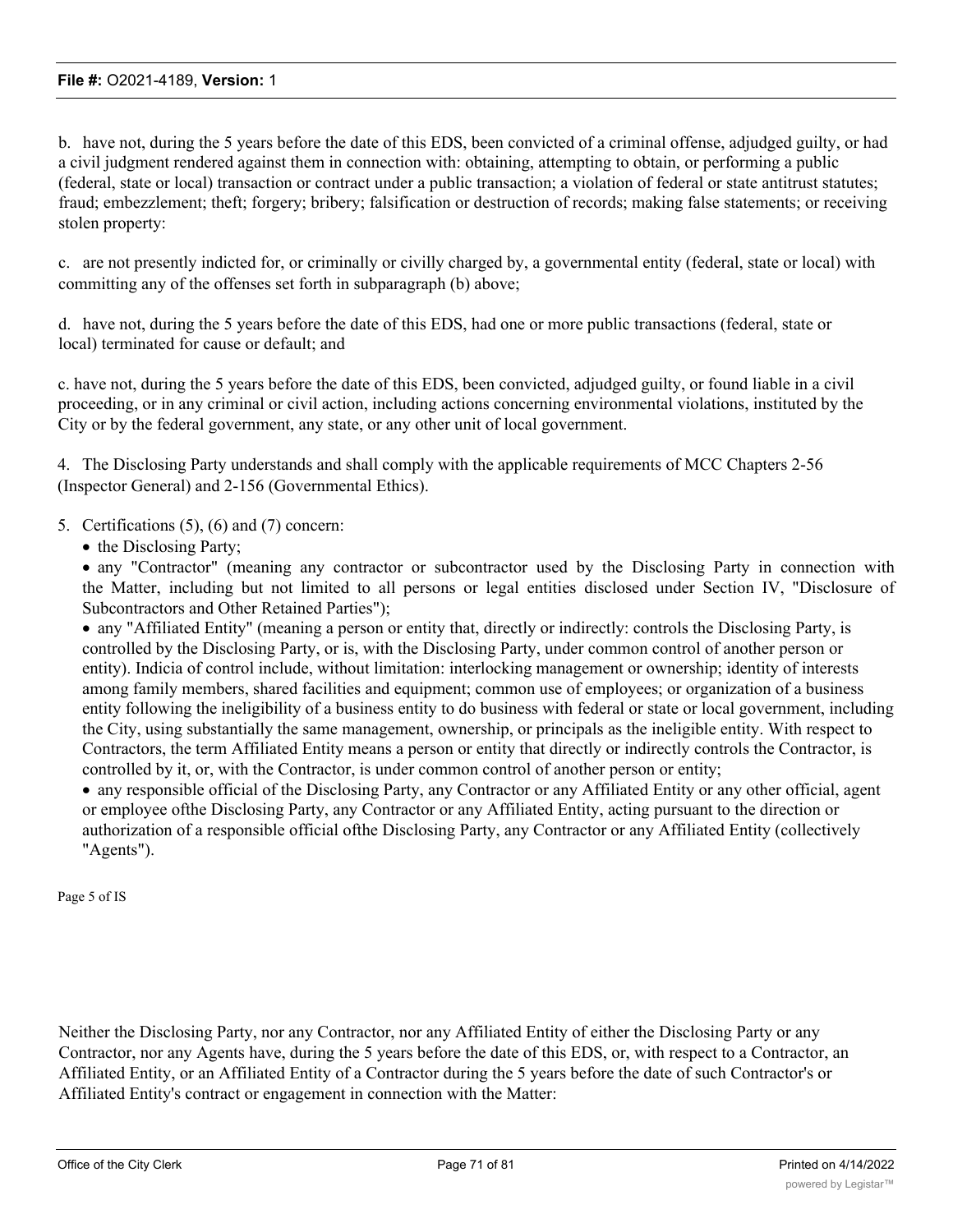a. bribed or attempted to bribe, or been convicted or adjudged guilty of bribery or attempting to bribe, a public officer or employee ofthe City, the State of Illinois, or any agency of the federal government or of any state or local government in the United States of America, in that officer's or employee's official capacity;

b. agreed or colluded with other bidders or prospective bidders, or been a party to any such agreement, or been convicted or adjudged guilty of agreement or collusion among bidders or prospective bidders, in restraint of freedom of competition by agreement to bid a fixed price or otherwise; or

c. made an admission of such conduct described in subparagraph (a) or (b) above that is a matter of record, but have not been prosecuted for such conduct; or

d. violated the provisions referenced in MCC Subsection 2-92-320(a)(4)(Contracts Requiring a Base Wage); (a)(5) (Debarment Regulations); or (a)(6)(Minimum Wage Ordinance).

6. Neither the Disclosing Party, nor any Affiliated Entity or Contractor, or any of their employees, officials, agents or partners, is barred from contracting with any unit of state or local government as a result of engaging in or being convicted of (1) bid-rigging in violation of 720 ILCS 5/33E-3; (2) bid-rotating in violation of 720 ILCS 5/33E-4; or (3) any similar offense of any state or of the United States of America that contains the same elements as the offense of bidrigging or bid-rotating.

7. Neither the Disclosing Party nor any Affiliated Entity is listed on a Sanctions List maintained by the United States Department of Commerce, State, or Treasury, or any successor federal agency.

8. [FOR APPLICANT ONLY] (i) Neither the Applicant nor any "controlling person" [see MCC Chapter 1-23, Article I for applicability and defined terms] of the Applicant is currently indicted or charged with, or has admitted guilt of, or has ever been convicted of, or placed under supervision for, any criminal offense involving actual, attempted, or conspiracy to commit bribery, theft, fraud, forgery, perjury, dishonesty or deceit against an officer or employee of the City or any "sister agency"; and (ii) the Applicant understands and acknowledges that compliance with Article I is a continuing requirement for doing business with the City. NOTE: If MCC Chapter 1-23, Article I applies to the Applicant, that Article's permanent compliance timeframe supersedes 5-year compliance timeframes in this Section V.

9. [FOR APPLICANT ONLY] The Applicant and its Affiliated Entities will not use, nor permit their subcontractors to use, any facility listed as having an active exclusion by the U.S. EPA on the federal System for Award Management ("SAM").

10. [FOR APPLICANT ONLY] The Applicant will obtain from any contractors/subcontractors hired or to be hired in connection with the Matter certifications equal in form and substance to those in Certifications (2) and (9 ) above and will not, without the prior written consent of the City, use any such

Ver.2018-1 Page 6 of 15

contractor/subcontractor that does not provide such certifications or that the Applicant has reason to believe has not provided or cannot provide truthful certifications.

11. If the Disclosing Party is unable to certify to any of the above statements in this Part B (Further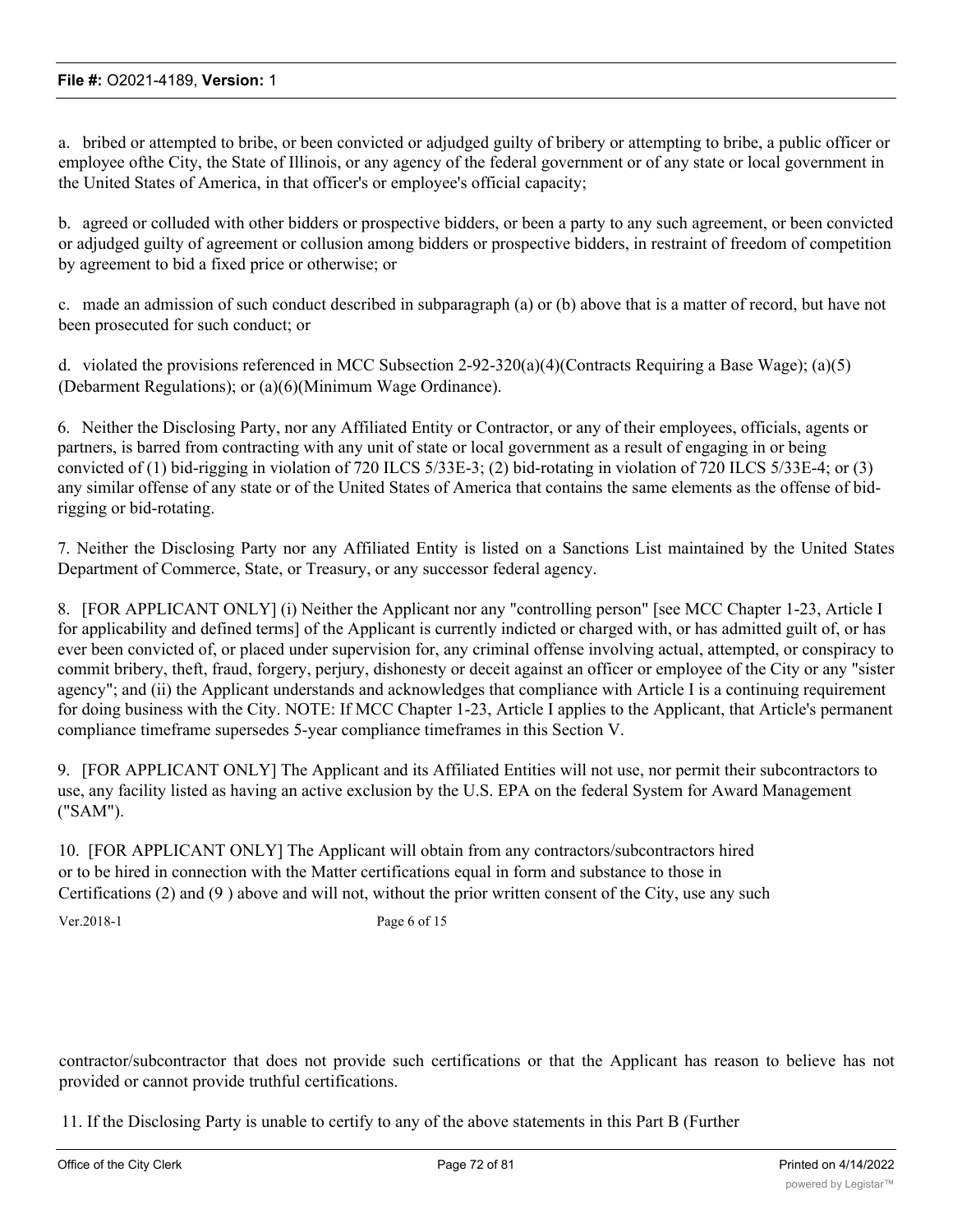Certifications), the Disclosing Party must explain below: **N/A**

If the letters "NA," the word "None," or no response appears on the lines above, it will be conclusively presumed that the Disclosing Party certified to the above statements.

12. To the best of the Disclosing Party's knowledge after reasonable inquiry, the following is a complete list of all current employees of the Disclosing Party who were, at any time during the 12 month period preceding the date of this EDS, an employee, or elected or appointed official, of the City of Chicago (if none, indicate with "N/A" or "none"). N/A

13. To the best of the Disclosing Party's knowledge after reasonable inquiry, the following is a complete list of all gifts that the Disclosing Party has given or caused to be given, at any time during the 12-month period preceding the execution date of this EDS, to an employee, or elected or appointed official, ofthe City of Chicago. For purposes of this statement, a "gift" does not include: (i) anything made generally available to City employees or to the general public, or (ii) food or drink provided in the course of official City business and having a retail value of less than \$25 per recipient, or (iii) a political contribution otherwise duly reported as required by law (if none, indicate with "N/A" or "none"). As to any gift listed below, please also list the name of the City recipient. N/A

## C. CERTIFICATION OF STATUS AS FINANCIAL INSTITUTION

- 1. The Disclosing Party certifies that the Disclosing Party (check one)
	- $[ ]$  is  $[ X ]$  is not
	- a "financial institution" as defined in MCC Section 2-32-455(b).
- 2. Ifthe Disclosing Party IS a financial institution, then the Disclosing Party pledges:

"We are not and will not become a predatory lender as defined in MCC Chapter 2-32. We further pledge that none of our affiliates is, and none of them will become, a predatory lender as defined in MCC Chapter 2-32. We understand that becoming a predatory lender or becoming an affiliate of a predatory lender may result in the loss ofthe privilege of doing business with the City."

Page 7ofT5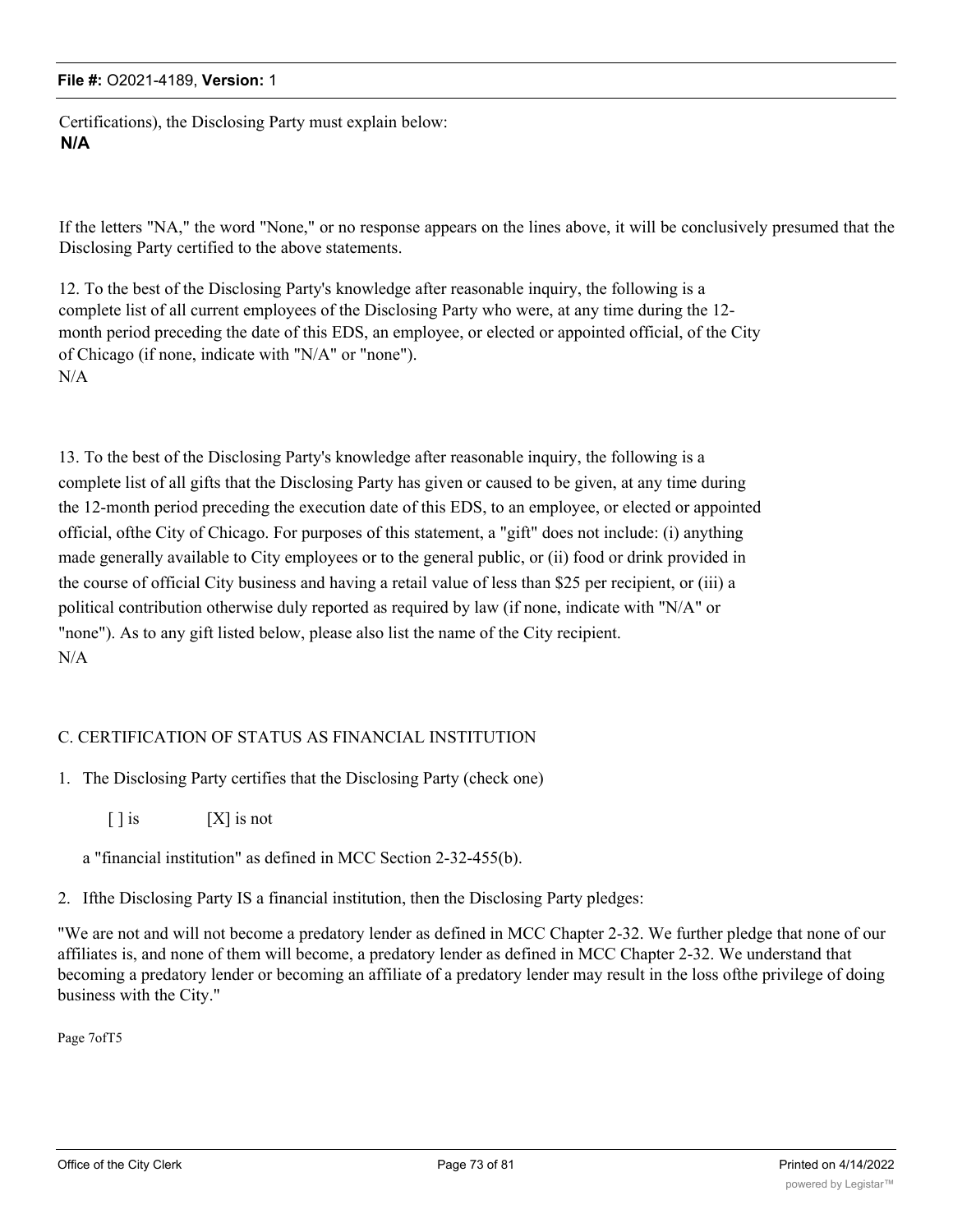If the Disclosing Party is unable to make this pledge because it or any of its affiliates (as defined in MCC Section 2-32- 455(b)) is a predatory lender within the meaning of MCC Chapter 2-32, explain here (attach additional pages if necessary):

If the letters "NA," the word "None," or no response appears on the lines above, it will be conclusively presumed that the Disclosing Party certified to the above statements.

### D. CERTIFICATION REGARDING FINANCIAL INTEREST IN CITY BUSINESS

Any words or terms defined in MCC Chapter 2-156 have the same meanings if used in this Part D.

1. In accordance with MCC Section 2-156-110: To the best of the Disclosing Party's knowledge after reasonable inquiry, does any official or employee of the City have a financial interest in his or her own name or in the name of any other person or entity in the Matter?

 $[ ]$   $\begin{bmatrix}$  Yes  $[$   $[$   $]$   $\begin{bmatrix}$   $\end{bmatrix}$  No

NOTE: Ifyou checked "Yes" to Item D(l), proceed to Items D(2) and D(3). Ifyou checked "No" to Item D(l), skip Items D (2) and D(3) and proceed to Part E.

2. Unless sold pursuant to a process of competitive bidding, or otherwise permitted, no City elected official or employee shall have a financial interest in his or her own name or in the name of any other person or entity in the purchase of any property that (i) belongs to the City, or (ii) is sold for taxes or assessments, or (iii) is sold by virtue of legal process at the suit of the City (collectively, "City Property Sale"). Compensation for property taken pursuant to the City's eminent domain power does not constitute a financial interest within the meaning of this Part D.

Does the Matter involve a City Property Sale?

 $[$  ]Yes  $[$  ]No

3. Ifyou checked "Yes" to Item D(l), provide the names and business addresses of the City officials or employees having such financial interest and identify the nature of the financial interest:

Name Business Address Nature of Financial Interest

4. The Disclosing Party further certifies that no prohibited financial interest in the Matter will be acquired by any City official or employee.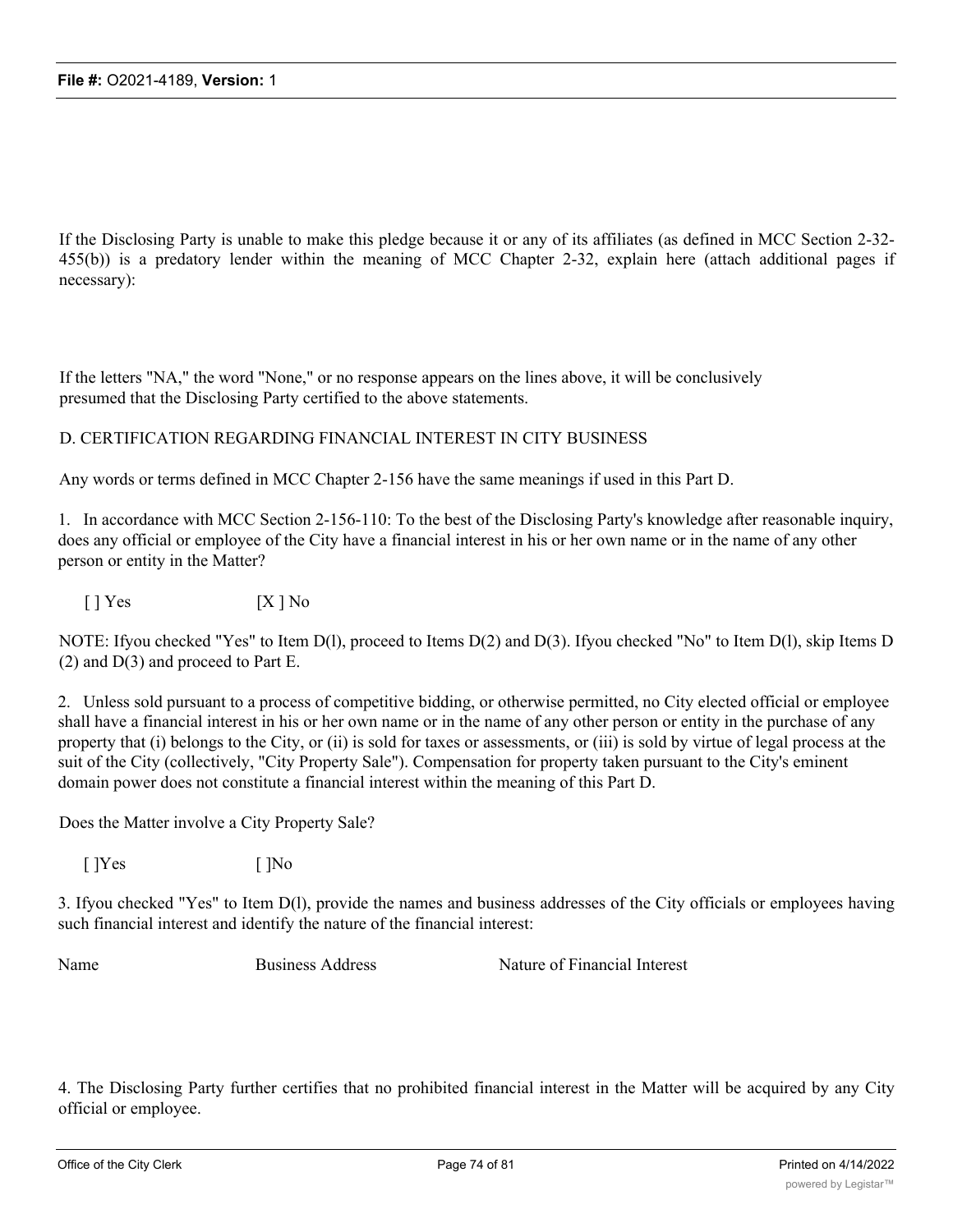Page 8 of 15

### E. CERTIFICATION REGARDING SLAVERY ERA BUSINESS

Please check either (1) or (2) below. If the Disclosing Party checks (2), the Disclosing Party must disclose below or in an attachment to this EDS all infonnation required by (2). Failure to comply with these disclosure requirements may make any contract entered into with the City in connection with the Matter voidable by the City.

**Y**

1. The Disclosing Party verifies that the Disclosing Party has searched any and all records of the Disclosing Party and any and all predecessor entities regarding records of investments or profits from slavery or slaveholder insurance policies during the slavery era (including insurance policies issued to slaveholders that provided coverage for damage to or injury or death of their slaves), and the Disclosing Party has found no such records.

2. The Disclosing Party verifies that, as a result of conducting the search in step (1) above, the Disclosing Party has found records of investments or profits from slavery or slaveholder insurance policies. The Disclosing Party verifies that the following constitutes full disclosure of all such records, including the names of any and all slaves or slaveholders described in those records:

# **SECTION VI - CERTIFICATIONS FOR FEDERALLY FUNDED MATTERS**

NOTE: If the Matter is federally funded, complete this Section VI. If the Matter is not federally funded, proceed to Section VII. For purposes of this Section VI, tax credits allocated by the City and proceeds of debt obligations of the City are not federal funding.

# A. CERTIFICATION REGARDING LOBBYING

1. List below the names of all persons or entities registered under the federal Lobbying Disclosure Act of 1995, as amended, who have made lobbying contacts on behalf ofthe Disclosing Party with respect to the Matter: (Add sheets if necessary):

(If no explanation appears or begins on the lines above, or if the letters "NA" or ifthe word "None" appear, it will be conclusively presumed that the Disclosing Party means that NO persons or entities registered under the Lobbying Disclosure Act of 1995, as amended, have made lobbying contacts on behalf of the Disclosing Party with respect to the Matter.)

2. The Disclosing Party has not spent and will not expend any federally appropriated funds to pay any person or entity listed in paragraph A( 1) above for his or her lobbying activities or to pay any person or entity to influence or attempt to influence an officer or employee of any agency, as defined by applicable federal law, a member of Congress, an officer or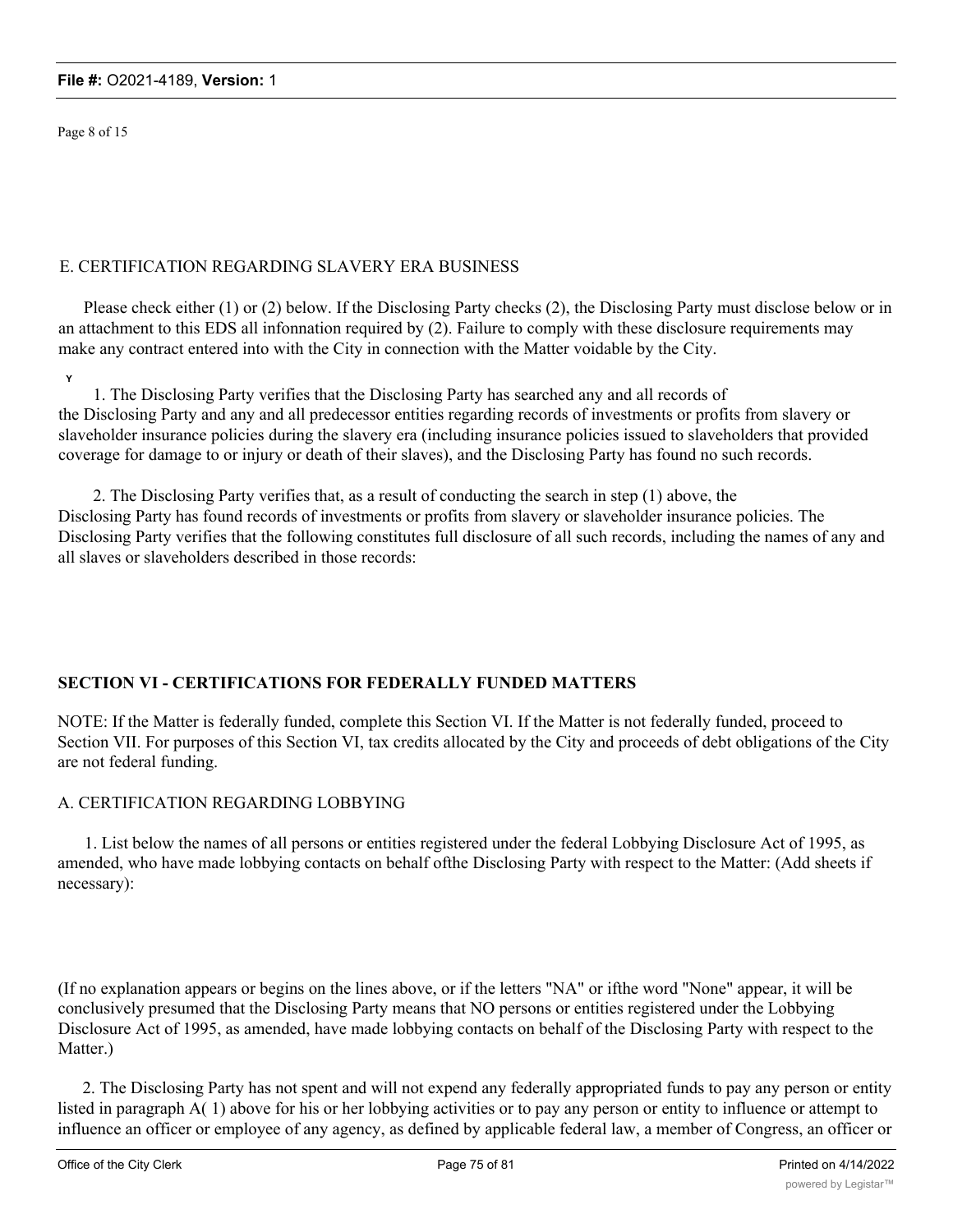employee of Congress, or an employee Ver.2018-1 Pagc9ofl5

of a member of Congress, in connection with the award of any federally funded contract, making any federally funded grant or loan, entering into any cooperative agreement, or to extend, continue, renew, amend, or modify any federally funded contract, grant, loan, or cooperative agreement.

3. The Disclosing Party will submit an updated certification at the end of each calendar quarter in which there occurs any event that materially affects the accuracy ofthe statements and information set forth in paragraphs A(l) and A(2) above.

4. The Disclosing Party certifies that either: (i) it is not an organization described in section  $501(c)(4)$  of the Internal Revenue Code of 1986; or (ii) it is an organization described in section  $501(c)(4)$  of the Internal Revenue Code pf 1986 but has not engaged and will not engage in "Lobbying Activities," as that term is defined in the Lobbying Disclosure Act of 1995, as amended.

5. If the Disclosing Party is the Applicant, the Disclosing Party must obtain certifications equal in form and substance to paragraphs A(l) through A(4) above from all subcontractors before it awards any subcontract and the Disclosing Party must maintain all such subcontractors' certifications for the duration ofthe Matter and must make such certifications promptly available to the City upon request.

#### B. CERTIFICATION REGARDING EQUAL EMPLOYMENT OPPORTUNITY

Ifthe Matter is federally funded, federal regulations require the Applicant and all proposed subcontractors to submit the following information with their bids or in writing at the outset of negotiations.

Is the Disclosing Party the Applicant?  $[$  ]Yes  $[$  ]No

If "Yes," answer the three questions below:

1. Have you developed and do you have on file affirmative action programs pursuant to applicable federal regulations? (See 41 CFR Part 60-2.)

 $[ ]$   $Yes$   $[ ]$   $No$ 

2. Have you Filed with the Joint Reporting Committee, the Director of the Office of Federal Contract Compliance Programs, or the Equal Employment Opportunity Commission all reports due under the applicable filing requirements? [ ] Yes [JNo [ ] Reports not required

3. Have you participated in any previous contracts or subcontracts subject to the equal opportunity clause?

 $[$  ]Yes  $[$  ]No

Ifyou checked "No" to question (1) or (2) above, please provide an explanation: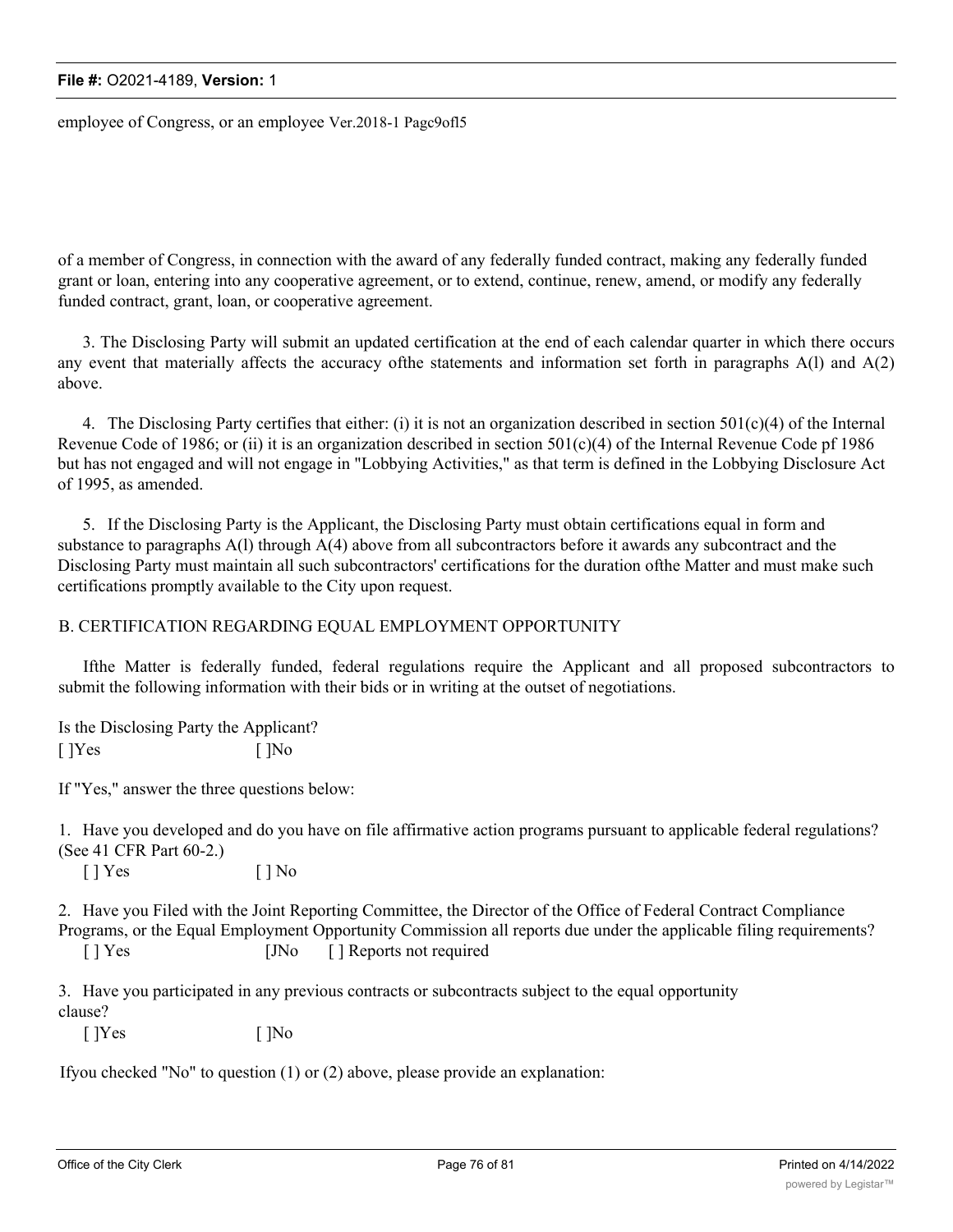Page 10 of 15

### **SECTION VII - FURTHER ACKNOWLEDGMENTS AND CERTIFICATION**

The Disclosing Party understands and agrees that:

A. The certifications, disclosures, and acknowledgments contained in this RDS will become part of any contract or other agreement between the Applicant and the City in connection with the Matter, whether procurement, City assistance, or other City action, and are material inducements to the City's execution of any contract or taking other action with respect to the Matter. The Disclosing Party understands that it must comply with all statutes, ordinances, and regulations on which this EDS is based.

B. The City's Governmental Ethics Ordinance, MCC Chapter 2-156, imposes certain duties and obligations on persons or entities seeking City contracts, work, business, or transactions. The full text of this ordinance and a training program is available on line at www.cityofchicago.org/Ethics <http://www.cityofchicago.org/Ethics>, and may also be obtained from the City's Board of Ethics, 740 N. Sedgwick St., Suite 500, Chicago, IL 60610, (312) 744-9660. The Disclosing Party must comply fully with this ordinance.

C. If the City determines that any information provided in this EDS is false, incomplete or inaccurate, any contract or other agreement in connection with which it is submitted may be rescinded or be void or voidable, and the City may pursue any remedies under the contract or agreement (if not rescinded or void), at law, or in equity, including terminating the Disclosing Party's participation in,the Matter and/or declining to allow the Disclosing Party to participate in other City transactions. Remedies at law for a false statement of material fact may include incarceration and an award to the City of treble damages.

D. It is the City's policy to make this document available to the public on its Internet site and/or upon request. Some or all ofthe information provided in, and appended to, this EDS may be made publicly available on the Internet, in response to a Freedom of Infonnation Act request, or otherwise. By completing and signing this EDS, the Disclosing Party waives and releases any possible rights or claims which it may have against the City in connection with the public release of information contained in this EDS and also authorizes the City to verify the accuracy of any information submitted in this EDS.

E. The information provided in this EDS must be kept current. In the event of changes, the Disclosing Party must supplement this EDS up to the time the City takes action on the Matter. If the Matter is a contract being handled by the City's Department of Procurement Services, the Disclosing Party must update this EDS as the contract requires. NOTE: With respect to Matters subject to MCC Chapter 1-23, Article I (imposing PERMANENT INELIGIBILITY for certain specified offenses), the information provided herein regarding eligibility must be kept current for a longer period, as required by MCC Chapter 1-23 and Section 2-154-020.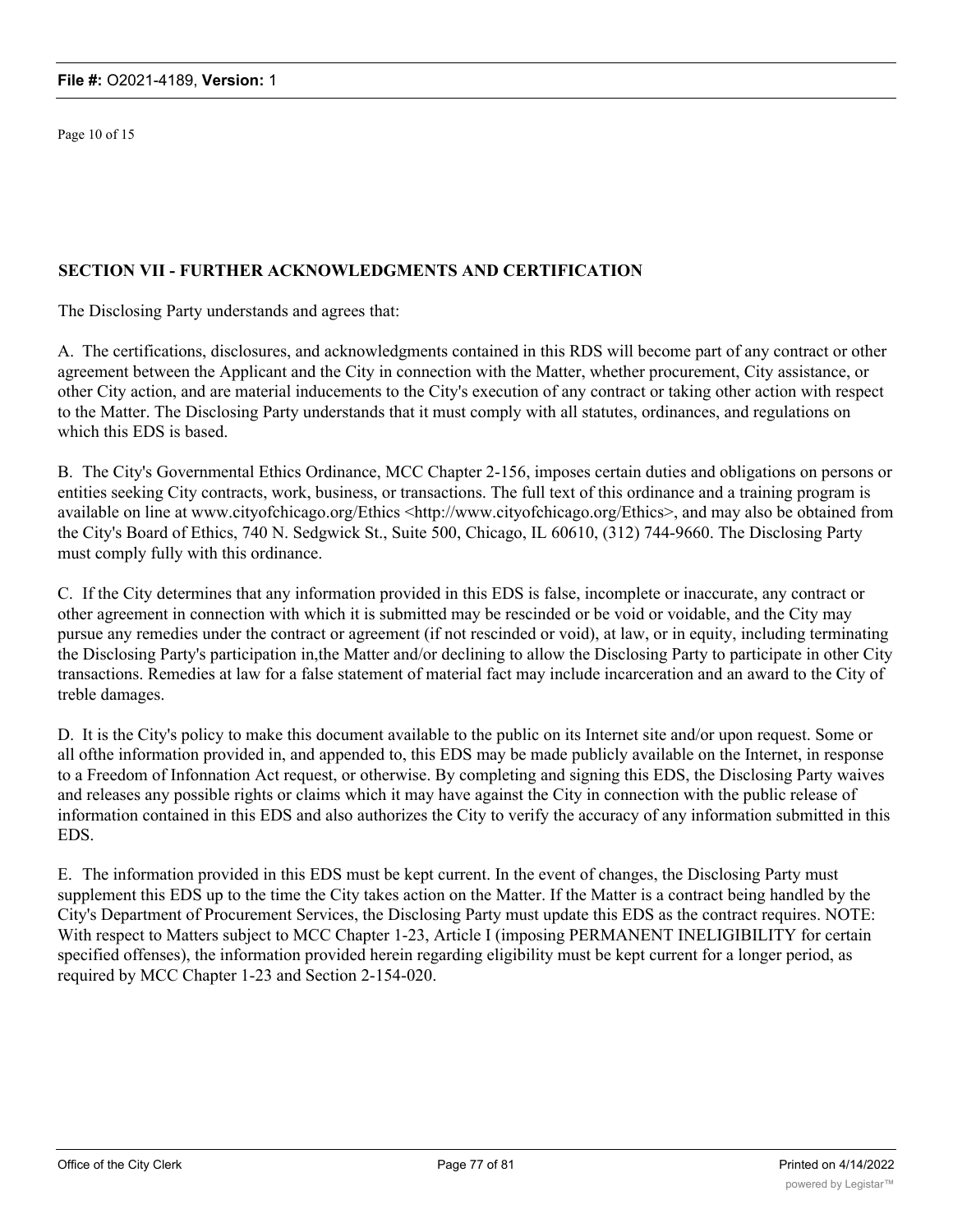# Page 11 of" 15 **CERTIFICATION**

Under penalty of perjury, the person signing below: (1) warrants that he/she is authorized to execute this EDS, and all applicable Appendices, on behalf of the Disclosing Party, and (2) warrants that all certifications and statements contained in this FDS, and all applicable Appendices, are true, accurate and complete as ofthe date furnished to the City.

YARAHLLC

(Sign here) (Print or type name of person signing)

(Print or type title of person signing)

Signed and sworn to before me on (date)

# $C 00 L$  County, 37,

Notary Public

Page 12 oft 5

# **CITY OF CHICAGO ECONOMIC DISCLOSURE STATEMENT AND AFFIDAVIT APPENDIX A**

### **FAMILIAL RELATIONSHIPS WITH ELECTED CITY OFFICIALS AND DEPARTMENT HEADS**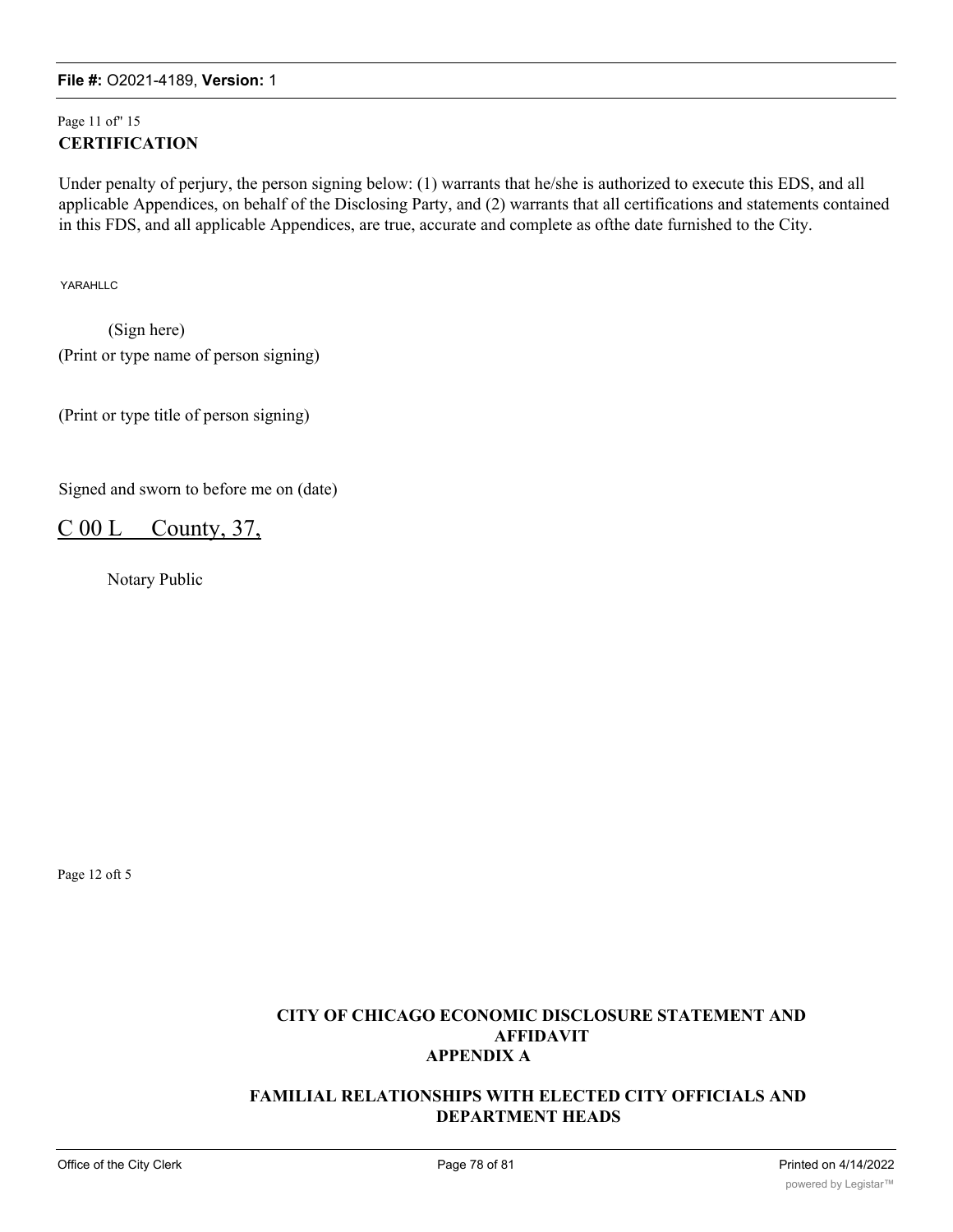### **This Appendix is to be completed only by (a) the Applicant, and (b) any legal entity which has a direct ownership interest in the Applicant exceeding 7.5%. It is not to be completed by any legal entity which has only an indirect ownership interest in the Applicant.**

Under MCC Section 2-154-015, the Disclosing Party must disclose whether such Disclosing Party or any "Applicable Party" or any Spouse or Domestic Partner thereof currently has a "familial relationship" with any elected city official or department head. A "familial relationship" exists if, as of the date this EDS is signed, the Disclosing Parly or any "Applicable Party" or any Spouse or Domestic Partner thereof is related to the mayor, any alderman, the city clerk, the city treasurer or any city department head as spouse or domestic partner or as any of the following, whether by blood or adoption: parent, child, brother or sister, aunt or uncle, niece or nephew, grandparent, grandchild, father-in-law, mother-in -law, son-in-law, daughter-in-law, stepfather or stepmother, stepson or stepdaughter, stepbrother or stepsister or halfbrother or half-sister.

"Applicable Party" means (1) all executive officers ofthe Disclosing Party listed in Section II.B.l.a., if the Disclosing Party is a corporation; all partners of the Disclosing Party, if the Disclosing Party is a general partnership; all general partners and limited partners of the Disclosing Party, ifthe Disclosing Party is a limited partnership; all managers, managing members and members ofthe Disclosing Party, ifthe Disclosing Party is a limited liability company; (2) all principal officers ofthe Disclosing Party; and (3) any person having more than a 7.5% ownership interest in the Disclosing Party. "Principal officers" means the president, chief operating officer, executive director, chief financial officer, treasurer or secretary of a legal entity or any person exercising similar authority.

Does the Disclosing Party or any "Applicable Party" or any Spouse or Domestic Partner thereof currently have a "familial relationship" with an elected city official or department head?

 $[ ] Yes$   $[ X ] No$ 

If yes, please identify below (1) the name and title of such person, (2) the name ofthe legal entity to which such person is connected; (3) the name and title of the elected city official or department head to whom such person has a familial relationship, and (4) the precise nature of such familial relationship.

Page 13 of 15

### **CITY OF CHICAGO ECONOMIC DISCLOSURE STATEMENT AND AFFIDAVIT APPENDIX B**

### **BUILDING CODE SCOFFLAW/PROBLEM LANDLORD CERTIFICATION**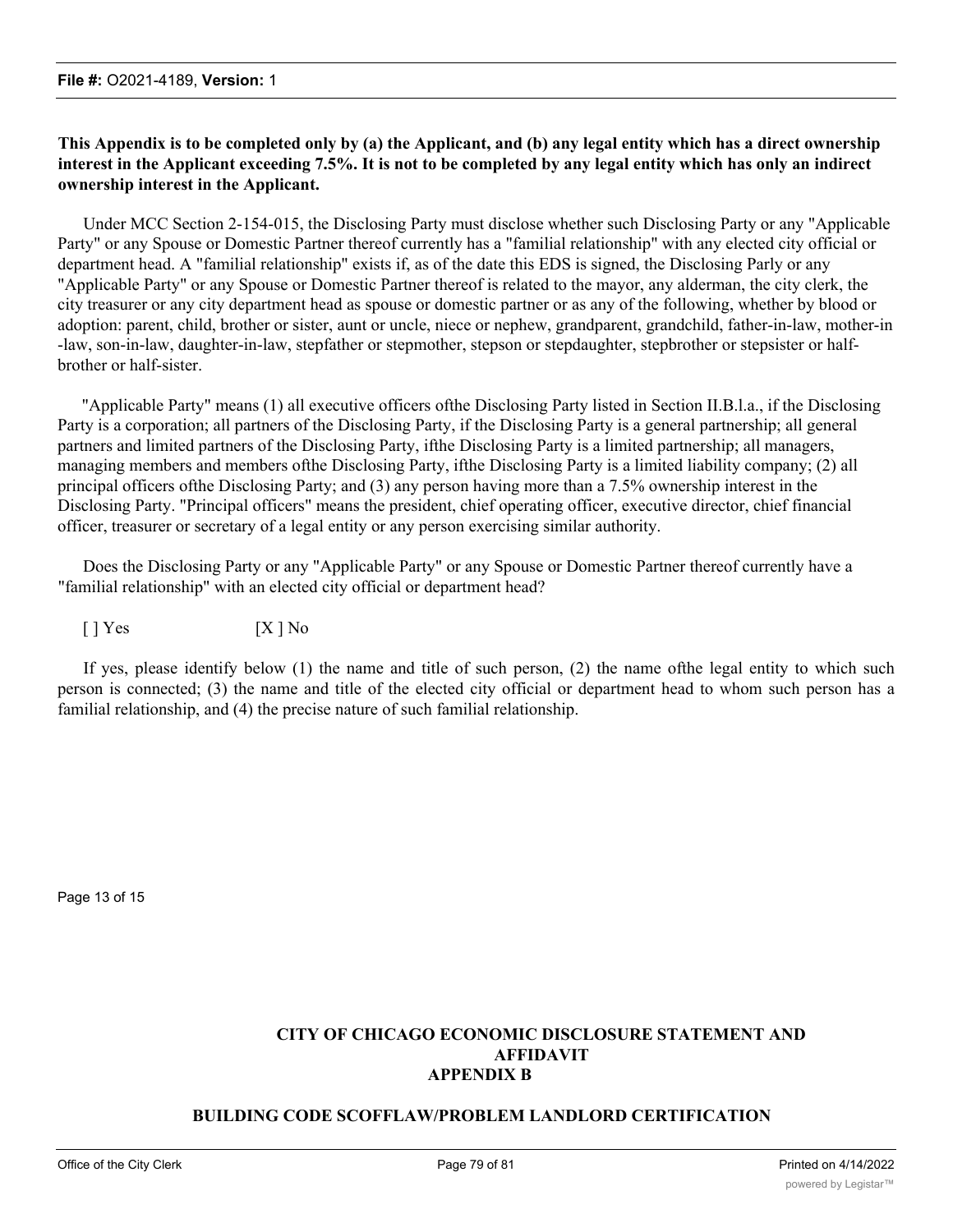This Appendix is to be completed only by (a) the Applicant, and (b) any legal entity which has a direct ownership interest in the Applicant exceeding 7.5% (an "Owner"). It is not to be completed by any legal entity which has only an indirect ownership interest in the Applicant.

1. Pursuant to MCC Section 2-154-010, is the Applicant or any Owner identified as a building code scofflaw or problem landlord pursuant to MCC Section 2-92-416?

 $[ ]$  Yes  $[ X ]$  No

2. If the Applicant is a legal entity publicly traded on any exchange, is any officer or director of the Applicant identified as a building code scofflaw or problem landlord pursuant to MCC Section 2-92-416?

[ ] Yes [ ] No [X ] The Applicant is not publicly traded on any exchange.

3. If yes to (1) or (2) above, please identify below the name of each person or legal entity identified as a building code scofflaw or problem landlord and the address of each building or buildings to which the pertinent code violations apply.

 $N/A$  :

Page 14 oft 5

### CITY OF CHICAGO ECONOMIC DISCLOSURE STATEMENT AND AFFIDAVIT APPENDIX C